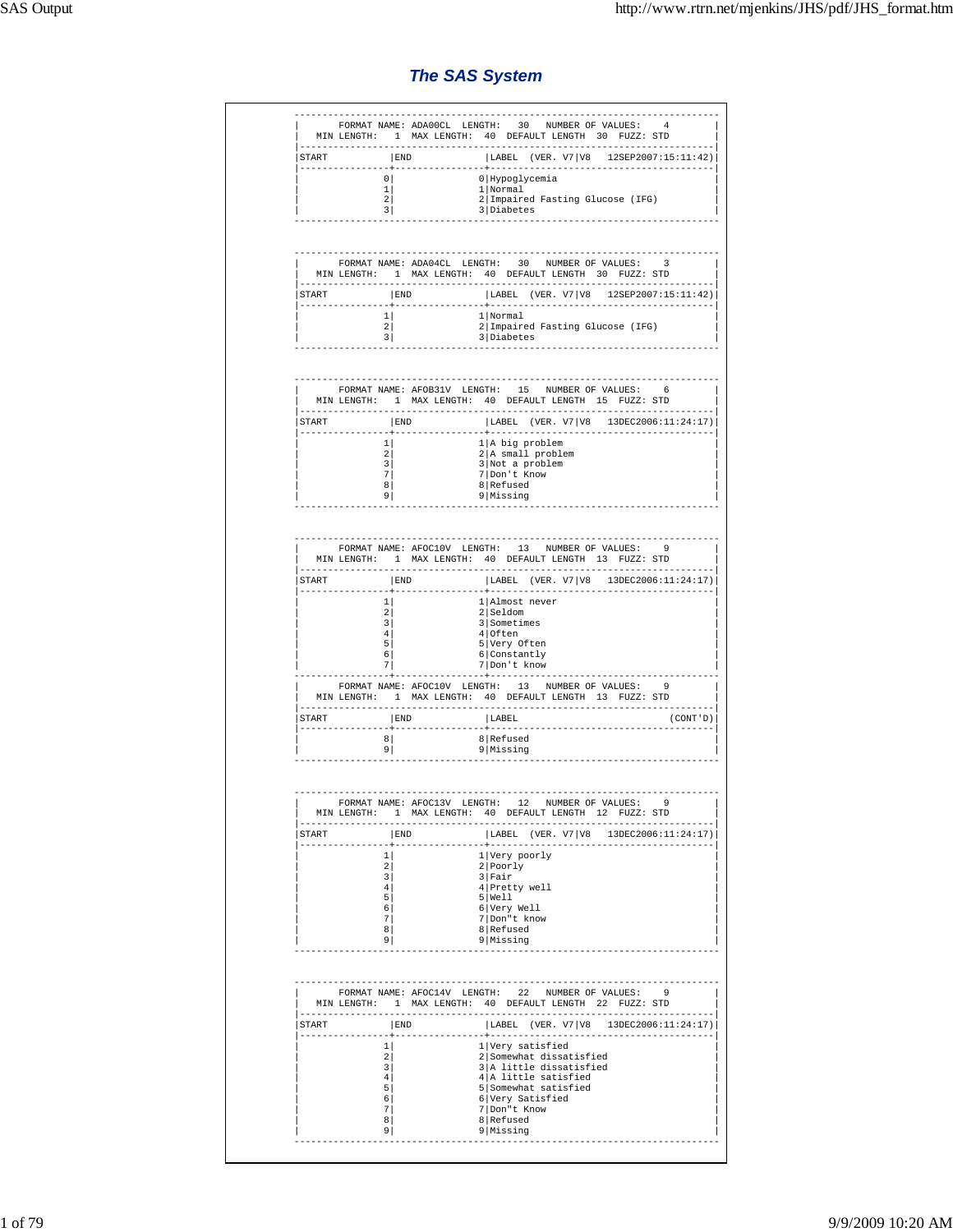SAS Output http://www.rtrn.net/mjenkins/JHS/pdf/JHS\_format.htm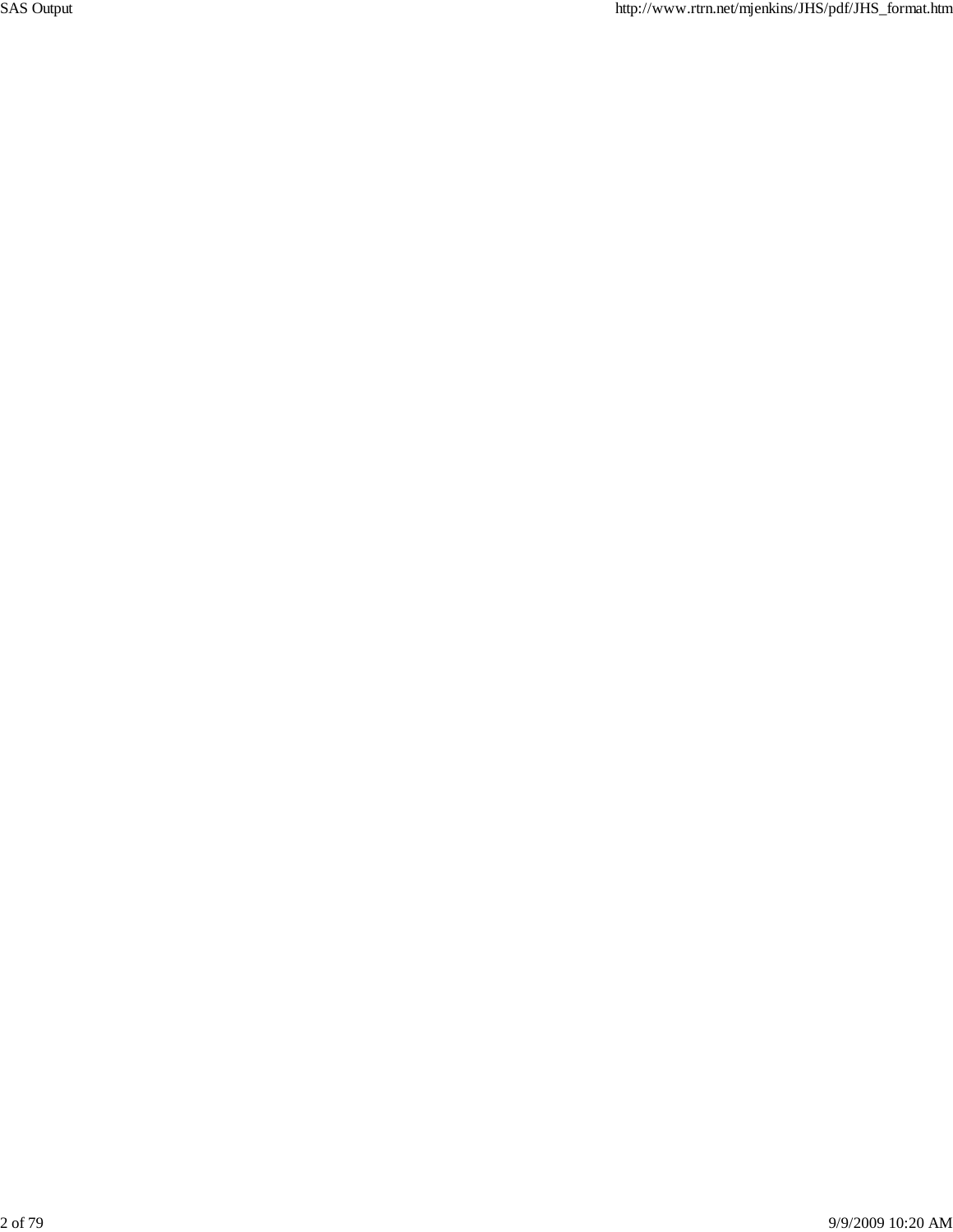|              | MIN LENGTH:                      |            | FORMAT NAME: AFOC17V LENGTH: 17 NUMBER OF VALUES:<br>-6<br>1 MAX LENGTH: 40 DEFAULT LENGTH 17 FUZZ: STD                                                      |
|--------------|----------------------------------|------------|--------------------------------------------------------------------------------------------------------------------------------------------------------------|
| START        | -------------------              | END        | LABEL (VER. V7 V8<br>13DEC2006:11:24:17)<br>____________________                                                                                             |
|              | $1 \vert$                        |            | 1 Less than 1 year                                                                                                                                           |
|              | 2 <sup>1</sup>                   |            | $2 1$ to 2 years                                                                                                                                             |
|              | 3 <sup>1</sup><br>7              |            | 3 MOre than 3 years                                                                                                                                          |
|              | 8                                |            | 7 Don't Know<br>8 Refused                                                                                                                                    |
|              | 9                                |            | 9 Missing                                                                                                                                                    |
|              |                                  |            | FORMAT NAME: AFOC21V LENGTH: 14 NUMBER OF VALUES: 9<br>MIN LENGTH: 1 MAX LENGTH: 40 DEFAULT LENGTH 14 FUZZ: STD                                              |
|              | ---------------------            |            |                                                                                                                                                              |
| <b>START</b> |                                  | <b>END</b> | LABEL (VER. V7   V8 13DEC2006:11:24:17)                                                                                                                      |
|              | 11                               |            | $1$ Less than \$20                                                                                                                                           |
|              | 2 <sup>1</sup><br>3 <sup>1</sup> |            | $2 520 - 540$<br>$3 542 - 575$                                                                                                                               |
|              | 4                                |            | $4 $76 - $100$                                                                                                                                               |
|              | 5                                |            | $5 $101 - $250$                                                                                                                                              |
|              | 6                                |            | $6$ More than \$250                                                                                                                                          |
|              | 7                                |            | 7 Don't know                                                                                                                                                 |
|              | 8                                |            | 8 Refused                                                                                                                                                    |
|              | 9                                |            | 9 Missing                                                                                                                                                    |
| START        |                                  | <b>END</b> | FORMAT NAME: AFOC25V LENGTH: 10 NUMBER OF VALUES: 10<br>MIN LENGTH: 1 MAX LENGTH: 40 DEFAULT LENGTH 10 FUZZ: STD<br> LABEL (VER. V7   V8 13DEC2006:11:24:17) |
|              | 11                               |            | $1 $ None                                                                                                                                                    |
|              | 2                                |            | 2 1                                                                                                                                                          |
|              | 3                                |            | 3 2                                                                                                                                                          |
|              | 4<br>5                           |            | 4 3<br>5 4                                                                                                                                                   |
|              | $6 \mid$                         |            | $6 5$ to 9                                                                                                                                                   |
|              |                                  |            | $7 10$ or more                                                                                                                                               |
|              | $7\vert$                         |            |                                                                                                                                                              |
|              | 771                              |            | 77 Don't Know                                                                                                                                                |
|              | 88<br>99                         |            | 88 Refused<br>99 Missing                                                                                                                                     |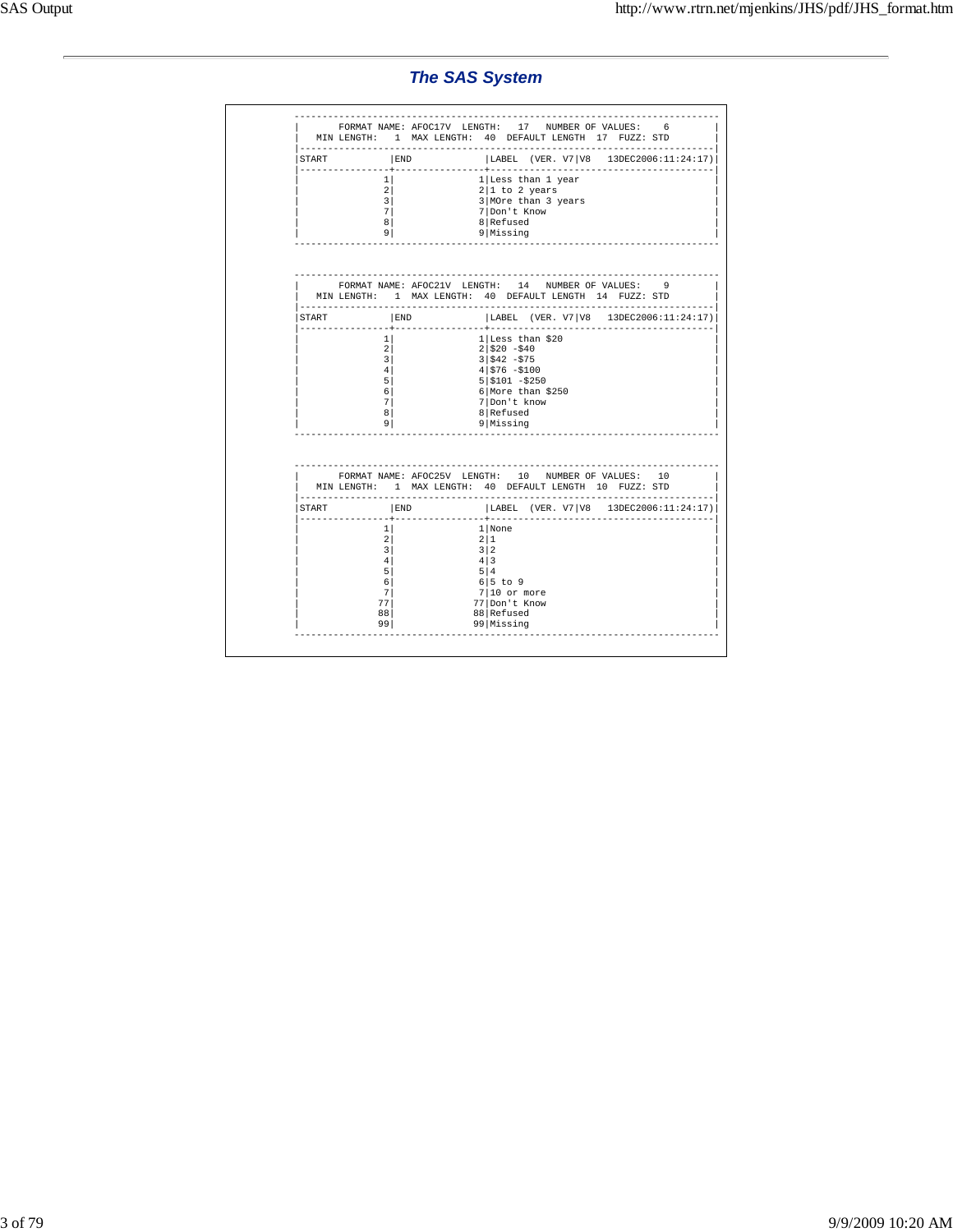|       |                         | FORMAT NAME: AFOC26V LENGTH: | 10<br>NUMBER OF VALUES:<br>MIN LENGTH: 1 MAX LENGTH: 40 DEFAULT LENGTH 10 FUZZ: STD                                |
|-------|-------------------------|------------------------------|--------------------------------------------------------------------------------------------------------------------|
| START |                         | <b>END</b>                   | LABEL (VER. V7   V8 13DEC2006:11:24:17)                                                                            |
|       | 1                       |                              | 1 Never                                                                                                            |
|       | 2 <sup>1</sup>          |                              | 2 Sometimes                                                                                                        |
|       | $\overline{\mathbf{3}}$ |                              | 3 Usually                                                                                                          |
|       | 4                       |                              | $4$   Always                                                                                                       |
|       | 7                       |                              | 7 Don't Know                                                                                                       |
|       | 8                       |                              | 8 Refused                                                                                                          |
|       | 9                       |                              | 9 Missing                                                                                                          |
|       |                         |                              | FORMAT NAME: AFOC30V LENGTH: 21 NUMBER OF VALUES:<br>8<br>MIN LENGTH: 1 MAX LENGTH: 40 DEFAULT LENGTH 21 FUZZ: STD |
| START |                         | <b>END</b>                   | LABEL (VER. V7   V8 13DEC2006:11:24:17)                                                                            |
|       | 11                      |                              | the property of the control of the<br>1 Very satisfied                                                             |
|       | 2 <sup>1</sup>          |                              | 2 Somewhat satisfied                                                                                               |
|       | 3                       |                              | 3 Somewhat dissatisfied                                                                                            |
|       | 4                       |                              | 4 Very dissatisfied                                                                                                |
|       | 5                       |                              | 5 Not sure                                                                                                         |
|       | 7 <sup>1</sup>          |                              | 7 Don't Know                                                                                                       |
|       | 8                       |                              | 8 Refused                                                                                                          |
|       | 9                       |                              | 9 Missing                                                                                                          |
|       | MIN LENGTH:             | 1 MAX LENGTH:                | FORMAT NAME: AFOC31V LENGTH: 15 NUMBER OF VALUES:<br>5<br>40 DEFAULT LENGTH 15 FUZZ: STD                           |
|       |                         |                              |                                                                                                                    |
| START |                         | END                          |                                                                                                                    |
|       | 1                       |                              | $1   A \nbig $ big problem                                                                                         |
|       | 2                       |                              | 2 A small problem                                                                                                  |
|       | 7                       |                              | 7 Don't Know                                                                                                       |
|       | 8<br>9                  |                              | LABEL (VER. V7   V8 13DEC2006:11:24:17)<br>8 Refused<br>9 Missing                                                  |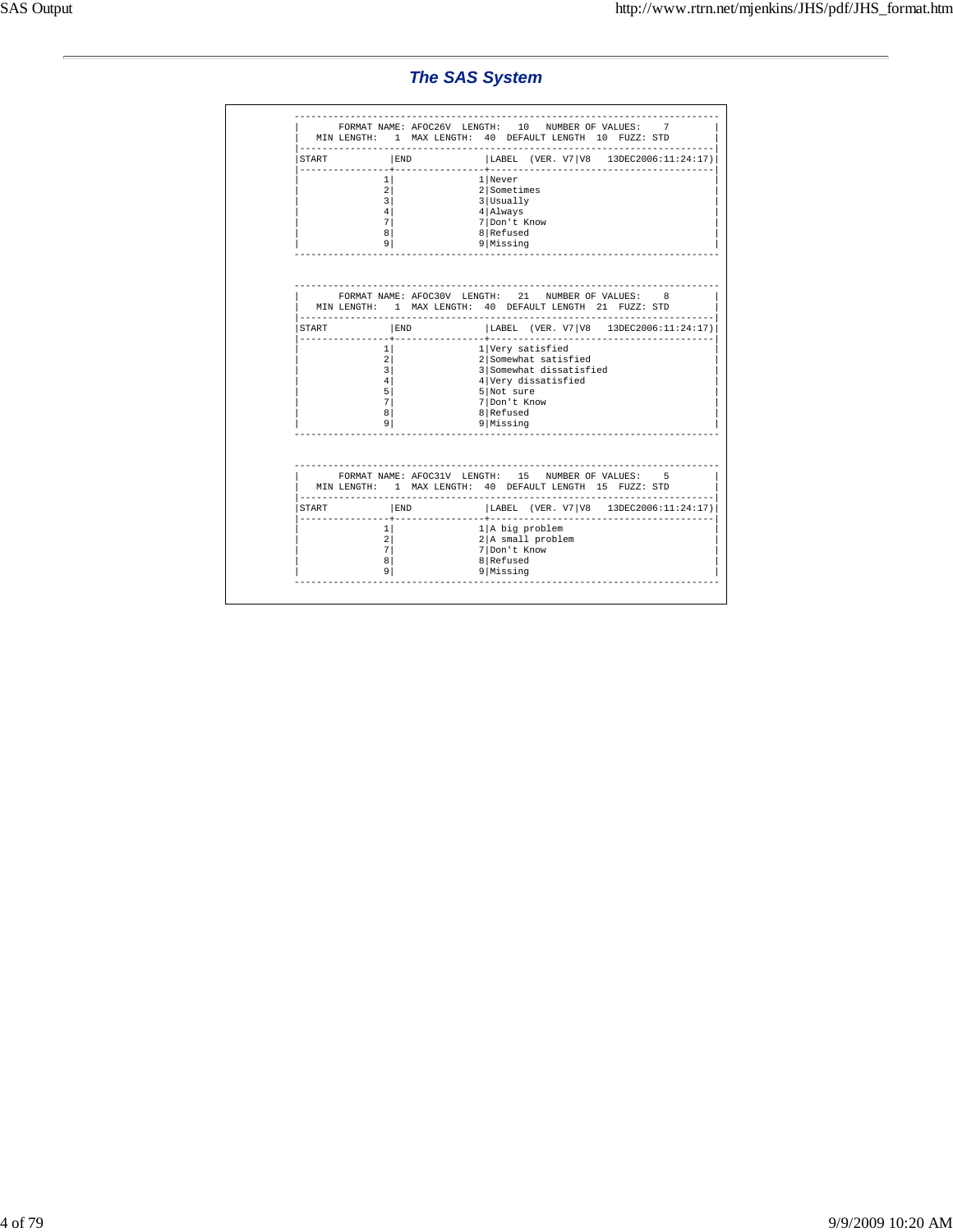|       | .                   |            | FORMAT NAME: AFOC34V LENGTH: 20 NUMBER OF VALUES:<br>- 7<br>MIN LENGTH: 1 MAX LENGTH: 40 DEFAULT LENGTH 20 FUZZ: STD |
|-------|---------------------|------------|----------------------------------------------------------------------------------------------------------------------|
| START |                     | <b>END</b> | LABEL (VER. $V7$   $V8$ 13DEC2006:11:24:17)<br>---------------------                                                 |
|       | 1                   |            | 1 Very confident                                                                                                     |
|       | 2 <sup>1</sup>      |            | 2 Somewhat confident                                                                                                 |
|       | 3 <sup>1</sup>      |            | 3 Not too confident                                                                                                  |
|       | 4                   |            | 4 Not at all confident                                                                                               |
|       | 71                  |            | 7 Don't Know                                                                                                         |
|       | 8                   |            | 8 Refused                                                                                                            |
|       | 9                   |            | 9 Missing                                                                                                            |
|       | MIN LENGTH:         |            | FORMAT NAME: AFOC3AV LENGTH: 40 NUMBER OF VALUES:<br>10<br>1 MAX LENGTH: 40 DEFAULT LENGTH 40 FUZZ: STD              |
| START |                     | END        | LABEL (VER. V7   V8 13DEC2006:11:24:17)<br>. _ _ _ _ _ _ _ _ _ _ _<br>-----------                                    |
|       | 1                   |            | 1 Routine physical                                                                                                   |
|       | 2 <sub>1</sub>      |            | 2 Heart failure/fluid on lungs                                                                                       |
|       | 3                   |            | 3 Followup of heart problem (surgery/stent)                                                                          |
|       | 4 <sup>1</sup>      |            | 4 Heart murmur                                                                                                       |
|       | 5                   |            | 5 chest pain/discomfort                                                                                              |
|       | 6 <br>7             |            | 6 Heart rhythm disturbance                                                                                           |
|       | 771                 |            | 7 Other (specify)<br>77 Don't Know                                                                                   |
|       | 881                 |            | 88 Refused                                                                                                           |
|       | 99                  |            | 99 Missing                                                                                                           |
|       | MIN LENGTH:         |            | FORMAT NAME: AFOC3DV LENGTH: 32 NUMBER OF VALUES:<br>7<br>1 MAX LENGTH: 40 DEFAULT LENGTH 32 FUZZ: STD               |
| START |                     | END        | LABEL (VER. V7   V8 13DEC2006:11:24:17)                                                                              |
|       | 1                   |            | 1 1 Forgetfulness/trouble thinking                                                                                   |
|       |                     |            | $2 2$ stroke                                                                                                         |
|       | 2 <sub>1</sub>      |            |                                                                                                                      |
|       | 3                   |            | 3 3 TIA or "little" strokes                                                                                          |
|       | 4 <sup>1</sup>      |            | $4 4$ Other                                                                                                          |
|       | 7 <sup>1</sup><br>8 |            | 7 Don't Know<br>8 Refused                                                                                            |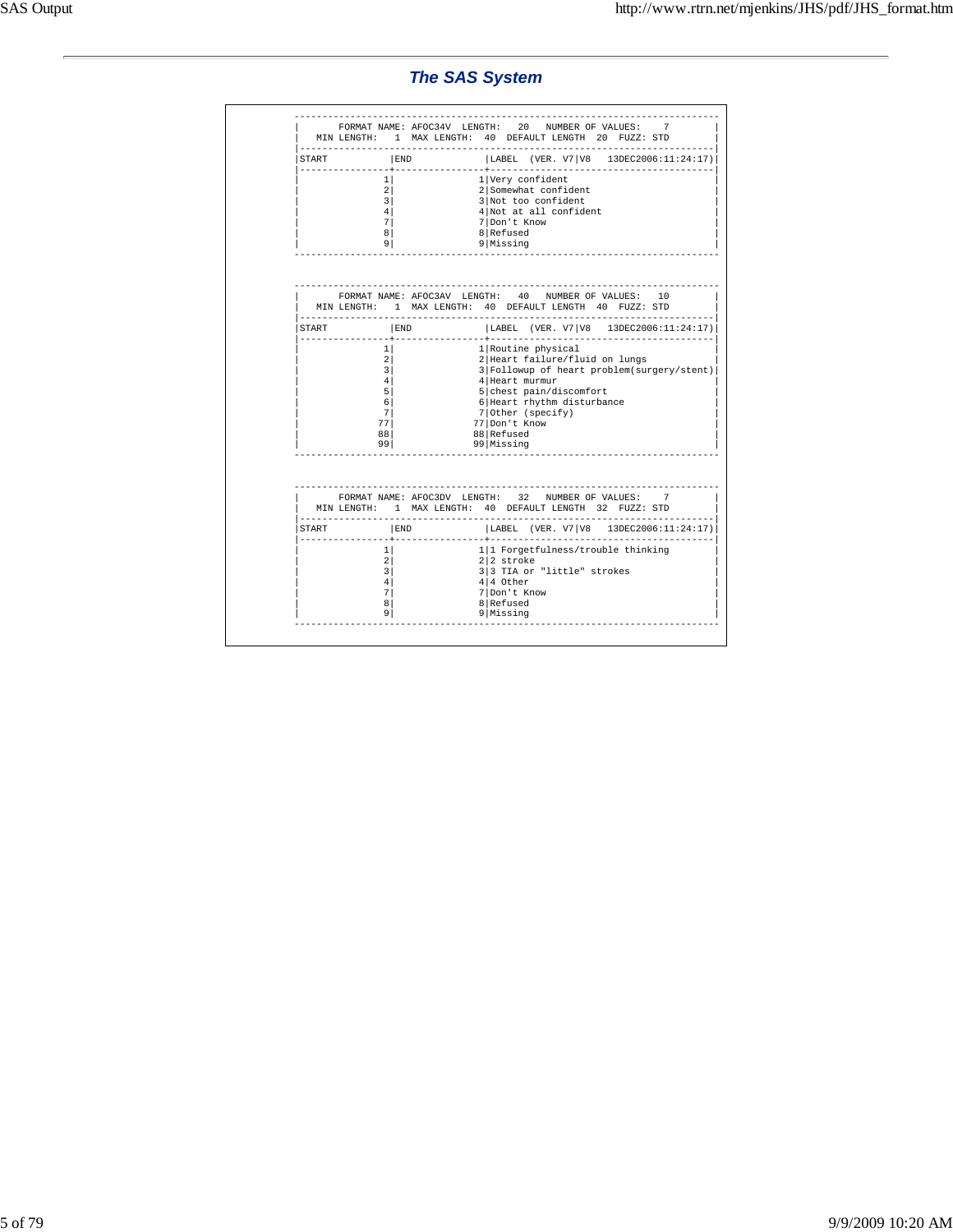|       |                       |                                | MIN LENGTH: 1 MAX LENGTH: 48 DEFAULT LENGTH 48 FUZZ: STD                                                              |
|-------|-----------------------|--------------------------------|-----------------------------------------------------------------------------------------------------------------------|
| START | ----------------+---- | END                            | LABEL (VER. V7   V8 13DEC2006:11:24:17)                                                                               |
|       | 1 <br>2 <sup>1</sup>  |                                | 1 01 Emergency for a heart attack<br>$2 02$ Emergency for a stroke                                                    |
|       | 3                     |                                | 3 03 Follow up after heart attack or surge                                                                            |
|       | $\overline{4}$<br>5   |                                | 4   04 Doctors suspected disease/blockage<br>5 05 Chest pain/discomfort                                               |
|       | 6                     |                                | $6 06$ Leg pain with walking                                                                                          |
|       | 7<br>77               |                                | $7 07$ other (specify)<br>77 Don't Know                                                                               |
|       | 88                    |                                | 88 Refused                                                                                                            |
|       | 99                    |                                | 99 Missing                                                                                                            |
|       |                       |                                |                                                                                                                       |
|       |                       |                                | FORMAT NAME: AFOC6BV LENGTH: 17 NUMBER OF VALUES:<br>$-5$<br>MIN LENGTH: 1 MAX LENGTH: 40 DEFAULT LENGTH 17 FUZZ: STD |
| START |                       | $ $ END                        | LABEL (VER. V7   V8 13DEC2006:11:24:17)                                                                               |
|       | 1                     | --+----------------+---------- | $1 1$ Cancer                                                                                                          |
|       | 2                     |                                | 2 2 Heart Attack                                                                                                      |
|       | 3                     |                                | $3 3$ stroke                                                                                                          |
|       | 4 <br>7               |                                | 4   4 Other (Specify)<br>7 7 Unknown                                                                                  |
|       |                       |                                |                                                                                                                       |
|       |                       | -----------------------        | FORMAT NAME: AFOC6V LENGTH: 9 NUMBER OF VALUES:<br>- 4                                                                |
|       |                       |                                | MIN LENGTH: 1 MAX LENGTH: 40 DEFAULT LENGTH 9 FUZZ: STD                                                               |
| START |                       | END                            | LABEL (VER. V7   V8 13DEC2006:11:24:17)<br>--+------<br>------                                                        |
|       | 1 <br>2               |                                | $1 1$ Mother<br>$2 2$ Father                                                                                          |
|       | 3                     |                                | $3 3$ Sibling                                                                                                         |
|       | 4                     |                                | $4 4$ Other                                                                                                           |
|       |                       |                                | FORMAT NAME: AFOC8BV LENGTH: 21 NUMBER OF VALUES: 6<br>MIN LENGTH: 1 MAX LENGTH: 40 DEFAULT LENGTH 21 FUZZ: STD       |
| START |                       | END                            | LABEL (VER. V7   V8 13DEC2006:11:24:17)<br>----+--------------------                                                  |
|       |                       |                                |                                                                                                                       |
|       | 1                     |                                | 1 1 High blood pressure                                                                                               |
|       |                       |                                | FORMAT NAME: AFOC8BV LENGTH: 21 NUMBER OF VALUES: 6<br>MIN LENGTH: 1 MAX LENGTH: 40 DEFAULT LENGTH 21 FUZZ: STD       |
| START | END                   | -----------------              | LABEL                                                                                                                 |
|       | $\overline{2}$        |                                | 2 2 Stroke                                                                                                            |
|       | 3                     |                                | 3 3 Heart Disease                                                                                                     |
|       | 4                     |                                | $4 4$ Diabetes                                                                                                        |
|       | 5 <br>7               |                                | $5 5$ Cancer<br>7   7 Other (Specify)                                                                                 |
|       |                       |                                |                                                                                                                       |
|       |                       |                                | FORMAT NAME: AGEGRPV LENGTH: 8 NUMBER OF VALUES: 4                                                                    |
| START |                       |                                | MIN LENGTH: 1 MAX LENGTH: 40 DEFAULT LENGTH 8 FUZZ: STD<br>-----------------                                          |
|       |                       | END                            | ------------+--------------<br>.                                                                                      |
|       | 11<br>$\overline{2}$  |                                | $1 21 - 34$<br>$2 35 - 44$                                                                                            |
|       | 3                     |                                | $3 45 - 64$                                                                                                           |
|       | 4                     |                                | $4 65$ plus                                                                                                           |
|       |                       |                                |                                                                                                                       |
|       |                       |                                | FORMAT NAME: ALC1C LENGTH: 27 NUMBER OF VALUES: 4<br>MIN LENGTH: 1 MAX LENGTH: 40 DEFAULT LENGTH 27 FUZZ: STD         |
| START |                       | END                            | ------------<br>--------------<br>LABEL (VER. V7   V8                                                                 |
|       | 0 <sup>1</sup>        | $- + + - -$                    | ____________________________                                                                                          |
|       | 1                     |                                | $0$ Abstainer or < 1 drink/week<br>$1 1-7$ drinks per week                                                            |
|       | 2                     |                                | (CONT'D)<br> LABEL (VER. V7   V8 12JUL2005:10:42:49)  <br>28JUL2006:11:12:33)<br>$2 8-14$ drinks per week             |
|       | 3                     |                                | $3 > 14$ drinks/week                                                                                                  |
|       |                       | . <u>.</u> .                   | ----------                                                                                                            |
|       |                       | FORMAT NAME: ALC2C LENGTH: 55  | NUMBER OF VALUES:                                                                                                     |
|       | --------------        | ----------------<br>$ $ END    | MIN LENGTH: 1 MAX LENGTH: 55 DEFAULT LENGTH 55 FUZZ: STD                                                              |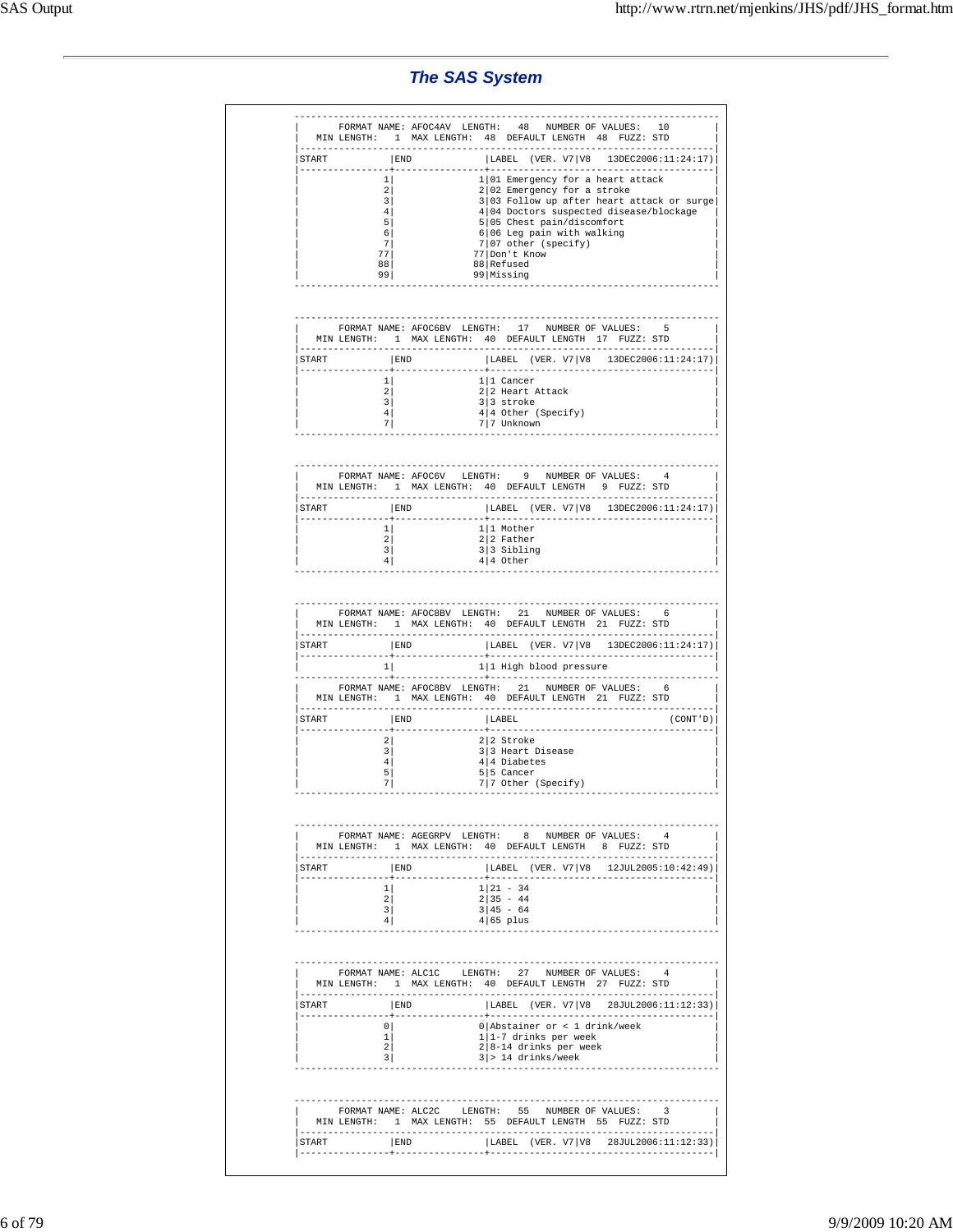|  | 0 Virtual non-drinker (Abstainer or 0 drin)          |  |  |  |  |
|--|------------------------------------------------------|--|--|--|--|
|  | $1 \leq 2$ drinks for men and $\leq 1$ drinks for wo |  |  |  |  |
|  | $2$ > 2 drinks for men and > 1 for women and         |  |  |  |  |
|  |                                                      |  |  |  |  |
|  |                                                      |  |  |  |  |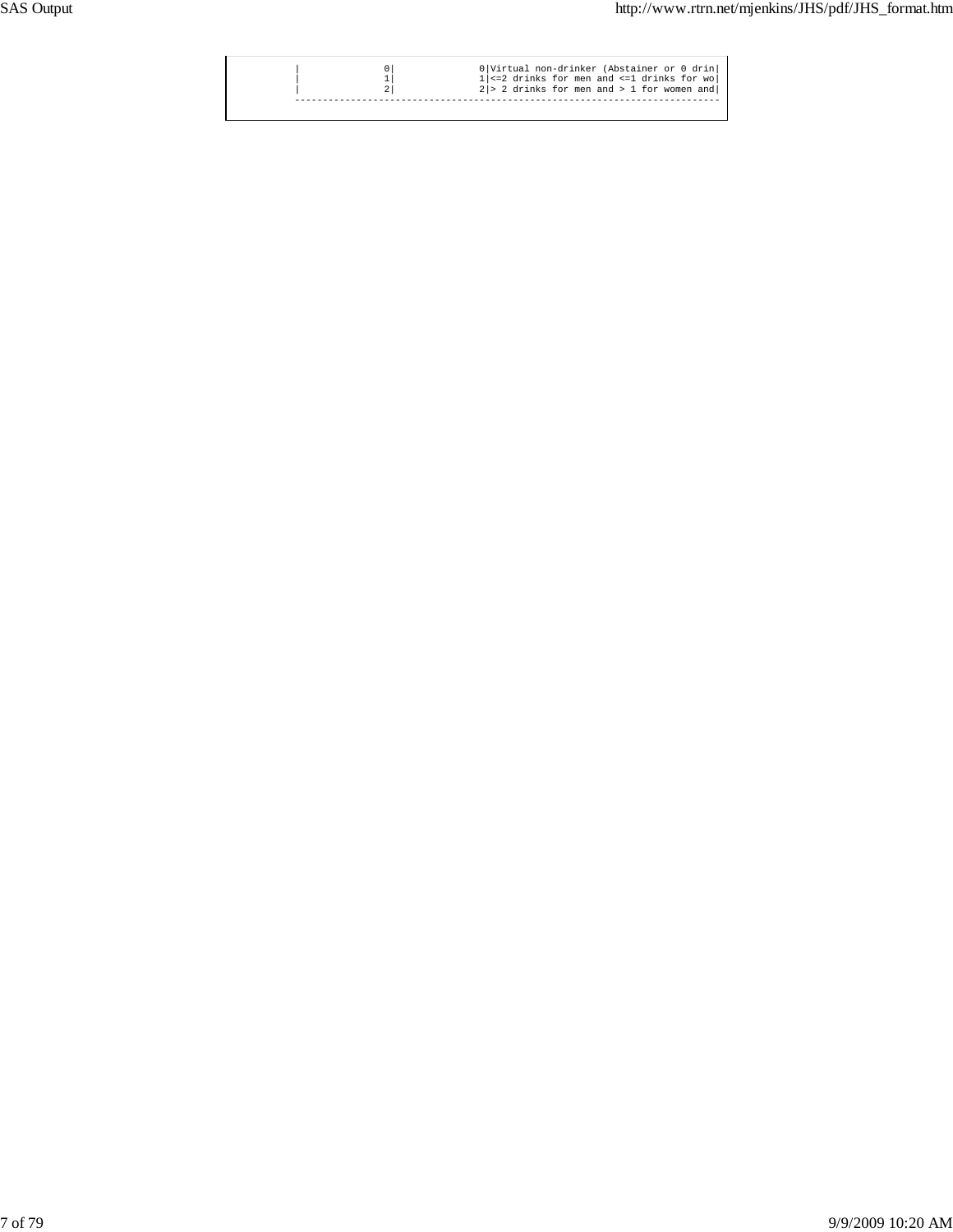|                        |                              | FORMAT NAME: AWARE              | LENGTH: 7 NUMBER OF VALUES:<br>MIN LENGTH: 1 MAX LENGTH: 40 DEFAULT LENGTH 7 FUZZ: STD                       | - 3                 |
|------------------------|------------------------------|---------------------------------|--------------------------------------------------------------------------------------------------------------|---------------------|
| START                  |                              | <b>END</b><br>$- - + - - - - -$ | LABEL (VER. V7   V8 02JUN2005:08:49:40)<br>.                                                                 |                     |
|                        | $1 \vert$<br>99              | 0 <sup>1</sup>                  | 0 Unaware<br>1 Aware<br>99   Unknown                                                                         |                     |
|                        |                              | FORMAT NAME: BMIGRPV LENGTH:    | 8<br>NUMBER OF VALUES:<br>MIN LENGTH: 1 MAX LENGTH: 40 DEFAULT LENGTH 8 FUZZ: STD                            |                     |
| START                  |                              | $ $ END                         | $ \, {\tt LABEL} \quad ({\tt VER.~V7}\,  \, {\tt V8} \quad \ 16 {\tt JUL2006:21:13:25}\,)$<br>-------------- |                     |
|                        | $\circ$<br>$1 \vert$<br>2    |                                 | 0 < 25<br>$1 25 - 30$<br>$2 \mid z = 30$                                                                     |                     |
|                        |                              | FORMAT NAME: BPMED<br>LENGTH:   | 9 NUMBER OF VALUES:                                                                                          | 3                   |
| START                  |                              | END                             | MIN LENGTH: 1 MAX LENGTH: 40 DEFAULT LENGTH 9 FUZZ: STD                                                      |                     |
|                        | $\Omega$<br>$1 \mid$<br>99 I |                                 | LABEL (VER. V7   V8 23FEB2006:09:58:33)<br>0 Untreated<br>1 Treated<br>99 Unknown                            |                     |
|                        |                              |                                 | FORMAT NAME: CESAR1V LENGTH: 59 NUMBER OF VALUES: 4                                                          |                     |
| -------------<br>START |                              | <b>END</b>                      | MIN LENGTH: 1 MAX LENGTH: 59 DEFAULT LENGTH 59 FUZZ: STD<br>LABEL (VER. V7 V8                                | 25FEB2002:11:03:19) |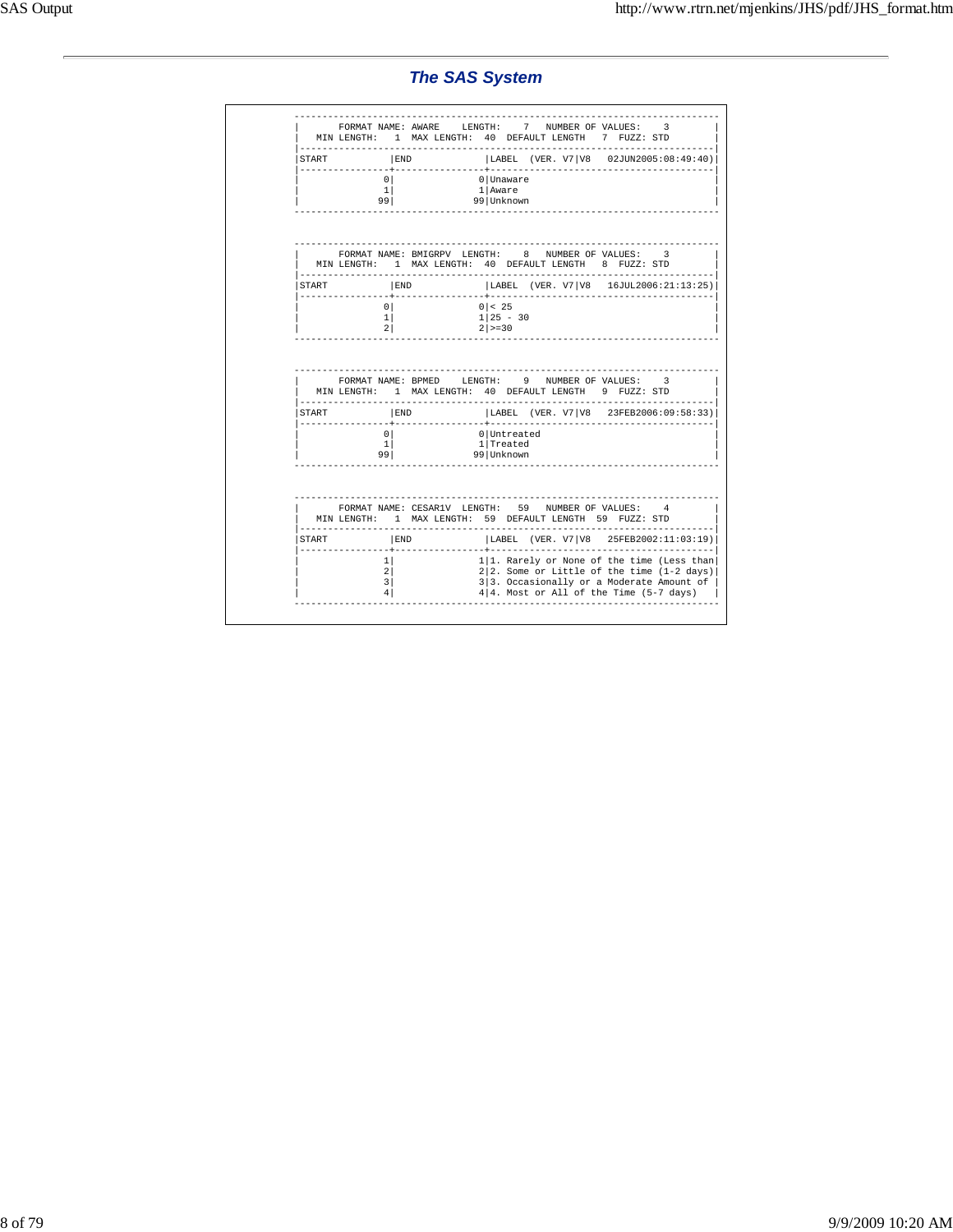|                                | MIN LENGTH:<br>----------------- |                               | FORMAT NAME: CNTR LENGTH: 15 NUMBER OF VALUES:<br>$\mathcal{L}$<br>1 MAX LENGTH: 40 DEFAULT LENGTH 15 FUZZ: STD |
|--------------------------------|----------------------------------|-------------------------------|-----------------------------------------------------------------------------------------------------------------|
| START                          |                                  | <b>END</b>                    | LABEL $(VER. V7 V8)$<br>09FEB2004:12:48:1                                                                       |
| LOW<br>**OTHER**               |                                  | HIGH<br>$\star$ *OTHER**      | 00009<br>$\mathbb{P}$<br>F M1<br>NA<br>NP F MO                                                                  |
|                                |                                  |                               |                                                                                                                 |
|                                | FORMAT NAME: CNTRA               | LENGTH:                       | 8 NUMBER OF VALUES:<br>$\mathbf{2}^{\circ}$<br>MIN LENGTH: 1 MAX LENGTH: 40 DEFAULT LENGTH 8 FUZZ: STD          |
| START                          |                                  | END                           | LABEL (VER. V7   V8 30SEP2004:14:41:03)                                                                         |
| LOW<br>$**$ OTHER * *          |                                  | HIGH<br>$\star$ *OTHER**      | $ 00009$<br>P F M1<br>$\sim$ $-$<br>NP F MO                                                                     |
| --------------<br><b>START</b> |                                  | ---------------<br>  END      | MIN LENGTH: 1 MAX LENGTH: 40 DEFAULT LENGTH 3 FUZZ: STD<br> LABEL (VER. V7   V8 17APR2006:10:02:29)             |
|                                |                                  |                               | FORMAT NAME: COFE1V LENGTH: 3 NUMBER OF VALUES:<br>2                                                            |
|                                | 11                               |                               | 1 Yes                                                                                                           |
|                                |                                  | $2 \mid$                      | 2 N <sub>O</sub>                                                                                                |
|                                |                                  |                               |                                                                                                                 |
| ---------                      |                                  | FORMAT NAME: COMMERCE LENGTH: | 3 NUMBER OF VALUES:<br>2<br>MIN LENGTH: 1 MAX LENGTH: 40 DEFAULT LENGTH 3 FUZZ: STD                             |
| START                          |                                  | END<br>--------------         | LABEL (VER. V7 V8<br>10SEP2007:19:27:29)                                                                        |
|                                | 0<br>1 <sup>1</sup>              |                               | 0 N <sub>O</sub><br>$1$  Yes                                                                                    |
|                                |                                  |                               | FORMAT NAME: CONTROL LENGTH: 12 NUMBER OF VALUES: 2<br>MIN LENGTH: 1 MAX LENGTH: 40 DEFAULT LENGTH 12 FUZZ: STD |
|                                |                                  | END                           | LABEL (VER. V7 V8<br>02JUN2005:08:49:40)                                                                        |
| -----------<br>START           |                                  |                               |                                                                                                                 |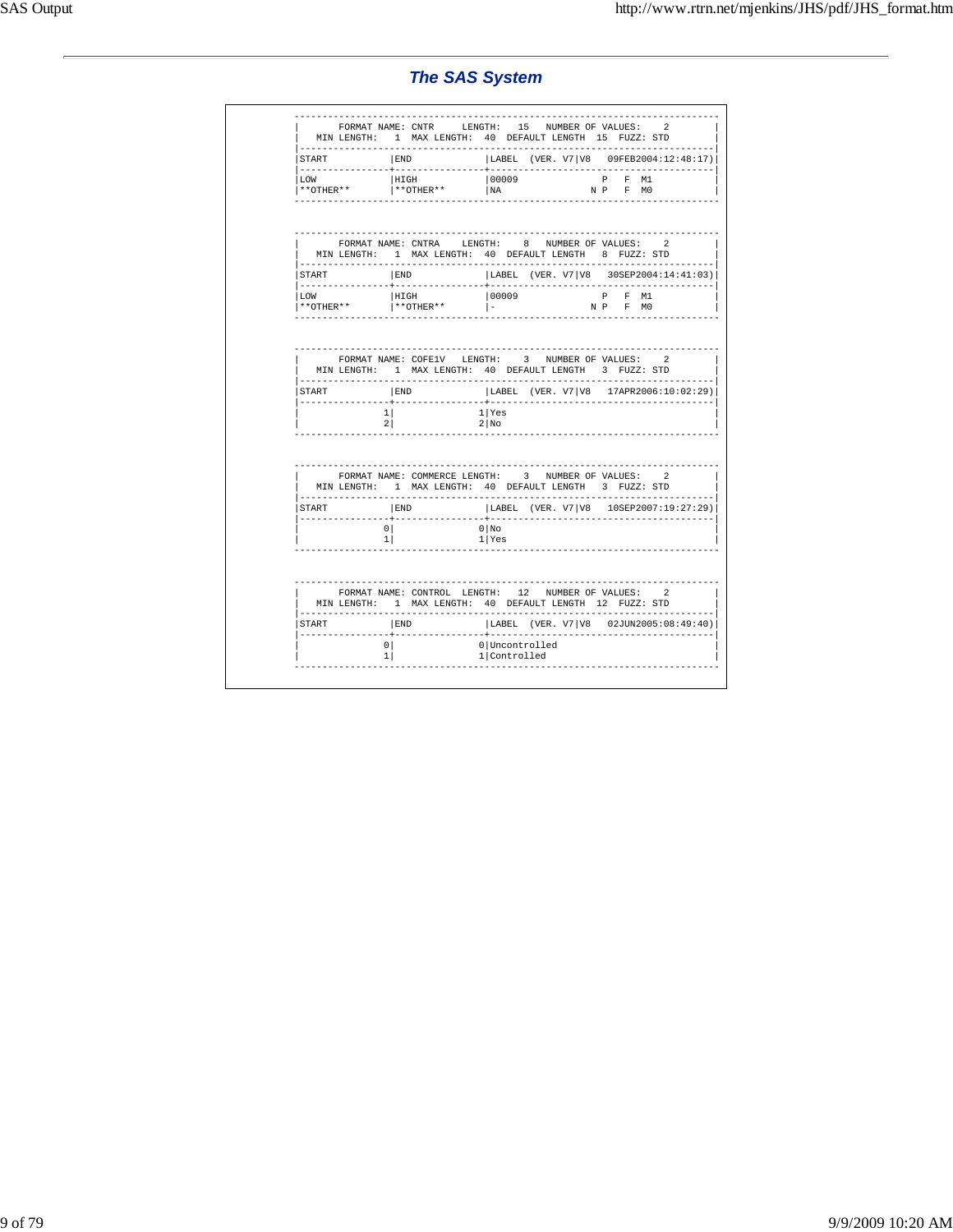| START        | -------------------<br>1  <br>2 <sup>1</sup><br>3 | <b>END</b> |                              |                  |                                                                                                                 |
|--------------|---------------------------------------------------|------------|------------------------------|------------------|-----------------------------------------------------------------------------------------------------------------|
|              |                                                   |            |                              |                  | LABEL (VER. V7 V8<br>25FEB2002:11:03:19)                                                                        |
|              |                                                   |            |                              |                  | 1 1. Never                                                                                                      |
|              |                                                   |            |                              |                  | $2 2.$ Seldom                                                                                                   |
|              | 4                                                 |            |                              |                  | 3 3. Sometimes<br>4 4. Often                                                                                    |
|              | 5                                                 |            |                              |                  | 5 5. Almost Always                                                                                              |
|              |                                                   |            |                              |                  |                                                                                                                 |
|              |                                                   |            | FORMAT NAME: CTBOOLV LENGTH: |                  | 3<br>NUMBER OF VALUES:<br>2                                                                                     |
| ----------   |                                                   |            |                              |                  | MIN LENGTH: 1 MAX LENGTH: 40 DEFAULT LENGTH 3 FUZZ: STD<br>-----------                                          |
| <b>START</b> |                                                   | <b>END</b> | ---+----------------+-       |                  | LABEL (VER. V7 V8<br>25FEB2002:11:03:19)<br>__________________                                                  |
|              |                                                   | 0          |                              | 0 N <sub>O</sub> |                                                                                                                 |
|              | 1                                                 |            |                              | $1$  Yes         |                                                                                                                 |
|              | -------------------                               |            |                              |                  | FORMAT NAME: CTPGRPV LENGTH: 10 NUMBER OF VALUES: 9<br>MIN LENGTH: 1 MAX LENGTH: 40 DEFAULT LENGTH 10 FUZZ: STD |
| START        |                                                   | <b>END</b> |                              |                  | LABEL (VER. V7 V8<br>25FEB2002:11:03:19)                                                                        |
|              | $-4$                                              |            |                              |                  | $-4$ Oracle                                                                                                     |
|              | $-1$<br>$\circ$                                   |            |                              |                  | $-1$ Obsolete<br>0 Internal                                                                                     |
|              | $\mathbf{1}$                                      |            |                              |                  | 1 Admin                                                                                                         |
|              | 2                                                 |            |                              |                  | 2 Manage                                                                                                        |
|              | 5                                                 |            |                              |                  | 5 Enter                                                                                                         |
|              | 6<br>7                                            |            |                              |                  | 6 Design<br>7 Retrieve                                                                                          |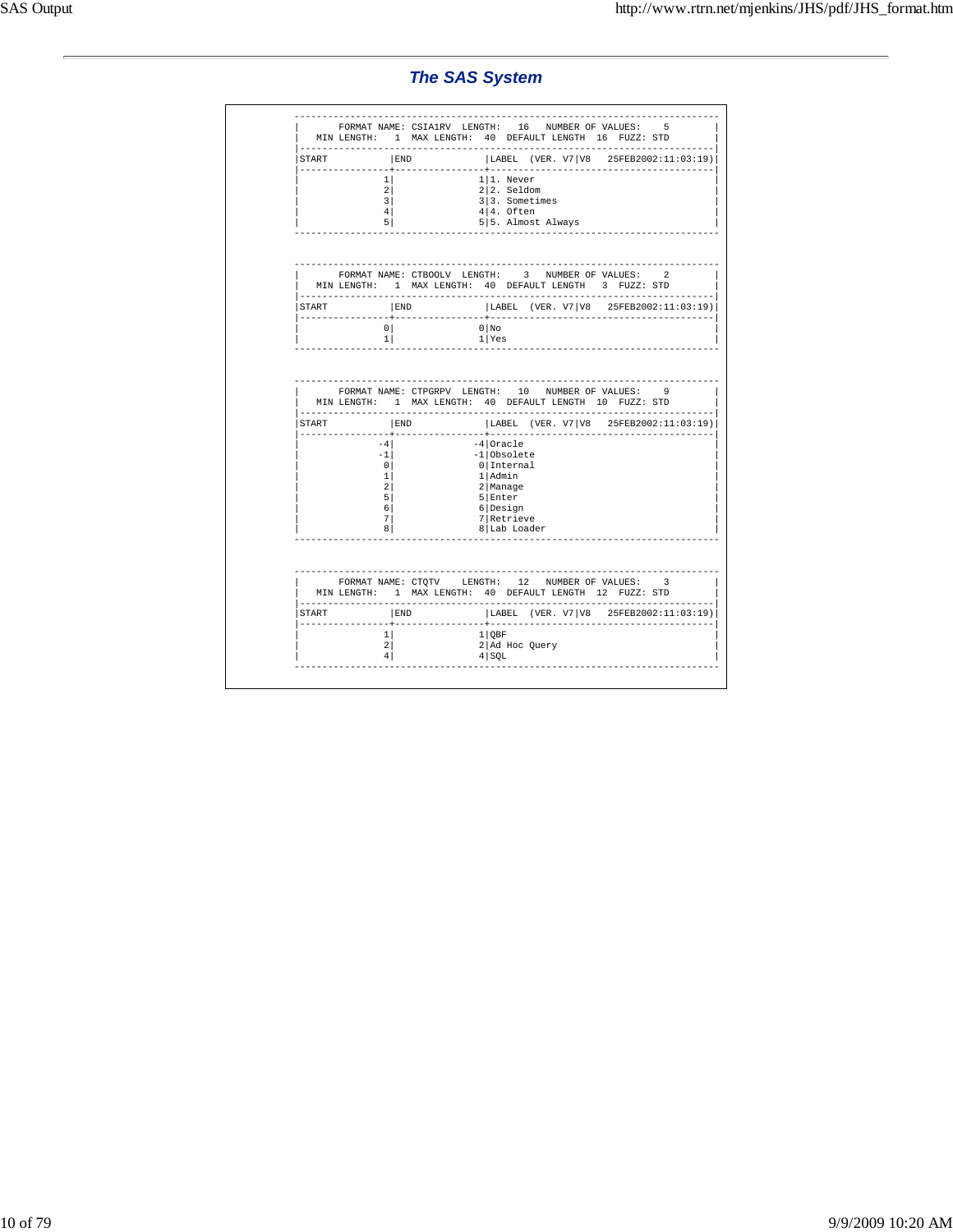|       |                                 |                      | FORMAT NAME: DBTYPE LENGTH: 22 NUMBER OF VALUES:<br>MIN LENGTH: 1 MAX LENGTH: 40 DEFAULT LENGTH 22 FUZZ: STD                           |
|-------|---------------------------------|----------------------|----------------------------------------------------------------------------------------------------------------------------------------|
| START |                                 | END                  | LABEL (VER. V7   V8 18MAY2006:10:10:03)                                                                                                |
|       | $0$                             |                      | ----------------<br>0 Oral Anti-Diabetic Med                                                                                           |
|       | 1                               |                      | 1 Insulin Med                                                                                                                          |
|       |                                 |                      |                                                                                                                                        |
|       |                                 | ----------------     | FORMAT NAME: DIABF LENGTH: 40 NUMBER OF VALUES: 3<br>MIN LENGTH: 1 MAX LENGTH: 40 DEFAULT LENGTH 40 FUZZ: STD<br>--------------------- |
| START |                                 | END                  | LABEL (VER. V7 V8<br>13APR2004:15:41:27)                                                                                               |
|       | $\circ$<br>$1\vert$<br>$2 \mid$ |                      | 0 Normal<br>1 Pre-diabetes or impaired fasting glucose<br>$2$ Diabetes                                                                 |
|       |                                 |                      | FORMAT NAME: DIFHC LENGTH: 8 NUMBER OF VALUES: 2<br>MIN LENGTH: 1 MAX LENGTH: 40 DEFAULT LENGTH 8 FUZZ: STD                            |
| START |                                 | END                  | LABEL (VER. V7 V8 20DEC2006:16:08:59)                                                                                                  |
|       | $0$                             |                      | $0 $ Not hard                                                                                                                          |
|       | 1                               |                      | 1 Hard                                                                                                                                 |
|       |                                 |                      |                                                                                                                                        |
|       |                                 |                      | FORMAT NAME: DNA LENGTH: 24 NUMBER OF VALUES: 3<br>MIN LENGTH: 1 MAX LENGTH: 40 DEFAULT LENGTH 24 FUZZ: STD                            |
| START |                                 | END                  | $ LABEL$ (VER. V7   V8<br>10SEP2007:19:27:29)                                                                                          |
|       | $\circ$                         |                      | $0 $ No                                                                                                                                |
|       | 1 <br>$2 \mid$                  |                      | $1$ DNA only<br>2 DNA and cryoperservation                                                                                             |
|       |                                 |                      |                                                                                                                                        |
|       |                                 | .<br>--------------- | FORMAT NAME: DNT LENGTH: 3 NUMBER OF VALUES:<br>$\overline{2}$                                                                         |
|       |                                 |                      | MIN LENGTH: 1 MAX LENGTH: 40 DEFAULT LENGTH 3 FUZZ: STD                                                                                |
| START |                                 | END                  | LABEL (VER. V7 V8 20DEC2006:16:08:59)                                                                                                  |
|       | 0 <sup>1</sup>                  |                      | $0 N$ o                                                                                                                                |
|       |                                 |                      | FORMAT NAME: DNT LENGTH: 3 NUMBER OF VALUES:<br>$\mathcal{L}$<br>MIN LENGTH: 1 MAX LENGTH: 40 DEFAULT LENGTH 3 FUZZ: STD               |
| START |                                 | END                  | LABEL<br>(CONT'D)                                                                                                                      |
|       | $1\vert$                        |                      | 1 Yes                                                                                                                                  |
|       |                                 |                      |                                                                                                                                        |
|       |                                 |                      |                                                                                                                                        |
|       | MIN LENGTH:                     | $\mathbf{1}$         | FORMAT NAME: DROHC LENGTH: 14 NUMBER OF VALUES: 2<br>MAX LENGTH: 40 DEFAULT LENGTH 14 FUZZ: STD                                        |
| START |                                 | $ $ END              | LABEL (VER. V7   V8 20DEC2006:16:08:59)                                                                                                |
|       | $\circ$                         | -----------+--       | $0   0$ ther                                                                                                                           |
|       | 1                               |                      | 1 Doctors office<br>--------------------------------                                                                                   |
|       |                                 |                      |                                                                                                                                        |
|       |                                 |                      | FORMAT NAME: ED1L LENGTH: 51 NUMBER OF VALUES: 6                                                                                       |
|       |                                 |                      | MIN LENGTH: 1 MAX LENGTH: 51 DEFAULT LENGTH 51 FUZZ: STD                                                                               |
| START |                                 | <b>END</b>           | LABEL (VER. V7   V8 06APR2006:13:30:39)                                                                                                |
|       | 1 <br>2                         |                      | 1 Less than High school<br>2 High school/GED                                                                                           |
|       | $\frac{3}{2}$<br>4 <sup>1</sup> |                      | 3 Some or completed vocational school or s<br>4 Associate degreer                                                                      |
|       | 5<br>6                          |                      | 5 Bachelor degree<br>6 Post-college                                                                                                    |
|       |                                 |                      |                                                                                                                                        |
|       |                                 |                      | FORMAT NAME: ED2L LENGTH: 26 NUMBER OF VALUES: 4                                                                                       |
|       |                                 | ------------------   | MIN LENGTH: 1 MAX LENGTH: 40 DEFAULT LENGTH 26 FUZZ: STD                                                                               |
|       |                                 | END                  | LABEL (VER. V7   V8 06APR2006:13:30:39)                                                                                                |
| START |                                 |                      |                                                                                                                                        |
|       | 1                               |                      | 1 Less than High school                                                                                                                |
|       | 2 <br>3 <br>4                   |                      | 2 High school/GED<br>$3$ > HS but < Bachelor degree<br>4 Bachelor degree or higher                                                     |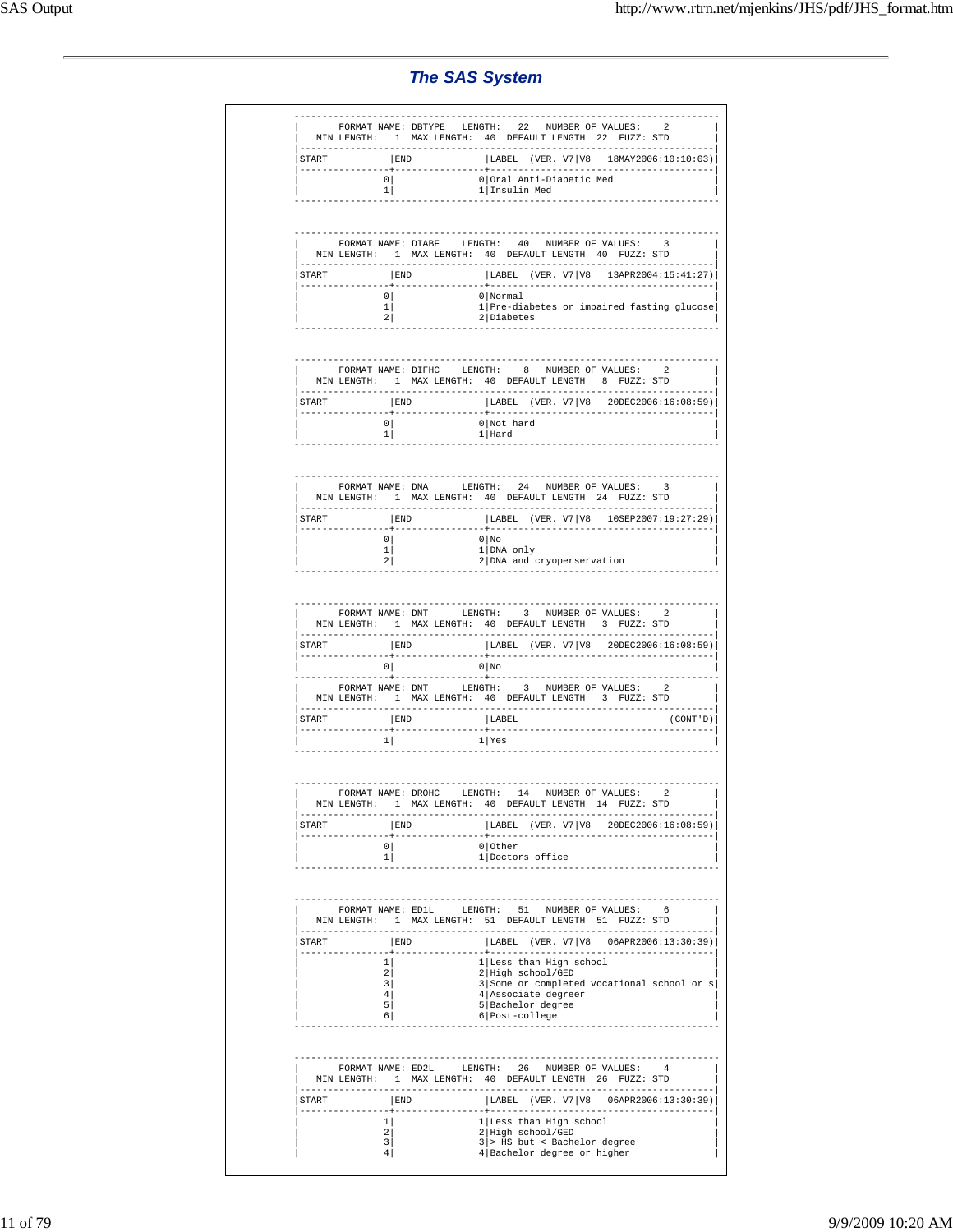----------------------------------------------------------------------------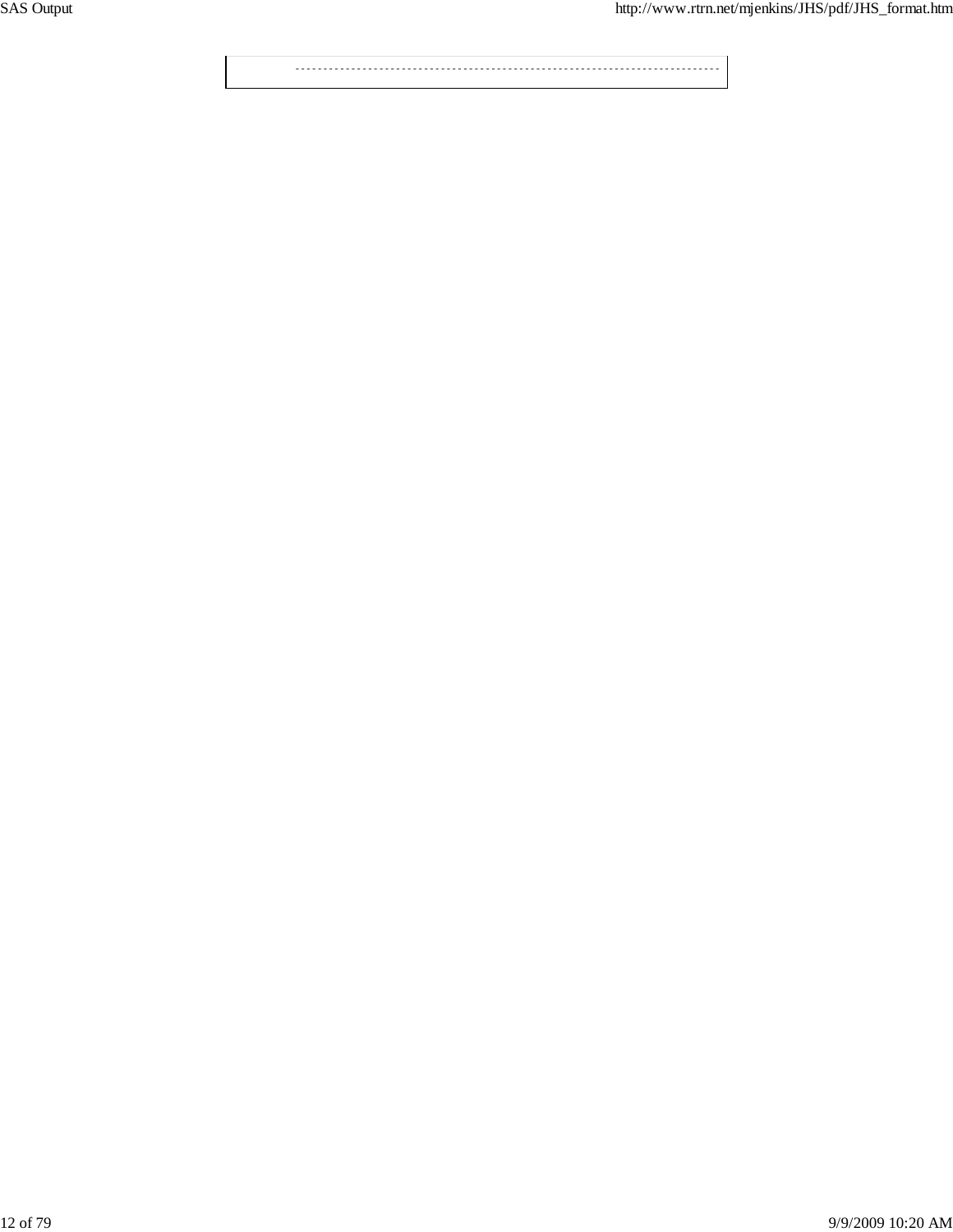|              | ---------------- | MIN LENGTH: 1 MAX LENGTH:<br>---------- | FORMAT NAME: ED3L LENGTH: 35 NUMBER OF VALUES:<br>- 3<br>40 DEFAULT LENGTH 35 FUZZ: STD                            |
|--------------|------------------|-----------------------------------------|--------------------------------------------------------------------------------------------------------------------|
| START        |                  | <b>END</b>                              | LABEL (VER. V7   V8 06APR2006:13:30:39)<br>-------------                                                           |
|              | $1 \vert$<br>21  | $3$                                     | 1 Less than High school<br>2 High school/GED or Some College<br>3 College/associate degree or higher               |
|              |                  |                                         |                                                                                                                    |
| ------------ |                  |                                         | FORMAT NAME: EDU LENGTH: 27 NUMBER OF VALUES: 3<br>MIN LENGTH: 1 MAX LENGTH: 40 DEFAULT LENGTH 27 FUZZ: STD        |
| START        |                  | END                                     | LABEL (VER. V7   V8 02JUN2005:08:49:40)                                                                            |
|              | $1 \vert$<br>21  | $3 \mid$                                | 1 Less than High school<br>2 High school or some College<br>3 College degree or higher                             |
|              | MIN LENGTH:      | FORMAT NAME: EDUCF                      | LENGTH: 38 NUMBER OF VALUES:<br>6<br>1 MAX LENGTH: 40 DEFAULT LENGTH 38 FUZZ: STD                                  |
| START        |                  | END                                     |                                                                                                                    |
|              | 11               |                                         | LABEL (VER. V7   V8 13APR2004:15:41:27)<br>1 Grade School or 0 years education                                     |
|              | $2 \mid$<br>3    |                                         | 2 High School, but no degree<br>3 High School graduate                                                             |
|              | 4  <br>5         |                                         | 4 Vocational School<br>$5$ College                                                                                 |
|              | 61               |                                         | FORMAT NAME: EDUGRPV LENGTH: 20 NUMBER OF VALUES:<br>3<br>MIN LENGTH: 1 MAX LENGTH: 40 DEFAULT LENGTH 20 FUZZ: STD |
| START        | 0 <sup>1</sup>   | END                                     | 6 Graduate School or Professional School<br> LABEL (VER. V7   V8 $12JUL2005:10:42:49$ )<br>$0 <$ HS                |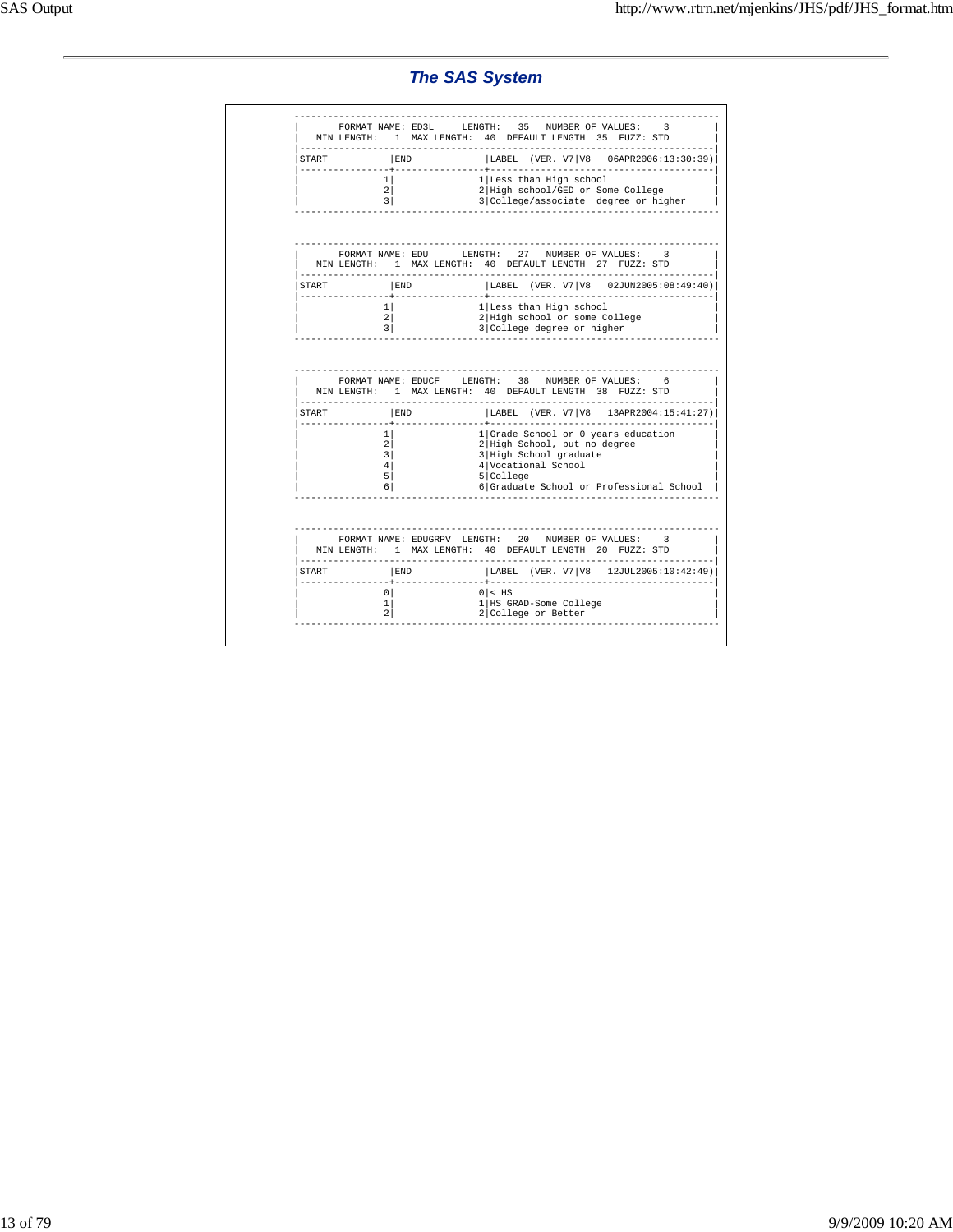| START     |                               | $ $ END                   | LABEL (VER. V7 V8<br>10SEP2007:19:27:29)                                                                                                                                                                                                                                                          |
|-----------|-------------------------------|---------------------------|---------------------------------------------------------------------------------------------------------------------------------------------------------------------------------------------------------------------------------------------------------------------------------------------------|
| --------- | $\circ$                       | --+---------              | ----+-----------------------------<br>0 Missing consent (exlcude all data)                                                                                                                                                                                                                        |
|           | 1                             |                           | 1 No testing for diseases                                                                                                                                                                                                                                                                         |
|           | 2 <br>3                       |                           | 2 LAB data cannot be used<br>3 CVD+ analyses only                                                                                                                                                                                                                                                 |
|           | 4 <sup>1</sup><br>5           |                           | 4 LAB data can be used for CVD+ analyses O<br>5 No restrictions                                                                                                                                                                                                                                   |
|           |                               |                           |                                                                                                                                                                                                                                                                                                   |
|           |                               |                           | FORMAT NAME: GENDERV LENGTH: 6 NUMBER OF VALUES:<br>MIN LENGTH: 1 MAX LENGTH: 40 DEFAULT LENGTH 6 FUZZ: STD                                                                                                                                                                                       |
|           |                               |                           |                                                                                                                                                                                                                                                                                                   |
| START     |                               | END<br>-----------+------ | LABEL (VER. V7 V8<br>27FEB2006:10:34:23)                                                                                                                                                                                                                                                          |
|           | 0 <br>$1\vert$                |                           | $0$   Female<br>1 Male                                                                                                                                                                                                                                                                            |
|           |                               |                           |                                                                                                                                                                                                                                                                                                   |
|           |                               | -----------               | FORMAT NAME: GENETICS LENGTH: 81 NUMBER OF VALUES:                                                                                                                                                                                                                                                |
|           |                               |                           | MIN LENGTH: 1 MAX LENGTH: 81 DEFAULT LENGTH 81 FUZZ: STD                                                                                                                                                                                                                                          |
| START     |                               | $ $ END                   | LABEL (VER. V7   V8 10SEP2007:19:27:29)<br>-------------------                                                                                                                                                                                                                                    |
|           | 0 <sup>1</sup>                |                           | 0 NQ                                                                                                                                                                                                                                                                                              |
|           | 1 <br>$\overline{2}$          |                           | 1 Genotyped and studied only by JHS resear<br>2 Genotyped & cryopreserved and studied on                                                                                                                                                                                                          |
|           | 3                             |                           | 3 Genotyped and studied by JHS and other r                                                                                                                                                                                                                                                        |
|           | 4<br>5                        |                           | 4 Genotyped & cryopreserved and studied by<br>5 Genotyped and studied only by JHS resear                                                                                                                                                                                                          |
|           | 6                             |                           | 6 Genotyped & cryopreserved and studied on                                                                                                                                                                                                                                                        |
|           | 7<br>8                        |                           | 7 Genotyped and studied by JHS and other r<br>8 Genotyped/cryopreserved and studied by J                                                                                                                                                                                                          |
| START     | 0 <sup>1</sup>                | END                       | LABEL (VER. V7   V8 230CT2006:11:59:14)                                                                                                                                                                                                                                                           |
|           |                               |                           |                                                                                                                                                                                                                                                                                                   |
|           | 1 <br>2                       |                           | $0$ Absent<br>1 Absent per Self-Report<br>2 Present per Self-Report                                                                                                                                                                                                                               |
|           |                               |                           | ----+-----------<br>-------<br>FORMAT NAME: GENSTAT LENGTH: 23 NUMBER OF VALUES:<br>$\overline{4}$<br>MIN LENGTH: 1 MAX LENGTH: 40 DEFAULT LENGTH 23 FUZZ: STD                                                                                                                                    |
| START     |                               | END                       | LABEL                                                                                                                                                                                                                                                                                             |
|           | 3                             |                           | 3 Present                                                                                                                                                                                                                                                                                         |
|           |                               |                           |                                                                                                                                                                                                                                                                                                   |
|           |                               |                           | .<br>. _ _ _ _ _ _ _ _ _ _<br>FORMAT NAME: GIC LENGTH: 101 NUMBER OF VALUES:<br>$\overline{7}$<br>MIN LENGTH: 1 MAX LENGTH: 101 DEFAULT LENGTH 101 FUZZ: STD<br>-------------                                                                                                                     |
| START     |                               | $ $ END                   |                                                                                                                                                                                                                                                                                                   |
|           | $\circ$                       |                           | 0 N <sub>O</sub>                                                                                                                                                                                                                                                                                  |
|           | $\mathbf{1}$                  |                           | (CONT'D)<br> LABEL (VER. V7 V8 10SEP2007:19:27:29)<br>1 Genotyped and studied only by JHS resear                                                                                                                                                                                                  |
|           | 2 <br>$\overline{\mathbf{3}}$ |                           |                                                                                                                                                                                                                                                                                                   |
|           | $\overline{4}$                |                           |                                                                                                                                                                                                                                                                                                   |
|           | 5<br>6                        |                           |                                                                                                                                                                                                                                                                                                   |
|           |                               |                           |                                                                                                                                                                                                                                                                                                   |
|           |                               |                           | FORMAT NAME: HCAA LENGTH: 15 NUMBER OF VALUES:<br>$\overline{4}$                                                                                                                                                                                                                                  |
|           |                               |                           | MIN LENGTH: 1 MAX LENGTH: 40 DEFAULT LENGTH 15 FUZZ: STD                                                                                                                                                                                                                                          |
| START     |                               | $ $ END                   | -----------+----------------                                                                                                                                                                                                                                                                      |
|           | 1                             |                           | 2 Genotyped and studied by JHS and other r<br>3 Genotyped and studied by JHS researchers<br>4 Genotyped and studied only by JHS resear<br>5 Genotyped and studied by JHS and other r<br>6 Genotyped and studied by JHS researchers<br> LABEL (VER. V7 V8 20DEC2006:16:08:59)<br>1 Not hard at all |
|           | 2 <br>3                       |                           | 2 Not too hard                                                                                                                                                                                                                                                                                    |
|           | 4                             |                           | 3 Fairly hard<br>4 Very hard                                                                                                                                                                                                                                                                      |
|           |                               | ------------------------- | -------------------                                                                                                                                                                                                                                                                               |
|           |                               | FORMAT NAME: HCL          | LENGTH:<br>7 NUMBER OF VALUES:<br>$\overline{2}$<br>MIN LENGTH: 1 MAX LENGTH: 40 DEFAULT LENGTH 7 FUZZ: STD                                                                                                                                                                                       |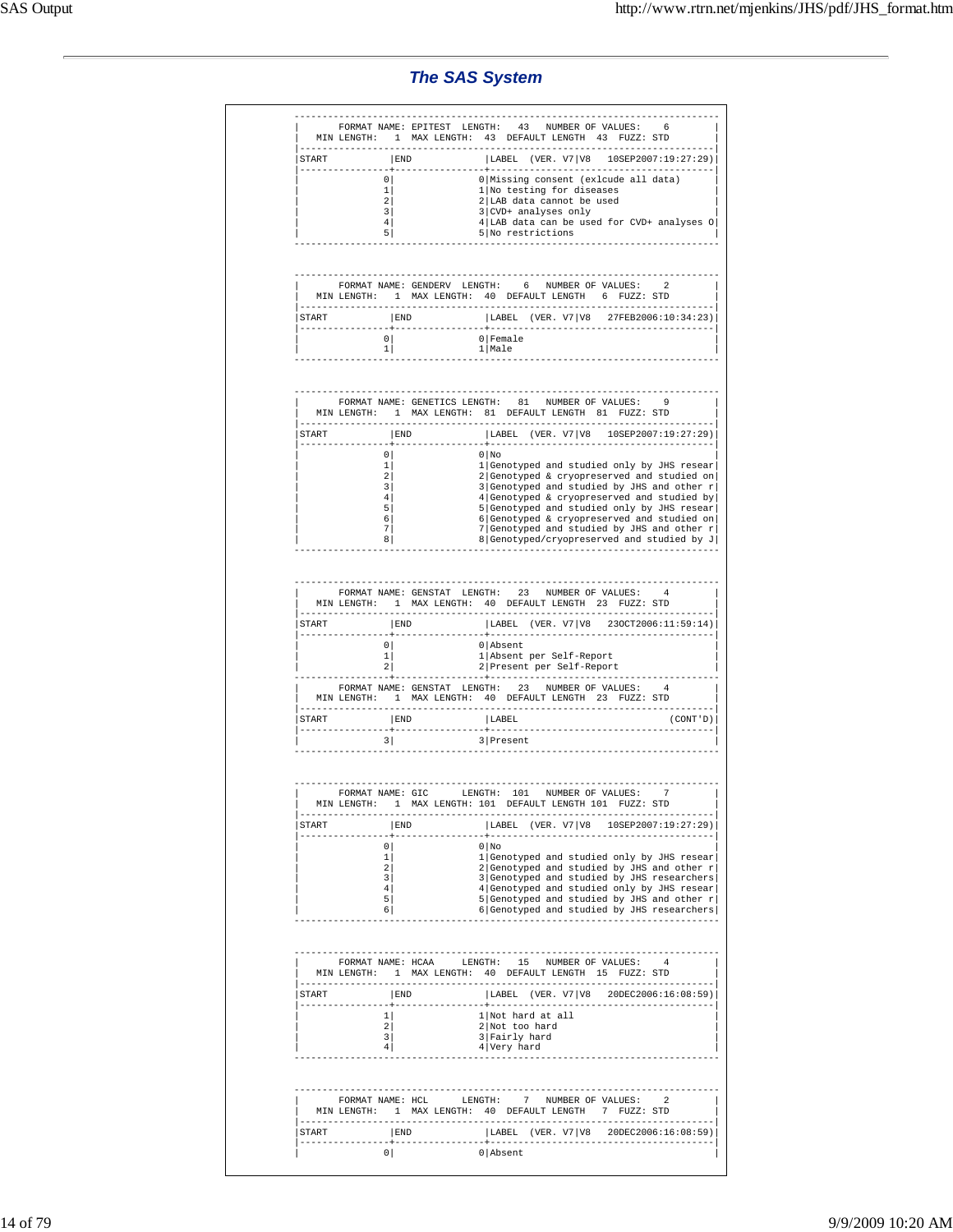| 1| 1|Present | ----------------------------------------------------------------------------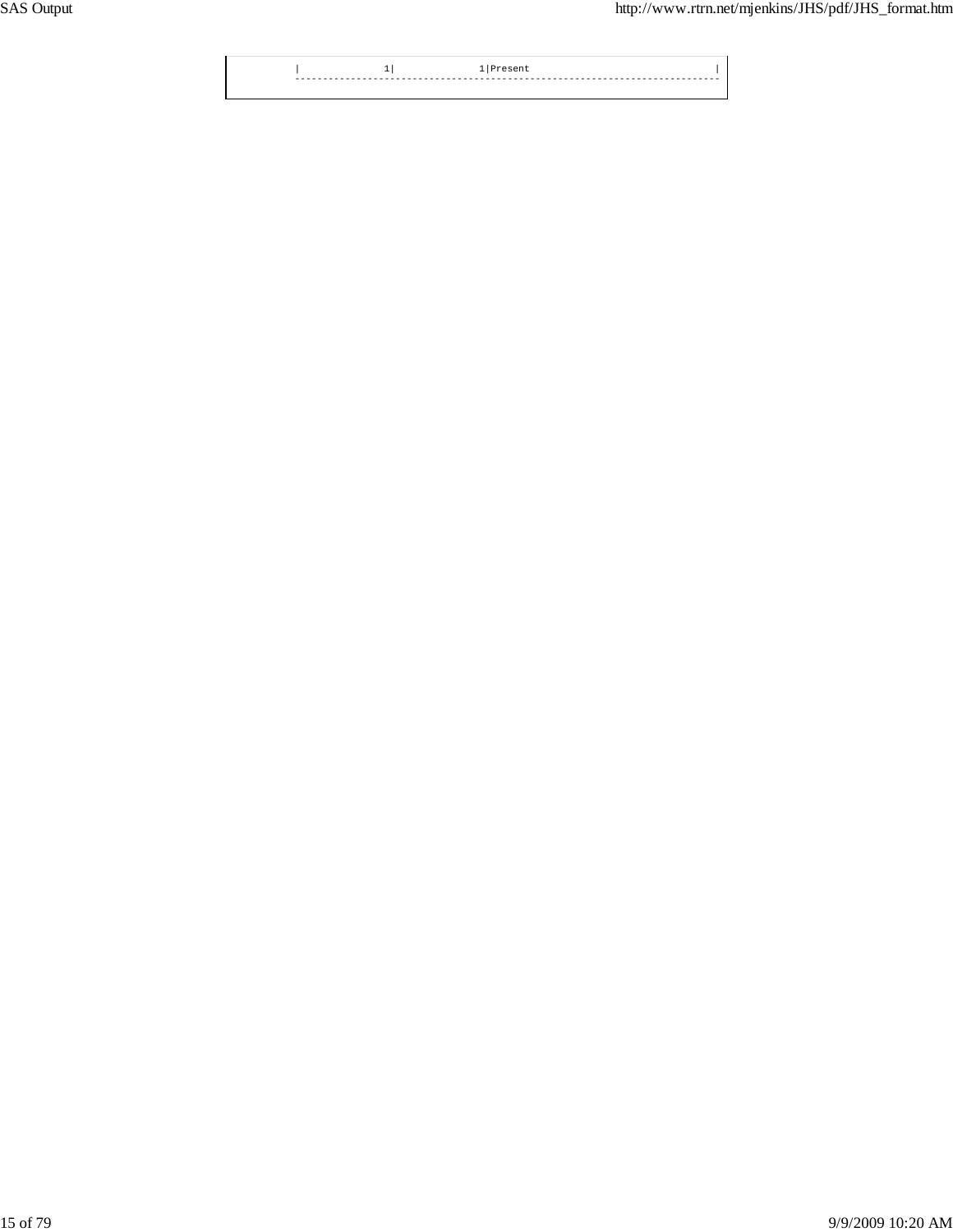|              |                      | FORMAT NAME: HDL3CL<br>LENGTH: | 6<br>NUMBER OF VALUES:<br>MIN LENGTH: 1 MAX LENGTH: 40 DEFAULT LENGTH 6 FUZZ: STD                              |
|--------------|----------------------|--------------------------------|----------------------------------------------------------------------------------------------------------------|
| START        |                      | <b>END</b>                     | LABEL (VER. V7   V8 12SEP 2007:14:02:59)                                                                       |
|              | 1  <br>$2 \mid$<br>3 |                                | $1$ Low<br>2 Normal<br>3 High                                                                                  |
|              | FORMAT NAME: HHYN    |                                | LENGTH:<br>3 NUMBER OF VALUES:<br>2<br>MIN LENGTH: 1 MAX LENGTH: 40 DEFAULT LENGTH 3 FUZZ: STD                 |
| <b>START</b> |                      | <b>END</b>                     | LABEL (VER. V7   V8 19FEB2002:15:18:12)                                                                        |
|              | $0$                  |                                | $0 $ No                                                                                                        |
|              | 1                    |                                | $1$  Yes                                                                                                       |
|              | . <u>.</u> .         |                                | FORMAT NAME: HSTGP LENGTH: 4 NUMBER OF VALUES:<br>2<br>MIN LENGTH: 1 MAX LENGTH: 40 DEFAULT LENGTH 4 FUZZ: STD |
| START        |                      | END                            | LABEL (VER. V7   V8 20DEC2006:16:08:59)                                                                        |
|              | 0 <sup>1</sup><br>1  |                                | $0$  Poor<br>1 Good                                                                                            |
|              |                      |                                | FORMAT NAME: HTN LENGTH: 12 NUMBER OF VALUES: 2<br>MIN LENGTH: 1 MAX LENGTH: 40 DEFAULT LENGTH 12 FUZZ: STD    |
| START        |                      | END<br>$-4 - - - - -$          | LABEL (VER. V7   V8 10SEP2007:17:26:07)<br>--+------------------                                               |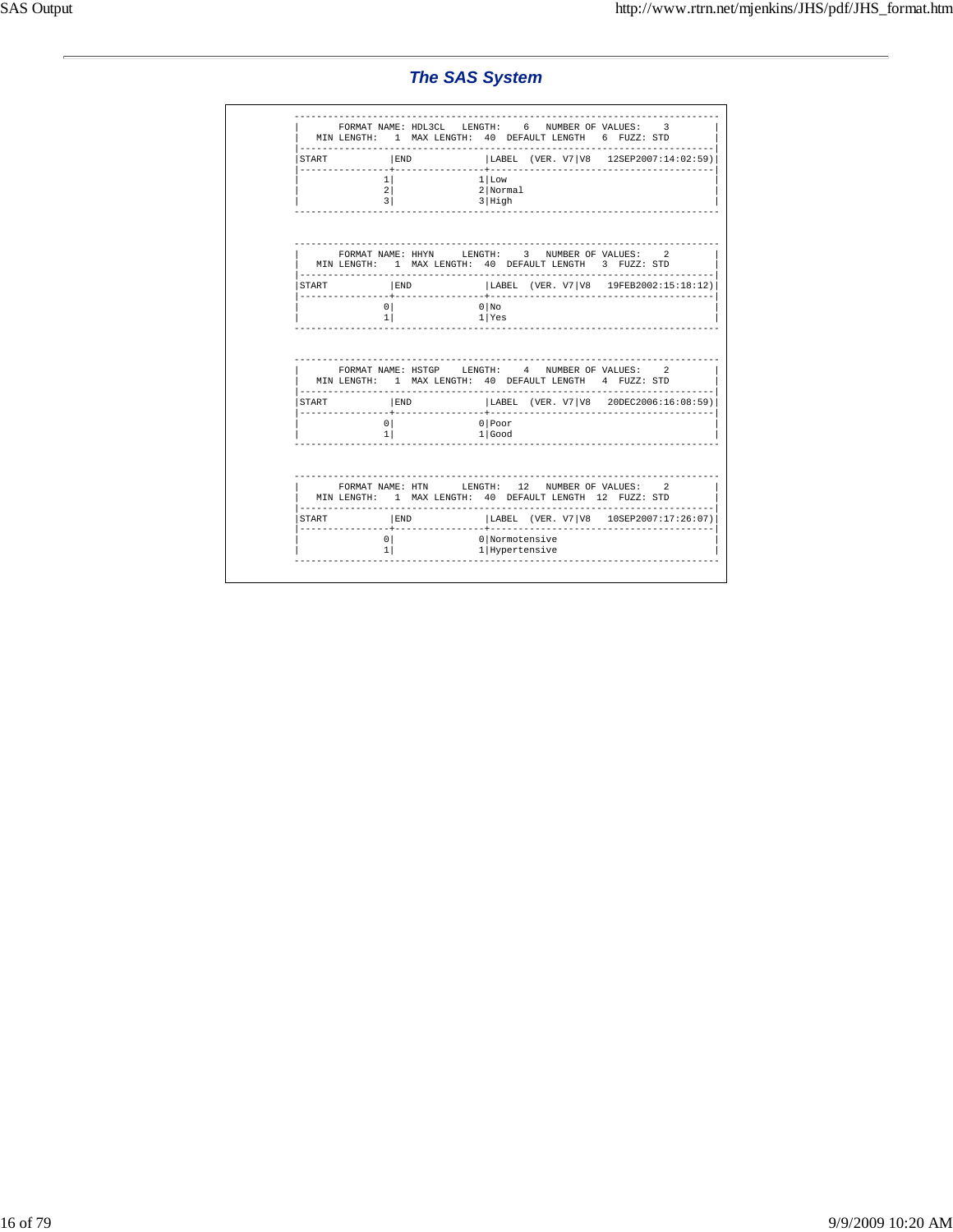| LABEL (VER. V7 V8<br>$ $ END<br>START<br>. <u>.</u> .<br>$- + - - - - -$<br>$- - - - -$<br>0 Non Hypertensive<br>0  <br>1 Hypertensive<br>1 <br>FORMAT NAME: INC LENGTH: 12 NUMBER OF VALUES:<br>$\frac{4}{3}$<br>MIN LENGTH: 1 MAX LENGTH: 40 DEFAULT LENGTH 12 FUZZ: STD<br>---------------<br>START<br>  END<br>$1 $ Poor<br>$1 \mid$<br>$2 \mid$<br>2 Lower-middle<br>3 I<br>3 Upper-middle<br>4 Affluent<br>4<br>FORMAT NAME: INCOME LENGTH: 7 NUMBER OF VALUES:<br>- 4<br>MIN LENGTH: 1 MAX LENGTH: 40 DEFAULT LENGTH 7 FUZZ: STD<br>START<br>  END<br>1 <sup>1</sup><br>$1$   Low<br>2 <sup>1</sup><br>2 Medium<br>3 <br>3 High<br>99 Unknown<br>99 <sub>1</sub> |  | FORMAT NAME: HTNF LENGTH: 16 NUMBER OF VALUES:<br>- 2.<br>MIN LENGTH: 1 MAX LENGTH: 40 DEFAULT LENGTH 16 FUZZ: STD |
|-------------------------------------------------------------------------------------------------------------------------------------------------------------------------------------------------------------------------------------------------------------------------------------------------------------------------------------------------------------------------------------------------------------------------------------------------------------------------------------------------------------------------------------------------------------------------------------------------------------------------------------------------------------------------|--|--------------------------------------------------------------------------------------------------------------------|
| LABEL (VER. V7   V8 12DEC2006:15:15:59)<br> LABEL (VER. V7   V8 02JUN2005:08:49:40)                                                                                                                                                                                                                                                                                                                                                                                                                                                                                                                                                                                     |  | 13APR2004:15:41:27)                                                                                                |
|                                                                                                                                                                                                                                                                                                                                                                                                                                                                                                                                                                                                                                                                         |  |                                                                                                                    |
|                                                                                                                                                                                                                                                                                                                                                                                                                                                                                                                                                                                                                                                                         |  |                                                                                                                    |
|                                                                                                                                                                                                                                                                                                                                                                                                                                                                                                                                                                                                                                                                         |  |                                                                                                                    |
|                                                                                                                                                                                                                                                                                                                                                                                                                                                                                                                                                                                                                                                                         |  |                                                                                                                    |
|                                                                                                                                                                                                                                                                                                                                                                                                                                                                                                                                                                                                                                                                         |  |                                                                                                                    |
|                                                                                                                                                                                                                                                                                                                                                                                                                                                                                                                                                                                                                                                                         |  |                                                                                                                    |
|                                                                                                                                                                                                                                                                                                                                                                                                                                                                                                                                                                                                                                                                         |  |                                                                                                                    |
|                                                                                                                                                                                                                                                                                                                                                                                                                                                                                                                                                                                                                                                                         |  |                                                                                                                    |
|                                                                                                                                                                                                                                                                                                                                                                                                                                                                                                                                                                                                                                                                         |  |                                                                                                                    |
|                                                                                                                                                                                                                                                                                                                                                                                                                                                                                                                                                                                                                                                                         |  |                                                                                                                    |
| FORMAT NAME: INCOMV LENGTH: 6 NUMBER OF VALUES:<br>3<br>40 DEFAULT LENGTH 6 FUZZ: STD<br>MIN LENGTH: 1 MAX LENGTH:                                                                                                                                                                                                                                                                                                                                                                                                                                                                                                                                                      |  |                                                                                                                    |
| $ LABEL$ (VER. V7   V8 12JUL 2005:10:42:49)<br><b>END</b><br>START                                                                                                                                                                                                                                                                                                                                                                                                                                                                                                                                                                                                      |  |                                                                                                                    |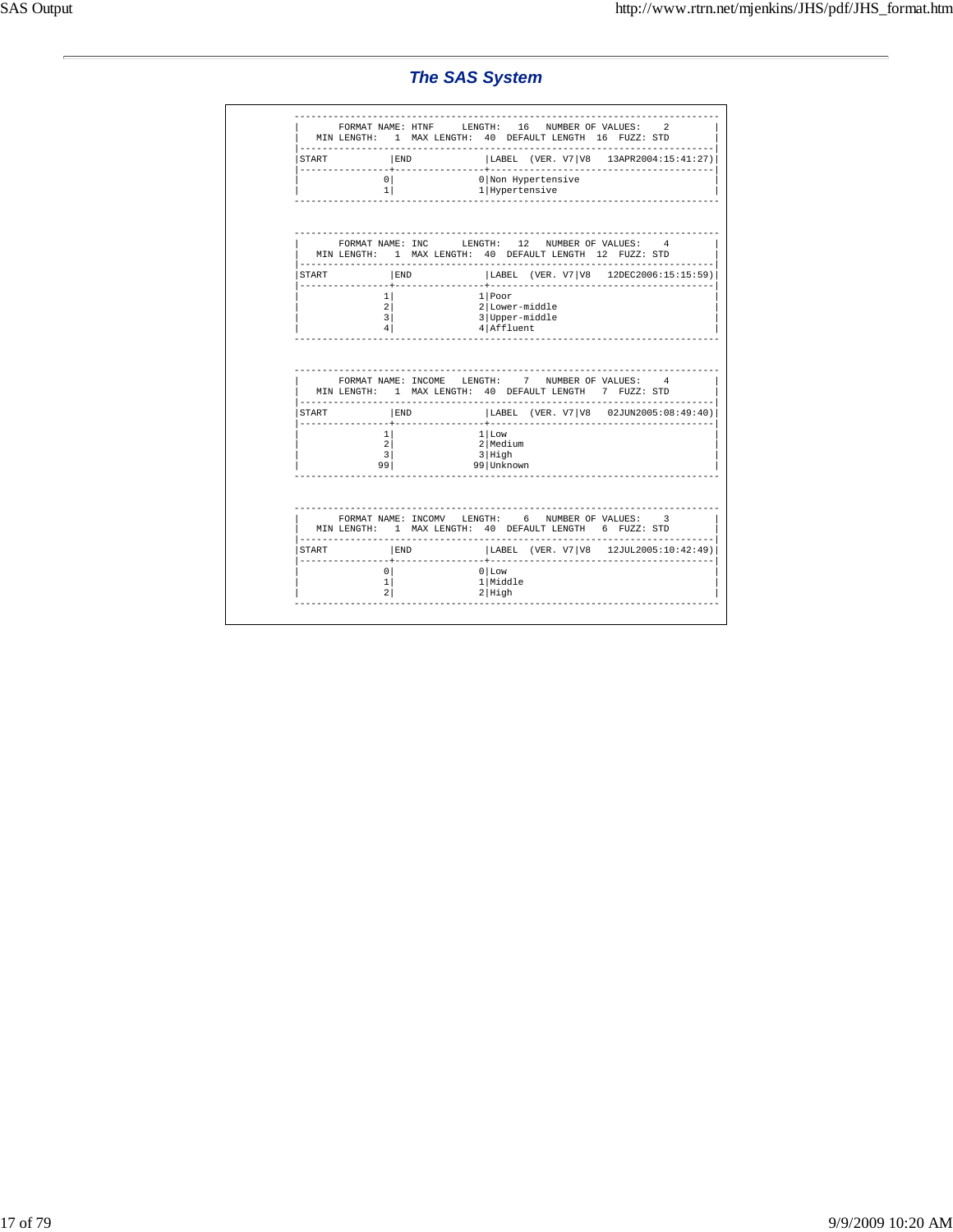|       | -----------------                       | FORMAT NAME: INCV LENGTH: 12 NUMBER OF VALUES:<br>MIN LENGTH: 1 MAX LENGTH: | $\overline{4}$<br>40 DEFAULT LENGTH 12 FUZZ: STD                                                     |
|-------|-----------------------------------------|-----------------------------------------------------------------------------|------------------------------------------------------------------------------------------------------|
| START |                                         | <b>END</b>                                                                  | LABEL (VER. V7 V8<br>20DEC2006:16:08:59)                                                             |
|       | $2 \mid$<br>3 <br>4                     | $1 \mid$                                                                    | $1$ Low<br>2 Lower-Middle<br>3 Upper-Middle<br>4 Affluent                                            |
|       |                                         | FORMAT NAME: ISLAR1V LENGTH:                                                | 19<br>NUMBER OF VALUES:<br>MIN LENGTH: 1 MAX LENGTH: 40 DEFAULT LENGTH 19 FUZZ: STD                  |
| START |                                         | END                                                                         | LABEL (VER. V7   V8 25FEB2002:11:03:21)                                                              |
|       | 2 <sup>1</sup><br>3 I<br>4 <sup>1</sup> |                                                                             | 1 1. Definitely True<br>2 2. Probably True<br>3 3. Probably False<br>4 4. Definitely False           |
|       |                                         |                                                                             | FORMAT NAME: JH_COHTV LENGTH: 27 NUMBER OF VALUES:<br>3                                              |
|       | MIN LENGTH:                             |                                                                             | 1 MAX LENGTH: 40 DEFAULT LENGTH 27 FUZZ: STD                                                         |
| START | 2                                       | <b>END</b><br>$0$  <br>$1 \vert$                                            | -----------<br>0 Eligible for Analysis<br>1   Ineligible Due to Age<br>2 Ineligible Due Family Study |
|       |                                         | FORMAT NAME: JNC6CL<br>LENGTH:                                              | 22<br>NUMBER OF VALUES:<br>6<br>MIN LENGTH: 1 MAX LENGTH: 40 DEFAULT LENGTH 22 FUZZ: STD             |
| START |                                         | END                                                                         | $ LABEL$ (VER. V7 V8 14JAN2005:17:12:30)<br> LABEL (VER. V7 V8 10SEP2007:17:26:07)                   |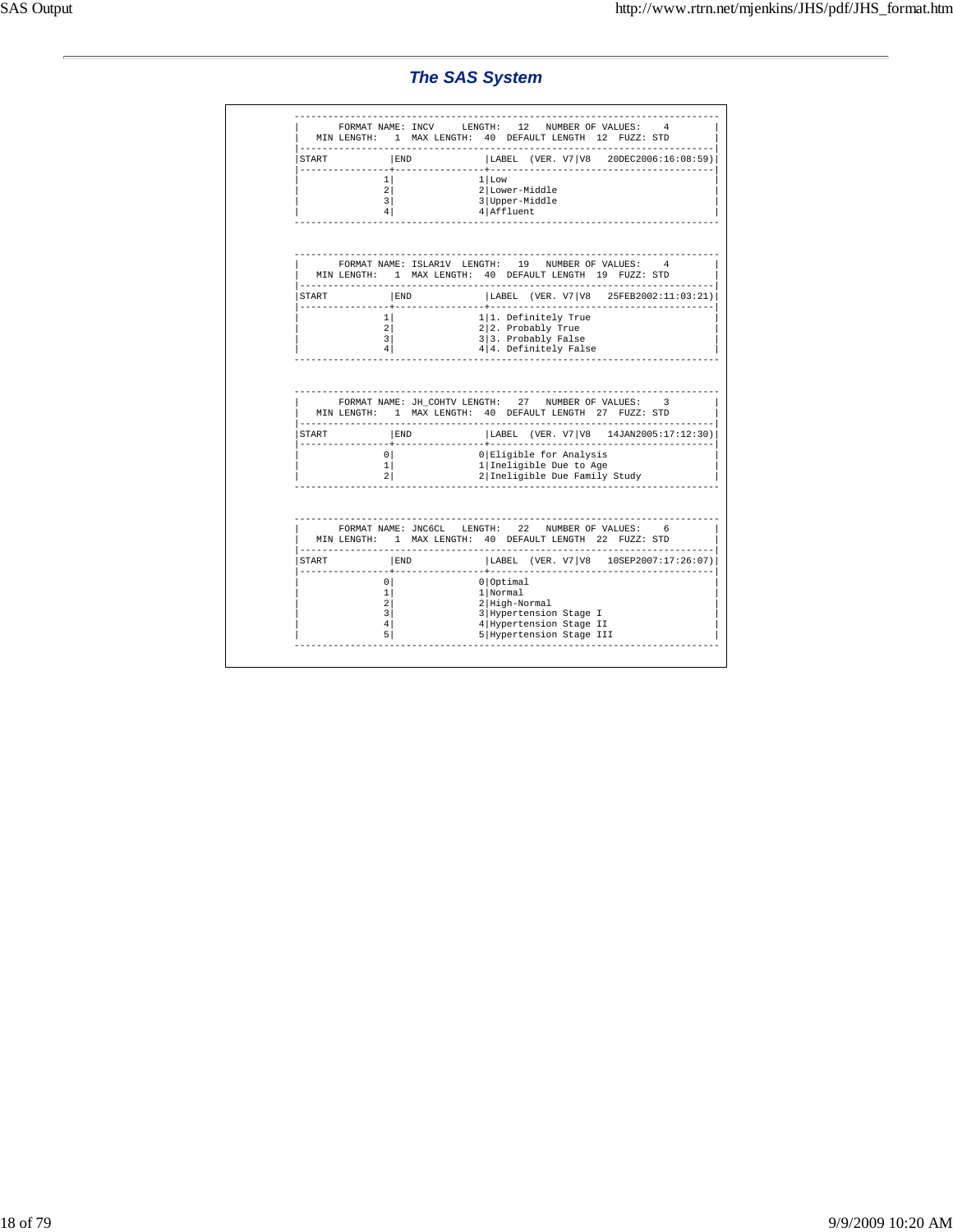|       |                                | FORMAT NAME: JNC7CL           | LENGTH: 21 NUMBER OF VALUES:<br>MIN LENGTH: 1 MAX LENGTH: 40 DEFAULT LENGTH 21 FUZZ: STD                    |
|-------|--------------------------------|-------------------------------|-------------------------------------------------------------------------------------------------------------|
| START |                                | <b>END</b><br>--+------------ | LABEL (VER. V7 V8<br>10SEP2007:17:26:07)<br>---+-----------------------                                     |
|       | 0 I                            |                               | 0   Normal                                                                                                  |
|       | 1 <sup>1</sup>                 |                               | 1   Pre-Hypertension                                                                                        |
|       | 2 <sup>1</sup>                 |                               | 2 Hypertension Stage I                                                                                      |
|       | 3                              |                               | 3 Hypertension Stage II                                                                                     |
|       |                                |                               |                                                                                                             |
|       |                                | FORMAT NAME: LDL3CL           | 18 NUMBER OF VALUES:<br>LENGTH:<br>5<br>MIN LENGTH: 1 MAX LENGTH: 40 DEFAULT LENGTH 18 FUZZ: STD            |
| START |                                | END                           | LABEL (VER. V7 V8<br>12SEP2007:14:02:59)                                                                    |
|       | 1                              |                               | $1$ Optimal                                                                                                 |
|       | 2 <sup>1</sup>                 |                               | 2 Near/Above Optimal                                                                                        |
|       |                                |                               |                                                                                                             |
|       | 31                             |                               | 3 Borderline High                                                                                           |
|       | 4<br>5                         |                               | 4 High<br>5 Very High                                                                                       |
|       | MIN LENGTH:<br>--------------- |                               | FORMAT NAME: LPFAST LENGTH: 24 NUMBER OF VALUES: 2<br>1 MAX LENGTH: 40 DEFAULT LENGTH 24 FUZZ: STD          |
| START |                                | <b>END</b>                    | LABEL (VER. V7 V8                                                                                           |
|       | 0  <br>$1 \vert$               |                               | $0 Non-fasted$<br>1 Fasted (8 or more hours)                                                                |
|       | FORMAT NAME: MED               |                               | LENGTH:<br>9 NUMBER OF VALUES:<br>$\overline{2}$<br>MIN LENGTH: 1 MAX LENGTH: 40 DEFAULT LENGTH 9 FUZZ: STD |
| START |                                | END                           | 12SEP2007:14:02:59)<br> LABEL (VER. V7   V8 12SEP2007:15:11:42)                                             |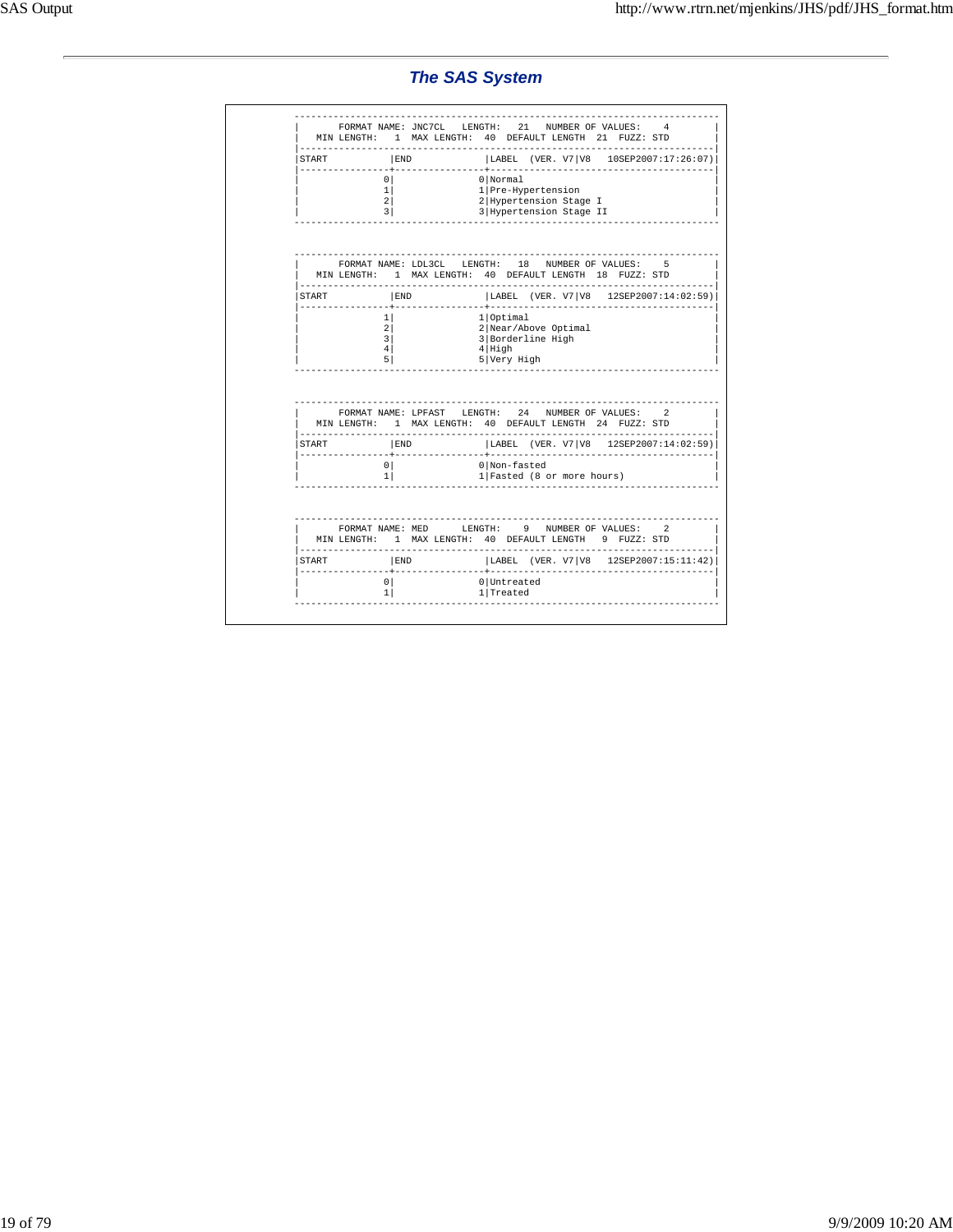|                      |                                  |                                          | MIN LENGTH: 1 MAX LENGTH: 122 DEFAULT LENGTH 122 FUZZ: STD                                                                                                    |
|----------------------|----------------------------------|------------------------------------------|---------------------------------------------------------------------------------------------------------------------------------------------------------------|
| START                |                                  | END                                      | LABEL (VER. V7   V8 10SEP2007:18:45:26)                                                                                                                       |
|                      | 0 <sup>1</sup><br>1 <br>2 <br>99 |                                          | 0 No medication data<br>1 There are listed medications and the inf<br>2 Participant reported that no medication<br>99 Medication accountability is incomplete |
|                      |                                  |                                          | ----------------<br>FORMAT NAME: MEDTYPE LENGTH: 16 NUMBER OF VALUES:                                                                                         |
| -----------<br>START |                                  | END                                      | MIN LENGTH: 1 MAX LENGTH: 40 DEFAULT LENGTH 16 FUZZ: STD<br>LABEL (VER. V7 V8<br>12SEP2007:15:11:42)                                                          |
|                      | 0 <sup>1</sup>                   | $- + - - - -$                            | --+-------------------<br>$0 0$ ral $0nly$                                                                                                                    |
|                      | $1 \vert$<br>2                   |                                          | 1 Insulin Only<br>2 Insulin and Oral                                                                                                                          |
|                      |                                  |                                          | FORMAT NAME: MISSMI LENGTH: 7 NUMBER OF VALUES:<br>$\overline{2}$<br>MIN LENGTH: 1 MAX LENGTH: 40 DEFAULT LENGTH 7 FUZZ: STD                                  |
| START                |                                  | END                                      | LABEL (VER. V7 V8<br>16JUL2006:20:43:29)                                                                                                                      |
|                      | 1                                |                                          | -+---------<br>$1 $ No PFHA                                                                                                                                   |
|                      | 2                                | 2                                        |                                                                                                                                                               |
|                      |                                  | -----------------<br>. <u>.</u> .        | . <u>.</u> .<br>FORMAT NAME: OCCV LENGTH: 20 NUMBER OF VALUES: 13                                                                                             |
|                      |                                  |                                          | MIN LENGTH: 1 MAX LENGTH: 40 DEFAULT LENGTH 20 FUZZ: STD                                                                                                      |
| START                |                                  | END                                      | LABEL (VER. V7 V8<br>21DEC2006:11:27:57)<br>-+-------------------                                                                                             |
|                      | 1 <br>2                          |                                          | 1   Management<br>2 Serivce                                                                                                                                   |
|                      | 3 <br>4                          |                                          | 3 Sales<br>4 Farming                                                                                                                                          |
|                      | 5 <sup>1</sup><br>6              |                                          | 5 Construction<br>6 Production                                                                                                                                |
|                      | 7<br>8                           |                                          | 7 Military<br>8 Employed Temporarily                                                                                                                          |
|                      | 9<br>10                          |                                          | 9 Sick                                                                                                                                                        |
|                      | 11                               | .                                        | 10 Unemployed<br>11 Homemaker                                                                                                                                 |
|                      |                                  | FORMAT NAME: OCCV<br>LENGTH:             | 20 NUMBER OF VALUES: 13<br>MIN LENGTH: 1 MAX LENGTH: 40 DEFAULT LENGTH 20 FUZZ: STD                                                                           |
| START                |                                  | <b>END</b>                               | LABEL<br>(CONT'D)                                                                                                                                             |
|                      | 12<br>13                         |                                          | 12 Retired<br>13 Student                                                                                                                                      |
|                      |                                  |                                          |                                                                                                                                                               |
|                      |                                  | FORMAT NAME: PGRADEV LENGTH:             | 41<br>NUMBER OF VALUES:<br>MIN LENGTH: 1 MAX LENGTH: 41 DEFAULT LENGTH 41 FUZZ: STD                                                                           |
| START                |                                  | END                                      | LABEL (VER. V7 V8<br>200CT2006:08:32:33)                                                                                                                      |
| ------------         | 0 <sup>1</sup>                   |                                          | --+----------------------------<br>0   Negative, no fluorescence (NEG)                                                                                        |
|                      | 1 <br>2                          |                                          | $1 1+$ , definite, but dim fluorescence(POS)<br>$2 2+$ , moderate to intense fluorescence (POS                                                                |
|                      | 3 <br>4                          |                                          | 3 3+, moderate to intense fluorescence (POS<br>4   4+, moderate to intense fluorescence (POS)                                                                 |
|                      |                                  |                                          |                                                                                                                                                               |
|                      |                                  |                                          | FORMAT NAME: PRVHC LENGTH: 3 NUMBER OF VALUES: 2<br>MIN LENGTH: 1 MAX LENGTH: 40 DEFAULT LENGTH 3 FUZZ: STD                                                   |
|                      |                                  | END<br>-------------+--------<br>---+--- | LABEL (VER. V7   V8<br>20DEC2006:16:08:59)                                                                                                                    |
| START                |                                  |                                          | $0 $ No<br>1   Yes                                                                                                                                            |
|                      | 0<br>1                           |                                          |                                                                                                                                                               |
|                      |                                  |                                          |                                                                                                                                                               |
|                      |                                  |                                          | FORMAT NAME: RPFHAV LENGTH: 14 NUMBER OF VALUES: 2<br>MIN LENGTH: 1 MAX LENGTH: 40 DEFAULT LENGTH 14 FUZZ: STD                                                |
| START                |                                  | $ $ END                                  | LABEL (VER. V7 V8 12JUL2005:10:42:49)                                                                                                                         |
|                      | 0<br>1                           |                                          | 0 Fair_Poor<br>1 Excellent_Good                                                                                                                               |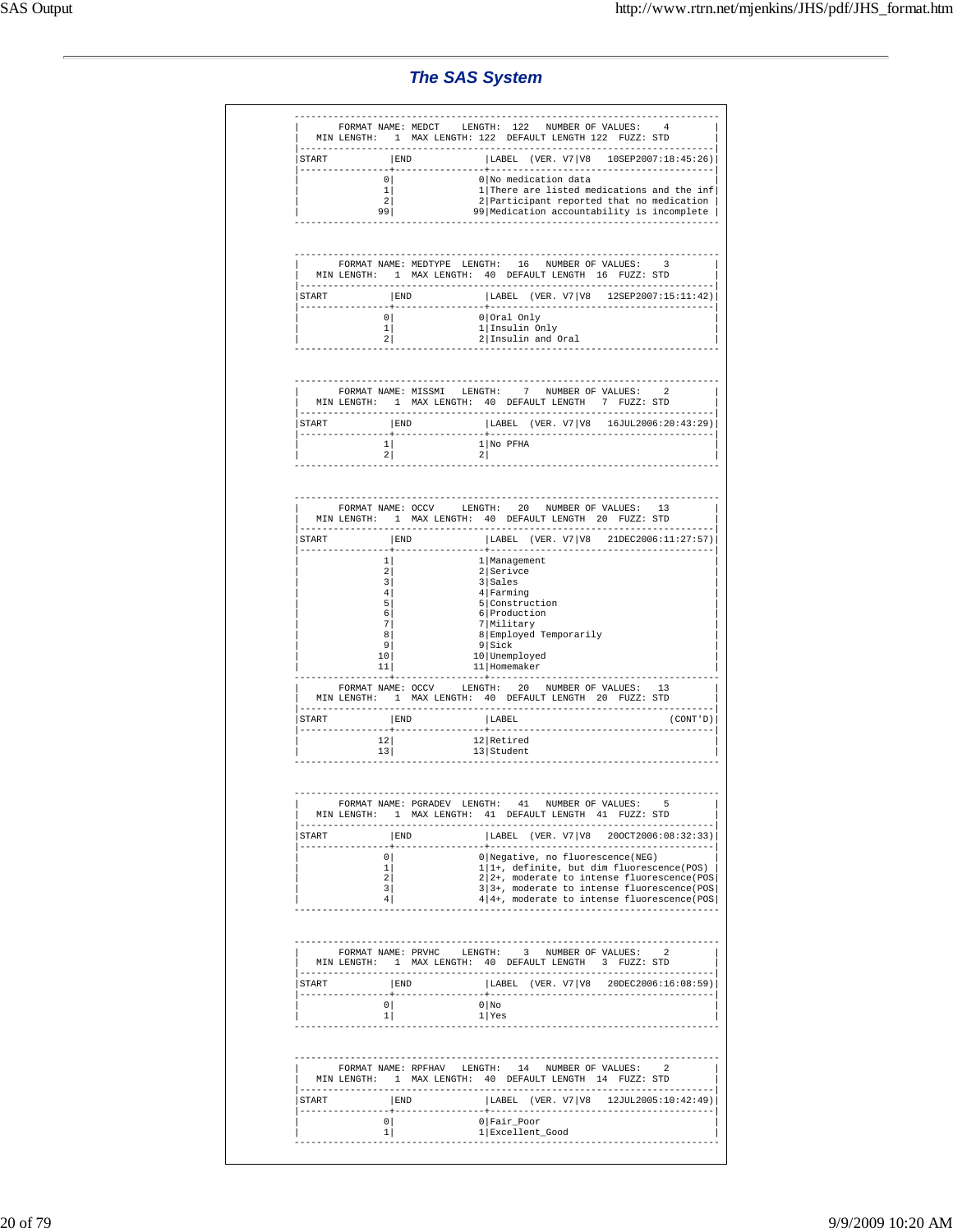SAS Output http://www.rtrn.net/mjenkins/JHS/pdf/JHS\_format.htm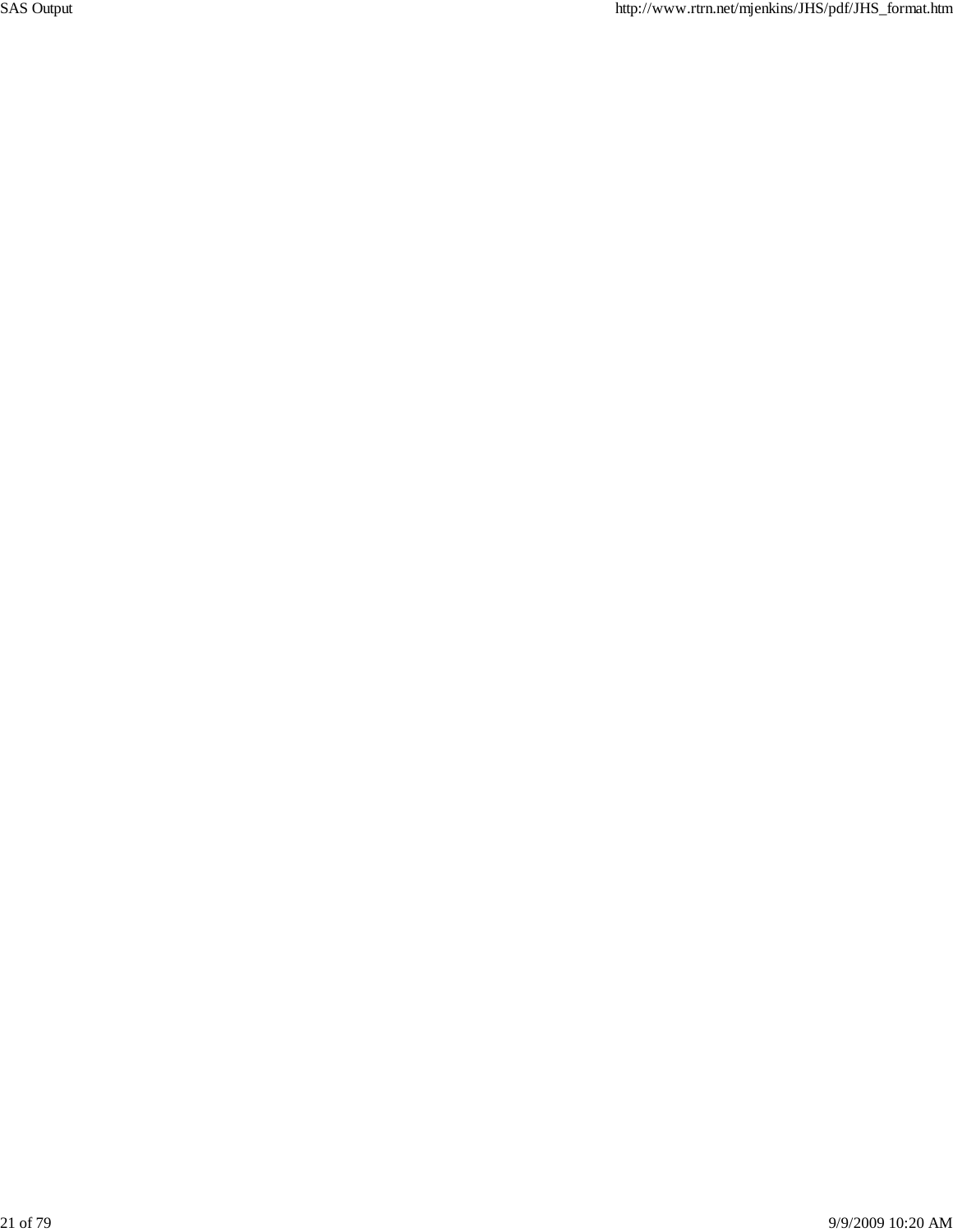|       | FORMAT NAME: SEX              | LENGTH:    | 6<br>NUMBER OF VALUES:<br>2<br>MIN LENGTH: 1 MAX LENGTH: 40 DEFAULT LENGTH 6 FUZZ: STD                             |
|-------|-------------------------------|------------|--------------------------------------------------------------------------------------------------------------------|
| START |                               | END        | LABEL (VER. V7   V8 03MAY2006:17:09:46)<br>------------                                                            |
|       | $\overline{0}$                | $1 \vert$  | OlMale<br>$1$ Female                                                                                               |
|       |                               |            |                                                                                                                    |
|       |                               |            | FORMAT NAME: SMKCATF LENGTH: 15 NUMBER OF VALUES:<br>3<br>MIN LENGTH: 1 MAX LENGTH: 40 DEFAULT LENGTH 15 FUZZ: STD |
| START |                               | END        | LABEL (VER. V7   V8 13APR2004:15:41:27)                                                                            |
|       | $1 \vert$<br>2                | $0 \mid$   | 0 Non Smoker<br>1 Previous Smoker                                                                                  |
|       | FORMAT NAME: SMKV             |            | 2 Current Smoker<br>LENGTH: 14 NUMBER OF VALUES:                                                                   |
| START | MIN LENGTH:                   | <b>END</b> | 1 MAX LENGTH: 40 DEFAULT LENGTH 14 FUZZ: STD<br>LABEL (VER. V7   V8                                                |
|       | 0  <br>$1 \vert$<br>2         |            | 0 Never Smoked<br>1 Former Smoker<br>2 Current Smoker                                                              |
|       |                               |            | FORMAT NAME: SMPLV LENGTH: 13 NUMBER OF VALUES: 4                                                                  |
|       | MIN LENGTH:<br>-------------- |            | 1 MAX LENGTH: 40 DEFAULT LENGTH 13 FUZZ: STD                                                                       |
| START |                               | <b>END</b> | -----------+----------------                                                                                       |
|       |                               | 0          | $0$ Chemistry                                                                                                      |
|       | 11<br>21                      |            | 20DEC2006:16:08:59)<br> LABEL (VER. V7   V8 10NOV2004:16:02:44)<br>$1$ Urine<br>2 24 Hour Urine                    |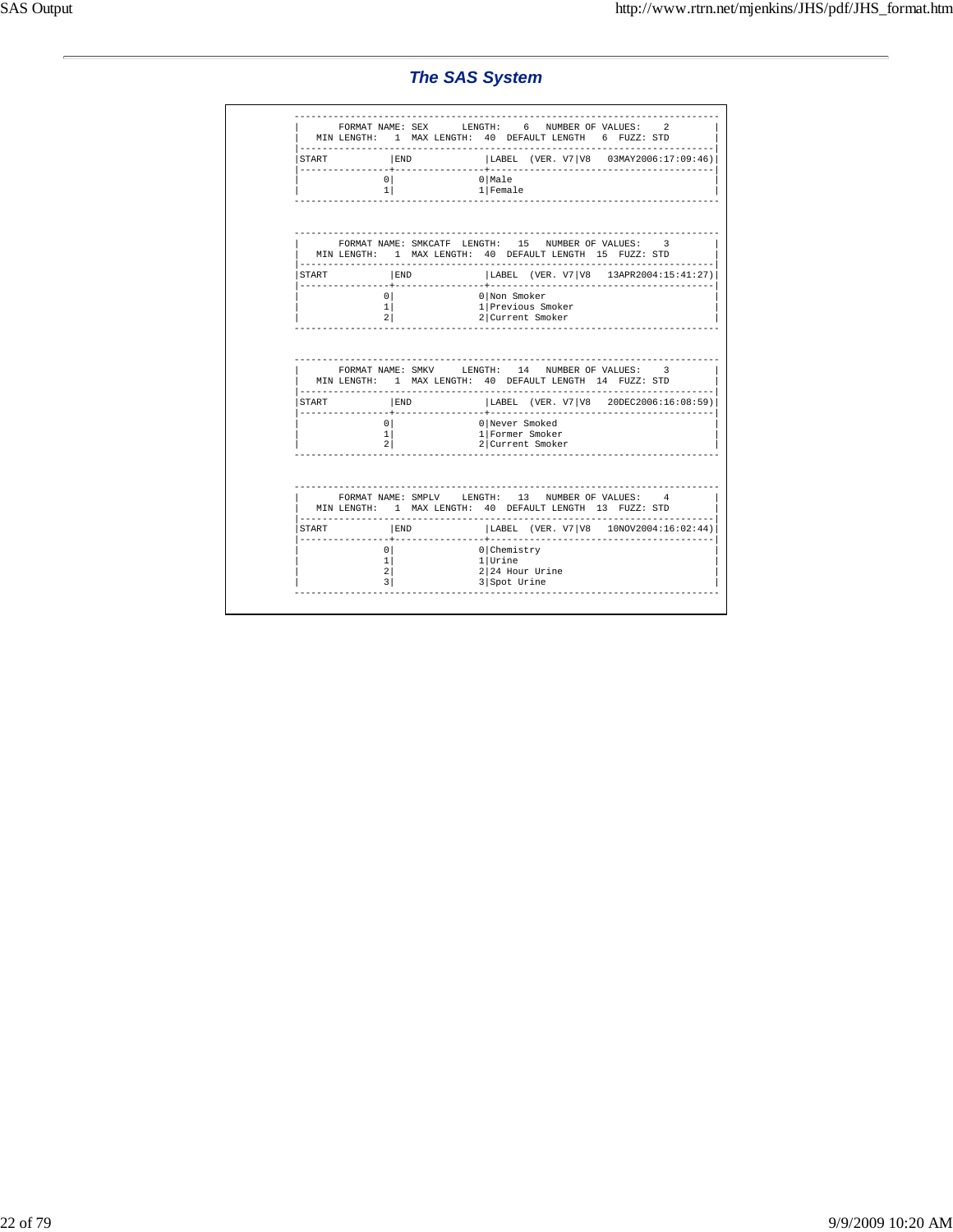|                       |                 | FORMAT NAME: STATUS            | LENGTH:<br>NUMBER OF VALUES:<br>7<br>MIN LENGTH: 1 MAX LENGTH: 40 DEFAULT LENGTH 7 FUZZ: STD                                      |
|-----------------------|-----------------|--------------------------------|-----------------------------------------------------------------------------------------------------------------------------------|
| START                 |                 | END                            | LABEL (VER. V7   V8 12SEP2007:15:11:42)<br>---------                                                                              |
|                       | 01              | $1 \vert$                      | 0 Absent<br>1 Present                                                                                                             |
|                       |                 |                                |                                                                                                                                   |
|                       |                 |                                | FORMAT NAME: STUDY LENGTH: 27 NUMBER OF VALUES: 3<br>MIN LENGTH: 1 MAX LENGTH: 40 DEFAULT LENGTH 27 FUZZ: STD                     |
| ------------<br>START |                 | END<br>$--- + -$               | LABEL (VER. V7 V8 10SEP2007:19:27:29)                                                                                             |
|                       | 0  <br>2        | 11                             | 0 N <sub>O</sub><br>1 JHS investigators only<br>2 JHS and other investigators                                                     |
|                       |                 |                                | FORMAT NAME: STXAR1V LENGTH: 16 NUMBER OF VALUES:<br>4<br>MIN LENGTH: 1 MAX LENGTH: 40 DEFAULT LENGTH 16 FUZZ: STD                |
| START                 |                 | END                            |                                                                                                                                   |
|                       | 1  <br>3 I<br>4 | $2 \mid$                       | LABEL (VER. V7   V8 25FEB2002:11:03:24)<br>---------<br>1 1. Almost Never<br>212. Sometimes<br>$3 3.$ Often<br>4 4. Almost Always |
|                       |                 | FORMAT NAME: TCL3CL LENGTH: 18 | NUMBER OF VALUES:<br>- 3<br>MIN LENGTH: 1 MAX LENGTH: 40 DEFAULT LENGTH 18 FUZZ: STD                                              |
| START                 |                 | $ $ END                        | LABEL (VER. V7   V8 12SEP2007:14:02:59)<br>------------                                                                           |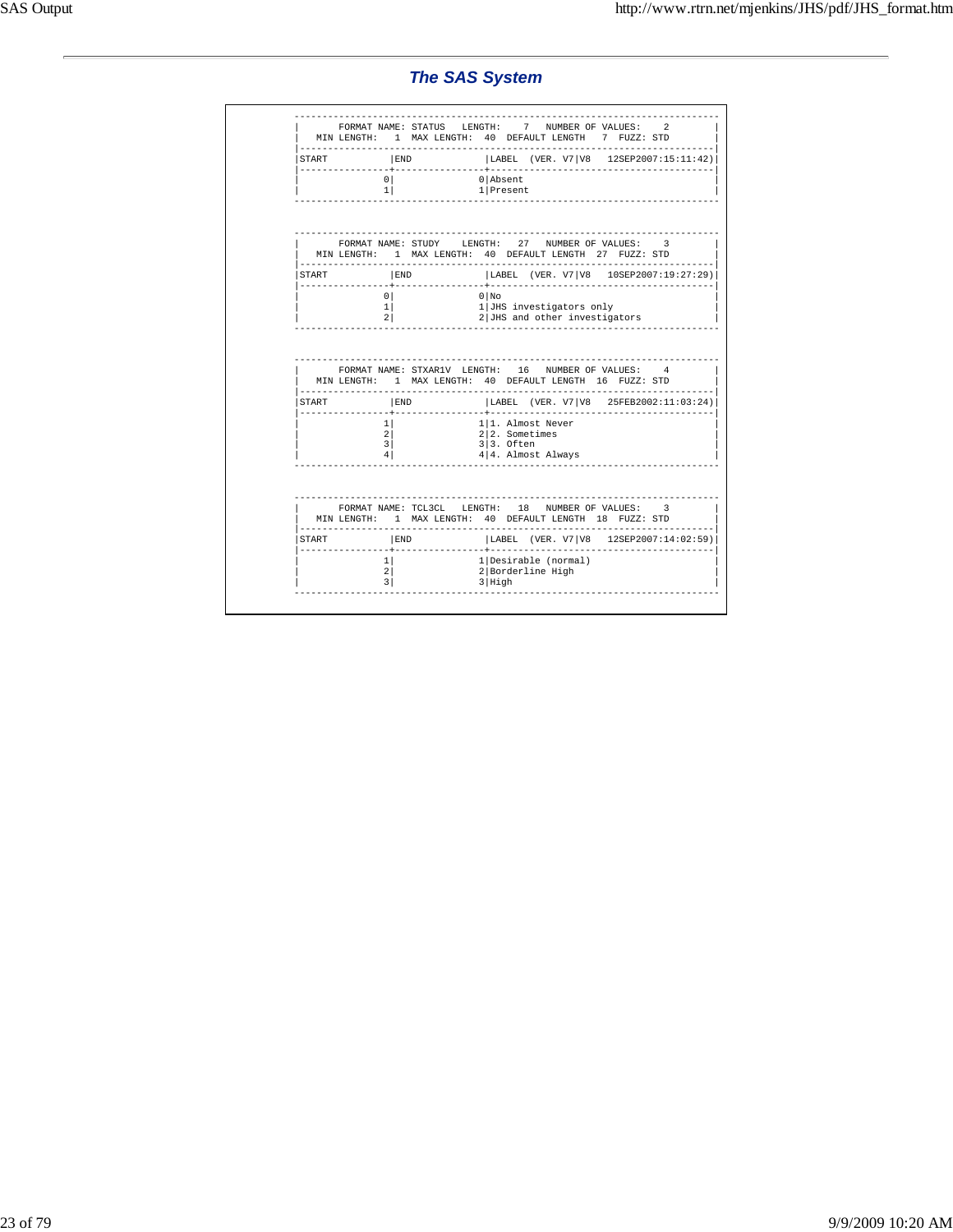|       |                                  | FORMAT NAME: TEST            | LENGTH: 9 NUMBER OF VALUES:<br>-3<br>MIN LENGTH: 1 MAX LENGTH: 40 DEFAULT LENGTH 9 FUZZ: STD                                   |
|-------|----------------------------------|------------------------------|--------------------------------------------------------------------------------------------------------------------------------|
| START |                                  | $ $ END                      | LABEL (VER. V7 V8<br>10SEP2007:19:27:29)                                                                                       |
|       | 0 I<br>$1 \mid$<br>2             |                              | 0 N <sub>O</sub><br>$1$ CVD+<br>2 All Major                                                                                    |
|       | MIN LENGTH:                      |                              | FORMAT NAME: TRG3CL LENGTH: 15 NUMBER OF VALUES: 4<br>1 MAX LENGTH: 40 DEFAULT LENGTH 15 FUZZ: STD                             |
| START | --------------                   | END                          | LABEL (VER. V7 V8 12SEP2007:14:02:59)<br>. +                                                                                   |
|       | $1 \mid$                         | $2 \mid$                     | 1   Normal<br>2 Borderline High                                                                                                |
|       | 3 I<br>4                         |                              | 3 High<br>4 Very High                                                                                                          |
|       |                                  |                              | FORMAT NAME: URSMPLV LENGTH: 13 NUMBER OF VALUES:<br>$\mathcal{L}$<br>MIN LENGTH: 1 MAX LENGTH: 40 DEFAULT LENGTH 13 FUZZ: STD |
| START |                                  | END                          | LABEL (VER. V7 V8 25JAN2005:14:01:24)                                                                                          |
|       | 0 <sup>1</sup><br>1 <sup>1</sup> |                              | ----+------------<br>0 Spot Urine<br>1 24 Hour Urine                                                                           |
|       | MIN LENGTH:                      |                              | FORMAT NAME: USMPLV LENGTH: 9 NUMBER OF VALUES: 2<br>1 MAX LENGTH: 40 DEFAULT LENGTH 9 FUZZ: STD                               |
| START | ----------------                 | END<br>-------------+------- | LABEL (VER. V7   V8 25JAN 2005 : 14 : 01 : 24)                                                                                 |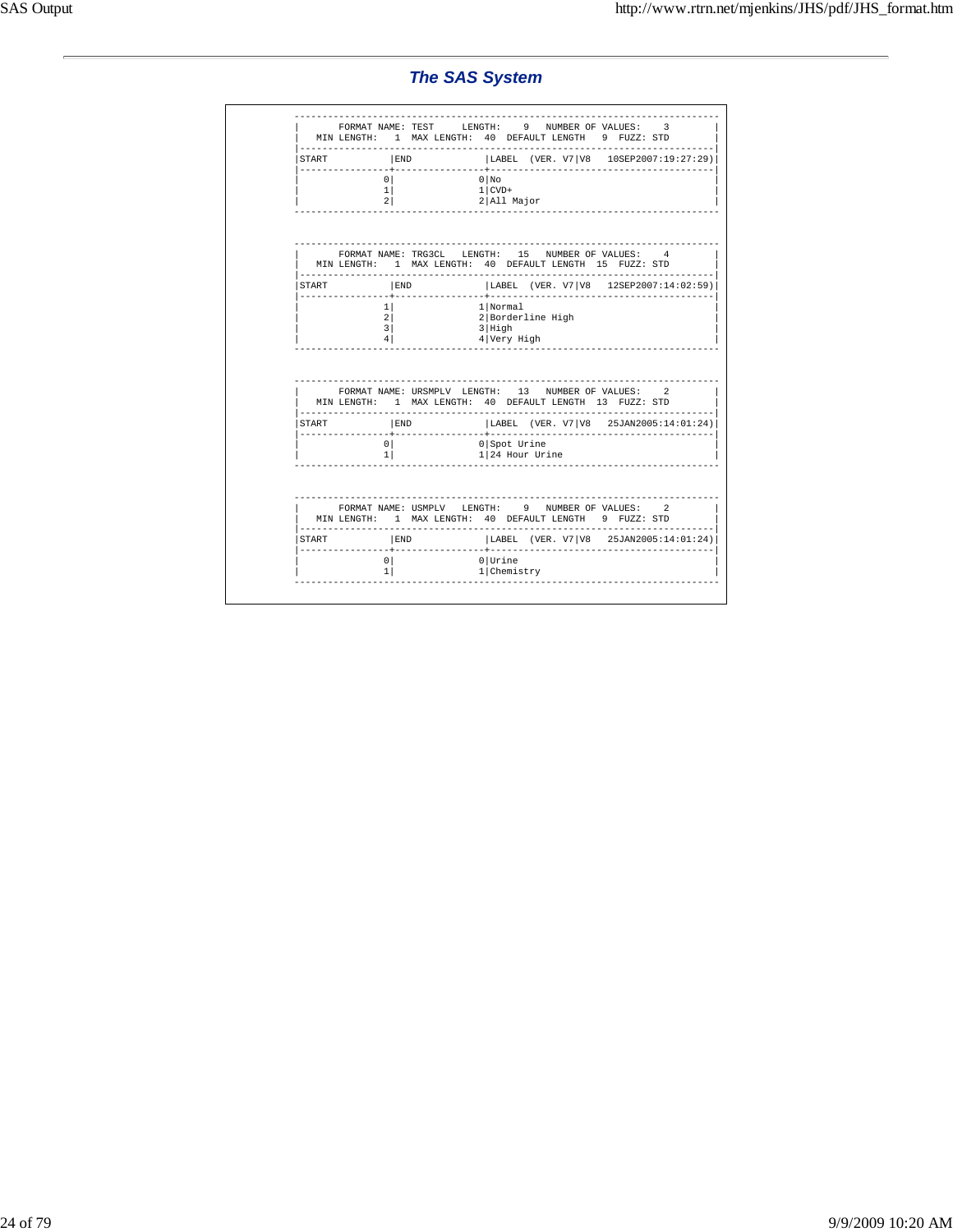|          |                     | FORMAT NAME: WSIAR1V LENGTH:  | 23<br>NUMBER OF VALUES:<br>MIN LENGTH: 1 MAX LENGTH: 40 DEFAULT LENGTH 23 FUZZ: STD                            |
|----------|---------------------|-------------------------------|----------------------------------------------------------------------------------------------------------------|
| START    |                     | <b>END</b><br>$- + - - - - -$ | LABEL (VER. V7   V8<br>25FEB2002:11:03:24)<br>--------------------<br>$- - + - -$                              |
|          | 0 <sup>1</sup>      |                               | $0 0.$ Did Not Happen                                                                                          |
|          | 11                  |                               | 1 1. Not Stressful                                                                                             |
|          | 2                   |                               | 2 2. Slightly Stressful                                                                                        |
|          | 3                   |                               | 3 3. Mildly Stressful                                                                                          |
|          | $\overline{4}$<br>5 |                               | 4   4. Moderately Stressful<br>5 5. Stressful                                                                  |
|          | 6                   |                               | 6 6. Very Stressful                                                                                            |
|          | 7                   |                               | 7 7. Extremely Stressful                                                                                       |
|          | FORMAT NAME: YN     |                               | LENGTH:<br>3 NUMBER OF VALUES:<br>2<br>MIN LENGTH: 1 MAX LENGTH: 40 DEFAULT LENGTH 3 FUZZ: STD                 |
| START    |                     | <b>END</b>                    | LABEL (VER. V7 V8<br>10SEP2007:19:27:29)                                                                       |
|          |                     |                               |                                                                                                                |
|          | $1 \mid$            | 0 <sup>1</sup>                | 0 N <sub>O</sub><br>$1$  Yes                                                                                   |
|          |                     |                               | FORMAT NAME: \$ABBA3AV LENGTH: 5 NUMBER OF VALUES:<br>2<br>MIN LENGTH: 1 MAX LENGTH: 40 DEFAULT LENGTH 5 FUZZ: |
| START    | ---------------     | END                           | ----------------------------                                                                                   |
|          |                     |                               |                                                                                                                |
| L<br>l R |                     | L.<br>$\overline{R}$          | LABEL (VER. V7   V8 25FEB2002:11:03:17)<br> Left<br>Right                                                      |
|          | MIN LENGTH:         | 1 MAX LENGTH:                 | FORMAT NAME: \$ABPA5V LENGTH: 25 NUMBER OF VALUES:<br>5<br>40 DEFAULT LENGTH 25 FUZZ:                          |
| START    |                     | END                           | LABEL (VER. V7 V8                                                                                              |
| Α        |                     | A                             | A. Very comfortable                                                                                            |
| В        |                     | B                             | B. Somewhat comfortable                                                                                        |
| C        |                     | l C                           | 25FEB2002:11:03:17)<br>C. Somewhat uncomfortable                                                               |
| D<br>lΕ  |                     | ID.<br>lΕ                     | D. Very uncomfortable<br>E. Not sure                                                                           |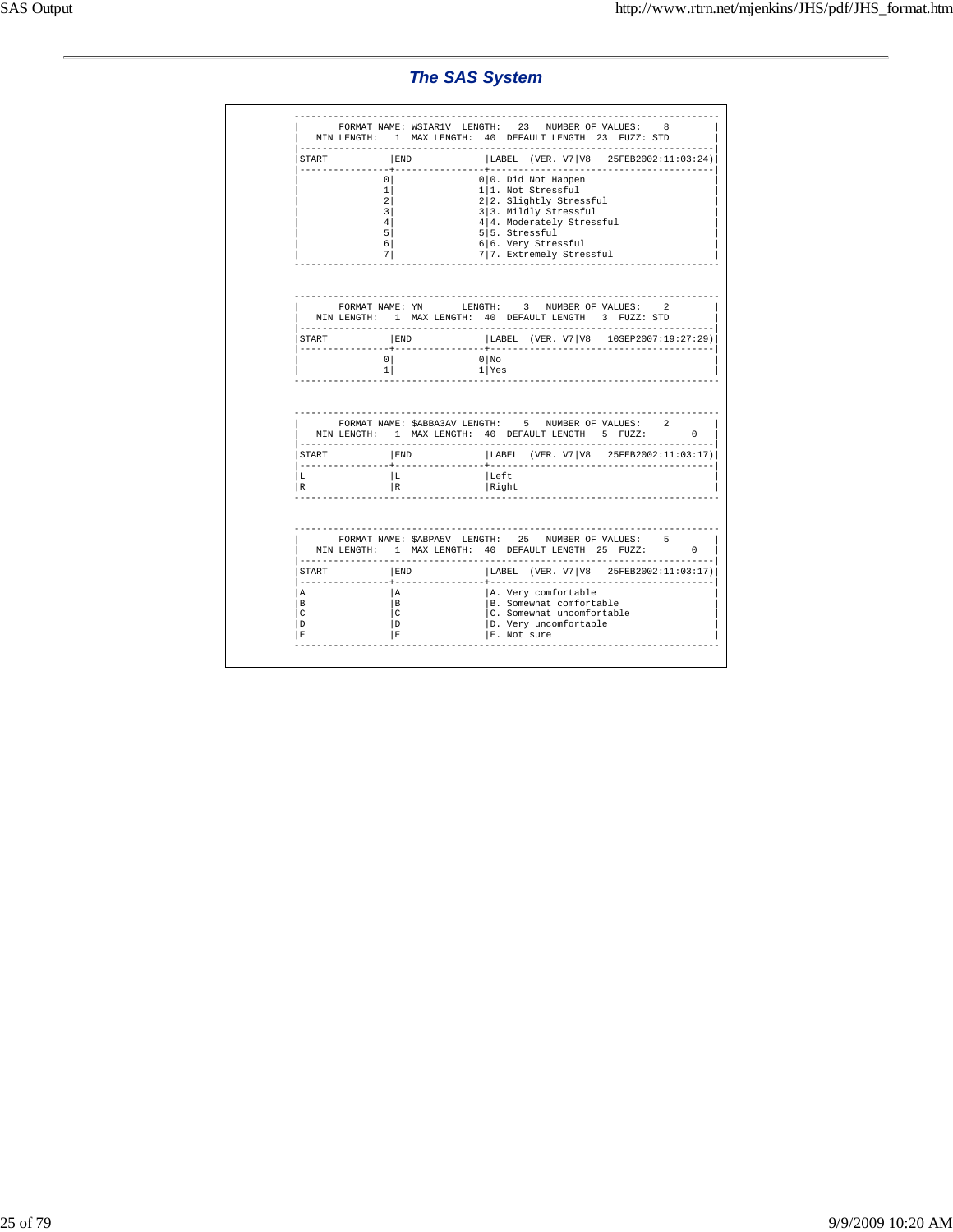|              | MIN LENGTH:<br>--------------- | 1 MAX LENGTH:      | FORMAT NAME: \$ADRA1V LENGTH: 39 NUMBER OF VALUES:<br>3<br>40 DEFAULT LENGTH 39 FUZZ:<br>0                                           |
|--------------|--------------------------------|--------------------|--------------------------------------------------------------------------------------------------------------------------------------|
| START        |                                | END<br>---------   | LABEL (VER. V7 V8<br>25FEB2002:11:03:17)<br>--------------                                                                           |
| N            |                                | l N                | ∣ No                                                                                                                                 |
| S            |                                | l s                | Stopped drinking more than one year ago                                                                                              |
| ΙY.          |                                | ΙY                 | <b>Yes</b>                                                                                                                           |
|              |                                |                    | FORMAT NAME: \$ADRA2V LENGTH: 5 NUMBER OF VALUES:<br>3<br>MIN LENGTH: 1 MAX LENGTH: 40 DEFAULT LENGTH<br>5 FUZZ:<br>$\Omega$         |
| START        |                                | <b>END</b>         | LABEL (VER. V7 V8 25FEB2002:11:03:17)                                                                                                |
| М            |                                | -----------<br>l M | Month                                                                                                                                |
| W            |                                | l W                | Week                                                                                                                                 |
| ΙY           |                                |                    |                                                                                                                                      |
|              |                                | Y                  | Year<br>FORMAT NAME: \$ADRA4V LENGTH: 26 NUMBER OF VALUES:<br>$\overline{4}$                                                         |
|              |                                |                    | MIN LENGTH: 1 MAX LENGTH: 40 DEFAULT LENGTH 26 FUZZ:<br>$\Omega$                                                                     |
| <b>START</b> |                                | <b>END</b>         | LABEL (VER. V7   V8 25FEB2002:11:03:17)                                                                                              |
| в            |                                | l B                | Beer                                                                                                                                 |
| L            |                                | lL.                | Liquor                                                                                                                               |
| N            |                                | l N                | No preference or can't say                                                                                                           |
| W            |                                | l W                | Wine<br>FORMAT NAME: \$ADRA7V LENGTH: 20 NUMBER OF VALUES:<br>$\overline{4}$<br>MIN LENGTH: 1 MAX LENGTH: 40 DEFAULT LENGTH 20 FUZZ: |
| START        | ---------------                | <b>END</b>         | 0<br>LABEL (VER. V7 V8<br>25FEB2002:11:03:17)                                                                                        |
| Α            |                                | l A                | A. 1 or 2 times                                                                                                                      |
| B<br>C       |                                | R.<br>C            | $ B. 3-10$ times<br>$ C. 11-99$ times                                                                                                |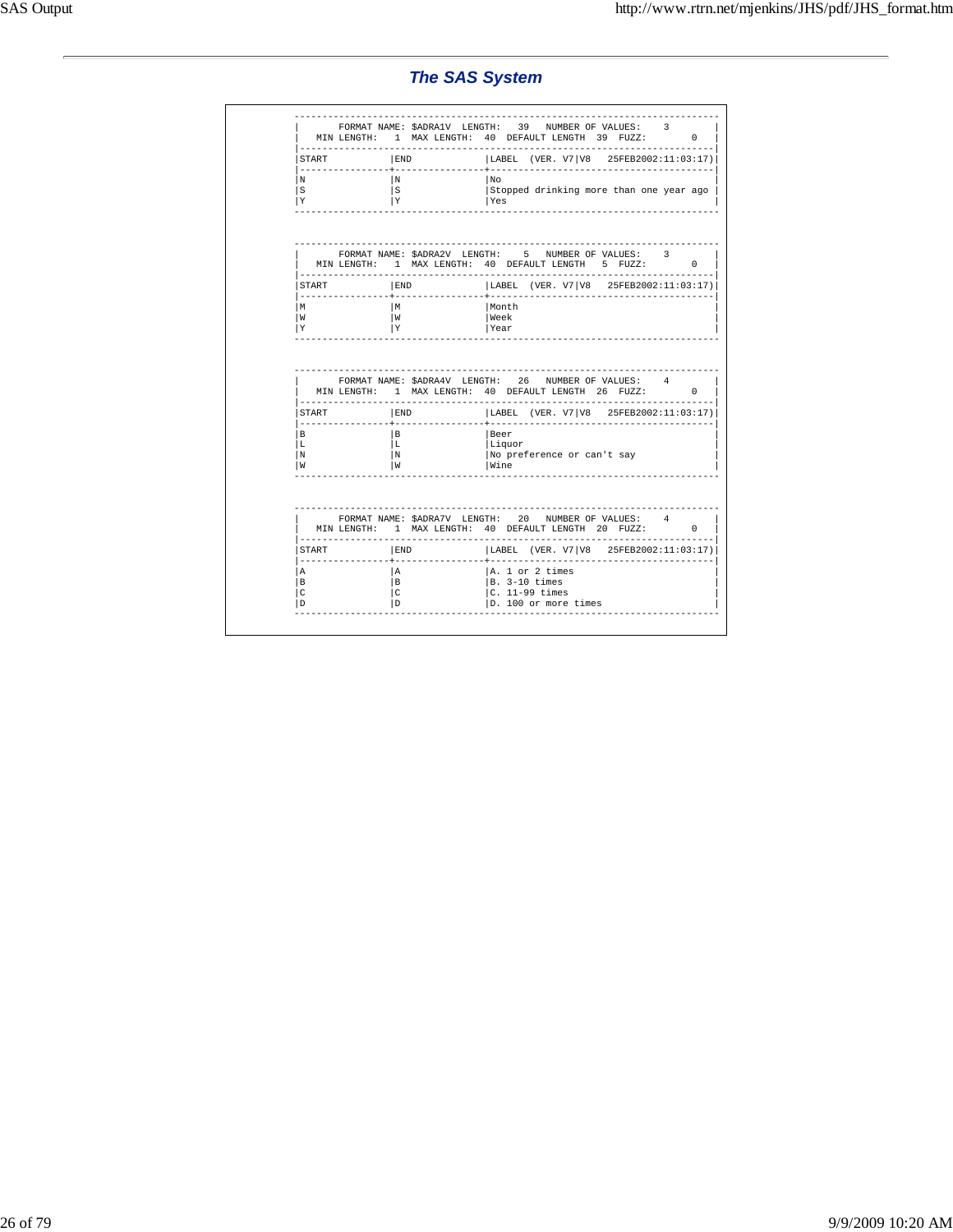|              | ______________________ |                                                 | MIN LENGTH: 1 MAX LENGTH: 40 DEFAULT LENGTH 32 FUZZ:<br>0                                                                    |
|--------------|------------------------|-------------------------------------------------|------------------------------------------------------------------------------------------------------------------------------|
| <b>START</b> |                        | <b>END</b>                                      | LABEL (VER. V7 V8<br>25FEB2002:11:03:17)                                                                                     |
| Α            |                        | A                                               | A. Parents died                                                                                                              |
| B            |                        | l B                                             | B. Parents divorced or separated                                                                                             |
| C            |                        | l C                                             | C. Other reason                                                                                                              |
| D            |                        | l D                                             | D. Don't know                                                                                                                |
| l R          |                        | IR.                                             | R. Refused                                                                                                                   |
|              |                        |                                                 |                                                                                                                              |
|              |                        |                                                 | FORMAT NAME: \$AF1A14V LENGTH: 47 NUMBER OF VALUES:<br>4<br>MIN LENGTH: 1 MAX LENGTH: 47 DEFAULT LENGTH 47 FUZZ:<br>$\Omega$ |
| START        |                        | ---------------------------------<br><b>END</b> | $ LABEL$ (VER. V7 V8 25FEB2002:11:03:18)                                                                                     |
| D            |                        | $+ - - -$<br>۱D.                                | Does not know                                                                                                                |
| N            |                        | l N                                             | l No                                                                                                                         |
| IТ           |                        | lт.                                             |                                                                                                                              |
|              |                        |                                                 |                                                                                                                              |
| l Y          |                        | ΙY.                                             | There was no father/male caretaker in ho<br> Yes                                                                             |
|              | ____________________   |                                                 | FORMAT NAME: \$AF1A16V LENGTH: 49 NUMBER OF VALUES: 4<br>MIN LENGTH: 1 MAX LENGTH: 49 DEFAULT LENGTH 49 FUZZ:<br>$\cap$      |
| <b>START</b> |                        | <b>END</b>                                      | LABEL (VER. V7 V8<br>25FEB2002:11:03:18)                                                                                     |
| D            |                        | $\mathsf{D}$                                    | Does not know                                                                                                                |
| N            |                        | N                                               | No.                                                                                                                          |
| т<br>l Y     |                        | l T<br>ΙY                                       | Yes                                                                                                                          |
|              |                        |                                                 | FORMAT NAME: \$AF1A18V LENGTH: 32 NUMBER OF VALUES:<br>4<br>MIN LENGTH: 1 MAX LENGTH: 40 DEFAULT LENGTH 32 FUZZ:             |
| START        |                        | END                                             | There was no mother/female caretaker in<br>$\Omega$<br>LABEL (VER. V7   V8<br>25FEB2002:11:03:18)                            |
| в            |                        | l B                                             | ---------------------<br>B. Own or buying                                                                                    |
| $\circ$      |                        | lo l                                            | 0. Some other living arrangement                                                                                             |
| $\mathbb{R}$ |                        | IR.                                             | R. Pay rent                                                                                                                  |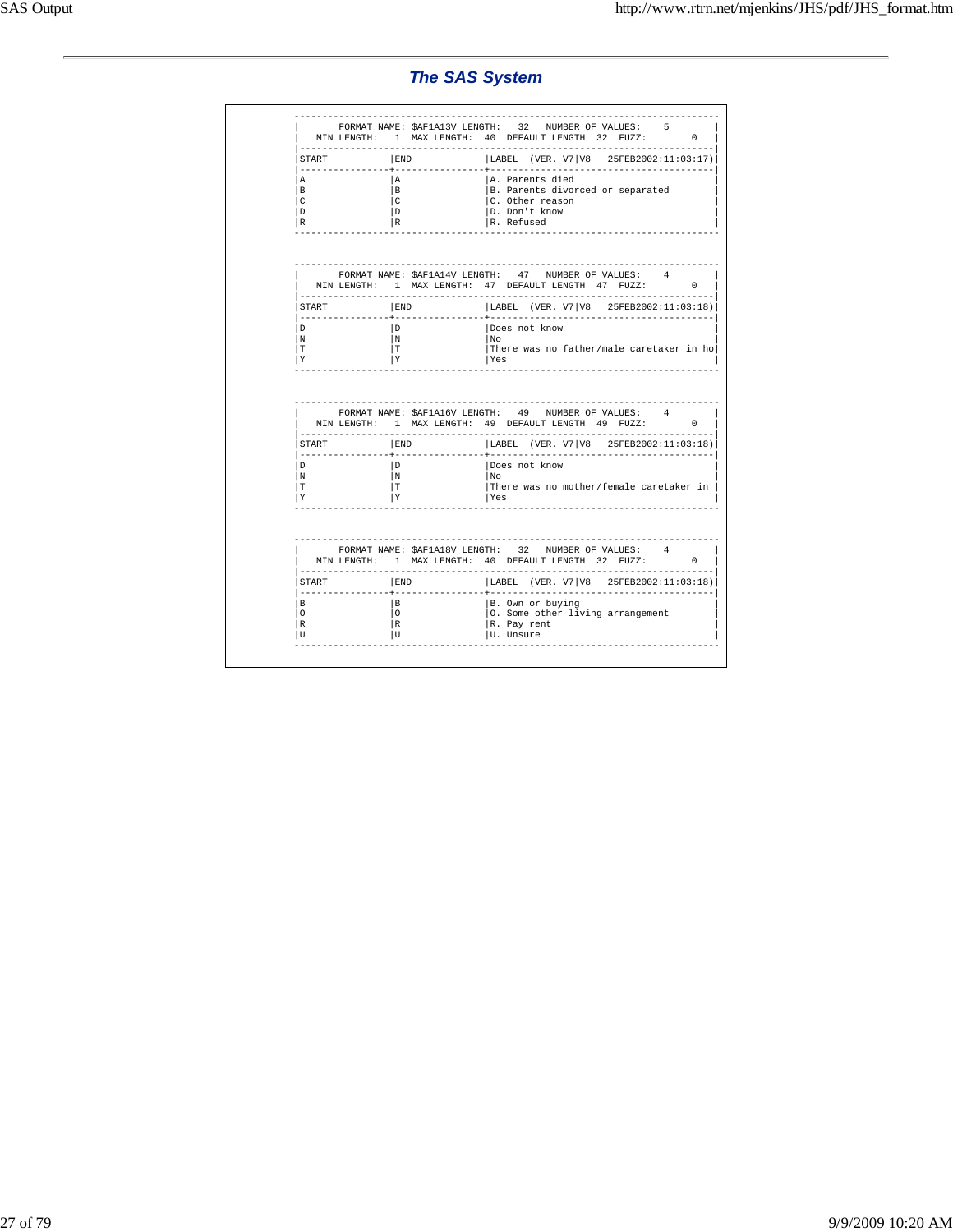|              |                      | FORMAT NAME: \$AF2A10V LENGTH:                                                |        | 44<br>NUMBER OF VALUES:<br>MIN LENGTH: 1 MAX LENGTH: 44 DEFAULT LENGTH 44 FUZZ:<br>$\circ$                                            |
|--------------|----------------------|-------------------------------------------------------------------------------|--------|---------------------------------------------------------------------------------------------------------------------------------------|
| START        | ---------------      | <b>END</b>                                                                    |        | LABEL (VER. V7   V8<br>25FEB2002:11:03:18)                                                                                            |
| Α            | A                    |                                                                               |        | A. Actually laid off                                                                                                                  |
| B            | l B                  |                                                                               |        | B. Constantly faced with job loss or lay                                                                                              |
| C            | l C                  |                                                                               |        | C. Faced this possibility more than once                                                                                              |
| D            | l D                  |                                                                               |        | D. Faced this possibility once                                                                                                        |
| E            | lΕ                   |                                                                               |        | E. Never faced with job loss or lay off                                                                                               |
|              |                      |                                                                               |        |                                                                                                                                       |
|              | -------------------- |                                                                               |        | FORMAT NAME: \$AF2A11V LENGTH: 34 NUMBER OF VALUES:<br>5.<br>MIN LENGTH: 1 MAX LENGTH: 40 DEFAULT LENGTH 34 FUZZ:                     |
| <b>START</b> |                      | <b>END</b>                                                                    |        | LABEL (VER. V7 V8<br>25FEB2002:11:03:18)<br>--------------------                                                                      |
| Α            | I A                  |                                                                               |        | A. Very likely                                                                                                                        |
| B            | l B                  |                                                                               |        | B. Somewhat likely                                                                                                                    |
| C            | l c                  |                                                                               |        | C. Not too likely                                                                                                                     |
| D            | l D                  |                                                                               |        |                                                                                                                                       |
|              |                      |                                                                               |        |                                                                                                                                       |
| Е            | lΕ.                  |                                                                               |        | D. Not at all likely<br>E. You don't care to keep your job                                                                            |
|              |                      |                                                                               |        | FORMAT NAME: \$AF2A12V LENGTH: 12 NUMBER OF VALUES:<br>MIN LENGTH: 1 MAX LENGTH: 40 DEFAULT LENGTH 12 FUZZ:                           |
| START        |                      | <b>END</b>                                                                    |        | LABEL (VER. V7 V8<br>_______________________                                                                                          |
| Α            |                      | A                                                                             |        | A. Very good                                                                                                                          |
| B            | lв.                  |                                                                               |        | B. Good                                                                                                                               |
| C            | l C                  |                                                                               |        | C. Fair                                                                                                                               |
| D            | D                    |                                                                               |        | D. Poor                                                                                                                               |
|              |                      | FORMAT NAME: \$AF2A19V LENGTH:<br>MIN LENGTH: 1 MAX LENGTH: 40 DEFAULT LENGTH |        | 9<br>NUMBER OF VALUES:<br>9 FUZZ:                                                                                                     |
| START        |                      | <b>END</b>                                                                    |        |                                                                                                                                       |
| Α            | A                    |                                                                               | A. Top |                                                                                                                                       |
| B            | l B                  |                                                                               |        |                                                                                                                                       |
| C            | l C                  |                                                                               |        | $\Omega$<br>------------------------<br>25FEB2002:11:03:18)<br>0<br> LABEL (VER. V7   V8 25FEB2002:11:03:18)<br>B. Upper<br>C. Middle |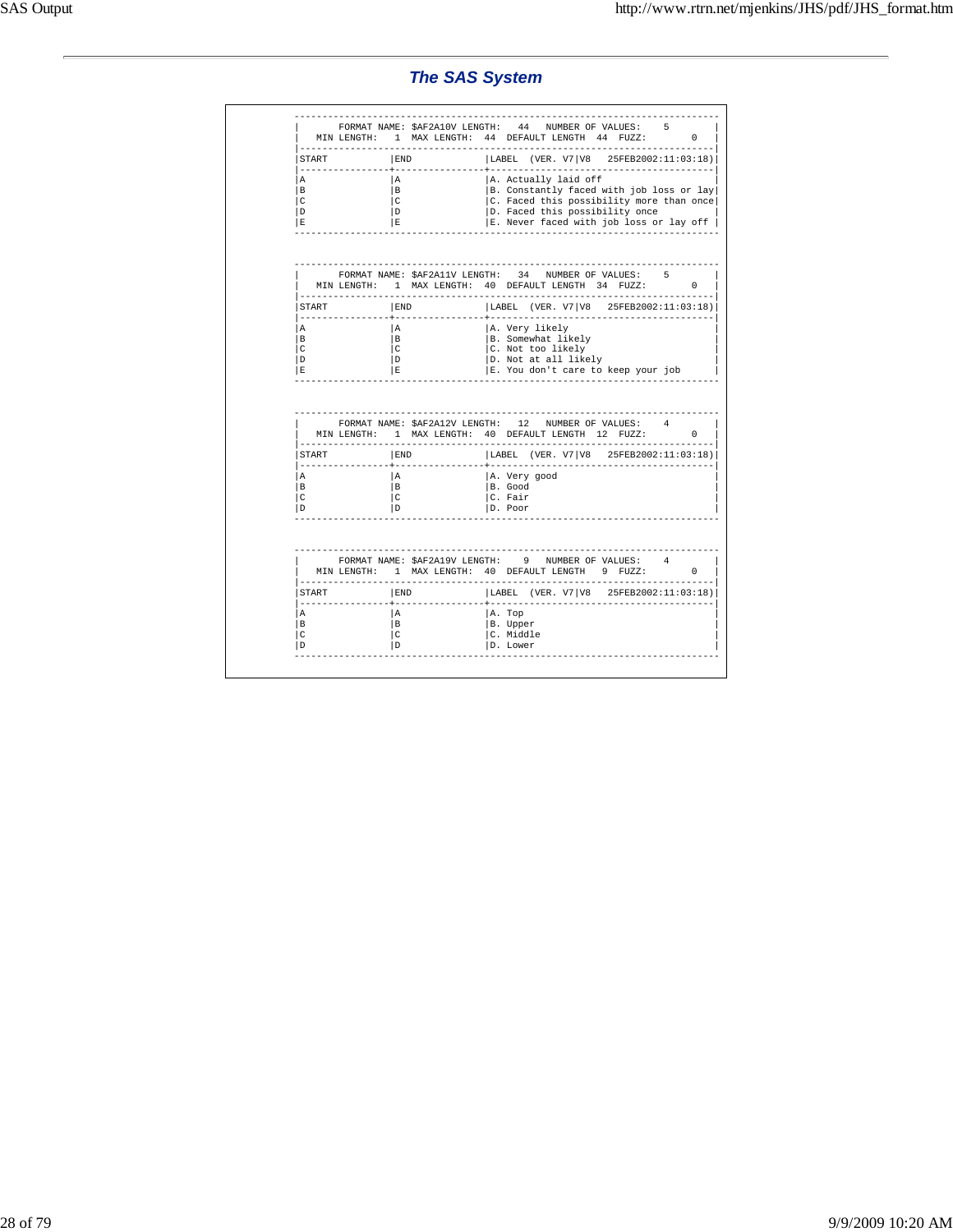|                  | ----------------    |                | FORMAT NAME: \$AF2A21V LENGTH: 28 NUMBER OF VALUES:<br>3<br>MIN LENGTH: 1 MAX LENGTH: 40 DEFAULT LENGTH 28 FUZZ:<br>0           |
|------------------|---------------------|----------------|---------------------------------------------------------------------------------------------------------------------------------|
| START            |                     | <b>END</b>     | LABEL (VER. V7 V8<br>25FEB2002:11:03:18)                                                                                        |
| <sub>B</sub>     |                     | l B            | B. Black                                                                                                                        |
| $\circ$          |                     | $\circ$        | 0. Another ethnicity or race                                                                                                    |
| W                |                     | $\overline{W}$ | W. White                                                                                                                        |
|                  |                     |                | FORMAT NAME: \$AF2A23V LENGTH: 34 NUMBER OF VALUES:<br>6                                                                        |
|                  | ------------------- |                | MIN LENGTH: 1 MAX LENGTH: 40 DEFAULT LENGTH 34 FUZZ:<br><sup>n</sup>                                                            |
| START            |                     | END            | LABEL (VER. V7 V8<br>25FEB2002:11:03:18)<br>$- - - - -$                                                                         |
| Α                |                     | A              | A. All Black                                                                                                                    |
| B.               |                     | IB.            | B. Mostly Black                                                                                                                 |
| C                |                     | l C            | C. About half Black and half White                                                                                              |
| D                |                     | l D            | D. Mostly White                                                                                                                 |
| E                |                     | lΕ             | E. All White                                                                                                                    |
|                  |                     |                |                                                                                                                                 |
| ١F               |                     | ١F             | F. Other                                                                                                                        |
|                  |                     |                | FORMAT NAME: \$AF2A7V LENGTH: 13 NUMBER OF VALUES:<br>4<br>MIN LENGTH: 1 MAX LENGTH: 40 DEFAULT LENGTH 13 FUZZ:<br>$\Omega$     |
| START<br>------- |                     | END            | .                                                                                                                               |
| Α                |                     | l A            | A. Homemaking                                                                                                                   |
| B                |                     | IB.            | B. Employed                                                                                                                     |
| C                |                     | l c            | C. Unemployed                                                                                                                   |
| D                |                     | ID.            | D. Retired                                                                                                                      |
|                  |                     |                |                                                                                                                                 |
|                  |                     |                | FORMAT NAME: \$AF2A9V LENGTH: 15 NUMBER OF VALUES:<br>3<br>MIN LENGTH: 1 MAX LENGTH: 40 DEFAULT LENGTH 15 FUZZ:<br><sup>n</sup> |
| START            | --------------      | <b>END</b>     | LABEL (VER. V7 V8                                                                                                               |
| Α                |                     | l A            | A. Satisfied                                                                                                                    |
| B                |                     | Iв.            | $ LABEL$ (VER. V7 V8 25FEB2002:11:03:18)<br>25FEB2002:11:03:18)<br>B. Dissatisfied                                              |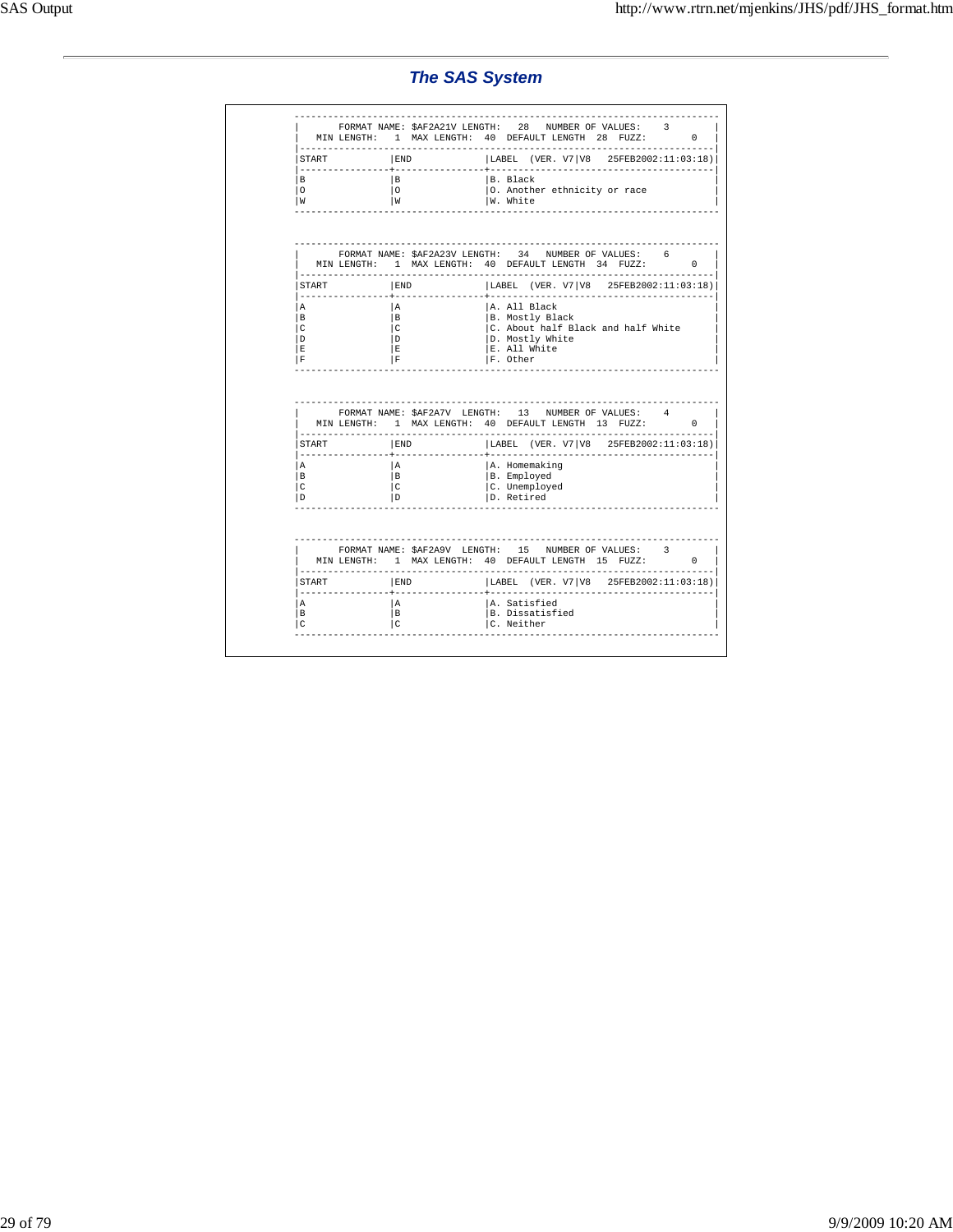|                       | -------------------- | MIN LENGTH: 1 MAX LENGTH:<br>-----------                                                                                                         |                                        | FORMAT NAME: \$AF2AR1V LENGTH: 21 NUMBER OF VALUES:<br>40 DEFAULT LENGTH 21 FUZZ: |                   |                     | $\overline{4}$ | $\Omega$ |
|-----------------------|----------------------|--------------------------------------------------------------------------------------------------------------------------------------------------|----------------------------------------|-----------------------------------------------------------------------------------|-------------------|---------------------|----------------|----------|
| START                 |                      | <b>END</b>                                                                                                                                       |                                        | LABEL (VER. V7 V8                                                                 | ------------      | 25FEB2002:11:03:18) |                |          |
| A                     |                      | l A                                                                                                                                              |                                        | A. A lot like me                                                                  |                   |                     |                |          |
| B                     |                      | lв.                                                                                                                                              |                                        | B. Somewhat like me                                                               |                   |                     |                |          |
| $\mathcal{C}$<br>l D  |                      | l C<br>l D                                                                                                                                       |                                        | IC. A little like me<br>D. Not at all like me                                     |                   |                     |                |          |
|                       |                      |                                                                                                                                                  |                                        |                                                                                   |                   |                     |                |          |
|                       |                      | FORMAT NAME: \$AF2ARAV LENGTH:                                                                                                                   |                                        | 20                                                                                | NUMBER OF VALUES: |                     | 4              |          |
|                       |                      | MIN LENGTH: 1 MAX LENGTH: 40 DEFAULT LENGTH 20 FUZZ:                                                                                             |                                        |                                                                                   |                   |                     |                | $\Omega$ |
| START<br>------------ |                      | <b>END</b>                                                                                                                                       |                                        | LABEL (VER. V7   V8 25FEB2002:11:03:18)<br>--+---------------------------         |                   |                     |                |          |
| A                     |                      | l A                                                                                                                                              |                                        | A. Strongly Agree                                                                 |                   |                     |                |          |
| B.                    |                      | l B                                                                                                                                              |                                        | B. Somewhat Agree                                                                 |                   |                     |                |          |
|                       |                      |                                                                                                                                                  |                                        |                                                                                   |                   |                     |                |          |
|                       |                      | l C<br>l D                                                                                                                                       |                                        | C. Somewhat Disagree<br>D. Strongly Disagree                                      |                   |                     | $\overline{4}$ |          |
| C<br>D                |                      | FORMAT NAME: \$AF3AR1V LENGTH: 19 NUMBER OF VALUES:<br>MIN LENGTH: 1 MAX LENGTH: 40 DEFAULT LENGTH 19 FUZZ:<br>--------------------------------- |                                        |                                                                                   |                   |                     |                | $\cap$   |
| <b>START</b>          |                      | END                                                                                                                                              |                                        | LABEL (VER. V7 V8                                                                 |                   | 25FEB2002:11:03:18) |                |          |
| Α                     |                      | l A                                                                                                                                              |                                        | A. Completely True                                                                |                   |                     |                |          |
| B                     |                      | Iв.                                                                                                                                              |                                        | B. Somewhat True                                                                  |                   |                     |                |          |
| $\mathcal{C}$<br>l D  |                      | l C<br>$\mathsf{D}$                                                                                                                              |                                        | C. Somewhat False<br>D. Completely False                                          |                   |                     |                |          |
|                       |                      | FORMAT NAME: \$AF3ARAV LENGTH:                                                                                                                   |                                        | 20 NUMBER OF VALUES:                                                              |                   |                     | $\overline{4}$ |          |
|                       |                      | MIN LENGTH: 1 MAX LENGTH: 40 DEFAULT LENGTH 20 FUZZ:                                                                                             |                                        |                                                                                   |                   |                     |                |          |
| START                 |                      | <b>END</b>                                                                                                                                       | -------------------------------------- | LABEL (VER. V7   V8 25FEB2002:11:03:18)                                           |                   |                     |                | $\Omega$ |
| Α                     |                      | l A                                                                                                                                              |                                        | A. Strongly Agree                                                                 |                   |                     |                |          |
| B<br>C                |                      | lв.<br>l c                                                                                                                                       |                                        | B. Agree<br>C. Disagree                                                           |                   |                     |                |          |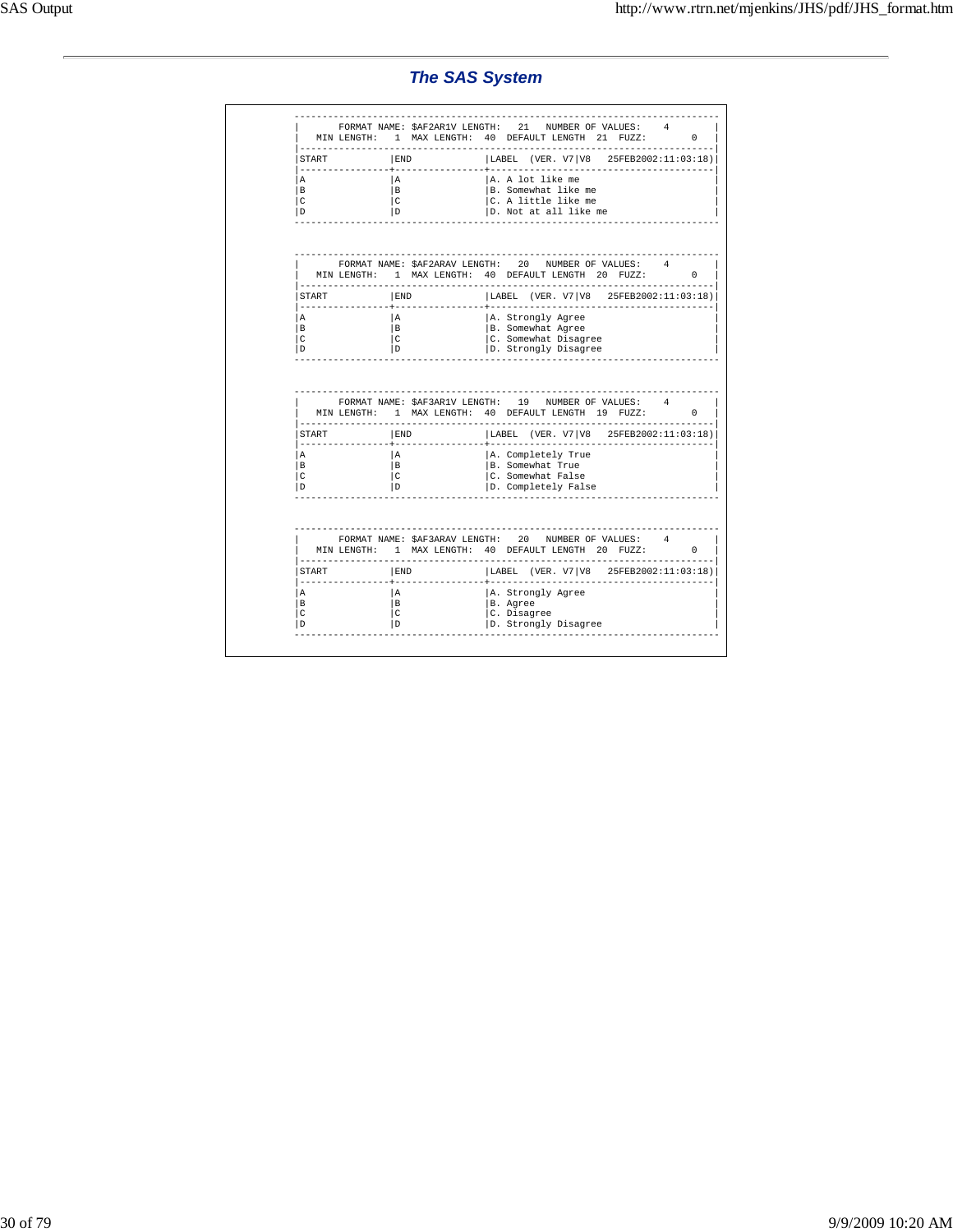| -+----------------------------<br>-+----<br>D<br>D<br>Don't Know<br>N<br>  N<br>Never<br>10<br>1 O<br> Often<br>l R<br> R<br>Rarely<br>l s<br> S <br>Sometimes<br>FORMAT NAME: \$AF3ARCV LENGTH: 24 NUMBER OF VALUES:<br>$\overline{4}$<br>MIN LENGTH: 1 MAX LENGTH: 40 DEFAULT LENGTH 24 FUZZ:<br>0<br>-------------<br>.<br>$ $ END<br>START<br>+-------------------------<br>$+ -$<br>Minor Problem<br>  M<br>M<br>N<br>Not Really a Problem<br>  N<br>Somewhat Serious Problem<br>S<br> S<br>Very Serious Problem<br>١v<br> V <br>FORMAT NAME: \$AFOA4V LENGTH: 18 NUMBER OF VALUES:<br>- 6<br>MIN LENGTH: 1 MAX LENGTH: 40 DEFAULT LENGTH 18 FUZZ:<br>0<br>START<br>$ $ END<br>Α<br>  A<br>A. None<br>B. Very little<br>B<br>  B<br>C. Mild stress<br>$\mathsf C$<br> c<br>D<br>D. Moderate stress<br>D<br>E. A lot of stress<br>E<br>ΙE<br>F. Extreme stress<br>  F<br>  F<br>-------------------------<br>FORMAT NAME: \$AFOA8V LENGTH: 14 NUMBER OF VALUES:<br>- 6<br>MIN LENGTH: 1 MAX LENGTH: 40 DEFAULT LENGTH 14 FUZZ:<br>0<br>START<br>$ $ END<br>.<br>Α<br>  A<br>A. Very poorly<br>B. Poorly<br>B<br> B<br>C. Fair<br>$\mathsf C$<br> c <br>D<br>D. Pretty well<br>  D<br>IΕ<br>lΕ<br>E. Well<br>$--++----------$<br>FORMAT NAME: \$AFOA8V LENGTH: 14 NUMBER OF VALUES:<br>6<br>MIN LENGTH: 1 MAX LENGTH: 40 DEFAULT LENGTH 14 FUZZ:<br>$\Omega$<br>START<br>$ $ END<br>LABEL<br>--------------<br>l F<br>$\mathbb{F}$<br>F. Very well<br>FORMAT NAME: \$AFOA9V LENGTH: 24 NUMBER OF VALUES: 6<br>MIN LENGTH: 1 MAX LENGTH: 40 DEFAULT LENGTH 24 FUZZ:<br>START<br>  END<br>+--------------------<br>A. Very dissatisfied<br>Α<br>l A<br>B. Somewhat dissatisfied<br>В<br> B<br> c<br> c<br>C. A little dissatisfied<br>D<br> D <br>D. A little satisfied<br>E<br>ΙE<br>E. Somewhat satisfied<br>  F<br> F. Very satisfied<br>  F<br>FORMAT NAME: \$AFOAR5V LENGTH: 15 NUMBER OF VALUES:<br>- 6<br>MIN LENGTH: 1 MAX LENGTH: 40 DEFAULT LENGTH 15 FUZZ:<br>START<br><b>END</b><br>A. Almost never<br>  A<br>А<br>B. Seldom<br>В<br> B<br> c<br> c<br>C. Sometimes<br>D<br>$\overline{D}$<br>D. Often<br>E. Very often<br>E<br>ΙE<br>ΙF<br>F. Constantly<br>  F<br>FORMAT NAME: \$AFUA13V LENGTH: 5 NUMBER OF VALUES:<br>$\overline{\mathbf{3}}$<br>MIN LENGTH: 1 MAX LENGTH: 40 DEFAULT LENGTH 5 FUZZ:<br>$\Omega$<br>START<br>  END | START | $ $ END | LABEL (VER. V7   V8 25FEB2002:11:03:18) |
|-----------------------------------------------------------------------------------------------------------------------------------------------------------------------------------------------------------------------------------------------------------------------------------------------------------------------------------------------------------------------------------------------------------------------------------------------------------------------------------------------------------------------------------------------------------------------------------------------------------------------------------------------------------------------------------------------------------------------------------------------------------------------------------------------------------------------------------------------------------------------------------------------------------------------------------------------------------------------------------------------------------------------------------------------------------------------------------------------------------------------------------------------------------------------------------------------------------------------------------------------------------------------------------------------------------------------------------------------------------------------------------------------------------------------------------------------------------------------------------------------------------------------------------------------------------------------------------------------------------------------------------------------------------------------------------------------------------------------------------------------------------------------------------------------------------------------------------------------------------------------------------------------------------------------------------------------------------------------------------------------------------------------------------------------------------------------------------------------------------------------------------------------------------------------------------------------------------------------------------------------------------------------------------------------------------------------------------------------------|-------|---------|-----------------------------------------|
| LABEL (VER. V7   V8 25FEB2002:11:03:18)<br>$\overline{0}$                                                                                                                                                                                                                                                                                                                                                                                                                                                                                                                                                                                                                                                                                                                                                                                                                                                                                                                                                                                                                                                                                                                                                                                                                                                                                                                                                                                                                                                                                                                                                                                                                                                                                                                                                                                                                                                                                                                                                                                                                                                                                                                                                                                                                                                                                           |       |         |                                         |
|                                                                                                                                                                                                                                                                                                                                                                                                                                                                                                                                                                                                                                                                                                                                                                                                                                                                                                                                                                                                                                                                                                                                                                                                                                                                                                                                                                                                                                                                                                                                                                                                                                                                                                                                                                                                                                                                                                                                                                                                                                                                                                                                                                                                                                                                                                                                                     |       |         |                                         |
|                                                                                                                                                                                                                                                                                                                                                                                                                                                                                                                                                                                                                                                                                                                                                                                                                                                                                                                                                                                                                                                                                                                                                                                                                                                                                                                                                                                                                                                                                                                                                                                                                                                                                                                                                                                                                                                                                                                                                                                                                                                                                                                                                                                                                                                                                                                                                     |       |         |                                         |
|                                                                                                                                                                                                                                                                                                                                                                                                                                                                                                                                                                                                                                                                                                                                                                                                                                                                                                                                                                                                                                                                                                                                                                                                                                                                                                                                                                                                                                                                                                                                                                                                                                                                                                                                                                                                                                                                                                                                                                                                                                                                                                                                                                                                                                                                                                                                                     |       |         |                                         |
|                                                                                                                                                                                                                                                                                                                                                                                                                                                                                                                                                                                                                                                                                                                                                                                                                                                                                                                                                                                                                                                                                                                                                                                                                                                                                                                                                                                                                                                                                                                                                                                                                                                                                                                                                                                                                                                                                                                                                                                                                                                                                                                                                                                                                                                                                                                                                     |       |         |                                         |
|                                                                                                                                                                                                                                                                                                                                                                                                                                                                                                                                                                                                                                                                                                                                                                                                                                                                                                                                                                                                                                                                                                                                                                                                                                                                                                                                                                                                                                                                                                                                                                                                                                                                                                                                                                                                                                                                                                                                                                                                                                                                                                                                                                                                                                                                                                                                                     |       |         |                                         |
|                                                                                                                                                                                                                                                                                                                                                                                                                                                                                                                                                                                                                                                                                                                                                                                                                                                                                                                                                                                                                                                                                                                                                                                                                                                                                                                                                                                                                                                                                                                                                                                                                                                                                                                                                                                                                                                                                                                                                                                                                                                                                                                                                                                                                                                                                                                                                     |       |         |                                         |
|                                                                                                                                                                                                                                                                                                                                                                                                                                                                                                                                                                                                                                                                                                                                                                                                                                                                                                                                                                                                                                                                                                                                                                                                                                                                                                                                                                                                                                                                                                                                                                                                                                                                                                                                                                                                                                                                                                                                                                                                                                                                                                                                                                                                                                                                                                                                                     |       |         |                                         |
| LABEL (VER. V7   V8 25FEB2002:11:03:18)<br> LABEL (VER. V7   V8 25FEB2002:11:03:18)<br>(CONT'D)<br> LABEL (VER. V7   V8 25FEB2002:11:03:18)<br> LABEL (VER. V7   V8 25FEB2002:11:03:18)<br> LABEL (VER. V7 V8 25FEB2002:11:03:18)                                                                                                                                                                                                                                                                                                                                                                                                                                                                                                                                                                                                                                                                                                                                                                                                                                                                                                                                                                                                                                                                                                                                                                                                                                                                                                                                                                                                                                                                                                                                                                                                                                                                                                                                                                                                                                                                                                                                                                                                                                                                                                                   |       |         |                                         |
|                                                                                                                                                                                                                                                                                                                                                                                                                                                                                                                                                                                                                                                                                                                                                                                                                                                                                                                                                                                                                                                                                                                                                                                                                                                                                                                                                                                                                                                                                                                                                                                                                                                                                                                                                                                                                                                                                                                                                                                                                                                                                                                                                                                                                                                                                                                                                     |       |         |                                         |
|                                                                                                                                                                                                                                                                                                                                                                                                                                                                                                                                                                                                                                                                                                                                                                                                                                                                                                                                                                                                                                                                                                                                                                                                                                                                                                                                                                                                                                                                                                                                                                                                                                                                                                                                                                                                                                                                                                                                                                                                                                                                                                                                                                                                                                                                                                                                                     |       |         |                                         |
|                                                                                                                                                                                                                                                                                                                                                                                                                                                                                                                                                                                                                                                                                                                                                                                                                                                                                                                                                                                                                                                                                                                                                                                                                                                                                                                                                                                                                                                                                                                                                                                                                                                                                                                                                                                                                                                                                                                                                                                                                                                                                                                                                                                                                                                                                                                                                     |       |         |                                         |
|                                                                                                                                                                                                                                                                                                                                                                                                                                                                                                                                                                                                                                                                                                                                                                                                                                                                                                                                                                                                                                                                                                                                                                                                                                                                                                                                                                                                                                                                                                                                                                                                                                                                                                                                                                                                                                                                                                                                                                                                                                                                                                                                                                                                                                                                                                                                                     |       |         |                                         |
|                                                                                                                                                                                                                                                                                                                                                                                                                                                                                                                                                                                                                                                                                                                                                                                                                                                                                                                                                                                                                                                                                                                                                                                                                                                                                                                                                                                                                                                                                                                                                                                                                                                                                                                                                                                                                                                                                                                                                                                                                                                                                                                                                                                                                                                                                                                                                     |       |         |                                         |
|                                                                                                                                                                                                                                                                                                                                                                                                                                                                                                                                                                                                                                                                                                                                                                                                                                                                                                                                                                                                                                                                                                                                                                                                                                                                                                                                                                                                                                                                                                                                                                                                                                                                                                                                                                                                                                                                                                                                                                                                                                                                                                                                                                                                                                                                                                                                                     |       |         |                                         |
|                                                                                                                                                                                                                                                                                                                                                                                                                                                                                                                                                                                                                                                                                                                                                                                                                                                                                                                                                                                                                                                                                                                                                                                                                                                                                                                                                                                                                                                                                                                                                                                                                                                                                                                                                                                                                                                                                                                                                                                                                                                                                                                                                                                                                                                                                                                                                     |       |         |                                         |
|                                                                                                                                                                                                                                                                                                                                                                                                                                                                                                                                                                                                                                                                                                                                                                                                                                                                                                                                                                                                                                                                                                                                                                                                                                                                                                                                                                                                                                                                                                                                                                                                                                                                                                                                                                                                                                                                                                                                                                                                                                                                                                                                                                                                                                                                                                                                                     |       |         |                                         |
|                                                                                                                                                                                                                                                                                                                                                                                                                                                                                                                                                                                                                                                                                                                                                                                                                                                                                                                                                                                                                                                                                                                                                                                                                                                                                                                                                                                                                                                                                                                                                                                                                                                                                                                                                                                                                                                                                                                                                                                                                                                                                                                                                                                                                                                                                                                                                     |       |         |                                         |
|                                                                                                                                                                                                                                                                                                                                                                                                                                                                                                                                                                                                                                                                                                                                                                                                                                                                                                                                                                                                                                                                                                                                                                                                                                                                                                                                                                                                                                                                                                                                                                                                                                                                                                                                                                                                                                                                                                                                                                                                                                                                                                                                                                                                                                                                                                                                                     |       |         |                                         |
|                                                                                                                                                                                                                                                                                                                                                                                                                                                                                                                                                                                                                                                                                                                                                                                                                                                                                                                                                                                                                                                                                                                                                                                                                                                                                                                                                                                                                                                                                                                                                                                                                                                                                                                                                                                                                                                                                                                                                                                                                                                                                                                                                                                                                                                                                                                                                     |       |         |                                         |
|                                                                                                                                                                                                                                                                                                                                                                                                                                                                                                                                                                                                                                                                                                                                                                                                                                                                                                                                                                                                                                                                                                                                                                                                                                                                                                                                                                                                                                                                                                                                                                                                                                                                                                                                                                                                                                                                                                                                                                                                                                                                                                                                                                                                                                                                                                                                                     |       |         |                                         |
|                                                                                                                                                                                                                                                                                                                                                                                                                                                                                                                                                                                                                                                                                                                                                                                                                                                                                                                                                                                                                                                                                                                                                                                                                                                                                                                                                                                                                                                                                                                                                                                                                                                                                                                                                                                                                                                                                                                                                                                                                                                                                                                                                                                                                                                                                                                                                     |       |         |                                         |
|                                                                                                                                                                                                                                                                                                                                                                                                                                                                                                                                                                                                                                                                                                                                                                                                                                                                                                                                                                                                                                                                                                                                                                                                                                                                                                                                                                                                                                                                                                                                                                                                                                                                                                                                                                                                                                                                                                                                                                                                                                                                                                                                                                                                                                                                                                                                                     |       |         |                                         |
|                                                                                                                                                                                                                                                                                                                                                                                                                                                                                                                                                                                                                                                                                                                                                                                                                                                                                                                                                                                                                                                                                                                                                                                                                                                                                                                                                                                                                                                                                                                                                                                                                                                                                                                                                                                                                                                                                                                                                                                                                                                                                                                                                                                                                                                                                                                                                     |       |         |                                         |
|                                                                                                                                                                                                                                                                                                                                                                                                                                                                                                                                                                                                                                                                                                                                                                                                                                                                                                                                                                                                                                                                                                                                                                                                                                                                                                                                                                                                                                                                                                                                                                                                                                                                                                                                                                                                                                                                                                                                                                                                                                                                                                                                                                                                                                                                                                                                                     |       |         |                                         |
|                                                                                                                                                                                                                                                                                                                                                                                                                                                                                                                                                                                                                                                                                                                                                                                                                                                                                                                                                                                                                                                                                                                                                                                                                                                                                                                                                                                                                                                                                                                                                                                                                                                                                                                                                                                                                                                                                                                                                                                                                                                                                                                                                                                                                                                                                                                                                     |       |         |                                         |
|                                                                                                                                                                                                                                                                                                                                                                                                                                                                                                                                                                                                                                                                                                                                                                                                                                                                                                                                                                                                                                                                                                                                                                                                                                                                                                                                                                                                                                                                                                                                                                                                                                                                                                                                                                                                                                                                                                                                                                                                                                                                                                                                                                                                                                                                                                                                                     |       |         |                                         |
|                                                                                                                                                                                                                                                                                                                                                                                                                                                                                                                                                                                                                                                                                                                                                                                                                                                                                                                                                                                                                                                                                                                                                                                                                                                                                                                                                                                                                                                                                                                                                                                                                                                                                                                                                                                                                                                                                                                                                                                                                                                                                                                                                                                                                                                                                                                                                     |       |         |                                         |
|                                                                                                                                                                                                                                                                                                                                                                                                                                                                                                                                                                                                                                                                                                                                                                                                                                                                                                                                                                                                                                                                                                                                                                                                                                                                                                                                                                                                                                                                                                                                                                                                                                                                                                                                                                                                                                                                                                                                                                                                                                                                                                                                                                                                                                                                                                                                                     |       |         |                                         |
|                                                                                                                                                                                                                                                                                                                                                                                                                                                                                                                                                                                                                                                                                                                                                                                                                                                                                                                                                                                                                                                                                                                                                                                                                                                                                                                                                                                                                                                                                                                                                                                                                                                                                                                                                                                                                                                                                                                                                                                                                                                                                                                                                                                                                                                                                                                                                     |       |         |                                         |
|                                                                                                                                                                                                                                                                                                                                                                                                                                                                                                                                                                                                                                                                                                                                                                                                                                                                                                                                                                                                                                                                                                                                                                                                                                                                                                                                                                                                                                                                                                                                                                                                                                                                                                                                                                                                                                                                                                                                                                                                                                                                                                                                                                                                                                                                                                                                                     |       |         |                                         |
|                                                                                                                                                                                                                                                                                                                                                                                                                                                                                                                                                                                                                                                                                                                                                                                                                                                                                                                                                                                                                                                                                                                                                                                                                                                                                                                                                                                                                                                                                                                                                                                                                                                                                                                                                                                                                                                                                                                                                                                                                                                                                                                                                                                                                                                                                                                                                     |       |         |                                         |
|                                                                                                                                                                                                                                                                                                                                                                                                                                                                                                                                                                                                                                                                                                                                                                                                                                                                                                                                                                                                                                                                                                                                                                                                                                                                                                                                                                                                                                                                                                                                                                                                                                                                                                                                                                                                                                                                                                                                                                                                                                                                                                                                                                                                                                                                                                                                                     |       |         |                                         |
|                                                                                                                                                                                                                                                                                                                                                                                                                                                                                                                                                                                                                                                                                                                                                                                                                                                                                                                                                                                                                                                                                                                                                                                                                                                                                                                                                                                                                                                                                                                                                                                                                                                                                                                                                                                                                                                                                                                                                                                                                                                                                                                                                                                                                                                                                                                                                     |       |         |                                         |
|                                                                                                                                                                                                                                                                                                                                                                                                                                                                                                                                                                                                                                                                                                                                                                                                                                                                                                                                                                                                                                                                                                                                                                                                                                                                                                                                                                                                                                                                                                                                                                                                                                                                                                                                                                                                                                                                                                                                                                                                                                                                                                                                                                                                                                                                                                                                                     |       |         |                                         |
|                                                                                                                                                                                                                                                                                                                                                                                                                                                                                                                                                                                                                                                                                                                                                                                                                                                                                                                                                                                                                                                                                                                                                                                                                                                                                                                                                                                                                                                                                                                                                                                                                                                                                                                                                                                                                                                                                                                                                                                                                                                                                                                                                                                                                                                                                                                                                     |       |         |                                         |
|                                                                                                                                                                                                                                                                                                                                                                                                                                                                                                                                                                                                                                                                                                                                                                                                                                                                                                                                                                                                                                                                                                                                                                                                                                                                                                                                                                                                                                                                                                                                                                                                                                                                                                                                                                                                                                                                                                                                                                                                                                                                                                                                                                                                                                                                                                                                                     |       |         |                                         |
|                                                                                                                                                                                                                                                                                                                                                                                                                                                                                                                                                                                                                                                                                                                                                                                                                                                                                                                                                                                                                                                                                                                                                                                                                                                                                                                                                                                                                                                                                                                                                                                                                                                                                                                                                                                                                                                                                                                                                                                                                                                                                                                                                                                                                                                                                                                                                     |       |         |                                         |
|                                                                                                                                                                                                                                                                                                                                                                                                                                                                                                                                                                                                                                                                                                                                                                                                                                                                                                                                                                                                                                                                                                                                                                                                                                                                                                                                                                                                                                                                                                                                                                                                                                                                                                                                                                                                                                                                                                                                                                                                                                                                                                                                                                                                                                                                                                                                                     |       |         |                                         |
|                                                                                                                                                                                                                                                                                                                                                                                                                                                                                                                                                                                                                                                                                                                                                                                                                                                                                                                                                                                                                                                                                                                                                                                                                                                                                                                                                                                                                                                                                                                                                                                                                                                                                                                                                                                                                                                                                                                                                                                                                                                                                                                                                                                                                                                                                                                                                     |       |         |                                         |
|                                                                                                                                                                                                                                                                                                                                                                                                                                                                                                                                                                                                                                                                                                                                                                                                                                                                                                                                                                                                                                                                                                                                                                                                                                                                                                                                                                                                                                                                                                                                                                                                                                                                                                                                                                                                                                                                                                                                                                                                                                                                                                                                                                                                                                                                                                                                                     |       |         |                                         |
|                                                                                                                                                                                                                                                                                                                                                                                                                                                                                                                                                                                                                                                                                                                                                                                                                                                                                                                                                                                                                                                                                                                                                                                                                                                                                                                                                                                                                                                                                                                                                                                                                                                                                                                                                                                                                                                                                                                                                                                                                                                                                                                                                                                                                                                                                                                                                     |       |         |                                         |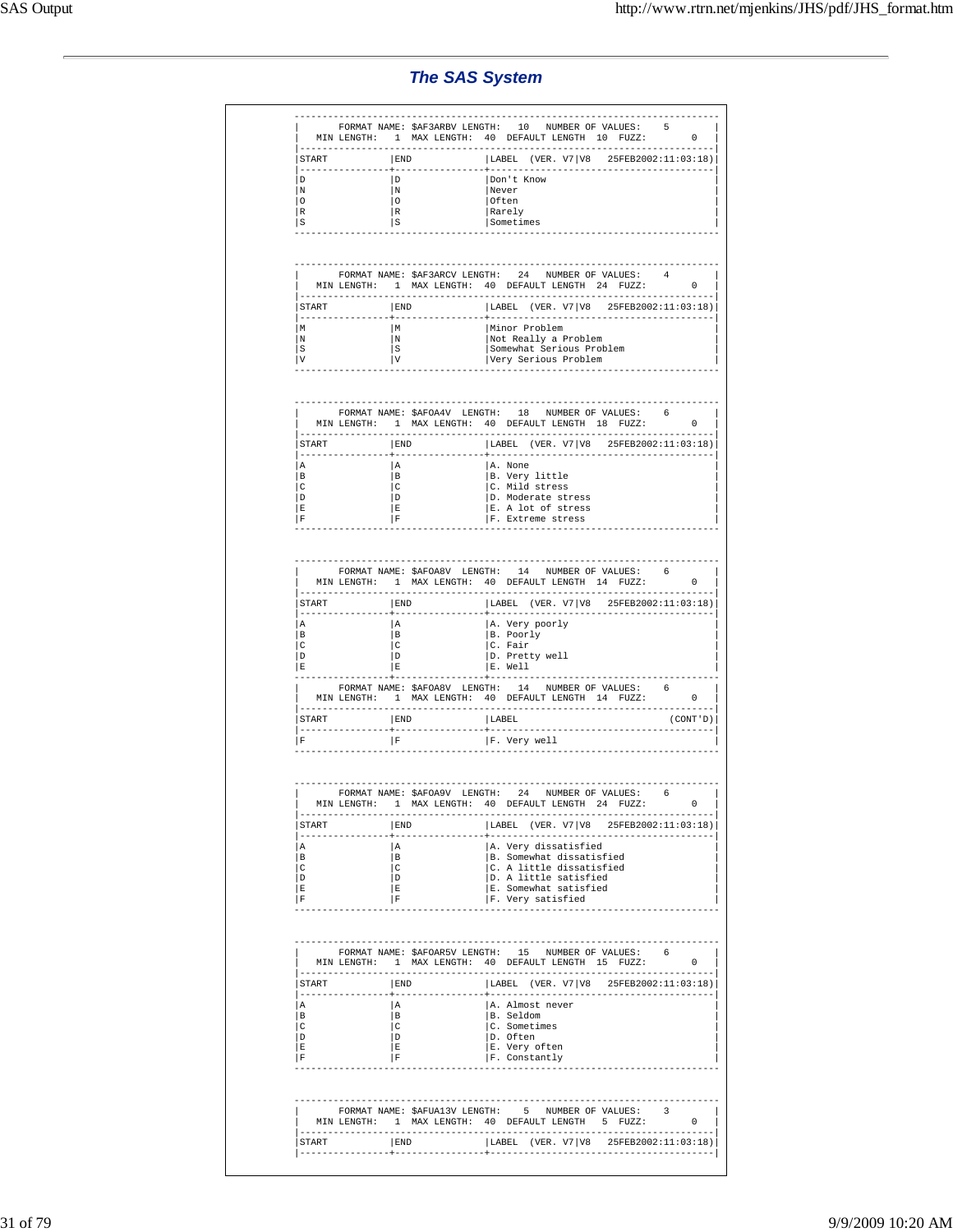| B | B  |                         |  |
|---|----|-------------------------|--|
| ≖ | ш. | Both<br> Left<br> Right |  |
| R | к  |                         |  |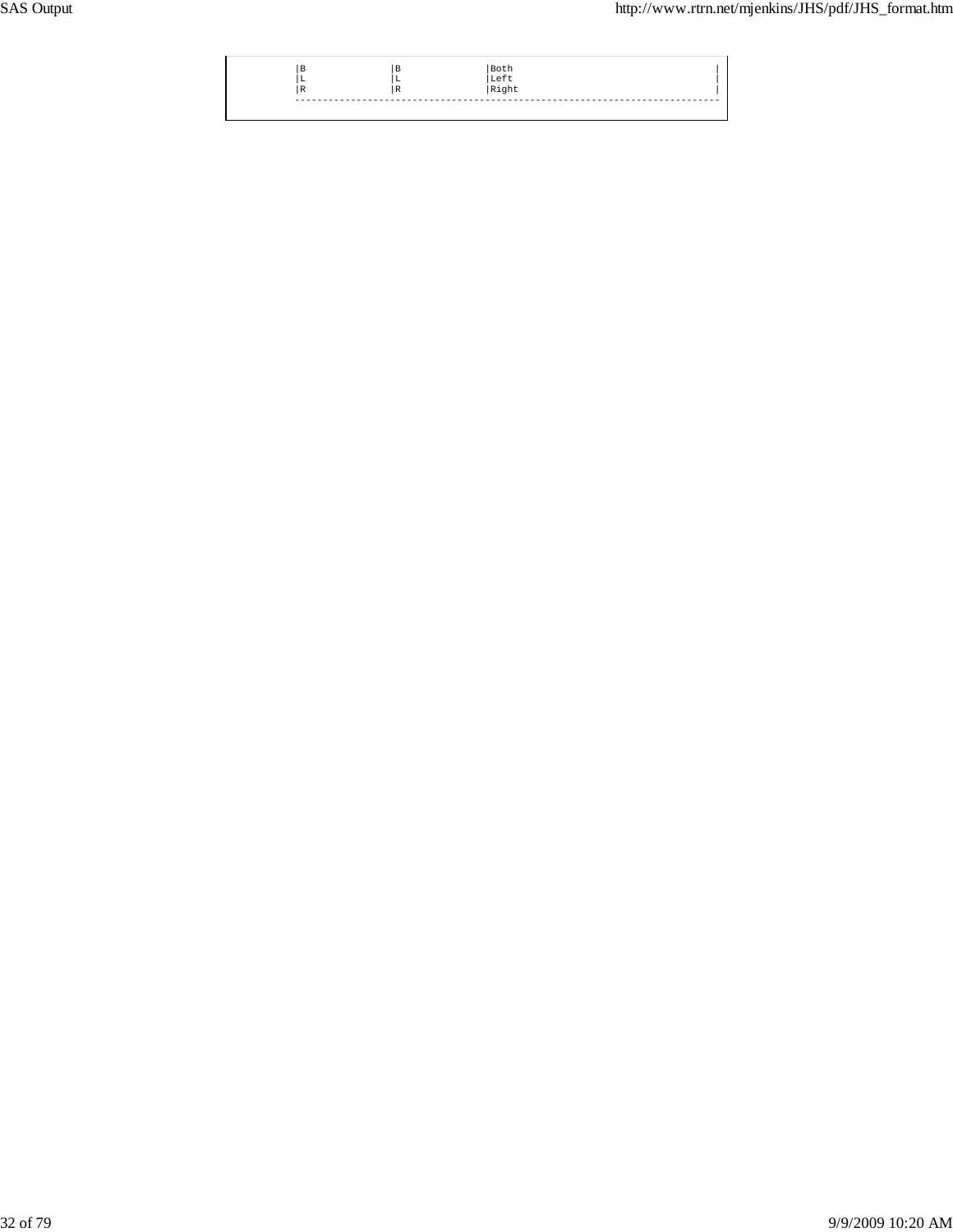|              | -------------------- | FORMAT NAME: \$AFUA26V LENGTH: 17 NUMBER OF VALUES: | 3<br>MIN LENGTH: 1 MAX LENGTH: 40 DEFAULT LENGTH 17 FUZZ:<br>$\Omega$                                                                                                 |
|--------------|----------------------|-----------------------------------------------------|-----------------------------------------------------------------------------------------------------------------------------------------------------------------------|
| START        |                      | END                                                 | LABEL (VER. V7 V8<br>25FEB2002:11:03:18)<br>--------------------                                                                                                      |
| A            |                      | I A                                                 | A. Not Applicable                                                                                                                                                     |
| N<br>ΙY.     |                      | $\mathbb{N}$<br> Y                                  | N. No<br>Y. Yes                                                                                                                                                       |
|              |                      |                                                     |                                                                                                                                                                       |
|              |                      |                                                     | FORMAT NAME: \$AFUA2V LENGTH: 24 NUMBER OF VALUES:<br>5                                                                                                               |
|              | ----------------     |                                                     | MIN LENGTH: 1 MAX LENGTH: 40 DEFAULT LENGTH 24 FUZZ:                                                                                                                  |
| START        |                      | <b>END</b>                                          | LABEL (VER. V7 V8<br>25FEB2002:11:03:18)                                                                                                                              |
| C            |                      | C                                                   | C. Contacted and alive                                                                                                                                                |
| D.           |                      | l D.                                                | D. Reported deceased                                                                                                                                                  |
| F<br>R       |                      | l F<br>IR.                                          | F. Contacted and refused<br>R. Reported alive                                                                                                                         |
| l U          |                      |                                                     |                                                                                                                                                                       |
|              |                      | U                                                   | U. Unknown<br>FORMAT NAME: \$AFUA31V LENGTH: 13 NUMBER OF VALUES:<br>5                                                                                                |
|              |                      | _________________________________                   | MIN LENGTH: 1 MAX LENGTH: 40 DEFAULT LENGTH 13 FUZZ:<br>0                                                                                                             |
| <b>START</b> |                      | <b>END</b>                                          | LABEL (VER. V7 V8                                                                                                                                                     |
| D            |                      | ۱D.                                                 | Divorced                                                                                                                                                              |
| М            |                      | l M                                                 | 25FEB2002:11:03:18)<br><i>Married</i>                                                                                                                                 |
| N            |                      | l N                                                 | Never married                                                                                                                                                         |
| S<br>W       |                      | l s<br>l W                                          | Separated<br>Widowed                                                                                                                                                  |
| START        | ----------------     | <b>END</b>                                          | FORMAT NAME: \$AFUA3AV LENGTH: 21 NUMBER OF VALUES:<br>$\overline{\mathbf{3}}$<br>MIN LENGTH: 1 MAX LENGTH: 40 DEFAULT LENGTH 21 FUZZ:<br>$\cap$<br>LABEL (VER. V7 V8 |
| Α            |                      | l A                                                 | 25FEB2002:11:03:19)<br>A. Phone                                                                                                                                       |
| B<br>l C     |                      | lв.<br>l c                                          | B. Personal Interview<br>C. Letter                                                                                                                                    |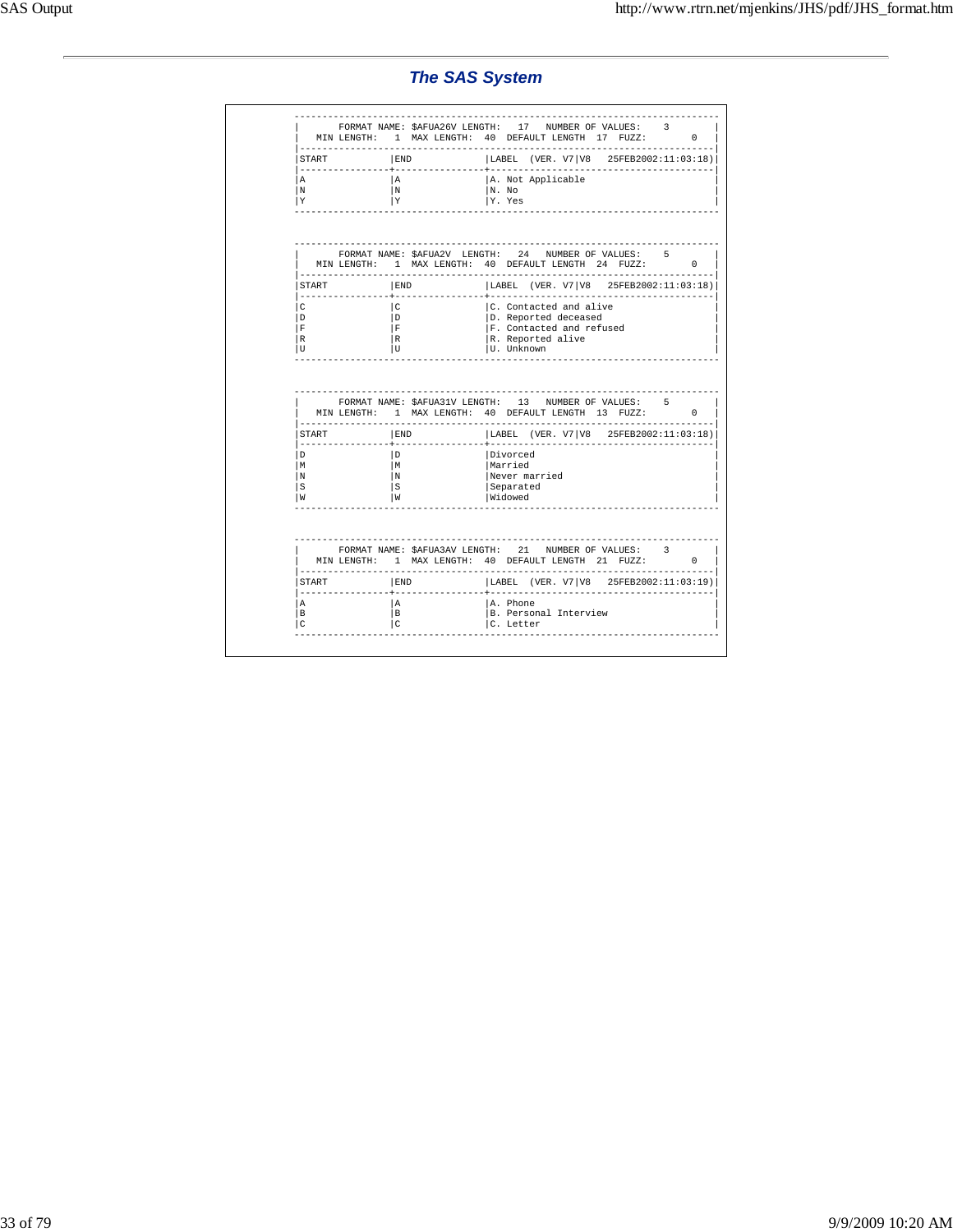|                     | MIN LENGTH:<br>--------------- | -----------                         | FORMAT NAME: \$AFUA3BV LENGTH: 33 NUMBER OF VALUES:<br>$\overline{\mathbf{3}}$<br>1 MAX LENGTH: 40 DEFAULT LENGTH 33 FUZZ:<br>$\Omega$   |
|---------------------|--------------------------------|-------------------------------------|------------------------------------------------------------------------------------------------------------------------------------------|
| START               |                                | END                                 | LABEL (VER. V7 V8<br>25FEB2002:11:03:19)                                                                                                 |
| D                   |                                | D                                   | D. Relative, spouse, acquaintance                                                                                                        |
| E                   |                                | lЕ.                                 | E. Employer information                                                                                                                  |
| F                   |                                | F                                   | F. Other                                                                                                                                 |
|                     |                                |                                     | FORMAT NAME: \$AFUA3CV LENGTH: 33 NUMBER OF VALUES:<br>$\mathbf{3}$                                                                      |
|                     |                                |                                     | MIN LENGTH: 1 MAX LENGTH: 40 DEFAULT LENGTH 33 FUZZ:<br>$\Omega$                                                                         |
| START               |                                | <b>END</b>                          | LABEL (VER. V7 V8<br>25FEB2002:11:03:19)                                                                                                 |
| G                   |                                | l G                                 | G. Relative, spouse, acquaintance                                                                                                        |
| H                   |                                | H                                   |                                                                                                                                          |
|                     |                                |                                     | H. Surveillance                                                                                                                          |
| ΙI                  |                                | l I<br>FORMAT NAME: SAFUA6V LENGTH: | I. Other (Historical Death Index)<br>9 NUMBER OF VALUES:<br>4                                                                            |
|                     |                                |                                     | MIN LENGTH: 1 MAX LENGTH: 40 DEFAULT LENGTH 9 FUZZ:<br>$\Omega$                                                                          |
| START<br>---------- |                                | END                                 | $ LABEL$ (VER. V7 V8 25FEB2002:11:03:19)                                                                                                 |
| E.                  |                                | ΙE.                                 | Excellent                                                                                                                                |
| F                   |                                | l F                                 | <i>Fair</i>                                                                                                                              |
| G<br>P              |                                | l G<br> P                           | Good<br>l Poor                                                                                                                           |
|                     |                                |                                     | FORMAT NAME: \$AFUAAV LENGTH: 13 NUMBER OF VALUES:<br>$\overline{4}$<br>MIN LENGTH: 1 MAX LENGTH: 40 DEFAULT LENGTH 13 FUZZ:<br>$\Omega$ |
| START               |                                | END                                 |                                                                                                                                          |
|                     |                                |                                     | LABEL (VER. V7   V8 25FEB2002:11:03:18)                                                                                                  |
| Α                   |                                | l A                                 | A. Homemaking                                                                                                                            |
| B<br>C              |                                | l B<br>l C                          | B. Employed<br>C. Unemployed                                                                                                             |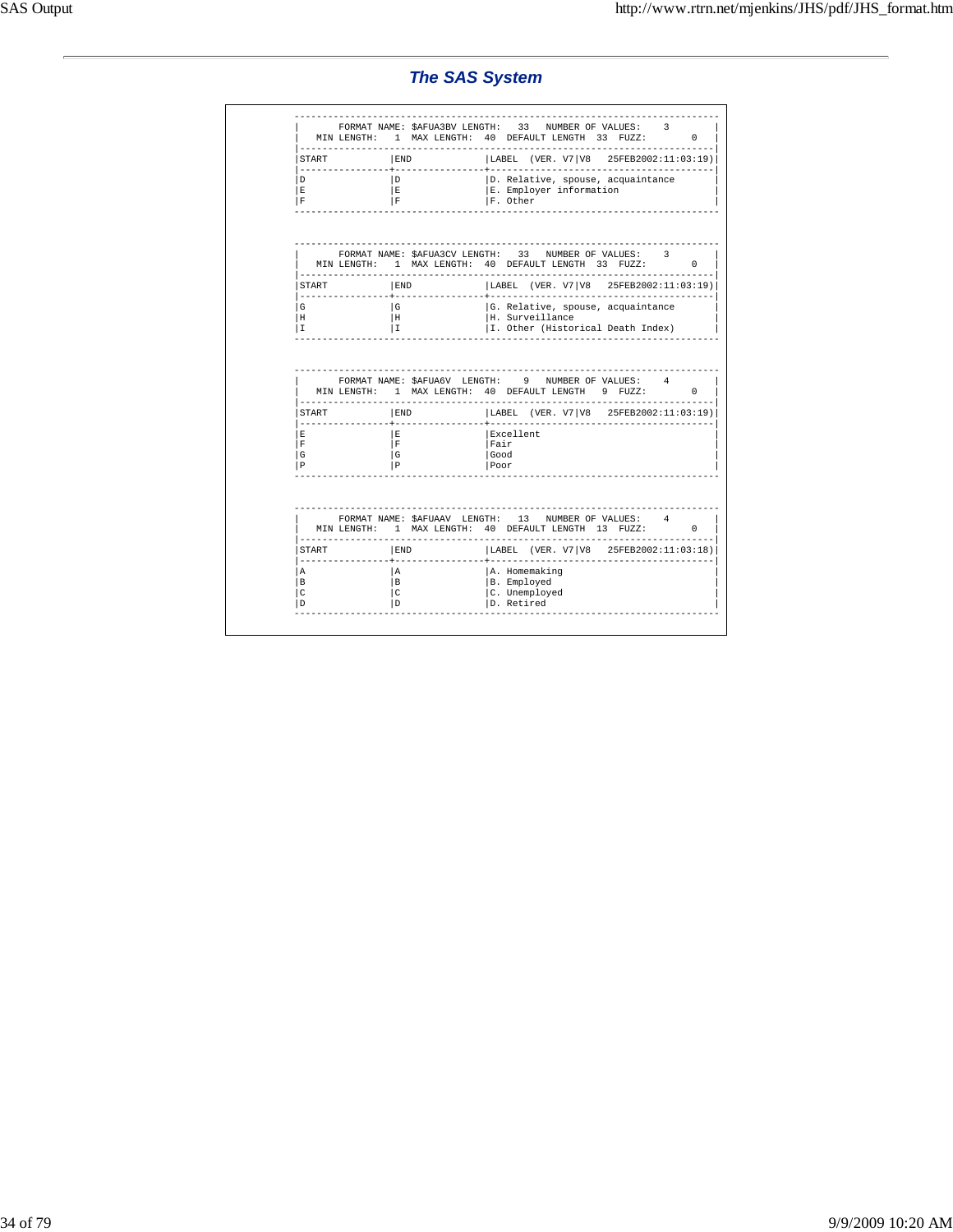|              |                | FORMAT NAME: \$AFUABV LENGTH:<br>MIN LENGTH: 1 MAX LENGTH: | 54 NUMBER OF VALUES:<br>54 DEFAULT LENGTH 54 FUZZ:<br>$^{\circ}$                                                                                                                |
|--------------|----------------|------------------------------------------------------------|---------------------------------------------------------------------------------------------------------------------------------------------------------------------------------|
| START        |                | <b>END</b>                                                 | LABEL (VER. V7   V8 25FEB2002:11:03:18)                                                                                                                                         |
| Α<br>B       |                | $\triangleright$<br>Iв.                                    | A. Employed at a job for pay, either ful<br>B. Employed, but temporarily away from r                                                                                            |
|              |                |                                                            |                                                                                                                                                                                 |
|              |                | FORMAT NAME: \$AFUACV LENGTH:                              | 35<br>NUMBER OF VALUES:<br>MIN LENGTH: 1 MAX LENGTH: 40 DEFAULT LENGTH 35 FUZZ:<br>$\Omega$                                                                                     |
| <b>START</b> |                | <b>END</b>                                                 | LABEL (VER. V7   V8 25FEB2002:11:03:19)                                                                                                                                         |
| Α<br>B       |                | A                                                          | A. Unemployed, looking for work                                                                                                                                                 |
|              |                | B                                                          | B. Unemployed, not looking for work<br>FORMAT NAME: \$AFUADV LENGTH: 56 NUMBER OF VALUES:<br>$\overline{2}$<br>MIN LENGTH: 1 MAX LENGTH: 56 DEFAULT LENGTH 56 FUZZ:             |
|              |                |                                                            | $\cap$                                                                                                                                                                          |
| START<br>Α   |                | END<br>l A                                                 |                                                                                                                                                                                 |
| B            |                | B                                                          | FORMAT NAME: \$AFUAR7V LENGTH: 7 NUMBER OF VALUES: 3<br>MIN LENGTH: 1 MAX LENGTH: 40 DEFAULT LENGTH 7 FUZZ:                                                                     |
| START        | -------------- | <b>END</b>                                                 | LABEL (VER. V7   V8 25FEB2002:11:03:19)<br>A. Retired from my usual occupation and<br>B. Retired from my usual occupation, but<br>0<br> LABEL (VER. V7   V8 25FEB2002:11:03:19) |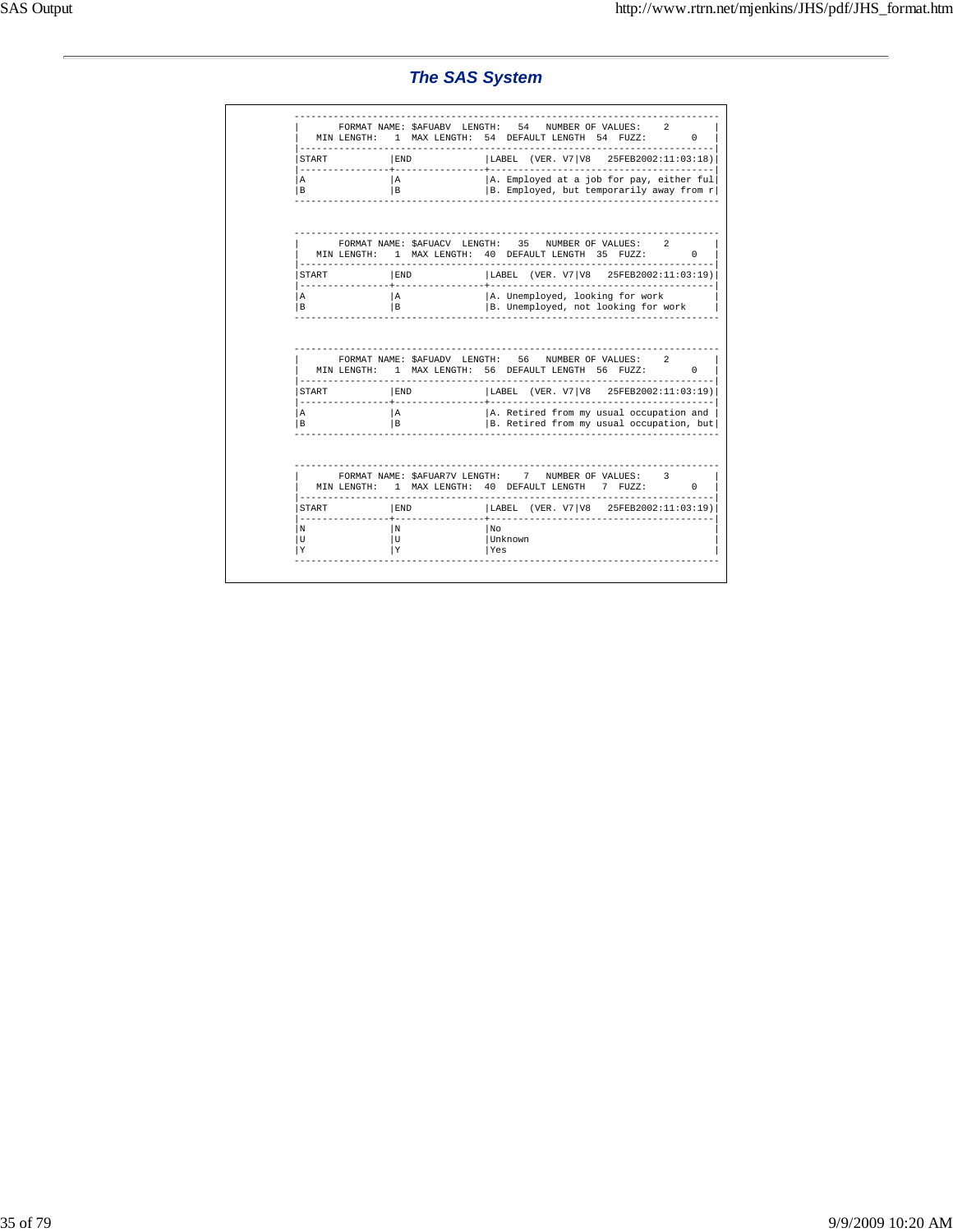| LABEL (VER. V7   V8 25FEB2002:11:03:19)<br>START<br>END<br> H <br>IН<br>H. Hospitalization reported<br>$\mathbb{N}$<br>l N<br>FORMAT NAME: \$AGEGRPV LENGTH: 8 NUMBER OF VALUES:<br>-8<br>MIN LENGTH: 1 MAX LENGTH: 40 DEFAULT LENGTH 8 FUZZ:<br>START<br>$ $ END<br>-+--------<br>$\overline{0}$<br>0<br>$ 21 - 34$<br>$ 35 - 44$<br>$\vert$ 1<br>1<br>$ 45 - 54$<br>2<br>  2<br>$ 55 - 64$<br>3<br>  3<br>$ 65 - 74$<br>$\overline{4}$<br>l 4<br>$ 75 - 84$<br>5<br>l 5<br>6<br>over 85<br>  6<br> U<br>under 21<br>  U<br>----------------<br>FORMAT NAME: \$ARCARCV LENGTH: 63 NUMBER OF VALUES: 23<br>MIN LENGTH: 1 MAX LENGTH: 63 DEFAULT LENGTH 63 FUZZ:<br>$ $ END<br>START<br>Α<br>  A<br>A.AFU letter sent<br>B. No action taken<br>В<br>  B<br>$ C.No$ answer<br>C<br>l C<br>D.Busy signal<br>D<br>  D<br>E.Answering machine<br>E<br>E<br>F. Privacy blcok<br>F<br>ΙF<br>G.Disconnected/Non-working number<br>G<br>  G<br>H.Recording/#change<br>H<br>ΙH<br>I<br>ΙI<br>J<br>l J<br>K.Tracing<br>K<br>l K<br>L. Physically/mentally incompetent<br>г<br>١L<br>M.Language barrier<br>М<br>M<br>N. Contacted, interview complete<br>  N<br>  N<br>O<br>  O<br>P. Contacted, interview refused<br>P<br>ΙP<br>١Q<br>Q<br>  R<br> R<br>  S<br> S<br>S. Reported deceased<br>$----++--$<br>-------+-------------------------<br>FORMAT NAME: \$ARCARCV LENGTH: 63 NUMBER OF VALUES: 23<br>MIN LENGTH: 1 MAX LENGTH: 63 DEFAULT LENGTH 63 FUZZ:<br>START<br>$ $ END<br>LABEL<br>----------<br>T<br>İΤ<br> T.Unknown<br>U<br> U<br>U.Does not want furthur contact<br>V<br>$\mathsf{v}$<br>$ V.0$ ther<br> W <br>W.ARIC AFU<br>l W<br>FORMAT NAME: \$BAPA17V LENGTH: 33 NUMBER OF VALUES:<br>4<br>MIN LENGTH: 1 MAX LENGTH: 40 DEFAULT LENGTH 33 FUZZ:<br>. <u>.</u><br>------------------<br>LABEL (VER. V7 V8<br>$ $ END<br>START<br>A. Dialysis graft<br>$\triangleright$<br>  A<br>B. Mastectomy on nondominant side<br> B<br>  B<br>l c<br> c <br>C. Infection<br>D. Other (specify)<br>$\mathsf{D}$<br> D |  | MIN LENGTH: 1 MAX LENGTH: 61 DEFAULT LENGTH 61 FUZZ: |                                                            |
|--------------------------------------------------------------------------------------------------------------------------------------------------------------------------------------------------------------------------------------------------------------------------------------------------------------------------------------------------------------------------------------------------------------------------------------------------------------------------------------------------------------------------------------------------------------------------------------------------------------------------------------------------------------------------------------------------------------------------------------------------------------------------------------------------------------------------------------------------------------------------------------------------------------------------------------------------------------------------------------------------------------------------------------------------------------------------------------------------------------------------------------------------------------------------------------------------------------------------------------------------------------------------------------------------------------------------------------------------------------------------------------------------------------------------------------------------------------------------------------------------------------------------------------------------------------------------------------------------------------------------------------------------------------------------------------------------------------------------------------------------------------------------------------------------------------------------------------------------------------------------------------------------------------------------------------------------------------------------------------------------------------------|--|------------------------------------------------------|------------------------------------------------------------|
| N. Hospitalization fully sought by Surve <br>0. Contacted, interview partially complete<br>Q. Reported alive, will continue to attem<br>25FEB2002:11:03:19)                                                                                                                                                                                                                                                                                                                                                                                                                                                                                                                                                                                                                                                                                                                                                                                                                                                                                                                                                                                                                                                                                                                                                                                                                                                                                                                                                                                                                                                                                                                                                                                                                                                                                                                                                                                                                                                        |  |                                                      |                                                            |
|                                                                                                                                                                                                                                                                                                                                                                                                                                                                                                                                                                                                                                                                                                                                                                                                                                                                                                                                                                                                                                                                                                                                                                                                                                                                                                                                                                                                                                                                                                                                                                                                                                                                                                                                                                                                                                                                                                                                                                                                                    |  |                                                      |                                                            |
|                                                                                                                                                                                                                                                                                                                                                                                                                                                                                                                                                                                                                                                                                                                                                                                                                                                                                                                                                                                                                                                                                                                                                                                                                                                                                                                                                                                                                                                                                                                                                                                                                                                                                                                                                                                                                                                                                                                                                                                                                    |  |                                                      |                                                            |
|                                                                                                                                                                                                                                                                                                                                                                                                                                                                                                                                                                                                                                                                                                                                                                                                                                                                                                                                                                                                                                                                                                                                                                                                                                                                                                                                                                                                                                                                                                                                                                                                                                                                                                                                                                                                                                                                                                                                                                                                                    |  |                                                      |                                                            |
|                                                                                                                                                                                                                                                                                                                                                                                                                                                                                                                                                                                                                                                                                                                                                                                                                                                                                                                                                                                                                                                                                                                                                                                                                                                                                                                                                                                                                                                                                                                                                                                                                                                                                                                                                                                                                                                                                                                                                                                                                    |  |                                                      |                                                            |
|                                                                                                                                                                                                                                                                                                                                                                                                                                                                                                                                                                                                                                                                                                                                                                                                                                                                                                                                                                                                                                                                                                                                                                                                                                                                                                                                                                                                                                                                                                                                                                                                                                                                                                                                                                                                                                                                                                                                                                                                                    |  |                                                      |                                                            |
|                                                                                                                                                                                                                                                                                                                                                                                                                                                                                                                                                                                                                                                                                                                                                                                                                                                                                                                                                                                                                                                                                                                                                                                                                                                                                                                                                                                                                                                                                                                                                                                                                                                                                                                                                                                                                                                                                                                                                                                                                    |  |                                                      | LABEL (VER. V7 V8 06MAY2004:11:10:08)                      |
|                                                                                                                                                                                                                                                                                                                                                                                                                                                                                                                                                                                                                                                                                                                                                                                                                                                                                                                                                                                                                                                                                                                                                                                                                                                                                                                                                                                                                                                                                                                                                                                                                                                                                                                                                                                                                                                                                                                                                                                                                    |  |                                                      |                                                            |
|                                                                                                                                                                                                                                                                                                                                                                                                                                                                                                                                                                                                                                                                                                                                                                                                                                                                                                                                                                                                                                                                                                                                                                                                                                                                                                                                                                                                                                                                                                                                                                                                                                                                                                                                                                                                                                                                                                                                                                                                                    |  |                                                      |                                                            |
|                                                                                                                                                                                                                                                                                                                                                                                                                                                                                                                                                                                                                                                                                                                                                                                                                                                                                                                                                                                                                                                                                                                                                                                                                                                                                                                                                                                                                                                                                                                                                                                                                                                                                                                                                                                                                                                                                                                                                                                                                    |  |                                                      |                                                            |
|                                                                                                                                                                                                                                                                                                                                                                                                                                                                                                                                                                                                                                                                                                                                                                                                                                                                                                                                                                                                                                                                                                                                                                                                                                                                                                                                                                                                                                                                                                                                                                                                                                                                                                                                                                                                                                                                                                                                                                                                                    |  |                                                      |                                                            |
|                                                                                                                                                                                                                                                                                                                                                                                                                                                                                                                                                                                                                                                                                                                                                                                                                                                                                                                                                                                                                                                                                                                                                                                                                                                                                                                                                                                                                                                                                                                                                                                                                                                                                                                                                                                                                                                                                                                                                                                                                    |  |                                                      |                                                            |
|                                                                                                                                                                                                                                                                                                                                                                                                                                                                                                                                                                                                                                                                                                                                                                                                                                                                                                                                                                                                                                                                                                                                                                                                                                                                                                                                                                                                                                                                                                                                                                                                                                                                                                                                                                                                                                                                                                                                                                                                                    |  |                                                      |                                                            |
|                                                                                                                                                                                                                                                                                                                                                                                                                                                                                                                                                                                                                                                                                                                                                                                                                                                                                                                                                                                                                                                                                                                                                                                                                                                                                                                                                                                                                                                                                                                                                                                                                                                                                                                                                                                                                                                                                                                                                                                                                    |  |                                                      |                                                            |
|                                                                                                                                                                                                                                                                                                                                                                                                                                                                                                                                                                                                                                                                                                                                                                                                                                                                                                                                                                                                                                                                                                                                                                                                                                                                                                                                                                                                                                                                                                                                                                                                                                                                                                                                                                                                                                                                                                                                                                                                                    |  |                                                      | 0<br>-----------------------------------                   |
|                                                                                                                                                                                                                                                                                                                                                                                                                                                                                                                                                                                                                                                                                                                                                                                                                                                                                                                                                                                                                                                                                                                                                                                                                                                                                                                                                                                                                                                                                                                                                                                                                                                                                                                                                                                                                                                                                                                                                                                                                    |  |                                                      | LABEL (VER. V7   V8 12MAY2004:15:03:45)                    |
|                                                                                                                                                                                                                                                                                                                                                                                                                                                                                                                                                                                                                                                                                                                                                                                                                                                                                                                                                                                                                                                                                                                                                                                                                                                                                                                                                                                                                                                                                                                                                                                                                                                                                                                                                                                                                                                                                                                                                                                                                    |  |                                                      |                                                            |
|                                                                                                                                                                                                                                                                                                                                                                                                                                                                                                                                                                                                                                                                                                                                                                                                                                                                                                                                                                                                                                                                                                                                                                                                                                                                                                                                                                                                                                                                                                                                                                                                                                                                                                                                                                                                                                                                                                                                                                                                                    |  |                                                      |                                                            |
|                                                                                                                                                                                                                                                                                                                                                                                                                                                                                                                                                                                                                                                                                                                                                                                                                                                                                                                                                                                                                                                                                                                                                                                                                                                                                                                                                                                                                                                                                                                                                                                                                                                                                                                                                                                                                                                                                                                                                                                                                    |  |                                                      |                                                            |
|                                                                                                                                                                                                                                                                                                                                                                                                                                                                                                                                                                                                                                                                                                                                                                                                                                                                                                                                                                                                                                                                                                                                                                                                                                                                                                                                                                                                                                                                                                                                                                                                                                                                                                                                                                                                                                                                                                                                                                                                                    |  |                                                      |                                                            |
|                                                                                                                                                                                                                                                                                                                                                                                                                                                                                                                                                                                                                                                                                                                                                                                                                                                                                                                                                                                                                                                                                                                                                                                                                                                                                                                                                                                                                                                                                                                                                                                                                                                                                                                                                                                                                                                                                                                                                                                                                    |  |                                                      |                                                            |
|                                                                                                                                                                                                                                                                                                                                                                                                                                                                                                                                                                                                                                                                                                                                                                                                                                                                                                                                                                                                                                                                                                                                                                                                                                                                                                                                                                                                                                                                                                                                                                                                                                                                                                                                                                                                                                                                                                                                                                                                                    |  |                                                      |                                                            |
|                                                                                                                                                                                                                                                                                                                                                                                                                                                                                                                                                                                                                                                                                                                                                                                                                                                                                                                                                                                                                                                                                                                                                                                                                                                                                                                                                                                                                                                                                                                                                                                                                                                                                                                                                                                                                                                                                                                                                                                                                    |  |                                                      | I.Participant does not live here/unknown                   |
|                                                                                                                                                                                                                                                                                                                                                                                                                                                                                                                                                                                                                                                                                                                                                                                                                                                                                                                                                                                                                                                                                                                                                                                                                                                                                                                                                                                                                                                                                                                                                                                                                                                                                                                                                                                                                                                                                                                                                                                                                    |  |                                                      | J. Participant lived here, but moved perma                 |
|                                                                                                                                                                                                                                                                                                                                                                                                                                                                                                                                                                                                                                                                                                                                                                                                                                                                                                                                                                                                                                                                                                                                                                                                                                                                                                                                                                                                                                                                                                                                                                                                                                                                                                                                                                                                                                                                                                                                                                                                                    |  |                                                      |                                                            |
|                                                                                                                                                                                                                                                                                                                                                                                                                                                                                                                                                                                                                                                                                                                                                                                                                                                                                                                                                                                                                                                                                                                                                                                                                                                                                                                                                                                                                                                                                                                                                                                                                                                                                                                                                                                                                                                                                                                                                                                                                    |  |                                                      |                                                            |
|                                                                                                                                                                                                                                                                                                                                                                                                                                                                                                                                                                                                                                                                                                                                                                                                                                                                                                                                                                                                                                                                                                                                                                                                                                                                                                                                                                                                                                                                                                                                                                                                                                                                                                                                                                                                                                                                                                                                                                                                                    |  |                                                      |                                                            |
|                                                                                                                                                                                                                                                                                                                                                                                                                                                                                                                                                                                                                                                                                                                                                                                                                                                                                                                                                                                                                                                                                                                                                                                                                                                                                                                                                                                                                                                                                                                                                                                                                                                                                                                                                                                                                                                                                                                                                                                                                    |  |                                                      |                                                            |
|                                                                                                                                                                                                                                                                                                                                                                                                                                                                                                                                                                                                                                                                                                                                                                                                                                                                                                                                                                                                                                                                                                                                                                                                                                                                                                                                                                                                                                                                                                                                                                                                                                                                                                                                                                                                                                                                                                                                                                                                                    |  |                                                      |                                                            |
|                                                                                                                                                                                                                                                                                                                                                                                                                                                                                                                                                                                                                                                                                                                                                                                                                                                                                                                                                                                                                                                                                                                                                                                                                                                                                                                                                                                                                                                                                                                                                                                                                                                                                                                                                                                                                                                                                                                                                                                                                    |  |                                                      | R. Reported alive, contact not possible th                 |
|                                                                                                                                                                                                                                                                                                                                                                                                                                                                                                                                                                                                                                                                                                                                                                                                                                                                                                                                                                                                                                                                                                                                                                                                                                                                                                                                                                                                                                                                                                                                                                                                                                                                                                                                                                                                                                                                                                                                                                                                                    |  |                                                      |                                                            |
|                                                                                                                                                                                                                                                                                                                                                                                                                                                                                                                                                                                                                                                                                                                                                                                                                                                                                                                                                                                                                                                                                                                                                                                                                                                                                                                                                                                                                                                                                                                                                                                                                                                                                                                                                                                                                                                                                                                                                                                                                    |  |                                                      |                                                            |
|                                                                                                                                                                                                                                                                                                                                                                                                                                                                                                                                                                                                                                                                                                                                                                                                                                                                                                                                                                                                                                                                                                                                                                                                                                                                                                                                                                                                                                                                                                                                                                                                                                                                                                                                                                                                                                                                                                                                                                                                                    |  |                                                      | (CONT'D)                                                   |
|                                                                                                                                                                                                                                                                                                                                                                                                                                                                                                                                                                                                                                                                                                                                                                                                                                                                                                                                                                                                                                                                                                                                                                                                                                                                                                                                                                                                                                                                                                                                                                                                                                                                                                                                                                                                                                                                                                                                                                                                                    |  |                                                      |                                                            |
|                                                                                                                                                                                                                                                                                                                                                                                                                                                                                                                                                                                                                                                                                                                                                                                                                                                                                                                                                                                                                                                                                                                                                                                                                                                                                                                                                                                                                                                                                                                                                                                                                                                                                                                                                                                                                                                                                                                                                                                                                    |  |                                                      |                                                            |
|                                                                                                                                                                                                                                                                                                                                                                                                                                                                                                                                                                                                                                                                                                                                                                                                                                                                                                                                                                                                                                                                                                                                                                                                                                                                                                                                                                                                                                                                                                                                                                                                                                                                                                                                                                                                                                                                                                                                                                                                                    |  |                                                      |                                                            |
|                                                                                                                                                                                                                                                                                                                                                                                                                                                                                                                                                                                                                                                                                                                                                                                                                                                                                                                                                                                                                                                                                                                                                                                                                                                                                                                                                                                                                                                                                                                                                                                                                                                                                                                                                                                                                                                                                                                                                                                                                    |  |                                                      |                                                            |
|                                                                                                                                                                                                                                                                                                                                                                                                                                                                                                                                                                                                                                                                                                                                                                                                                                                                                                                                                                                                                                                                                                                                                                                                                                                                                                                                                                                                                                                                                                                                                                                                                                                                                                                                                                                                                                                                                                                                                                                                                    |  |                                                      | $\Omega$                                                   |
|                                                                                                                                                                                                                                                                                                                                                                                                                                                                                                                                                                                                                                                                                                                                                                                                                                                                                                                                                                                                                                                                                                                                                                                                                                                                                                                                                                                                                                                                                                                                                                                                                                                                                                                                                                                                                                                                                                                                                                                                                    |  |                                                      |                                                            |
|                                                                                                                                                                                                                                                                                                                                                                                                                                                                                                                                                                                                                                                                                                                                                                                                                                                                                                                                                                                                                                                                                                                                                                                                                                                                                                                                                                                                                                                                                                                                                                                                                                                                                                                                                                                                                                                                                                                                                                                                                    |  |                                                      |                                                            |
|                                                                                                                                                                                                                                                                                                                                                                                                                                                                                                                                                                                                                                                                                                                                                                                                                                                                                                                                                                                                                                                                                                                                                                                                                                                                                                                                                                                                                                                                                                                                                                                                                                                                                                                                                                                                                                                                                                                                                                                                                    |  |                                                      |                                                            |
|                                                                                                                                                                                                                                                                                                                                                                                                                                                                                                                                                                                                                                                                                                                                                                                                                                                                                                                                                                                                                                                                                                                                                                                                                                                                                                                                                                                                                                                                                                                                                                                                                                                                                                                                                                                                                                                                                                                                                                                                                    |  |                                                      |                                                            |
|                                                                                                                                                                                                                                                                                                                                                                                                                                                                                                                                                                                                                                                                                                                                                                                                                                                                                                                                                                                                                                                                                                                                                                                                                                                                                                                                                                                                                                                                                                                                                                                                                                                                                                                                                                                                                                                                                                                                                                                                                    |  |                                                      | FORMAT NAME: \$BAPA19V LENGTH: 29 NUMBER OF VALUES:<br>- 5 |
| MIN LENGTH: 1 MAX LENGTH: 40 DEFAULT LENGTH 29 FUZZ:<br> LABEL (VER. V7   V8 25FEB2002:11:03:19)<br>START<br>$ $ END                                                                                                                                                                                                                                                                                                                                                                                                                                                                                                                                                                                                                                                                                                                                                                                                                                                                                                                                                                                                                                                                                                                                                                                                                                                                                                                                                                                                                                                                                                                                                                                                                                                                                                                                                                                                                                                                                               |  |                                                      |                                                            |
| . <u>.</u> .                                                                                                                                                                                                                                                                                                                                                                                                                                                                                                                                                                                                                                                                                                                                                                                                                                                                                                                                                                                                                                                                                                                                                                                                                                                                                                                                                                                                                                                                                                                                                                                                                                                                                                                                                                                                                                                                                                                                                                                                       |  |                                                      |                                                            |
| A. Exceeded maximum cuff size<br>Α<br>I A<br>B. Known atrial fibrillation<br> B                                                                                                                                                                                                                                                                                                                                                                                                                                                                                                                                                                                                                                                                                                                                                                                                                                                                                                                                                                                                                                                                                                                                                                                                                                                                                                                                                                                                                                                                                                                                                                                                                                                                                                                                                                                                                                                                                                                                    |  |                                                      |                                                            |
| l C<br>C. Unable to correlate                                                                                                                                                                                                                                                                                                                                                                                                                                                                                                                                                                                                                                                                                                                                                                                                                                                                                                                                                                                                                                                                                                                                                                                                                                                                                                                                                                                                                                                                                                                                                                                                                                                                                                                                                                                                                                                                                                                                                                                      |  |                                                      |                                                            |
| D. Refusal (specify)<br> D                                                                                                                                                                                                                                                                                                                                                                                                                                                                                                                                                                                                                                                                                                                                                                                                                                                                                                                                                                                                                                                                                                                                                                                                                                                                                                                                                                                                                                                                                                                                                                                                                                                                                                                                                                                                                                                                                                                                                                                         |  |                                                      |                                                            |
| B<br>C<br>D<br>$E.$ Other (specify)<br>ΙE.<br>IΕ                                                                                                                                                                                                                                                                                                                                                                                                                                                                                                                                                                                                                                                                                                                                                                                                                                                                                                                                                                                                                                                                                                                                                                                                                                                                                                                                                                                                                                                                                                                                                                                                                                                                                                                                                                                                                                                                                                                                                                   |  |                                                      |                                                            |
|                                                                                                                                                                                                                                                                                                                                                                                                                                                                                                                                                                                                                                                                                                                                                                                                                                                                                                                                                                                                                                                                                                                                                                                                                                                                                                                                                                                                                                                                                                                                                                                                                                                                                                                                                                                                                                                                                                                                                                                                                    |  |                                                      |                                                            |
| FORMAT NAME: \$BAPA22V LENGTH: 20 NUMBER OF VALUES:<br>$\overline{2}$<br>MIN LENGTH: 1 MAX LENGTH: 40 DEFAULT LENGTH 20 FUZZ:                                                                                                                                                                                                                                                                                                                                                                                                                                                                                                                                                                                                                                                                                                                                                                                                                                                                                                                                                                                                                                                                                                                                                                                                                                                                                                                                                                                                                                                                                                                                                                                                                                                                                                                                                                                                                                                                                      |  |                                                      | - 0                                                        |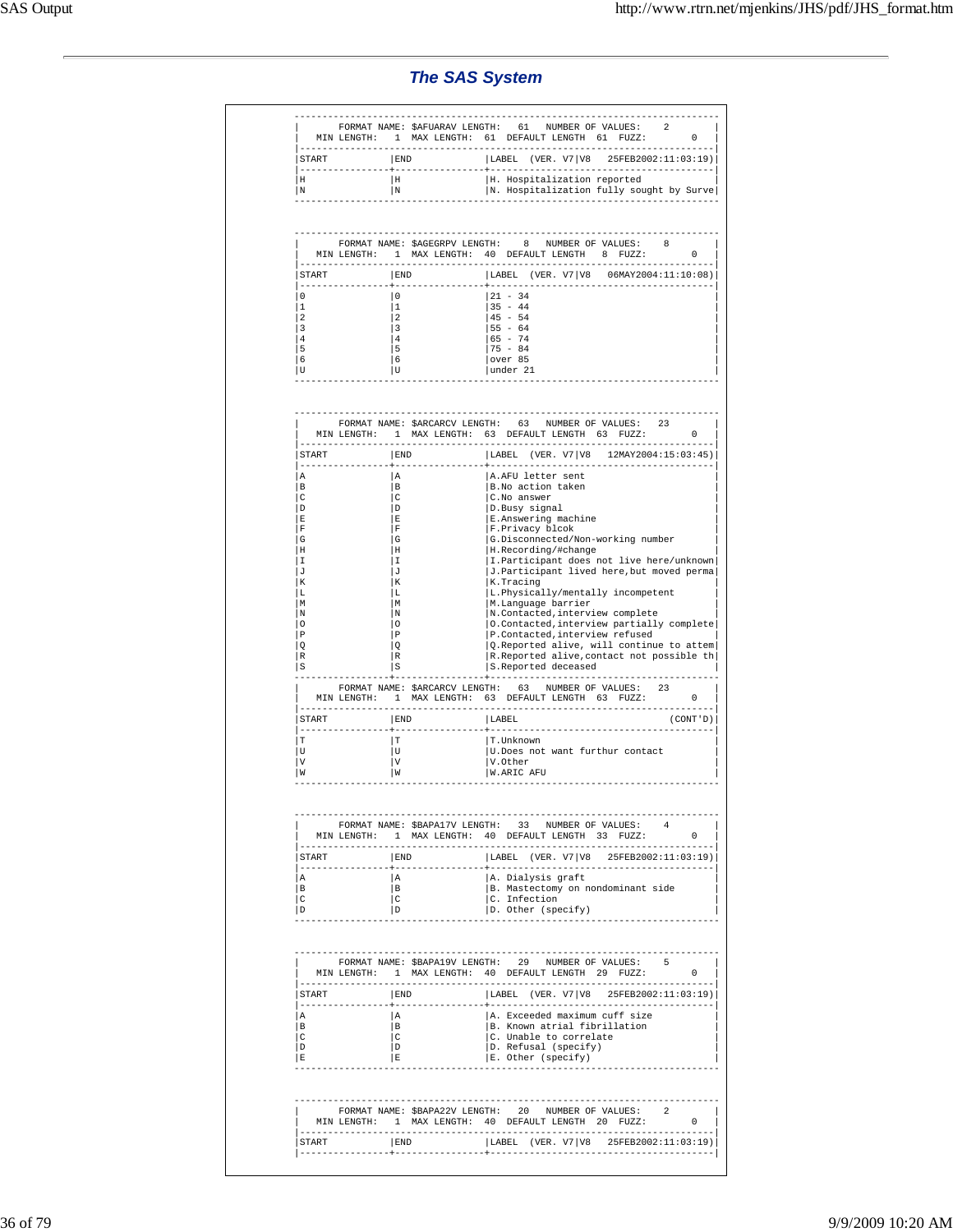|  | Clinic pick-up<br>  Participant delivery |
|--|------------------------------------------|
|  |                                          |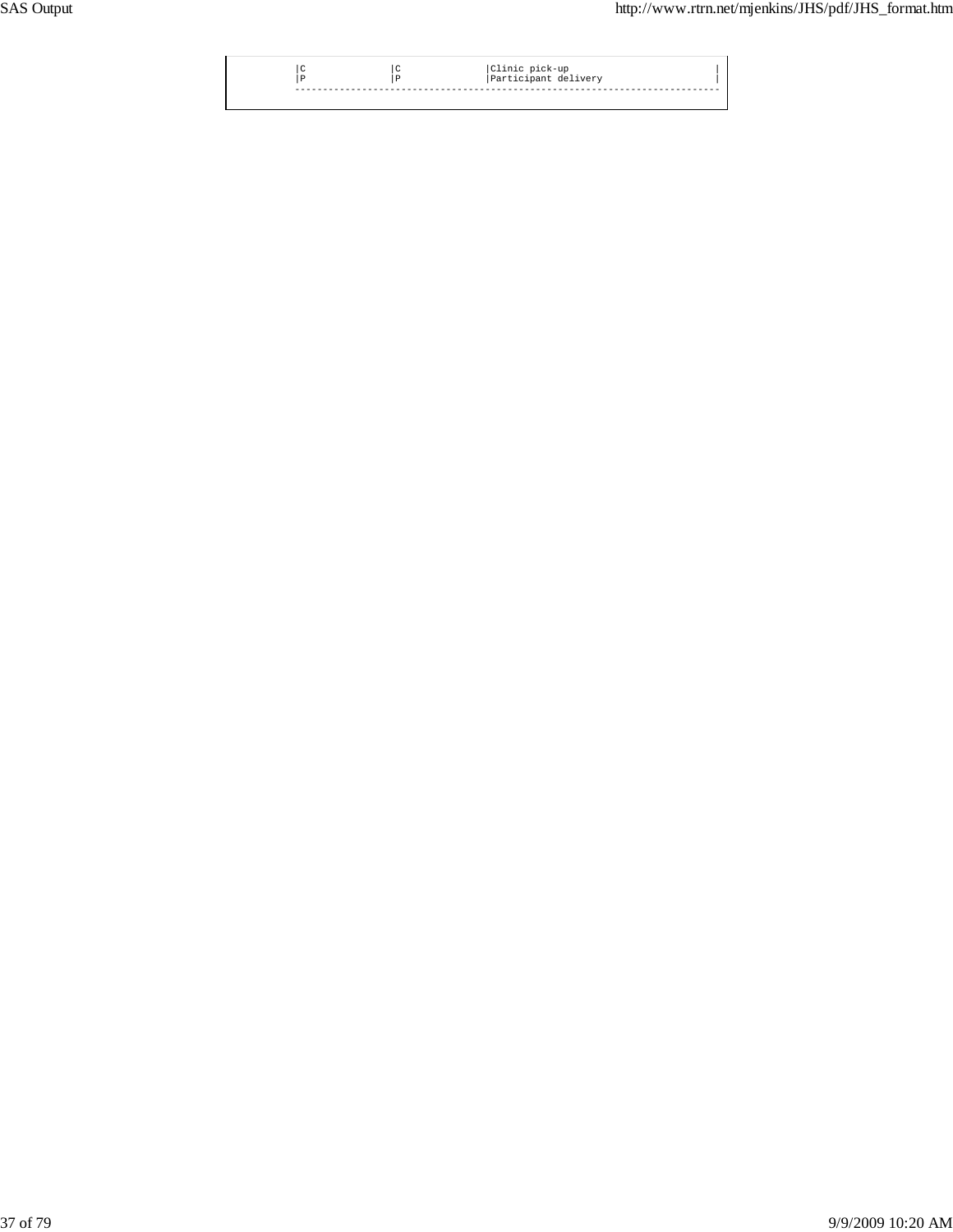|                    |                     | FORMAT NAME: \$BAPA7V LENGTH: 30 NUMBER OF VALUES:<br>$\overline{4}$<br>MIN LENGTH: 1 MAX LENGTH: 40 DEFAULT LENGTH 30 FUZZ:<br>$\Omega$ |
|--------------------|---------------------|------------------------------------------------------------------------------------------------------------------------------------------|
| START              | END                 | LABEL (VER. V7 V8<br>25FEB2002:11:03:19)                                                                                                 |
| --------           |                     |                                                                                                                                          |
| A                  | A                   | A. Small adult (17-26cm)                                                                                                                 |
| B                  | lв.                 | B. Standard adult (24-32cm)                                                                                                              |
| C                  | l C                 | C. Large adult (32-42cm)                                                                                                                 |
| $\mathsf{D}$       | l D                 | D. Extra large adult (38-50cm)                                                                                                           |
|                    |                     | FORMAT NAME: \$BAPAR9V LENGTH: 6 NUMBER OF VALUES:<br>$\overline{2}$<br>MIN LENGTH: 1 MAX LENGTH: 40 DEFAULT LENGTH<br>6 FUZZ:<br>$\cap$ |
| START              | <b>END</b>          | $ LABEL$ (VER. V7 V8 25FEB2002:11:03:19)                                                                                                 |
|                    |                     |                                                                                                                                          |
|                    |                     |                                                                                                                                          |
| Α<br>l R           | A<br>$\overline{R}$ | Accept<br>Reject                                                                                                                         |
|                    |                     | FORMAT NAME: \$CHOAR1V LENGTH: 5 NUMBER OF VALUES:<br>2<br>MIN LENGTH: 1 MAX LENGTH: 40 DEFAULT LENGTH 5 FUZZ:<br>$\Omega$               |
| START              | END                 | $ LABEL$ (VER. V7 V8 25FEB2002:11:03:19)                                                                                                 |
| F                  | ΙF                  | False                                                                                                                                    |
| T                  | lт.                 | True                                                                                                                                     |
|                    |                     | FORMAT NAME: \$CLAA12V LENGTH: 7 NUMBER OF VALUES:<br>3<br>MIN LENGTH: 1 MAX LENGTH: 40 DEFAULT LENGTH 7 FUZZ:<br>$\Omega$               |
| <b>START</b>       | <b>END</b>          | LABEL (VER. V7   V8 25FEB2002:11:03:19)                                                                                                  |
| $- - - - - -$<br>P | l P                 | Pending                                                                                                                                  |
| R                  | R                   | Refused                                                                                                                                  |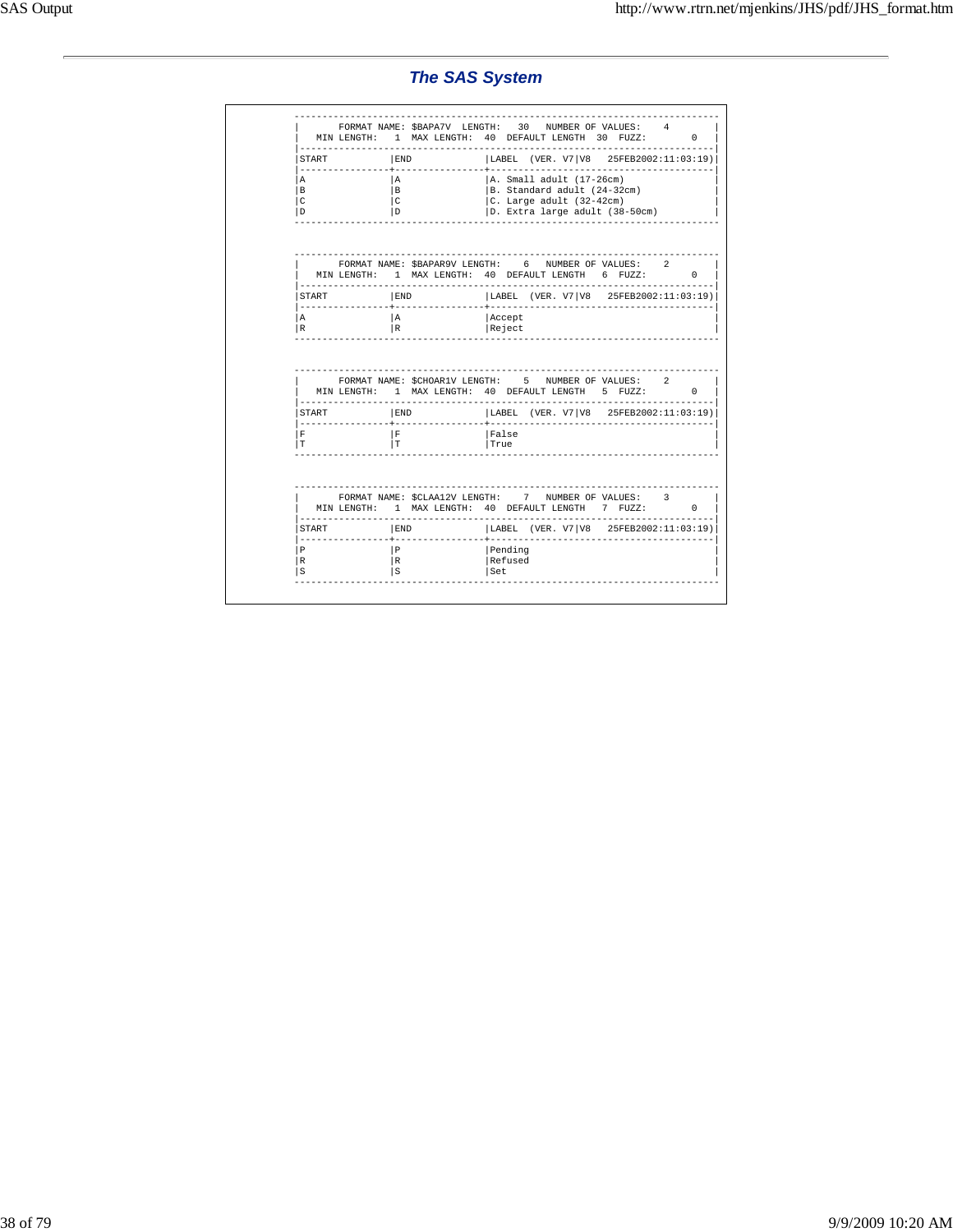|                      |             | FORMAT NAME: \$CLAA14V LENGTH: | 37<br>NUMBER OF VALUES:<br>MIN LENGTH: 1 MAX LENGTH: 40 DEFAULT LENGTH 37 FUZZ:<br>$\Omega$                                                |
|----------------------|-------------|--------------------------------|--------------------------------------------------------------------------------------------------------------------------------------------|
| START                |             | <b>END</b>                     | LABEL (VER. V7 V8<br>25FEB2002:11:03:19)<br>+-------------------------                                                                     |
| ----------<br>A      |             | $+ - - - - -$<br>IA.           | A. Language barrier                                                                                                                        |
| B                    |             | lв.                            | B. Physically unable to attend clinic                                                                                                      |
| C                    |             | l C                            | C. Doesn't want blood drawn                                                                                                                |
| D                    |             | l D                            | D. Doesn't want to take time off work                                                                                                      |
| E                    |             | lт.                            | E. Other refusal                                                                                                                           |
| l F                  |             | ١F                             | F. Other                                                                                                                                   |
|                      |             |                                | FORMAT NAME: \$CLAA8V LENGTH: 16 NUMBER OF VALUES:<br>$\overline{\mathbf{3}}$<br>MIN LENGTH: 1 MAX LENGTH: 40 DEFAULT LENGTH 16 FUZZ:      |
| START                |             | <b>END</b>                     | (VER. V7 V8<br>LABEL<br>25FEB2002:11:03:19)<br>----------                                                                                  |
| A                    |             | I A                            | A. JHS Volunteer                                                                                                                           |
| $\mathbf{B}$         |             |                                |                                                                                                                                            |
|                      |             |                                |                                                                                                                                            |
| $\mathsf{C}$         |             | B <br> c                       | B. Taxi<br>$ c.$ Other                                                                                                                     |
|                      | MIN LENGTH: |                                | FORMAT NAME: \$CONA33V LENGTH: 50 NUMBER OF VALUES:<br>4<br>1 MAX LENGTH: 50 DEFAULT LENGTH 50 FUZZ:                                       |
| START                |             | <b>END</b>                     |                                                                                                                                            |
| C                    |             | l c                            |                                                                                                                                            |
| $\circ$              |             | l o                            | 0<br> LABEL (VER. V7   V8 25FEB2002:11:03:19)<br>C. Participant will bring information to                                                  |
| P                    |             | l P                            | 0. Complete physician contact informatio                                                                                                   |
| R                    |             | l R                            |                                                                                                                                            |
| -----------<br>START |             | <b>END</b>                     | FORMAT NAME: \$CONA35V LENGTH: 18 NUMBER OF VALUES:<br>3<br>MIN LENGTH: 1 MAX LENGTH: 40 DEFAULT LENGTH 18 FUZZ:<br>LABEL (VER. V7 V8      |
| N                    |             | l N                            | P. Participant to provide at 24-hour pic<br>R. Refusal or no health care provider<br>$\Omega$<br>25FEB2002:11:03:19)<br>Nurse practitioner |
| $\circ$<br>P         |             | 10<br> p                       | <b>Other</b><br>Physician                                                                                                                  |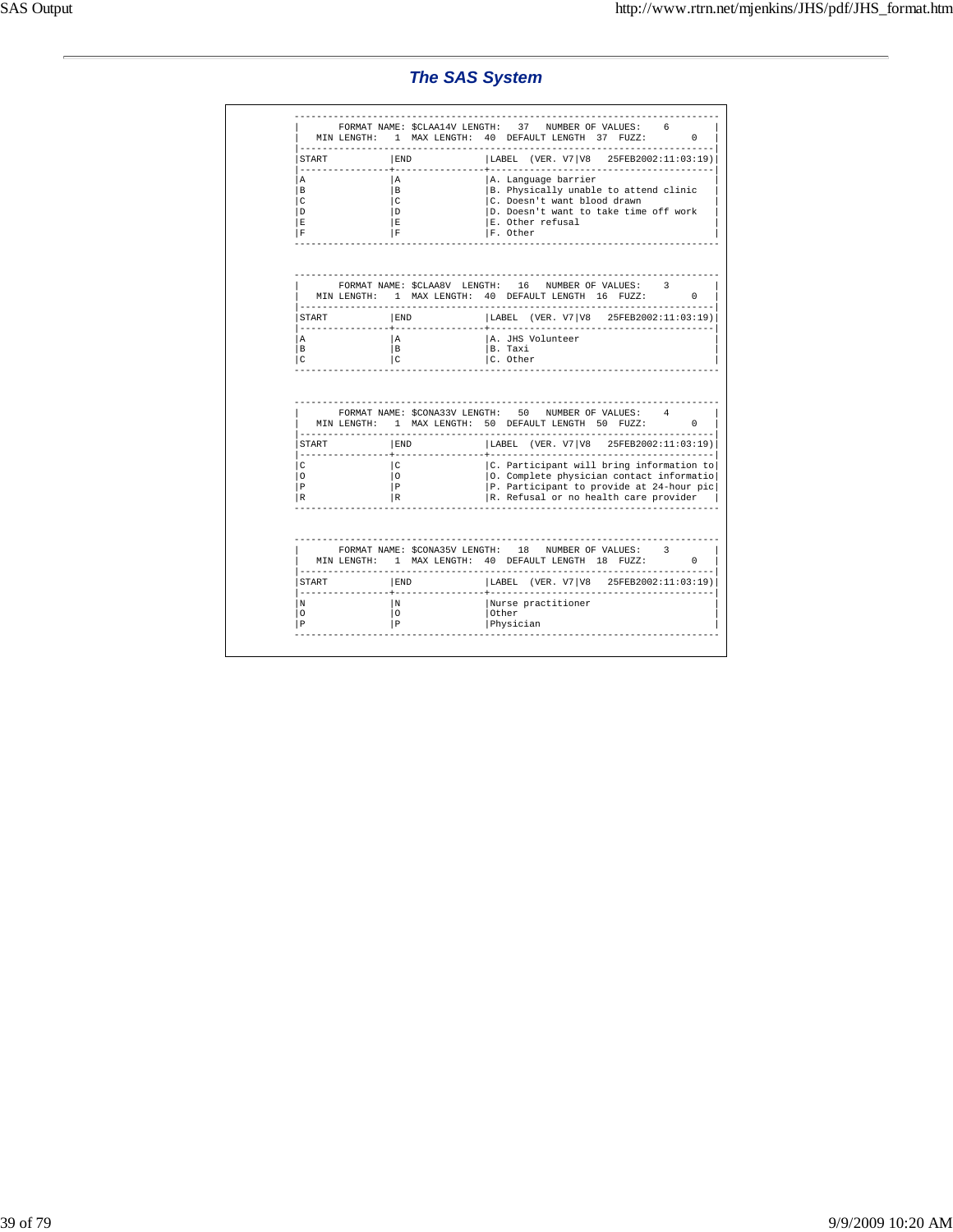| START<br>----------<br><b>ENTRY</b><br>MERGE |                     | END                   | LABEL (VER. V7   V8 25FEB2002:11:03:19)                                                                     |   |          |
|----------------------------------------------|---------------------|-----------------------|-------------------------------------------------------------------------------------------------------------|---|----------|
|                                              |                     |                       |                                                                                                             |   |          |
|                                              |                     | F.NTRY                | <b>ENTRY</b>                                                                                                |   |          |
|                                              |                     | MERGE                 | MERGE                                                                                                       |   |          |
|                                              |                     | VALIDATION VALIDATION | <b>VALIDATION</b>                                                                                           |   |          |
| VALIDITY                                     |                     | VALIDITY              | <i>NALIDITY</i>                                                                                             |   |          |
|                                              | VERIFICATION        | VERIFICATION          | <b>VERIFICATION</b>                                                                                         |   |          |
|                                              | --------------      |                       | FORMAT NAME: \$CTLLOCV LENGTH: 6 NUMBER OF VALUES:<br>MIN LENGTH: 1 MAX LENGTH: 40 DEFAULT LENGTH 6 FUZZ:   | 2 |          |
|                                              |                     |                       |                                                                                                             |   |          |
| START                                        |                     | END                   | LABEL (VER. V7   V8 25FEB2002:11:03:19)                                                                     |   |          |
|                                              | $- - - - + - - - -$ |                       |                                                                                                             |   |          |
| DATA<br><b>UPDATE</b>                        |                     | DATA<br>UPDATE        | <b>DATA</b><br>UPDATE                                                                                       |   |          |
| -----------                                  |                     |                       | FORMAT NAME: \$CTOSRCV LENGTH: 6 NUMBER OF VALUES: 3<br>MIN LENGTH: 1 MAX LENGTH: 40 DEFAULT LENGTH 6 FUZZ: |   |          |
| START                                        |                     | END                   | LABEL (VER. V7   V8 25FEB2002:11:03:20)                                                                     |   |          |
| ALL.                                         |                     | ALL                   | AT.T.                                                                                                       |   | $\Omega$ |
| DATA                                         |                     | DATA                  | <b>IDATA</b>                                                                                                |   |          |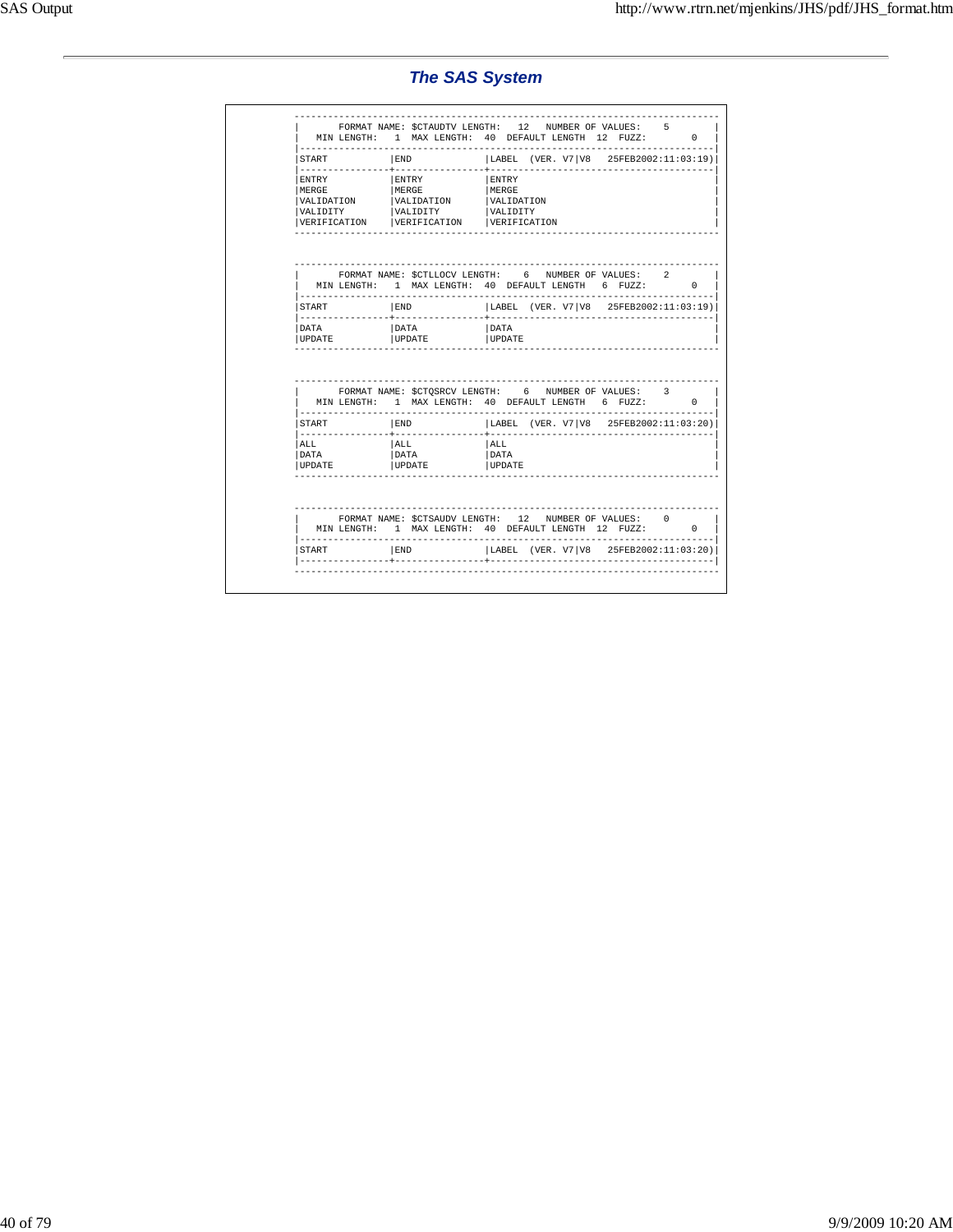|                        |                 |                                         | MIN LENGTH: 1 MAX LENGTH: 40 DEFAULT LENGTH 11 FUZZ:                                                        |                         |
|------------------------|-----------------|-----------------------------------------|-------------------------------------------------------------------------------------------------------------|-------------------------|
| START                  |                 | END                                     | LABEL (VER. V7 V8                                                                                           | 25FEB2002:11:03:20)     |
|                        |                 | Unspecified   Unspecified   Unspecified |                                                                                                             |                         |
|                        |                 |                                         |                                                                                                             |                         |
|                        |                 |                                         | FORMAT NAME: \$CTTHSTV LENGTH: 8 NUMBER OF VALUES:                                                          | $\overline{\mathbf{3}}$ |
|                        |                 |                                         | MIN LENGTH: 1 MAX LENGTH: 40 DEFAULT LENGTH 8 FUZZ:                                                         | $\overline{0}$          |
| START                  | END             |                                         | LABEL (VER. V7   V8 25FEB2002:11:03:20)                                                                     |                         |
| CONTAINS               |                 | CONTAINS                                | Contains                                                                                                    |                         |
| EXACT<br>FILTER        |                 | EXACT<br>FILTER                         | Exact<br>Filter                                                                                             |                         |
|                        |                 |                                         |                                                                                                             |                         |
|                        |                 |                                         |                                                                                                             |                         |
|                        |                 |                                         | FORMAT NAME: \$CTTHVWV LENGTH: 9 NUMBER OF VALUES:<br>MIN LENGTH: 1 MAX LENGTH: 40 DEFAULT LENGTH 9 FUZZ:   | -3.<br>0                |
| START                  | --------------  | END                                     | LABEL (VER. V7 V8 25FEB2002:11:03:20)                                                                       |                         |
| STOPWORDS              |                 | STOPWORDS                               | STOPWORDS                                                                                                   |                         |
| SYNONYMS               |                 | SYNONYMS                                | SYNONYMS                                                                                                    |                         |
| TERMS                  |                 | TERMS                                   | TERMS                                                                                                       |                         |
|                        |                 |                                         |                                                                                                             |                         |
|                        |                 | ------------------------------          | ----------------------                                                                                      |                         |
|                        |                 |                                         | FORMAT NAME: \$DATE1F LENGTH: 9 NUMBER OF VALUES: 44                                                        | $\Omega$                |
|                        |                 |                                         | MIN LENGTH: 1 MAX LENGTH: 40 DEFAULT LENGTH 9 FUZZ:                                                         |                         |
| START                  |                 | END                                     | LABEL (VER. V7 V8 09FEB2004:12:48:17)                                                                       |                         |
| $\cdot$ 1<br>$\cdot$ 2 |                 | $\vert .1 \vert$<br>$\vert$ .2          | Sep 00<br>$ $ Oct 00                                                                                        |                         |
| . 3                    |                 | $\vert$ .3                              | Nov 00                                                                                                      |                         |
| .4<br>. 5              |                 | $\vert .4$<br>$\vert$ .5                | Dec 00<br>Jan 01                                                                                            |                         |
| .6                     |                 | .6                                      | Feb 01                                                                                                      |                         |
| .7<br>.8               |                 | $\vert$ .7<br>  .8                      | Mar 01<br>Apr 01                                                                                            |                         |
| .9                     |                 | l.9                                     | May 01                                                                                                      |                         |
| 10<br>11               |                 | 10<br> 11                               | Jun 01<br>$Jul$ 01                                                                                          |                         |
| 12                     |                 | 12                                      | Aug 01                                                                                                      |                         |
| 13                     | -----+---       | 13                                      | $ $ Sep 01<br>----+------                                                                                   |                         |
|                        |                 |                                         | FORMAT NAME: \$DATE1F LENGTH: 9 NUMBER OF VALUES: 44<br>MIN LENGTH: 1 MAX LENGTH: 40 DEFAULT LENGTH 9 FUZZ: | 0                       |
| START                  |                 | $ $ END                                 | LABEL                                                                                                       | (CONT'D)                |
| 14                     | --------------- | 14                                      | $ $ Oct 01                                                                                                  |                         |
| 15                     |                 | $\vert 15$                              | Nov 01                                                                                                      |                         |
| 16                     |                 | 16<br> 17                               | Dec 01<br>Jan 02                                                                                            |                         |
|                        |                 |                                         |                                                                                                             |                         |
| 17<br>18               |                 | 18                                      | Feb 02                                                                                                      |                         |
| 19                     |                 | 19                                      | Mar 02                                                                                                      |                         |
| 20<br>21               |                 | 20<br>21                                | Apr 02<br>May 02                                                                                            |                         |
| 22                     |                 | 22                                      | Jun 02                                                                                                      |                         |
| 23<br>24               |                 | 23<br>24                                | Jul 02<br>Aug 02                                                                                            |                         |
| 25                     |                 | 25                                      | Sep 02                                                                                                      |                         |
| 26<br>27               |                 | 26<br>27                                | $ $ Oct 02<br>Nov 02                                                                                        |                         |
| 28                     |                 | 28                                      | Dec 02                                                                                                      |                         |
| 29<br>30               |                 | 29<br>30                                | Jan 03<br>Feb 03                                                                                            |                         |
| 31                     |                 | 31                                      | Mar 03                                                                                                      |                         |
| 32<br>33               |                 | 32<br>33                                | Apr 03<br>May 03                                                                                            |                         |
| 34                     |                 | 34                                      | $Jun$ 03                                                                                                    |                         |
| 35<br>36               |                 | 35<br>36                                | $Jul$ 03<br>Aug 03                                                                                          |                         |
| 37<br>38               |                 | 37<br>38                                | $ $ Sep 03                                                                                                  |                         |
| 39                     |                 | 39                                      | Oct 03<br>Nov 03                                                                                            |                         |
| 40<br>41               |                 | 40<br>  41                              | Dec 03<br>Jan 04                                                                                            |                         |
| 42                     |                 | 42                                      | Feb 04                                                                                                      |                         |
| 43                     |                 | 43                                      | Mar 04                                                                                                      |                         |
| 44                     |                 | 44                                      | Total                                                                                                       |                         |
|                        |                 |                                         |                                                                                                             |                         |
|                        |                 |                                         | FORMAT NAME: \$DATEF LENGTH: 21 NUMBER OF VALUES: 59                                                        | 0                       |
|                        |                 |                                         | MIN LENGTH: 1 MAX LENGTH: 40 DEFAULT LENGTH 21 FUZZ:                                                        |                         |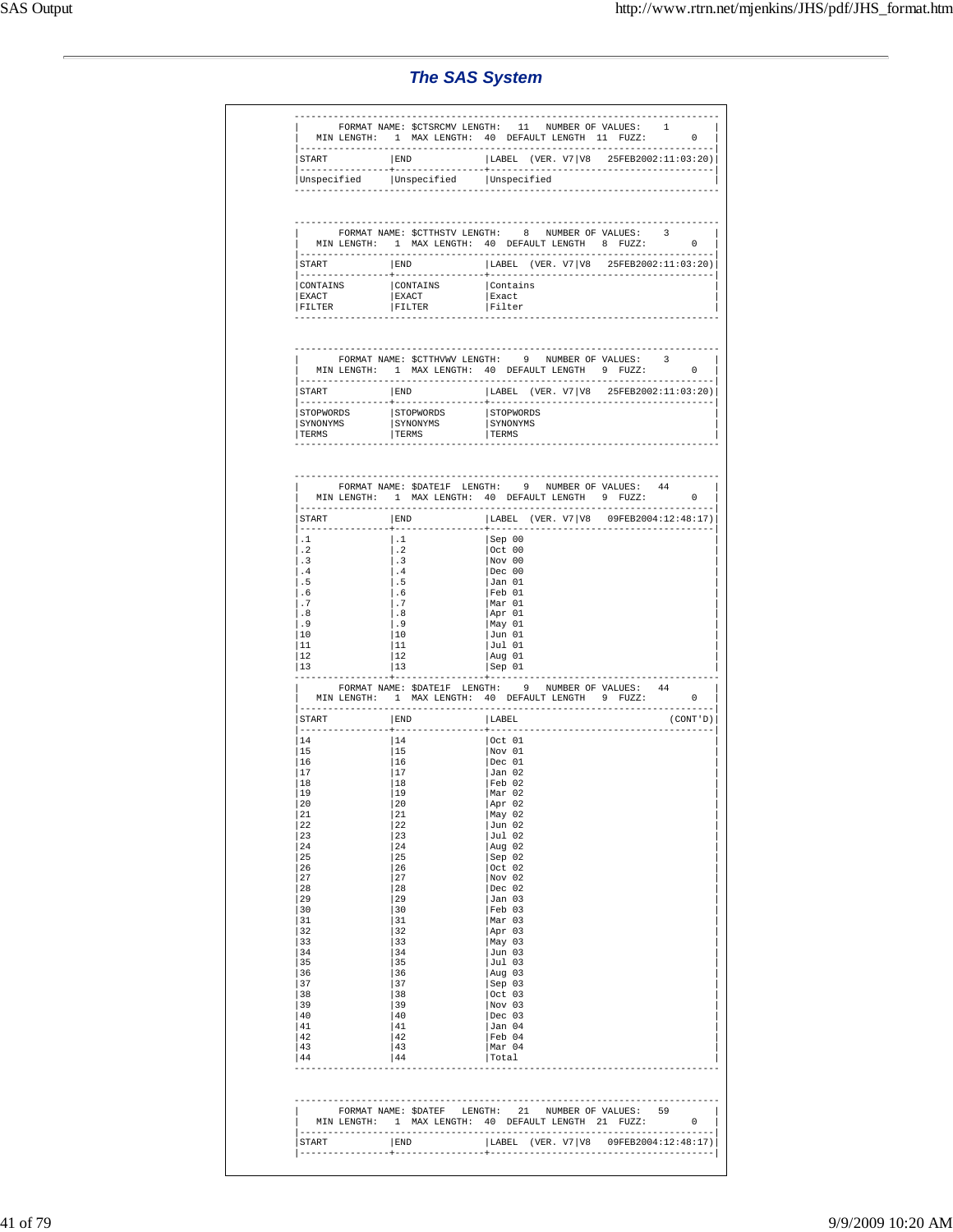| $\cdot\,1$<br>$\cdot$ 2<br>.3<br>.4<br>$\vert .5$<br>$\vert .6$ | $\vert$ .1<br>$\vert$ . 2 | Jan 00                                                                                                                                            |
|-----------------------------------------------------------------|---------------------------|---------------------------------------------------------------------------------------------------------------------------------------------------|
|                                                                 |                           | Feb 00                                                                                                                                            |
|                                                                 | $\vert .3$                | Mar 00                                                                                                                                            |
|                                                                 | .4<br>$\vert .5$          | Apr 00<br>May 00                                                                                                                                  |
|                                                                 | $\vert$ .6                | Jun 00                                                                                                                                            |
|                                                                 | $--- + --- -$             | $--- + - - - - -$<br>-----<br>------------------<br>FORMAT NAME: \$DATEF LENGTH: 21 NUMBER OF VALUES: 59                                          |
|                                                                 |                           | MIN LENGTH: 1 MAX LENGTH: 40 DEFAULT LENGTH 21 FUZZ:<br>$\overline{0}$                                                                            |
| START                                                           | END                       | LABEL<br>(CONT'D)                                                                                                                                 |
| .7                                                              | $\vert .7 \vert$          | $Jul$ 00                                                                                                                                          |
| $^{\prime}$ .8<br>. 9                                           | $\vert .8$<br>∣.9         | Aug 00<br>$ $ Sep 00                                                                                                                              |
| 10                                                              | 10                        | Oct 00                                                                                                                                            |
| 11                                                              | $ 11$                     | Nov 00                                                                                                                                            |
| 12<br>13                                                        | 12<br> 13                 | Dec 00<br>00 Total                                                                                                                                |
| 14                                                              | 14                        | Jan 01                                                                                                                                            |
| 15                                                              | 15                        | Feb 01                                                                                                                                            |
| 16<br>17                                                        | 16<br> 17                 | Mar 01<br>Apr 01                                                                                                                                  |
| 18                                                              | 18                        | May 01                                                                                                                                            |
| 19                                                              | 19                        | Jun 01                                                                                                                                            |
| 20<br>$21\,$                                                    | 20<br> 21                 | $Jul$ 01<br>Aug 01                                                                                                                                |
| 22                                                              | 22                        | Sep 01                                                                                                                                            |
| 23                                                              | 23                        | $ $ Oct 01                                                                                                                                        |
| 24<br>25                                                        | 24<br> 25                 | Nov 01<br> Dec 01                                                                                                                                 |
| 26                                                              | 26                        | 01 Total                                                                                                                                          |
| 27                                                              | 27                        | Jan 02                                                                                                                                            |
| 28<br>29                                                        | 28<br> 29                 | Feb 02<br>Mar 02                                                                                                                                  |
| 30                                                              | 30                        | Apr 02                                                                                                                                            |
| 31                                                              | 31                        | May 02                                                                                                                                            |
| 32<br>33                                                        | 32<br>33                  | Jun 02<br>$Jul$ 02                                                                                                                                |
| 34                                                              | 34                        | Aug 02                                                                                                                                            |
| 35                                                              | 35                        | Sep 02                                                                                                                                            |
| 36<br>37                                                        | 36<br>37                  | $ $ Oct 02<br>Nov 02                                                                                                                              |
| 38                                                              | 38                        | Dec 02                                                                                                                                            |
| 39<br>40                                                        | 39                        | 02 Total                                                                                                                                          |
| 41                                                              | 40<br>  41                | Jan 03<br>$ {\rm Feb} \t03$                                                                                                                       |
| 42                                                              | 42                        | Mar 03                                                                                                                                            |
| 43<br>44                                                        | 43<br> 44                 | Apr 03<br>May 03                                                                                                                                  |
| 45                                                              | 45                        | $Jun$ 03                                                                                                                                          |
| 46                                                              | 46                        | $Jul$ 03                                                                                                                                          |
| 47<br>48                                                        | 47<br> 48                 | Aug 03<br>$ $ Sep 03                                                                                                                              |
| 49                                                              | 49                        | Oct 03                                                                                                                                            |
| 50                                                              | 50                        | Nov 03                                                                                                                                            |
| 51<br>52                                                        | 51<br> 52                 | Dec 03<br>03 Total                                                                                                                                |
| 53                                                              | 53                        | $\sqrt{\text{Jan }04}$                                                                                                                            |
|                                                                 |                           | FORMAT NAME: \$DATEF LENGTH: 21 NUMBER OF VALUES: 59<br>MIN LENGTH: 1 MAX LENGTH: 40 DEFAULT LENGTH 21 FUZZ:<br>$\overline{\phantom{0}}$          |
| START                                                           | END                       | (CONT'D)                                                                                                                                          |
|                                                                 |                           | LABEL                                                                                                                                             |
| 54<br>55                                                        | 54<br>55                  | $ {\rm Feb}$ 04<br>Mar 04                                                                                                                         |
| 56                                                              | 56                        | $ 04$ Total                                                                                                                                       |
| 57<br>$*$ other $*$                                             | 57<br>$\star$ *OTHER**    | Total                                                                                                                                             |
|                                                                 | $- - - - - - - -$         | Other                                                                                                                                             |
|                                                                 |                           |                                                                                                                                                   |
|                                                                 |                           | FORMAT NAME: \$DISA15V LENGTH: 17 NUMBER OF VALUES:<br>$\overline{\mathbf{3}}$<br>MIN LENGTH: 1 MAX LENGTH: 40 DEFAULT LENGTH 17 FUZZ:<br>$\circ$ |
|                                                                 | END                       | LABEL (VER. V7   V8 25FEB2002:11:03:20)                                                                                                           |
| START                                                           | A                         | A. More frequent                                                                                                                                  |
|                                                                 |                           | B. Less frequent                                                                                                                                  |
| $\mathbb{A}$<br>l B<br> c                                       | B <br> c                  | C. About the same                                                                                                                                 |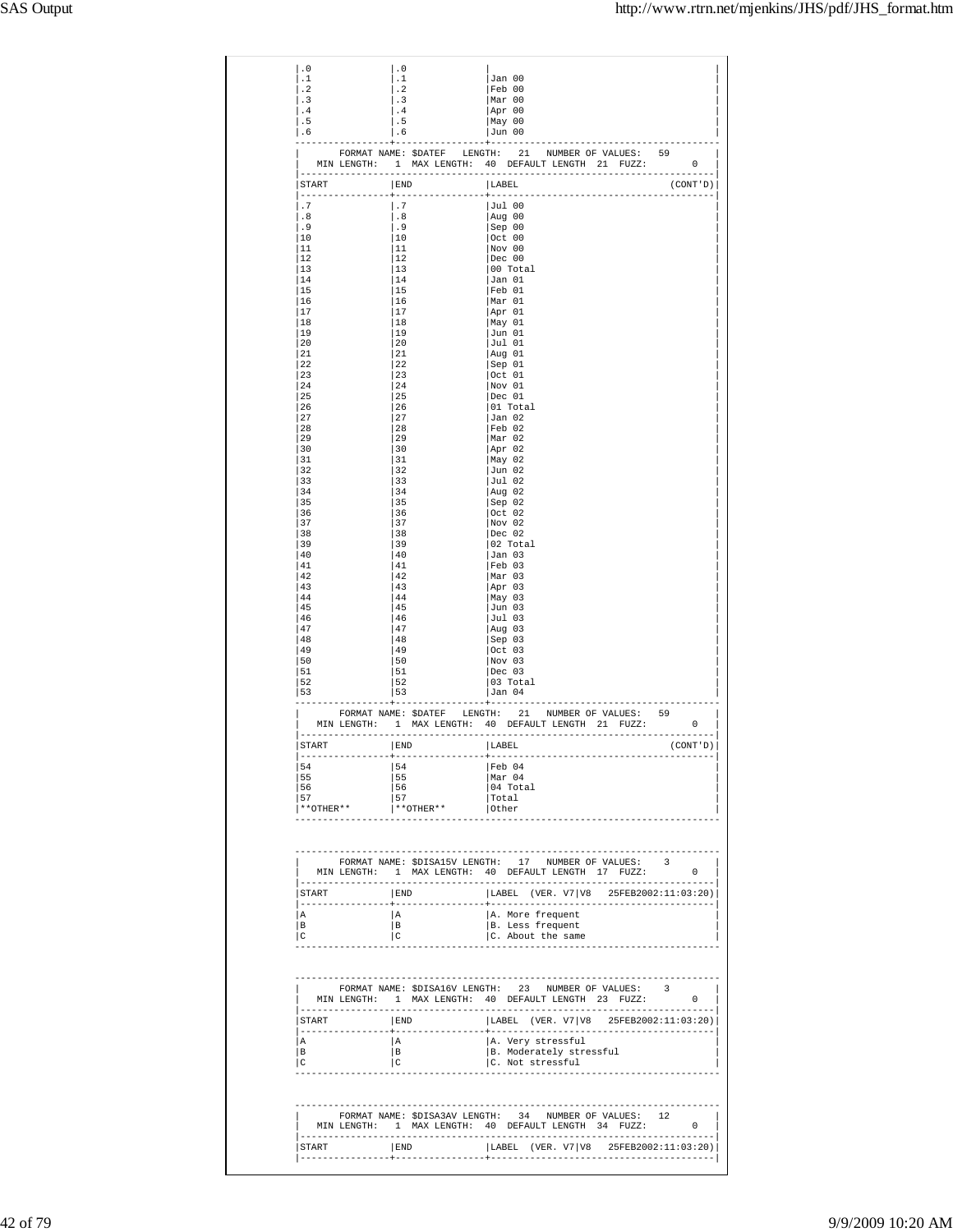| $\mathsf{C}$<br>D<br>E<br>$\mathbb F$<br>$\mathbb{G}% _{\alpha}$<br>Η<br>I | A<br>B<br>$\mathsf C$<br>D<br> E<br>١F<br>  G<br>lн<br>ΙI | A. Speak up<br>B. Accept it<br>C. Ignore it<br>D. Try to change it<br>E. Keep it to yourself<br>F. Work harder to prove them wrong<br>G. Pray<br>H. Avoid it<br>I. Get violent                                    |
|----------------------------------------------------------------------------|-----------------------------------------------------------|-------------------------------------------------------------------------------------------------------------------------------------------------------------------------------------------------------------------|
|                                                                            |                                                           | FORMAT NAME: \$DISA3AV LENGTH: 34 NUMBER OF VALUES: 12<br>MIN LENGTH: 1 MAX LENGTH: 40 DEFAULT LENGTH 34 FUZZ:<br>$\Omega$                                                                                        |
| <b>START</b>                                                               | END                                                       | LABEL<br>(CONT'D)                                                                                                                                                                                                 |
| J<br>K<br>l L                                                              | J<br>$\vert K \vert$<br>L                                 | J. Forget it<br>K. Blame yourself<br>L. Other<br>----------------                                                                                                                                                 |
| START<br>N<br>W<br>ΙY.                                                     | END<br>$- + -$<br>N<br>W<br>$\mathbf{Y}$                  | MIN LENGTH: 1 MAX LENGTH: 40 DEFAULT LENGTH 15 FUZZ:<br>$\overline{0}$<br> LABEL (VER. V7   V8 25FEB2002:11:03:20)<br>. _ _ _ _ _ _ _ _ _ _ _<br>N. No<br>W. Never worked<br>Y. Yes                               |
|                                                                            |                                                           |                                                                                                                                                                                                                   |
| <b>START</b>                                                               | END                                                       | -----------------------<br>FORMAT NAME: \$DISAR1V LENGTH: 31 NUMBER OF VALUES:<br>$7\overline{ }$<br>MIN LENGTH: 1 MAX LENGTH: 40 DEFAULT LENGTH 31 FUZZ:<br>$\Omega$<br>LABEL (VER. V7 V8<br>25FEB2002:11:03:20) |
| A<br>B<br>C<br>D<br>E<br>F<br> G                                           | IA.<br>$\mathbf{B}$<br>l C<br> D <br>İΕ.<br>  F<br> G     | A. Several times a day<br>B. Almost every day<br>C. At least once a week<br>D. A few times a month<br>E. A few times a year<br> F. Less than a few times a year<br>G. Never                                       |
| <b>START</b>                                                               | END                                                       | FORMAT NAME: \$DISAR2V LENGTH: 39 NUMBER OF VALUES:<br>5<br>MIN LENGTH: 1 MAX LENGTH: 40 DEFAULT LENGTH 39 FUZZ:<br>$\Omega$<br>LABEL (VER. V7 V8<br>25FEB2002:11:03:20)                                          |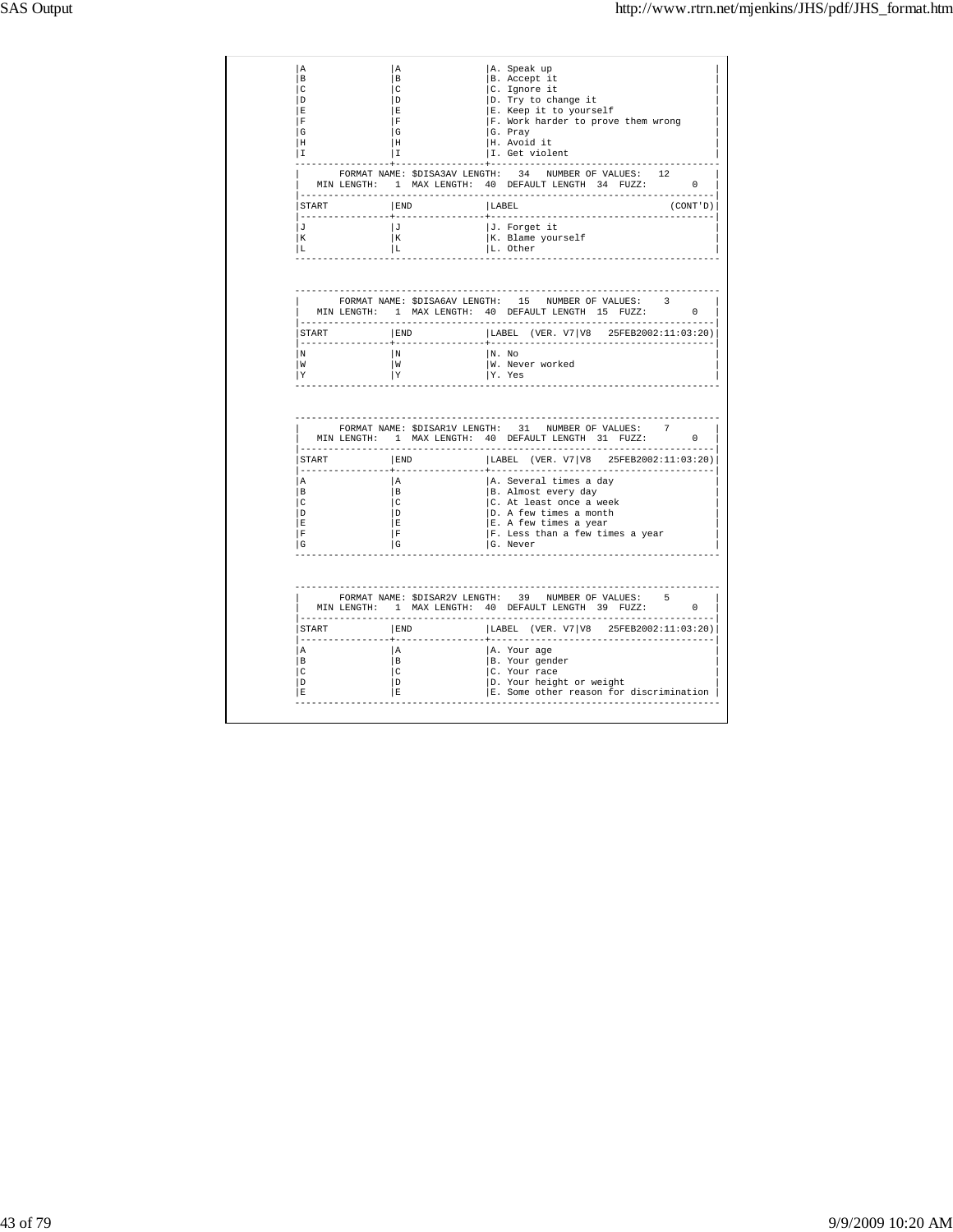|              |                        | FORMAT NAME: \$DISARAV LENGTH: 11 NUMBER OF VALUES: 3<br>MIN LENGTH: 1 MAX LENGTH: 40 DEFAULT LENGTH 11 FUZZ:      |
|--------------|------------------------|--------------------------------------------------------------------------------------------------------------------|
| START        | END<br>$- - + - - - -$ | LABEL (VER. V7   V8 25FEB2002:11:03:20)                                                                            |
| Α            | IA.                    | IA. A lot                                                                                                          |
| <sub>B</sub> | lв.                    | B. Some                                                                                                            |
| C            | l c                    | IC. A little                                                                                                       |
|              |                        | FORMAT NAME: \$DISARBV LENGTH: 13 NUMBER OF VALUES:<br>- 4<br>MIN LENGTH: 1 MAX LENGTH: 40 DEFAULT LENGTH 13 FUZZ: |
| START        | <b>END</b>             | LABEL (VER. V7   V8 25FEB2002:11:03:20)                                                                            |
| Α            | l A                    | A. A lot                                                                                                           |
| <sub>R</sub> | B                      | B. Some                                                                                                            |
| C<br>D       | c <br>D                | IC. A little<br>D. Not at all                                                                                      |
|              |                        | FORMAT NAME: \$DISARCV LENGTH: 18 NUMBER OF VALUES: 5                                                              |
|              |                        | MIN LENGTH: 1 MAX LENGTH: 40 DEFAULT LENGTH 18 FUZZ:                                                               |
| START        | END                    | LABEL (VER. V7   V8 25FEB2002:11:03:20)                                                                            |
| Α            | l A                    | A. A lot better                                                                                                    |
|              |                        | B. Somewhat better                                                                                                 |
| B            | B                      |                                                                                                                    |
| C            | C                      | C. No different                                                                                                    |
| D<br>Е       | D<br>Ε                 | D. Somewhat worse<br>E. A lot worse                                                                                |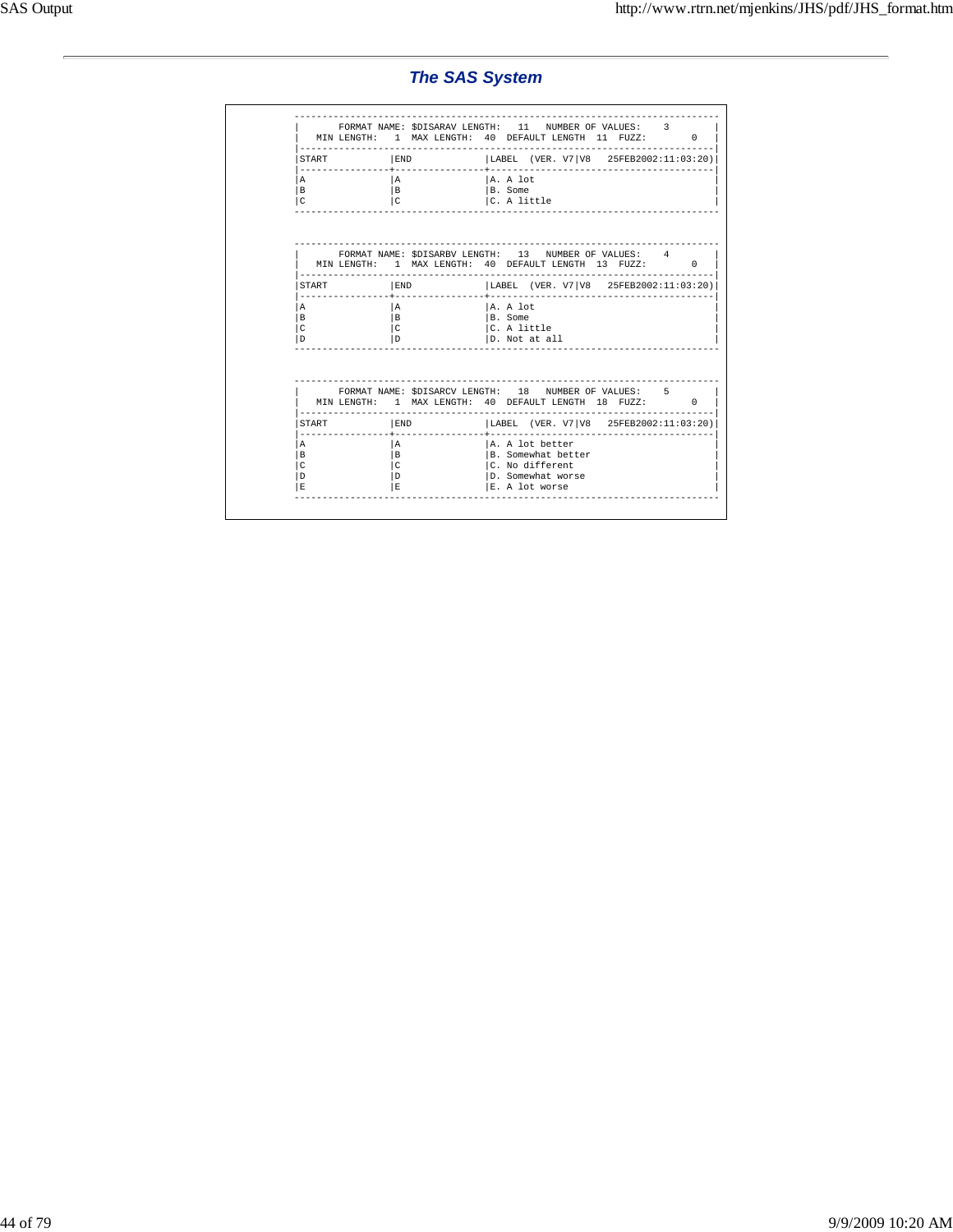| ------------------<br>LABEL (VER. V7 V8<br>START<br><b>END</b><br>A. Saturday<br>  A<br>Α<br>F. Friday<br>F<br>l F<br>H. Thursday<br>lн<br>Η<br>M. Monday<br>M<br>l M<br>N. Not indicated<br>N<br>١N<br>S. Sunday<br>S<br>l S<br>T. Tuesday<br>T<br>١T<br>W. Wednesday<br>l W<br>FORMAT NAME: \$ELGARAV LENGTH:<br>20 | 25FEB2002:11:03:20) |   |
|-----------------------------------------------------------------------------------------------------------------------------------------------------------------------------------------------------------------------------------------------------------------------------------------------------------------------|---------------------|---|
|                                                                                                                                                                                                                                                                                                                       |                     |   |
|                                                                                                                                                                                                                                                                                                                       |                     |   |
|                                                                                                                                                                                                                                                                                                                       |                     |   |
| l W                                                                                                                                                                                                                                                                                                                   |                     |   |
|                                                                                                                                                                                                                                                                                                                       |                     |   |
|                                                                                                                                                                                                                                                                                                                       |                     |   |
|                                                                                                                                                                                                                                                                                                                       |                     |   |
|                                                                                                                                                                                                                                                                                                                       |                     |   |
|                                                                                                                                                                                                                                                                                                                       |                     |   |
| MIN LENGTH: 1 MAX LENGTH: 40 DEFAULT LENGTH 20 FUZZ:<br>$ LABEL$ (VER. V7 V8 25FEB2002:11:03:20)<br><b>START</b><br>  END                                                                                                                                                                                             | NUMBER OF VALUES:   |   |
| Moderately Important<br>М<br>l M                                                                                                                                                                                                                                                                                      |                     |   |
| Not Important<br>N<br>  N                                                                                                                                                                                                                                                                                             |                     |   |
| ١v<br> V <br>Very Important                                                                                                                                                                                                                                                                                           |                     |   |
| FORMAT NAME: \$FLKA2V LENGTH: 9 NUMBER OF VALUES:<br>MIN LENGTH: 1 MAX LENGTH: 40 DEFAULT LENGTH 9 FUZZ:                                                                                                                                                                                                              |                     | 2 |
| --------------------<br>$ LABEL$ (VER. V7 V8 25FEB2002:11:03:20)<br><b>START</b><br><b>END</b>                                                                                                                                                                                                                        | --------            |   |
|                                                                                                                                                                                                                                                                                                                       |                     |   |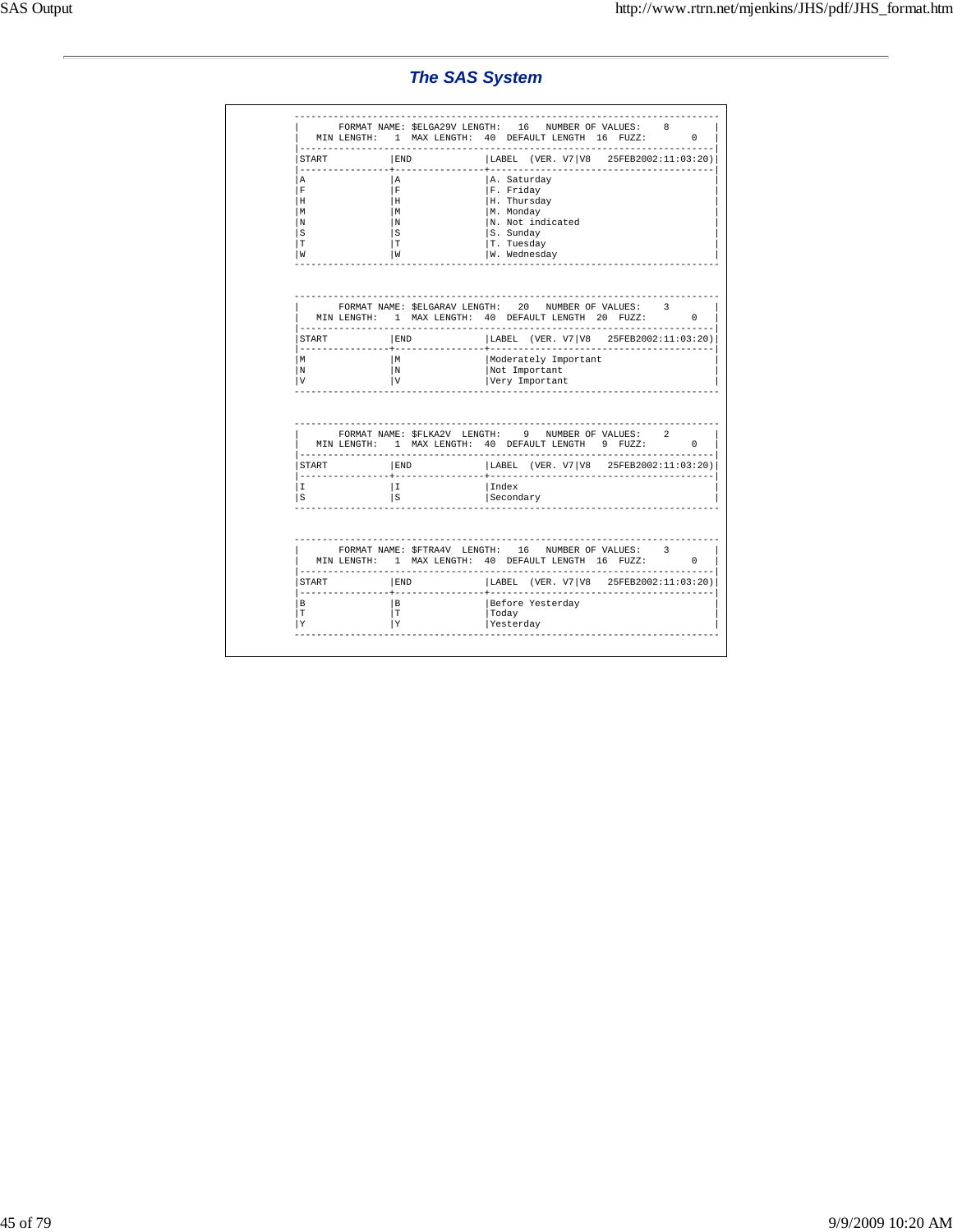|              | MIN LENGTH:     | FORMAT NAME: \$HCAA11V LENGTH: 24 NUMBER OF VALUES:<br>1 MAX LENGTH: 40 DEFAULT LENGTH 24 FUZZ: |                                                                     |  |            |                        | - 5            |  |
|--------------|-----------------|-------------------------------------------------------------------------------------------------|---------------------------------------------------------------------|--|------------|------------------------|----------------|--|
| START        | <b>END</b>      |                                                                                                 | LABEL (VER. V7 V8                                                   |  | ---------- | 25FEB2002:11:03:20)    | -------------- |  |
| Α            | l A             |                                                                                                 | _____________________<br>A. Very satisfied                          |  |            |                        |                |  |
| <sub>B</sub> | l B             |                                                                                                 | B. Somewhat satisfied                                               |  |            |                        |                |  |
| C            | l C             |                                                                                                 | C. Somewhat dissatisfied                                            |  |            |                        |                |  |
| D            | l D             |                                                                                                 | D. Very dissatisfied                                                |  |            |                        |                |  |
| E            | lΕ              |                                                                                                 | E. Not sure                                                         |  |            |                        |                |  |
|              |                 |                                                                                                 |                                                                     |  |            |                        |                |  |
|              |                 | FORMAT NAME: \$HCAA2AN LENGTH: 34 NUMBER OF VALUES:                                             |                                                                     |  |            |                        | - 11           |  |
|              |                 | MIN LENGTH: 1 MAX LENGTH: 40 DEFAULT LENGTH 34 FUZZ:<br>---------------------------------       |                                                                     |  |            | ---------------------- |                |  |
| START        | <b>END</b>      |                                                                                                 | $ LABEL$ (VER. V7 V8 20DEC2006:16:08:59)<br>----------------------- |  |            |                        |                |  |
| Α            | l A             |                                                                                                 | A. Walk-in clinic                                                   |  |            |                        |                |  |
| <sub>R</sub> | l B             |                                                                                                 | B. HMO clinic                                                       |  |            |                        |                |  |
| C            | C               |                                                                                                 | C. Hospital clinic                                                  |  |            |                        |                |  |
| D            | D               |                                                                                                 | D. Neighbourhood health center                                      |  |            |                        |                |  |
| E            | E               |                                                                                                 | E. Hospital emergency room                                          |  |            |                        |                |  |
| F            | F               |                                                                                                 | F. Public health department clinic                                  |  |            |                        |                |  |
| G            | G               |                                                                                                 | G. Company or industry clinic                                       |  |            |                        |                |  |
|              |                 |                                                                                                 | H. Doctor's office                                                  |  |            |                        |                |  |
| Η            | lн              |                                                                                                 |                                                                     |  |            |                        |                |  |
| I            | ΙI              |                                                                                                 | I. Other                                                            |  |            |                        |                |  |
| R            | l R             |                                                                                                 | R. Research clinic                                                  |  |            |                        |                |  |
|              | l S             |                                                                                                 | S. School clinic                                                    |  |            |                        |                |  |
| S            |                 |                                                                                                 |                                                                     |  |            |                        |                |  |
|              | MIN LENGTH:     | FORMAT NAME: \$HCAA2AV LENGTH: 34 NUMBER OF VALUES:<br>1 MAX LENGTH:                            | 40 DEFAULT LENGTH 34 FUZZ:                                          |  |            |                        | 9              |  |
| <b>START</b> | $ $ END         |                                                                                                 | LABEL (VER. V7   V8 25FEB2002:11:03:20)                             |  |            |                        |                |  |
| Α            | ----+-----<br>A |                                                                                                 | -----------------------<br>A. Walk-in clinic                        |  |            |                        |                |  |
| в            | l B             |                                                                                                 | B. HMO clinic                                                       |  |            |                        |                |  |
| C            | C               |                                                                                                 |                                                                     |  |            |                        |                |  |
| D            | l D             |                                                                                                 | C. Hospital clinic                                                  |  |            |                        |                |  |
|              |                 |                                                                                                 | D. Neighbourhood health center                                      |  |            |                        |                |  |
| E            | E               |                                                                                                 | E. Hospital emergency room                                          |  |            |                        |                |  |
| F            | F               |                                                                                                 | F. Public health department clinic                                  |  |            |                        |                |  |
| G<br>Η       | G<br>lн         |                                                                                                 | G. Company or industry clinic<br>H. Doctor's office                 |  |            |                        |                |  |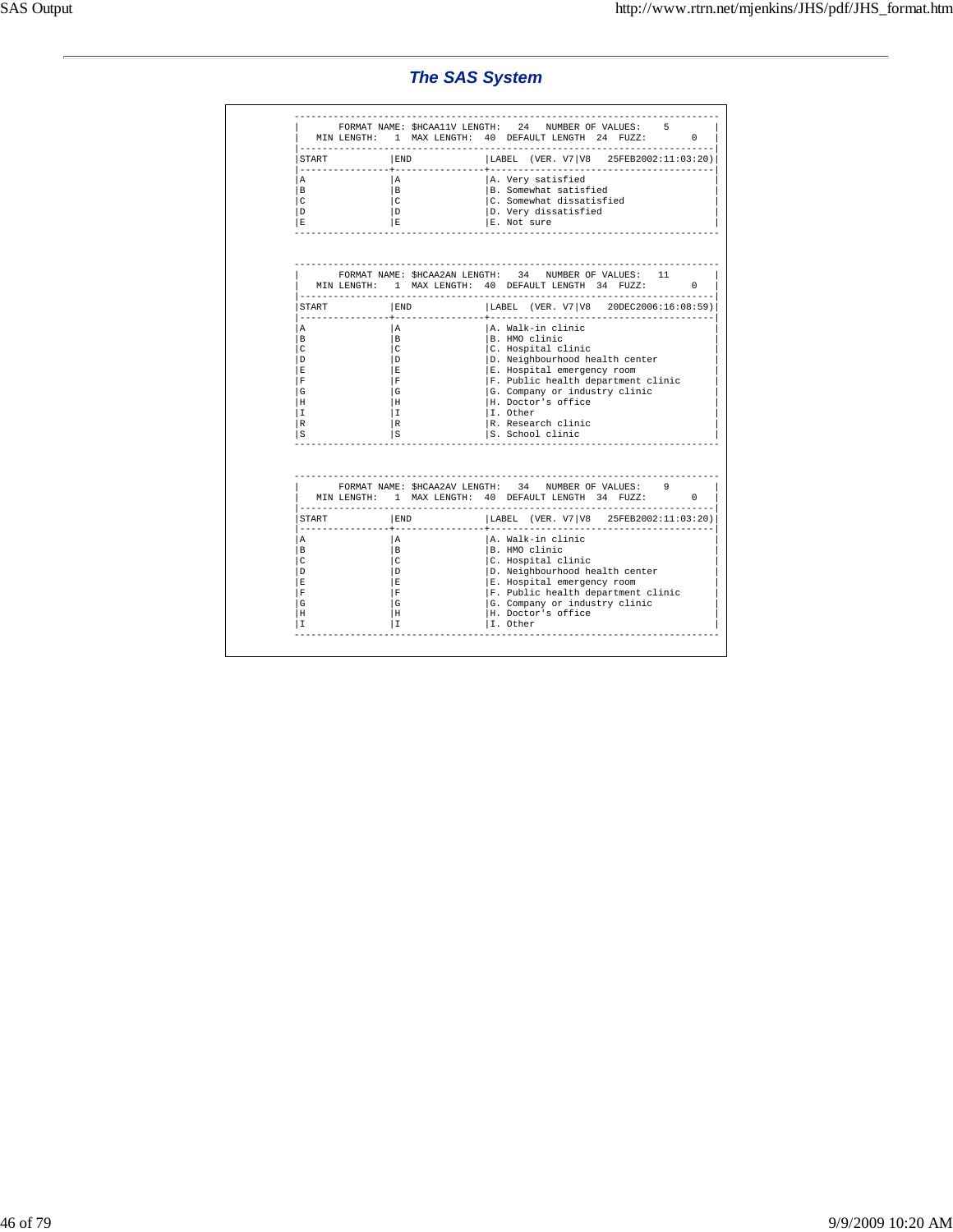| --------------<br>START<br>Α<br>R.<br>C<br>D<br>START<br>Α<br>в<br>C<br>$\mathsf{D}$<br>E. | <b>END</b><br>l A<br>IB.<br>l c<br>l D<br>---------------------<br>  END<br>l A<br>l B | LABEL (VER. V7 V8<br>25FEB2002:11:03:20)<br>--------<br>-----------<br>A. Very much<br>B. Somewhat<br>C. Not very much<br>D. Not at all<br>FORMAT NAME: \$HCAA5V LENGTH: 45 NUMBER OF VALUES:<br>5<br>MIN LENGTH: 1 MAX LENGTH: 45 DEFAULT LENGTH 45 FUZZ:<br>$\Omega$<br> LABEL (VER. V7   V8 25FEB2002:11:03:20) |
|--------------------------------------------------------------------------------------------|----------------------------------------------------------------------------------------|--------------------------------------------------------------------------------------------------------------------------------------------------------------------------------------------------------------------------------------------------------------------------------------------------------------------|
|                                                                                            |                                                                                        |                                                                                                                                                                                                                                                                                                                    |
|                                                                                            |                                                                                        |                                                                                                                                                                                                                                                                                                                    |
|                                                                                            |                                                                                        |                                                                                                                                                                                                                                                                                                                    |
|                                                                                            |                                                                                        |                                                                                                                                                                                                                                                                                                                    |
|                                                                                            |                                                                                        |                                                                                                                                                                                                                                                                                                                    |
|                                                                                            |                                                                                        |                                                                                                                                                                                                                                                                                                                    |
|                                                                                            |                                                                                        |                                                                                                                                                                                                                                                                                                                    |
|                                                                                            |                                                                                        |                                                                                                                                                                                                                                                                                                                    |
|                                                                                            |                                                                                        | A. Within the past year                                                                                                                                                                                                                                                                                            |
|                                                                                            |                                                                                        | B. Atleast 1 year but less than 2 years                                                                                                                                                                                                                                                                            |
|                                                                                            | l C                                                                                    | C. At least 2 years but less than 4 year                                                                                                                                                                                                                                                                           |
|                                                                                            | l D<br>l F.                                                                            | D. 5 or more years ago<br>E. Never                                                                                                                                                                                                                                                                                 |
|                                                                                            |                                                                                        | FORMAT NAME: \$HCAA6V LENGTH: 18 NUMBER OF VALUES:<br>-4<br>MIN LENGTH: 1 MAX LENGTH: 40 DEFAULT LENGTH 18 FUZZ:<br>$\Omega$                                                                                                                                                                                       |
| START<br>$- - - - - - - -$                                                                 | <b>END</b>                                                                             | LABEL (VER. V7   V8 25FEB2002:11:03:20)<br>and the company of the company of                                                                                                                                                                                                                                       |
| Α                                                                                          | l A                                                                                    | A. Very hard                                                                                                                                                                                                                                                                                                       |
| B                                                                                          | B.                                                                                     | B. Fairly hard                                                                                                                                                                                                                                                                                                     |
| C<br>D                                                                                     | l C<br>ID.                                                                             | C. Not too hard<br>D. Not hard at all                                                                                                                                                                                                                                                                              |
|                                                                                            |                                                                                        |                                                                                                                                                                                                                                                                                                                    |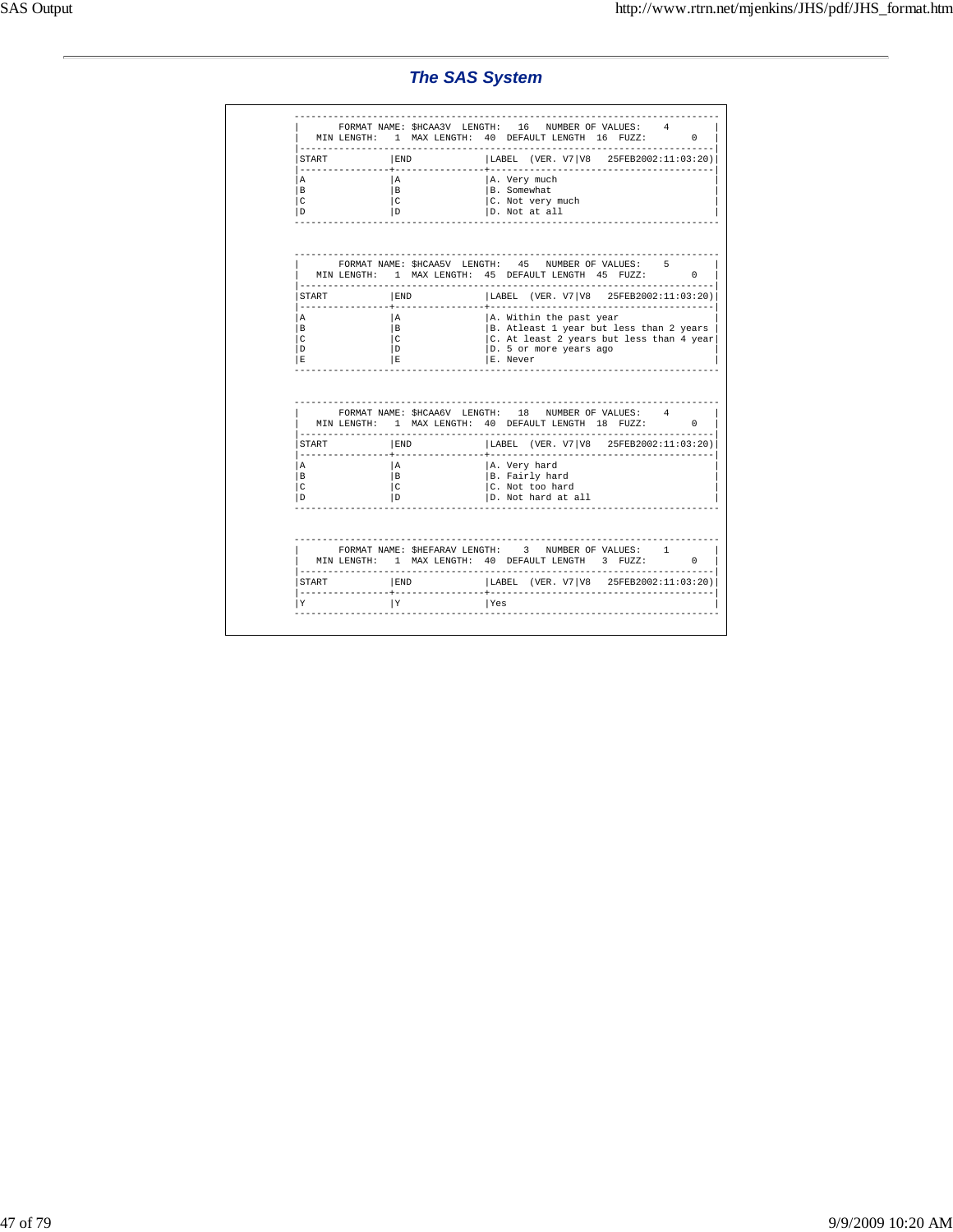|         |         | FORMAT NAME: \$HEFARBV LENGTH: 13 NUMBER OF VALUES:<br>- 5<br>MIN LENGTH: 1 MAX LENGTH: 40 DEFAULT LENGTH 13 FUZZ:<br>----------------------- |
|---------|---------|-----------------------------------------------------------------------------------------------------------------------------------------------|
| START   | END     | $ LABEL$ (VER. V7   V8 25FEB2002:11:03:20)                                                                                                    |
| D       | l D     | Divorced                                                                                                                                      |
| М       | IM.     | <i>Married</i>                                                                                                                                |
| N       | N       | Never Married                                                                                                                                 |
| S       | l s     | Separated                                                                                                                                     |
| W       | l W     | Widowed<br>-------------                                                                                                                      |
|         |         | FORMAT NAME: \$HERARFV LENGTH: 42 NUMBER OF VALUES:<br>29                                                                                     |
|         |         | MIN LENGTH: 1 MAX LENGTH: 42 DEFAULT LENGTH 42 FUZZ:<br>-------------------------                                                             |
| START   | END     | $ LABEL$ (VER. V7   V8 25FEB2002:11:03:20)                                                                                                    |
| Α       | l A     | A. Community mobilization effort initiat                                                                                                      |
| AA      | l AA    | AA. Telephone-no answer                                                                                                                       |
| B.      | l B     | B. Introduction letter sent                                                                                                                   |
| BB      | l BB    | BB.Busy signal                                                                                                                                |
| C       | l C     | C. No one home                                                                                                                                |
| CC.     | l cc    | CC. Answering machine/left message                                                                                                            |
| D.      | D       | D. No eligible respondent home                                                                                                                |
| חת      | חח ו    | DD.Privacy block                                                                                                                              |
| E.      | IE.     | E. Refusal                                                                                                                                    |
| EE      | EE      | EE.Disconnected/non-working number                                                                                                            |
| F       | l F     | F. Language barrier                                                                                                                           |
| FF      | l FF    | FF.Recording/number change                                                                                                                    |
| G       | l G     | G. Physically/mentally incompetent                                                                                                            |
| Н       | lн      | H. Vacant                                                                                                                                     |
| I       | ΙI      | I. Demolished/merged/not a housing unit                                                                                                       |
| J       | J       | J. Vacation/Second home                                                                                                                       |
| K       | ΙK      | K. Temporarily away                                                                                                                           |
| L       | L       | L. HEF partially complete                                                                                                                     |
| М       | M       | M. Tracing required                                                                                                                           |
| N       | N       | N. Moved from study area                                                                                                                      |
| $\circ$ | l O     | O. Deceased                                                                                                                                   |
| P       | l P     | P. HEF appointment pending                                                                                                                    |
|         | $\circ$ | 0. HEF appointment broken                                                                                                                     |
|         | R       | R. Other (Specify in notes, above)                                                                                                            |
| $\circ$ |         |                                                                                                                                               |
| R       |         |                                                                                                                                               |
| S       | S       | S. Age/race ineligible                                                                                                                        |
| T       | T       | T. Terminated                                                                                                                                 |
| U<br>V  | U<br>V  | U. HEF Appointment deferred; recontact<br>V. Unable to locate/contact                                                                         |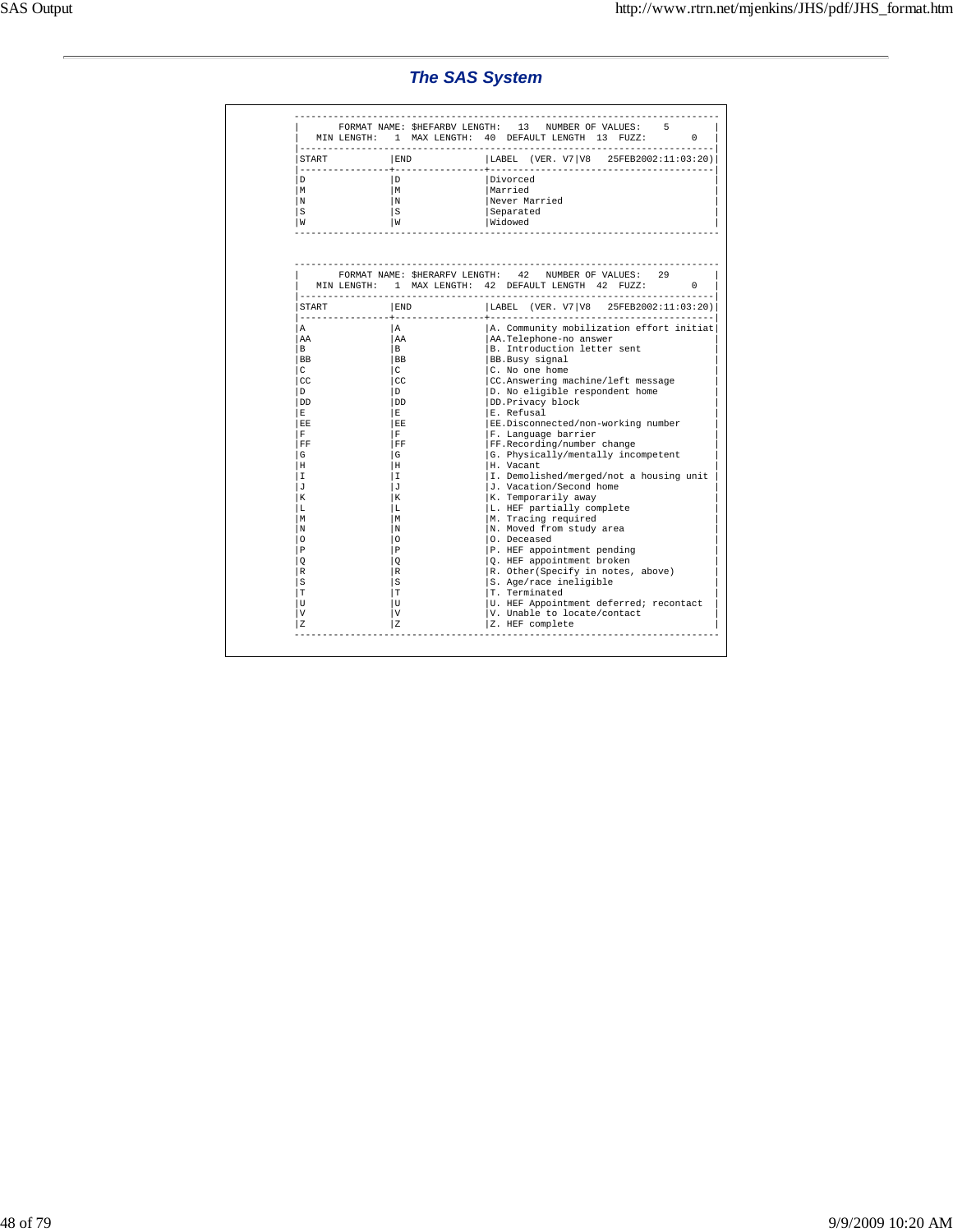| START                      |                     | MIN LENGTH: 1 MAX LENGTH: 40 DEFAULT LENGTH 3 FUZZ: |                                                                                                                                                  |
|----------------------------|---------------------|-----------------------------------------------------|--------------------------------------------------------------------------------------------------------------------------------------------------|
|                            |                     | <b>END</b>                                          | LABEL (VER. V7 V8<br>25FEB2002:11:03:20)                                                                                                         |
| ΙY                         | Y                   | -+---------                                         | -+-------------------<br> Yes                                                                                                                    |
|                            |                     |                                                     |                                                                                                                                                  |
|                            |                     | -------------------                                 | .<br>FORMAT NAME: \$HESARBV LENGTH: 13 NUMBER OF VALUES:<br>5.                                                                                   |
|                            |                     | -------------                                       | MIN LENGTH: 1 MAX LENGTH: 40 DEFAULT LENGTH 13 FUZZ:<br>$^{\circ}$                                                                               |
| START                      |                     | <b>END</b>                                          | LABEL (VER. V7   V8 25FEB2002:11:03:20)                                                                                                          |
| D<br>M                     |                     | D <br>M                                             | Divorced<br>Married                                                                                                                              |
| N<br>l s<br>W              |                     | N<br>l s<br>  W                                     | Never Married<br>Separated<br>Widowed                                                                                                            |
|                            |                     |                                                     |                                                                                                                                                  |
|                            |                     |                                                     | FORMAT NAME: \$ICTA1V LENGTH: 7 NUMBER OF VALUES:<br>$\mathbf{2}$<br>MIN LENGTH: 1 MAX LENGTH: 40 DEFAULT LENGTH 7 FUZZ:<br>$\circ$              |
| START                      |                     | END                                                 | LABEL<br>(VER. V7 V8)<br>25FEB2002:11:03:20)                                                                                                     |
| F                          |                     | F                                                   | Full                                                                                                                                             |
| $\mathsf{P}$               |                     | P                                                   | Partial                                                                                                                                          |
|                            |                     | --------------                                      |                                                                                                                                                  |
|                            |                     |                                                     | FORMAT NAME: \$ICTA4BV LENGTH: 37 NUMBER OF VALUES:<br>$\overline{2}$<br>MIN LENGTH: 1 MAX LENGTH: 40 DEFAULT LENGTH 37 FUZZ:                    |
| <b>START</b>               |                     | <b>END</b><br>- + - -                               | LABEL (VER. V7 V8<br>25FEB2002:11:03:20)                                                                                                         |
| F<br> P                    |                     | F <br> P                                            | Full restriction (release no results)<br>Partial restriction                                                                                     |
|                            |                     |                                                     |                                                                                                                                                  |
| START<br>l A               |                     | END<br> A                                           | LABEL (VER. V7 V8<br>25FEB2002:11:03:21)<br>A. Jackson Heart Study only                                                                          |
|                            | $- - + - -$         | -------+----                                        | FORMAT NAME: \$ICTARAV LENGTH: 27 NUMBER OF VALUES:<br>$\overline{4}$<br>MIN LENGTH: 1 MAX LENGTH: 40 DEFAULT LENGTH 27 FUZZ:<br>0               |
| START                      |                     | <b>END</b>                                          | LABEL<br>(CONT'D)                                                                                                                                |
|                            |                     | $+ - - - - -$<br>l C                                | C. CVD research                                                                                                                                  |
| C                          |                     | N                                                   |                                                                                                                                                  |
| N<br>  O                   |                     | 10                                                  | N. No use/storage of DNA<br>$ 0.$ Other                                                                                                          |
|                            |                     |                                                     |                                                                                                                                                  |
|                            |                     |                                                     | FORMAT NAME: \$ICTARBV LENGTH: 27 NUMBER OF VALUES:<br>3                                                                                         |
| START                      |                     | $-- - -$<br><b>END</b>                              | MIN LENGTH: 1 MAX LENGTH: 40 DEFAULT LENGTH 27 FUZZ:<br>-----<br>LABEL (VER. V7 V8                                                               |
| Α                          |                     | A                                                   | ---------------------<br>A. Jackson Heart Study only                                                                                             |
| $\mathtt{C}$<br>l o        |                     | c <br>$ 0\rangle$                                   | C. CVD research<br>0. Other                                                                                                                      |
|                            |                     |                                                     | ----------                                                                                                                                       |
|                            |                     |                                                     | FORMAT NAME: \$ICTARCV LENGTH: 7 NUMBER OF VALUES:<br>$\overline{\mathbf{3}}$<br>MIN LENGTH: 1 MAX LENGTH: 40 DEFAULT LENGTH 7 FUZZ:<br>$\Omega$ |
| START                      |                     | $ $ END                                             | 25FEB2002:11:03:21)<br> LABEL (VER. V7   V8 25FEB2002:11:03:21)                                                                                  |
| ----------<br>$\, {\rm N}$ |                     | $+ - - -$<br>  N                                    | ∣No.                                                                                                                                             |
| P<br>ΙY.                   |                     | P <br> Y                                            | Partial<br> Yes                                                                                                                                  |
|                            |                     |                                                     |                                                                                                                                                  |
|                            |                     |                                                     | FORMAT NAME: \$IRCARFV LENGTH: 42 NUMBER OF VALUES:<br>29<br>MIN LENGTH: 1 MAX LENGTH: 42 DEFAULT LENGTH 42 FUZZ:<br>0                           |
| START                      | .                   | <b>END</b>                                          | ---------<br>LABEL (VER. V7 V8                                                                                                                   |
| Α<br>ΑA                    | ----------------+-- | A<br>  AA                                           | 25FEB2002:11:03:21)<br>A. Community mobilization effort initiat<br>AA. Telephone-no answer                                                       |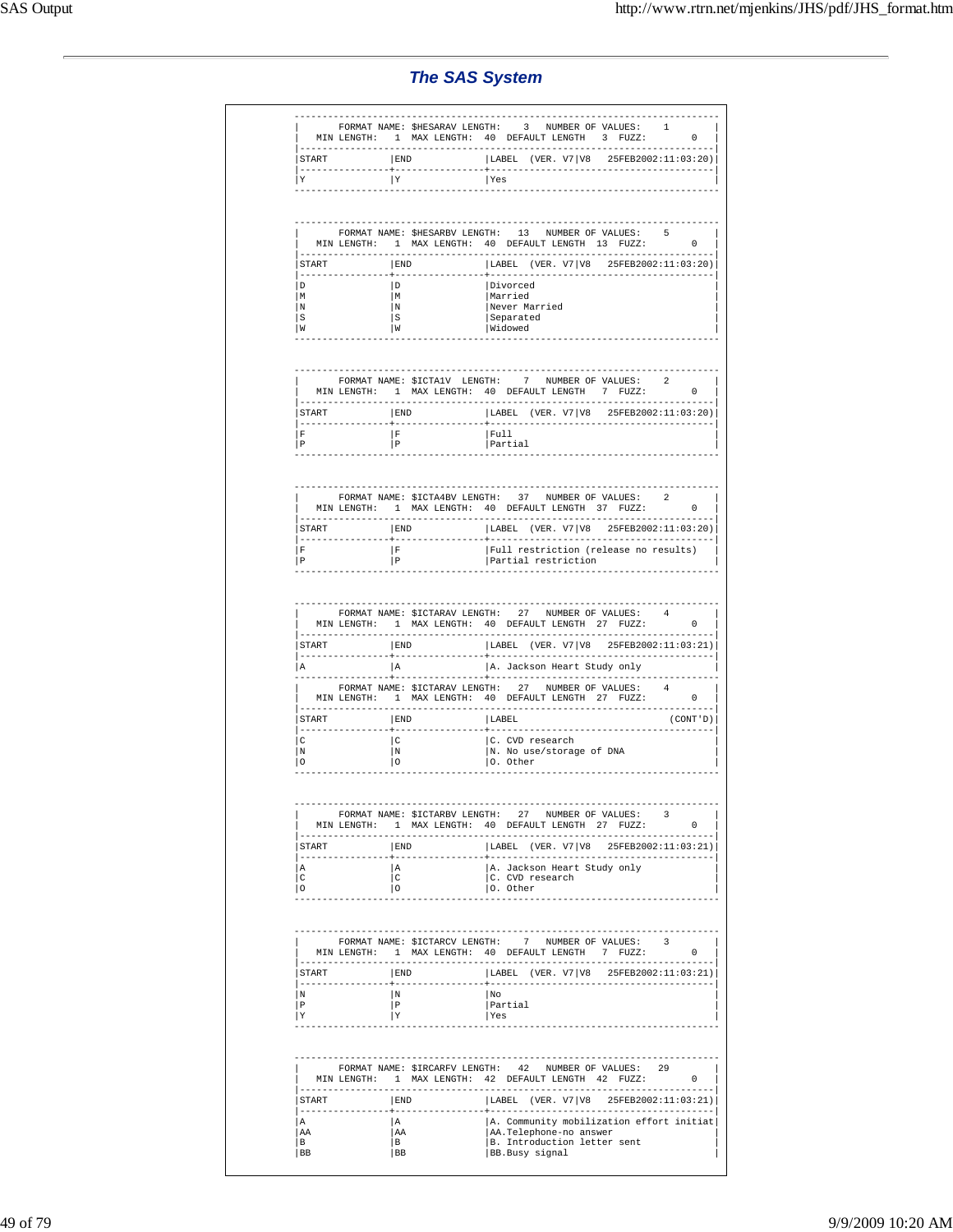| C<br>CC        | C<br>  cc                      | C. No one home<br>CC. Answering machine/left message                                                           |
|----------------|--------------------------------|----------------------------------------------------------------------------------------------------------------|
| D              | D                              | D. No eligible respondent home                                                                                 |
| DD<br>Е        | DD)<br>ΙE.                     | DD. Privacy block<br>E. Refusal                                                                                |
| EE             | EE                             | EE.Disconnected/non-working number                                                                             |
| F              | F<br>$- + - -$                 | F. Language barrier<br>----------+--------------------------                                                   |
|                |                                | FORMAT NAME: \$IRCARFV LENGTH: 42 NUMBER OF VALUES: 29<br>MIN LENGTH: 1 MAX LENGTH: 42 DEFAULT LENGTH 42 FUZZ: |
| START          | END                            | LABEL<br>(CONT'D)                                                                                              |
| FF             | FF                             | FF.Recording/number change                                                                                     |
| G              | G                              | G. Physically/mentally incompetent                                                                             |
| Η<br>I         | HΗ<br>ΙI                       | H. Vacant<br>I. Sick or hospitalized                                                                           |
| J              | J                              | J. On vacation                                                                                                 |
| lΚ             | İΚ                             | K. Temporarily away                                                                                            |
| г<br>M         | L<br>M                         | L. IRC partially complete<br>M. Tracing required                                                               |
| N              | N                              | N. Moved from study area                                                                                       |
| $\circ$<br>P   | 0  <br>P                       | O. Deceased<br>P. IRC appointment pending                                                                      |
| Q              | ١Q                             | Q. IRC appointment broken                                                                                      |
| R              | R                              | R. Other (Specify in notes, above)                                                                             |
| S<br>т         | l s<br>T                       | S. Age/race ineligible<br>T. Terminated                                                                        |
| U              | U                              | U. HEF appointment deferred; recontact                                                                         |
| ١v             | V                              | V. Unable to locate/contact                                                                                    |
| Z              | Z                              | Z. Home Induction complete                                                                                     |
|                |                                | FORMAT NAME: \$JHDATE LENGTH: 2 NUMBER OF VALUES:<br>53                                                        |
|                |                                | MIN LENGTH: 1 MAX LENGTH: 40 DEFAULT LENGTH 2 FUZZ:                                                            |
| START          | <b>END</b>                     | LABEL (VER. V7   V8 09FEB2004:12:48:17)                                                                        |
| APR00          | APR00                          | $\vert .4$                                                                                                     |
| APR01<br>APR02 | APR01<br>APR02                 | 17<br> 30                                                                                                      |
| APR03          | APR03                          | 43                                                                                                             |
| AUG00          | AUG00                          | $\vert .8$                                                                                                     |
| AUG01<br>AUG02 | AUG01<br>AUG02                 | 21<br> 34                                                                                                      |
| AUG03          | AUG03                          | 47                                                                                                             |
| BBLANK         | BBLANK                         | $\vert \cdot 0$                                                                                                |
| DEC00<br>DEC01 | DEC00<br>DEC01                 | 12<br> 25                                                                                                      |
| DEC02          | DEC02                          | 38                                                                                                             |
| DEC03          | DEC03                          | 51                                                                                                             |
| FEB00<br>FEB01 | FEB00<br>FEB01                 | $\vert$ .2<br> 15                                                                                              |
| FEB02          | FEB02                          | 28                                                                                                             |
|                | FEB03                          | $\vert 41$                                                                                                     |
| FEB03          |                                |                                                                                                                |
| FEB04<br>JAN00 | FEB04<br>JAN00                 | 54<br>$\vert .1$                                                                                               |
| JAN01          | JAN01<br>$- + - - - - - - - -$ | 14<br>$- + - -$                                                                                                |
|                |                                | FORMAT NAME: \$JHDATE LENGTH: 2 NUMBER OF VALUES:<br>53<br>MIN LENGTH: 1 MAX LENGTH: 40 DEFAULT LENGTH 2 FUZZ: |
| START          | $ $ END                        | LABEL                                                                                                          |
| JAN02          | JAN02                          | 27                                                                                                             |
| JAN03          | JAN03                          | 40                                                                                                             |
| JAN04          | JAN04                          | 53                                                                                                             |
| JUL00<br>JUL01 | JUL00<br>JUL01                 | $\vert .7$<br> 20                                                                                              |
| JUL02          | JUL02                          | $\begin{array}{c} 33 \end{array}$                                                                              |
| JUL03          | JUL03                          | 46                                                                                                             |
| JUN00<br>JUN01 | JUN00<br>JUN01                 | $\vert .6$<br> 19                                                                                              |
| JUN02          | JUN02                          | $\begin{array}{c} 32 \end{array}$                                                                              |
| JUN03          | JUN03                          | 45                                                                                                             |
| MAR00<br>MAR01 | MAR00                          | $\vert .3$<br> 16                                                                                              |
| MAR02          | MAR01<br>MAR02                 | 29                                                                                                             |
| MAR03          | MAR03                          | 42                                                                                                             |
| MAR04          | MAR04                          | 55                                                                                                             |
| MAY00<br>MAY01 | MAY00<br>MAY01                 | $\vert .5$<br> 18                                                                                              |
| MAY02          | MAY02                          | 31                                                                                                             |
| MAY03          | MAY03                          | 44                                                                                                             |
| NOV00<br>NOV01 | NOV00<br>NOV01                 | $\mid$<br> 24                                                                                                  |
| NOV02          | NOV02                          | 37                                                                                                             |
| NOV03          | NOV03                          | 50                                                                                                             |
| OCT00<br>OCT01 | OCT00<br>OCT01                 | 10<br> 23                                                                                                      |
| OCT02          | OCT <sub>02</sub>              | $ 36$                                                                                                          |
| OCT03          | OCT03                          | 49                                                                                                             |
| SEP00<br>SEP01 | SEP00<br>SEP01                 | $\vert .9$<br> 22                                                                                              |
| SEP02          | SEP02                          | (CONT'D)<br>$\begin{array}{c} 35 \end{array}$                                                                  |
| SEP03<br>TOTAL | SEP03<br>  TOTAL               | 48<br>56                                                                                                       |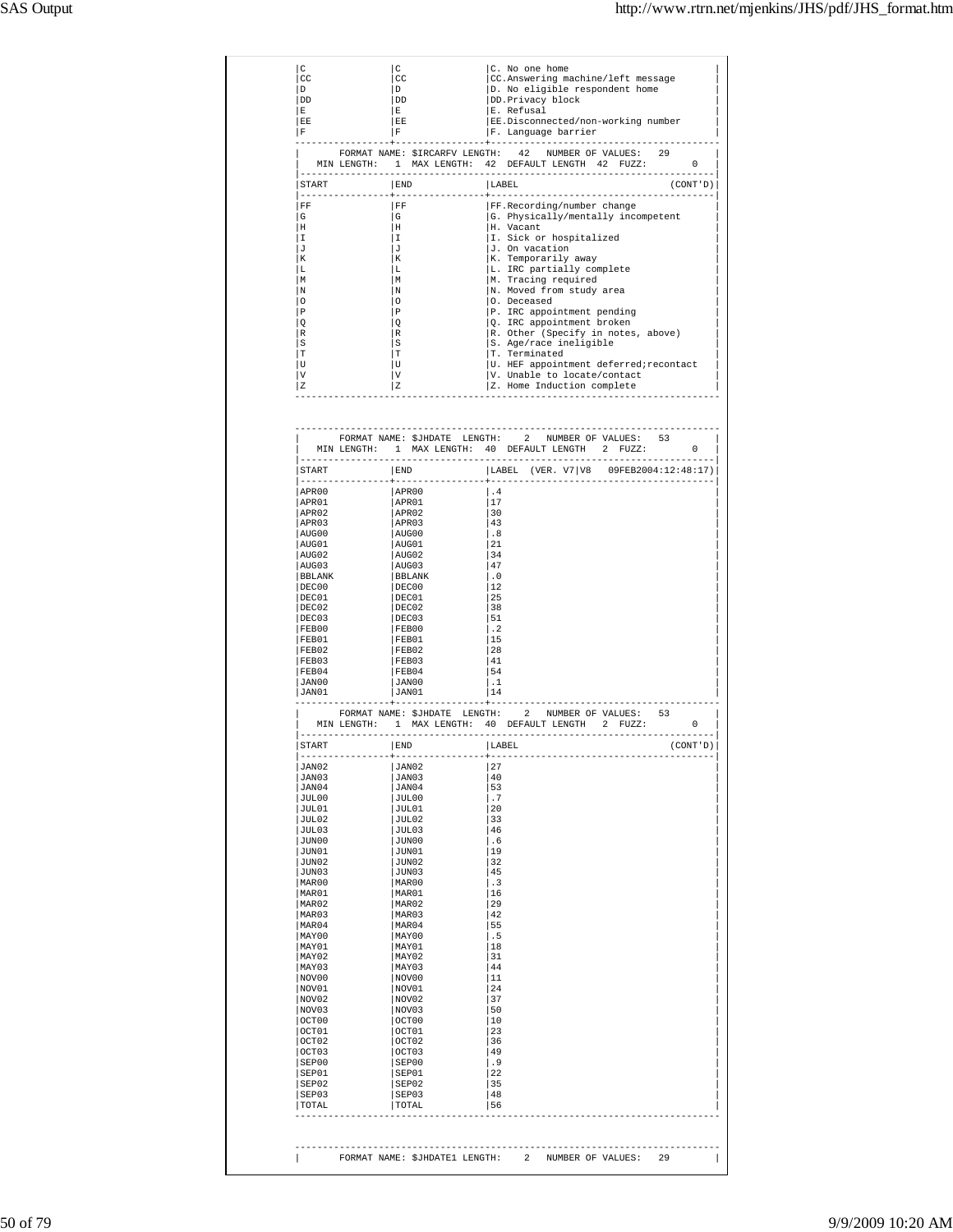| APR01                            | APR01                                   | $\vert .8$                                                                                                      |
|----------------------------------|-----------------------------------------|-----------------------------------------------------------------------------------------------------------------|
| APR02                            | APR02                                   | 20                                                                                                              |
| AUG01                            | AUG01                                   | 12                                                                                                              |
| AUG02                            | AUG02                                   | 24                                                                                                              |
| DEC00                            | DEC00<br>---------+----------------+--- | $\vert \cdot 4$<br>---------------                                                                              |
|                                  |                                         | FORMAT NAME: \$JHDATE1 LENGTH: 2 NUMBER OF VALUES:<br>29<br>MIN LENGTH: 1 MAX LENGTH: 40 DEFAULT LENGTH 2 FUZZ: |
| START                            | END                                     | (CONT'D)<br>LABEL                                                                                               |
|                                  | -----------------------------------     | +-------------------------                                                                                      |
| DEC01<br>DEC02                   | DEC01<br>DEC02                          | 16<br> 28                                                                                                       |
| FEB01                            | FEB01                                   | $\vert .6$                                                                                                      |
| FEB02                            | FEB02                                   | 18                                                                                                              |
| JAN01                            | JAN01                                   | $\vert .5$                                                                                                      |
| JAN02                            | JAN02                                   | 17                                                                                                              |
| JUL01<br>JUL02                   | JUL01                                   | 11<br> 23                                                                                                       |
| JUN01                            | JUL02<br>JUN01                          | 10                                                                                                              |
| JUN02                            | JUN02                                   | 22                                                                                                              |
| MAR01                            | MAR01                                   | $\vert .7$                                                                                                      |
| MAR02                            | MAR02                                   | 19                                                                                                              |
| MAY01                            | MAY01                                   | .9                                                                                                              |
| MAY02<br>NOV00                   | MAY02<br>NOV00                          | 21<br>$\vert$ .3                                                                                                |
| NOV01                            | NOV01                                   | 15                                                                                                              |
| NOV02                            | NOV02                                   | 27                                                                                                              |
| OCT00                            | OCT00                                   | $\vert$ .2                                                                                                      |
| OCT01                            | OCT01                                   | 114                                                                                                             |
| OCT02                            | OCT02                                   | 26                                                                                                              |
| SEP00                            | SEP00                                   | $\vert .1$                                                                                                      |
| SEP01<br>SEP02                   | SEP01<br>SEP02                          | 13<br> 25                                                                                                       |
| TOTAL                            | TOTAL                                   | 29                                                                                                              |
|                                  |                                         | ----------------                                                                                                |
|                                  |                                         |                                                                                                                 |
|                                  |                                         | FORMAT NAME: \$JHDATE1F LENGTH: 2                                                                               |
|                                  |                                         | MIN LENGTH: 1 MAX LENGTH: 40 DEFAULT LENGTH 2 FUZZ:                                                             |
| START                            | END                                     | LABEL (VER. 9.1 09FEB2004:12:48:17)                                                                             |
|                                  |                                         |                                                                                                                 |
| APR01<br>APR02                   | APR01<br>APR02                          | $\vert .8$<br> 20                                                                                               |
| APR03                            | APR03                                   | 32                                                                                                              |
| AUG01                            | AUG01                                   | 12                                                                                                              |
| AUG02                            | AUG02                                   | 24                                                                                                              |
| AUG03                            | AUG03                                   | 36                                                                                                              |
| DEC00                            | DEC00                                   | $\vert .4$<br> 16                                                                                               |
| DEC01<br>DEC02                   | DEC01<br>DEC02                          | 28                                                                                                              |
|                                  | DEC03                                   | 40                                                                                                              |
|                                  | FEB01                                   | $\vert .6$                                                                                                      |
|                                  |                                         |                                                                                                                 |
| FEB01                            | FEB02                                   | 18                                                                                                              |
|                                  | FEB03<br>FEB04                          | 30<br> 42                                                                                                       |
| DEC03<br>FEB02<br>FEB03<br>FEB04 |                                         | -----<br>FORMAT NAME: \$JHDATE1F LENGTH: 2                                                                      |
| MIN LENGTH:                      |                                         | 1 MAX LENGTH: 40 DEFAULT LENGTH 2 FUZZ:                                                                         |
| START                            | END                                     | LABEL                                                                                                           |
| JAN01                            | JAN01                                   |                                                                                                                 |
| JAN02                            | JAN02                                   | $\vert .5$<br> 17                                                                                               |
|                                  | JAN03                                   | 29                                                                                                              |
| JAN03<br>JAN04                   | JAN04                                   | 41                                                                                                              |
| JUL01                            | JUL01                                   | 11                                                                                                              |
| JUL02                            | JUL02                                   | 23                                                                                                              |
| JUN01                            | JUL03<br>JUN01                          | $\begin{array}{c} 35 \end{array}$<br> 10                                                                        |
| JUL03<br>JUN02                   | JUN02                                   | 22                                                                                                              |
| JUN03                            | JUN03                                   | 34                                                                                                              |
|                                  | MAR01                                   | $\vert .7$                                                                                                      |
| MAR01<br>MAR02                   | MAR02                                   | 19                                                                                                              |
|                                  | MAR03                                   | 31                                                                                                              |
| MAR03<br>MAR04                   | MAR04                                   | 43                                                                                                              |
| MAY01                            | MAY01                                   | $\vert .9$                                                                                                      |
| MAY02                            | MAY02<br>MAY03                          | 21<br> 33                                                                                                       |
|                                  | NOV00                                   | $\vert$ .3                                                                                                      |
|                                  | NOV01                                   | 15                                                                                                              |
| MAY03<br>NOV00<br>NOV01<br>NOV02 | NOV02                                   | 27                                                                                                              |
|                                  | NOV03                                   | 39                                                                                                              |
|                                  | OCT00                                   | $\vert$ .2                                                                                                      |
| OCT01                            | OCT01                                   | 14                                                                                                              |
| NOV03<br>OCT00<br>OCT02<br>OCT03 | OCT02<br>OCT03                          | 26<br> 38                                                                                                       |
| SEP00                            | SEP00                                   | $\vert .1$                                                                                                      |
| SEP01                            | SEP01                                   | 13                                                                                                              |
| SEP02                            | SEP02                                   | 25                                                                                                              |
| SEP03<br>  TOTAL                 | SEP03<br>TOTAL                          | (CONT'D)<br>----------<br> 37<br> 44                                                                            |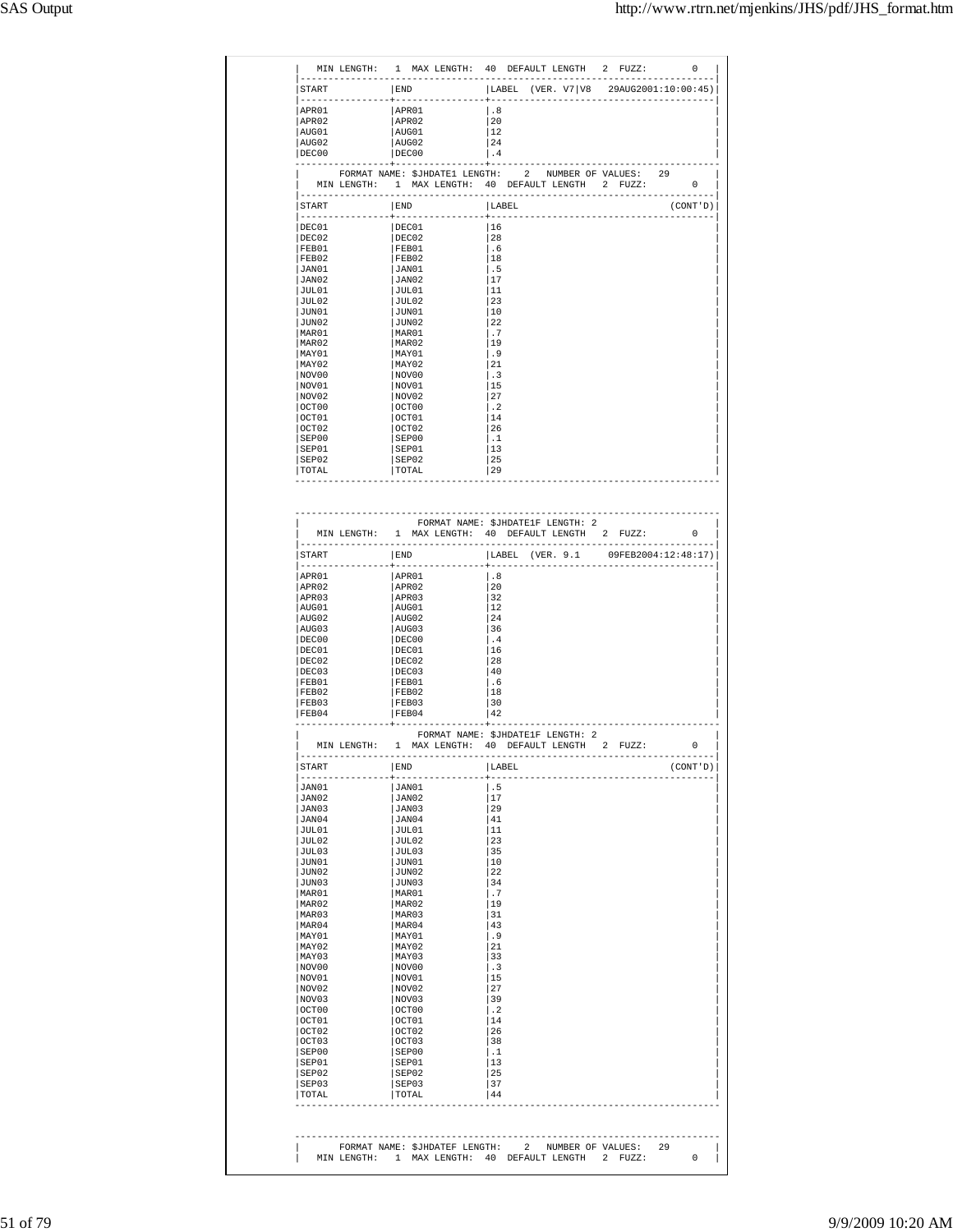|                | END                                                                                                       |                  |                  |               | LABEL (VER. V7 V8 19FEB2002:15:18:12) |           |
|----------------|-----------------------------------------------------------------------------------------------------------|------------------|------------------|---------------|---------------------------------------|-----------|
|                | ---------------                                                                                           | +--------------- | + - - - - - -    |               |                                       |           |
| APR01          | APR01                                                                                                     |                  | .8               |               |                                       |           |
| APR02          | APR02                                                                                                     |                  | 120              |               |                                       |           |
| AUG01          | AUG01                                                                                                     |                  | 12               |               |                                       |           |
| AUG02          | $\lambda$ ug02                                                                                            |                  | 124              |               |                                       |           |
| DEC00          | DEC00                                                                                                     |                  | $\vert .4$       |               |                                       |           |
| DEC01          | DEC01                                                                                                     |                  | 16               |               |                                       |           |
| DEC02          | DEC02                                                                                                     |                  | 28               |               |                                       |           |
| FEB01          | FEB01                                                                                                     |                  | $\vert .6$       |               |                                       |           |
|                | FORMAT NAME: \$JHDATEF LENGTH: 2 NUMBER OF VALUES:                                                        |                  |                  |               |                                       | 29        |
|                | MIN LENGTH: 1 MAX LENGTH: 40 DEFAULT LENGTH 2 FUZZ:                                                       |                  |                  |               |                                       |           |
| <b>START</b>   | <b>END</b>                                                                                                |                  | LABEL            |               |                                       | (CONT' D) |
|                |                                                                                                           |                  |                  |               |                                       |           |
| FEB02          | FEB02                                                                                                     |                  | 18               |               |                                       |           |
| JAN01          | JAN01                                                                                                     |                  | $\overline{1.5}$ |               |                                       |           |
| JAN02          | JAN02                                                                                                     |                  | 117              |               |                                       |           |
| JUL01          | JUL01                                                                                                     |                  | 11               |               |                                       |           |
| JUL02          | JUL02                                                                                                     |                  | 23               |               |                                       |           |
|                |                                                                                                           |                  |                  |               |                                       |           |
| JUN01          | JUN01                                                                                                     |                  | 10               |               |                                       |           |
| JUN02          | JUN02                                                                                                     |                  | 122              |               |                                       |           |
| MAR01          | MAR01                                                                                                     |                  | $\vert$ .7       |               |                                       |           |
| MAR02          | MAR02                                                                                                     |                  | 19               |               |                                       |           |
| MAY01          | MAY01                                                                                                     |                  | و. ا             |               |                                       |           |
| MAY02          | MAY02                                                                                                     |                  | 21               |               |                                       |           |
| NOV00          | NOV00                                                                                                     |                  | $\vert .3$       |               |                                       |           |
|                |                                                                                                           |                  |                  |               |                                       |           |
| NOV01          | NOV01                                                                                                     |                  | 15               |               |                                       |           |
| NOV02          | NOV <sub>02</sub>                                                                                         |                  | 27               |               |                                       |           |
| OCT00          | OCT00                                                                                                     |                  | $\vert$ .2       |               |                                       |           |
| OCT01          | OCT01                                                                                                     |                  | 14               |               |                                       |           |
| OCT02          | OCT <sub>02</sub>                                                                                         |                  | 26               |               |                                       |           |
| SEP00          | SEP00                                                                                                     |                  | $\vert .1$       |               |                                       |           |
| SEP01          | SEP01                                                                                                     |                  | 13               |               |                                       |           |
|                |                                                                                                           |                  |                  |               |                                       |           |
| SEP02          | SEP02                                                                                                     |                  | 25               |               |                                       |           |
| TOTAL          | TOTAL                                                                                                     |                  | 29               |               |                                       |           |
| -------------- | FORMAT NAME: \$JH_AMPV LENGTH: 2 NUMBER OF VALUES:<br>MIN LENGTH: 1 MAX LENGTH: 40 DEFAULT LENGTH 2 FUZZ: |                  |                  |               |                                       | 2         |
| START          | <b>END</b><br>-----------+----                                                                            |                  | LABEL            | (VER. $V7 V8$ | 25FEB2002:11:03:21)                   |           |
| $= - -$        |                                                                                                           |                  |                  |               |                                       |           |
| $\mathbb{A}$   | A<br> P                                                                                                   |                  | AM               |               |                                       |           |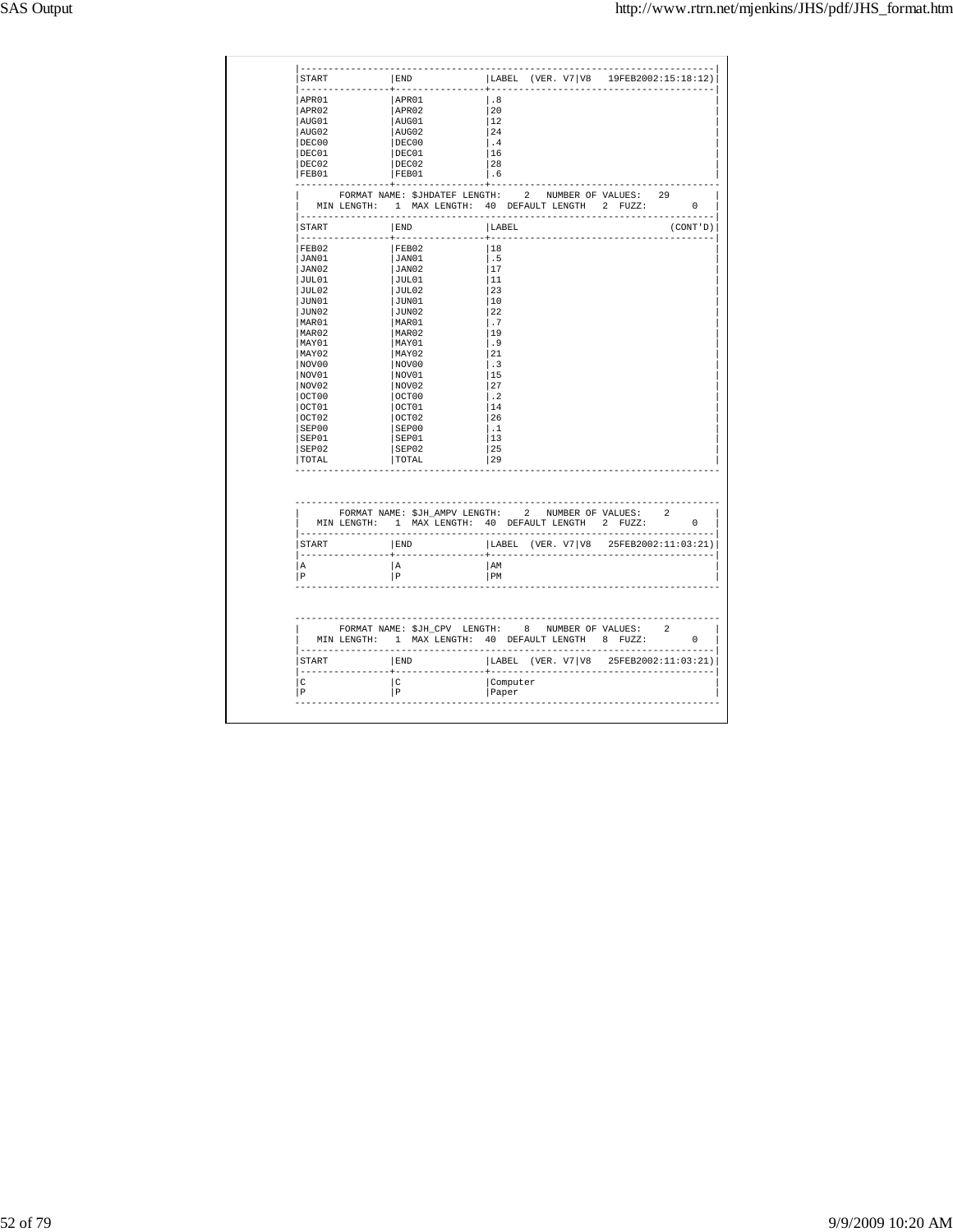|                                           |                                              |            | FORMAT NAME: \$JH_CUFV LENGTH: 20 NUMBER OF VALUES:<br>4<br>MIN LENGTH: 1 MAX LENGTH: 40 DEFAULT LENGTH 20 FUZZ:<br>$\Omega$ |
|-------------------------------------------|----------------------------------------------|------------|------------------------------------------------------------------------------------------------------------------------------|
| START                                     | ------------------                           | END        | LABEL (VER. V7 V8<br>25FEB2002:11:03:21)                                                                                     |
| т.<br>R<br>S<br>ΙT                        | l L<br>IR.<br>l s<br>lΤ                      |            | Large (33-41 cm)<br>Regular (24-32 cm)<br>Small adult (<24 cm)<br>Thigh $( > 41 cm)$                                         |
|                                           |                                              |            |                                                                                                                              |
|                                           |                                              |            | FORMAT NAME: \$JH_DAYV LENGTH: 12 NUMBER OF VALUES:<br>7<br>MIN LENGTH: 1 MAX LENGTH: 40 DEFAULT LENGTH 12 FUZZ:<br>$\cap$   |
| START                                     | --------------                               | END        | LABEL (VER. V7   V8 25FEB2002:11:03:21)                                                                                      |
| Α<br>$\mathbf F$<br>H<br>М<br>S<br>т<br>W | l A<br>l F<br>l H<br>l M<br>l s<br>١T<br>l W |            | A. Saturday<br>F. Friday<br>H. Thursday<br>M. Monday<br>S. Sunday<br>T. Tuesday<br>W. Wednesday                              |
|                                           |                                              |            |                                                                                                                              |
|                                           |                                              |            | FORMAT NAME: \$JH_LRV LENGTH: 5 NUMBER OF VALUES:<br>2<br>MIN LENGTH: 1 MAX LENGTH: 40 DEFAULT LENGTH<br>5 FUZZ:             |
| START                                     |                                              | END        | LABEL (VER. V7   V8 25FEB2002:11:03:21)                                                                                      |
| L<br>R                                    | IL.                                          | R          | Left<br>Right                                                                                                                |
|                                           |                                              |            |                                                                                                                              |
|                                           |                                              |            | FORMAT NAME: \$JH_MFV LENGTH: 9 NUMBER OF VALUES:<br>2<br>MIN LENGTH: 1 MAX LENGTH: 40 DEFAULT LENGTH 9 FUZZ:                |
| START                                     | ----------------                             | <b>END</b> | LABEL (VER. V7   V8 25FEB2002:11:03:21)                                                                                      |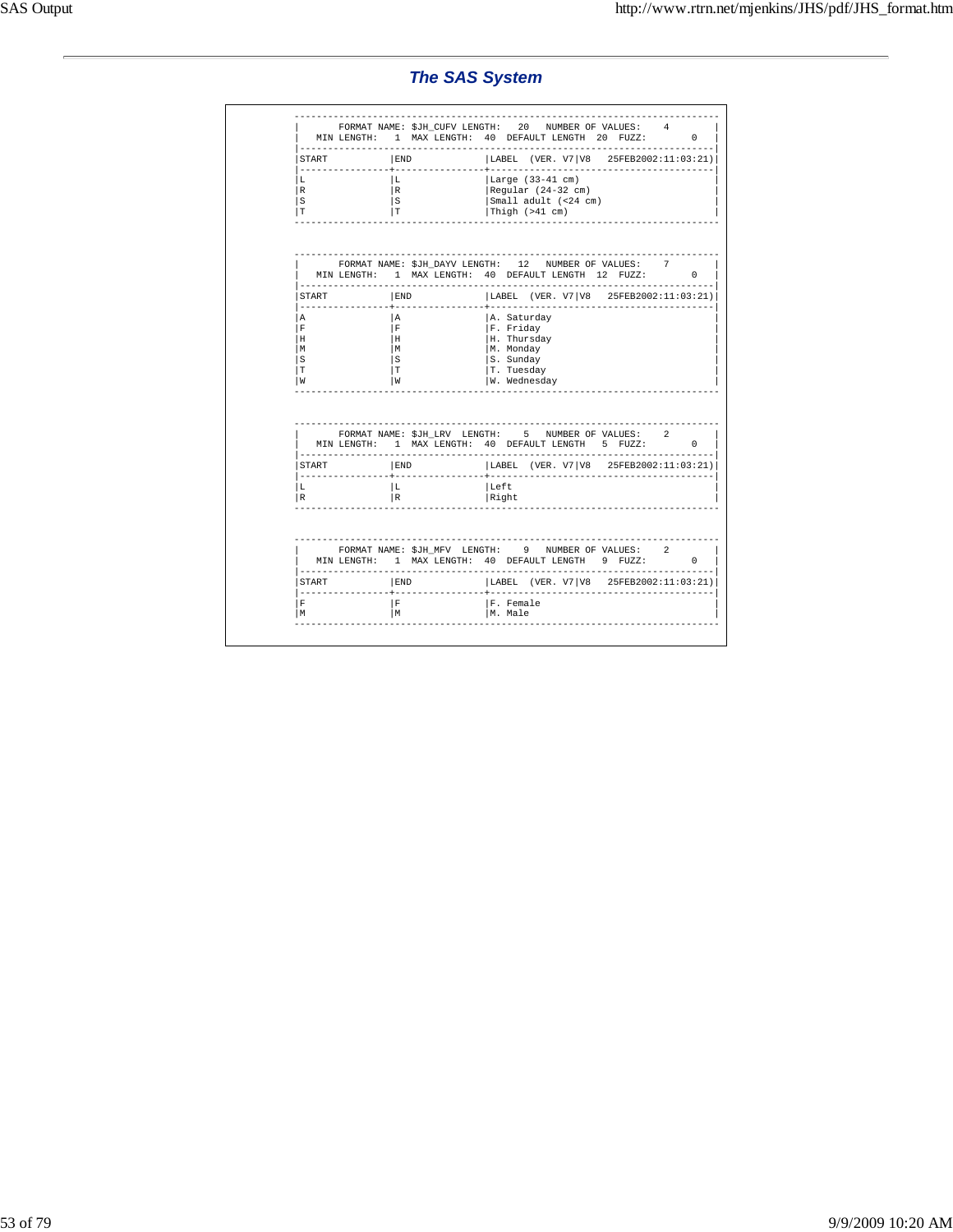| <b>START</b>         | END                                       | LABEL (VER. V7   V8 25FEB2002:11:03:21)                                                                       |
|----------------------|-------------------------------------------|---------------------------------------------------------------------------------------------------------------|
| AК                   | ----------------<br>  AK                  | +-----------------+-----------------<br>AK. Alaska                                                            |
| AL                   | AL                                        | AL. Alabama                                                                                                   |
| AR                   | AR                                        | AR. Arkansas                                                                                                  |
| ΑZ                   | AZ                                        | AZ. Arizona                                                                                                   |
| CA                   | CA                                        | CA. California                                                                                                |
| CN                   | $ $ CN                                    | CN. Canada                                                                                                    |
| CO                   | $ $ CO                                    | CO. Colorado                                                                                                  |
| CT                   | CT                                        | CT. Connecticut                                                                                               |
| CU                   | CU<br>  DC                                | CU. Cuba<br>DC. Washington, DC                                                                                |
| DC<br>DE             | DE                                        | DE. Delaware                                                                                                  |
| FL                   | FL                                        | FL. Florida                                                                                                   |
| GA                   | GA                                        | GA. Georgia                                                                                                   |
| GU                   | GU                                        | GU. Guam                                                                                                      |
| HΙ                   | HI                                        | HI. Hawaii                                                                                                    |
| ΙA                   | IA                                        | IA. Iowa                                                                                                      |
| ID                   | ID                                        | ID. Idaho                                                                                                     |
| ΙL                   | IL                                        | IL. Illinois<br>IN. Indiana                                                                                   |
| ΙN<br>ΚS             | IN<br>  KS                                | KS. Kansas                                                                                                    |
| KY                   | KY                                        | KY. Kentucky                                                                                                  |
| LA                   | LA                                        | LA. Louisiana                                                                                                 |
| MA                   | MA                                        | MA. Massachusetts                                                                                             |
| MD                   | MD                                        | MD. Maryland                                                                                                  |
| ME                   | ME                                        | ME. Maine                                                                                                     |
| MΙ                   | MI                                        | MI. Michigan                                                                                                  |
| MN                   | MN                                        | MN. Minnesota                                                                                                 |
| MO                   | MO                                        | MO. Missouri                                                                                                  |
| MS                   | MS                                        | MS. Mississippi                                                                                               |
| MT                   | MT                                        | MT. Montana                                                                                                   |
| МX<br>NC             | MX<br>  NC                                | MX. Mexico<br>NC. North Carolina                                                                              |
| ND                   | ND                                        | ND. North Dakota                                                                                              |
| NE                   | NE                                        | NE. Nebraska                                                                                                  |
| ΝH                   | NH                                        | NH. New Hampshire                                                                                             |
| NJ                   | NJ                                        | NJ. New Jersey                                                                                                |
| NM                   | NM                                        | NM. New Mexico                                                                                                |
| NV                   | NV                                        | NV. Nevada                                                                                                    |
| ΝY                   | NY                                        | NY. New York                                                                                                  |
| OH                   | OH                                        | OH. Ohio                                                                                                      |
| OК                   | OK                                        | OK. Oklahoma                                                                                                  |
| OR.                  | OR<br> PA                                 | OR. Oregon                                                                                                    |
| PA<br>PR.            | PR                                        | PA. Pennsylvania<br>PR. Puerto Rico                                                                           |
| RI                   | IRI                                       | RI. Rhode Island                                                                                              |
| RW                   | RW                                        | RW. Remainder of World                                                                                        |
| SC                   | sc                                        | SC. South Carolina                                                                                            |
|                      | FORMAT NAME: \$JH_STAV LENGTH:<br>$ $ END | 22 NUMBER OF VALUES:<br>58<br>MIN LENGTH: 1 MAX LENGTH: 40 DEFAULT LENGTH 22 FUZZ:<br>(CONT'D)<br>  LABEL     |
| START                |                                           |                                                                                                               |
|                      | ---------------                           |                                                                                                               |
| SD                   | SD                                        | SD. South Dakota                                                                                              |
| TN                   | TM                                        | TN. Tennessee                                                                                                 |
| ТX                   | TX                                        | TX. Texas                                                                                                     |
| UT                   | UT                                        | UT. Utah                                                                                                      |
| VA                   | VA                                        | VA. Virginia                                                                                                  |
|                      | VI                                        | VI. Virgin Islands                                                                                            |
| VT<br>WA             | VT<br>WA                                  | VT. Vermont<br>WA. Washington                                                                                 |
| WI                   | WI                                        | WI. Wisconsin                                                                                                 |
| WV                   | WV                                        | WV. West Virginia                                                                                             |
|                      | MX                                        | WY. Wyoming                                                                                                   |
|                      |                                           | FORMAT NAME: \$JH_YNDV LENGTH: 9 NUMBER OF VALUES:<br>MIN LENGTH: 1 MAX LENGTH: 40 DEFAULT LENGTH 9 FUZZ:     |
| <b>START</b>         | $ $ END                                   | .<br>LABEL (VER. V7 V8                                                                                        |
|                      |                                           |                                                                                                               |
|                      | D                                         | Dont know                                                                                                     |
| VI<br>WY<br>D<br>  N | N                                         | No                                                                                                            |
| ΙY.                  | Y                                         | Yes                                                                                                           |
|                      |                                           | FORMAT NAME: \$JH_YNKV LENGTH: 13 NUMBER OF VALUES:<br>MIN LENGTH: 1 MAX LENGTH: 40 DEFAULT LENGTH 13 FUZZ:   |
| <b>START</b>         | $ $ END<br>---------<br>$+ -$             | $ LABEL$ (VER. V7   V8<br>-----------+-------------------------                                               |
| K                    | K                                         | K. Don't Know                                                                                                 |
| N                    | N                                         | $\overline{\mathbf{3}}$<br>25FEB2002:11:03:21)<br>$\overline{4}$<br>05SEP2007:15:28:33)<br> N. N <sub>O</sub> |
| R<br>ΙY              | R<br> Y                                   | R. Refused<br>Y. Yes                                                                                          |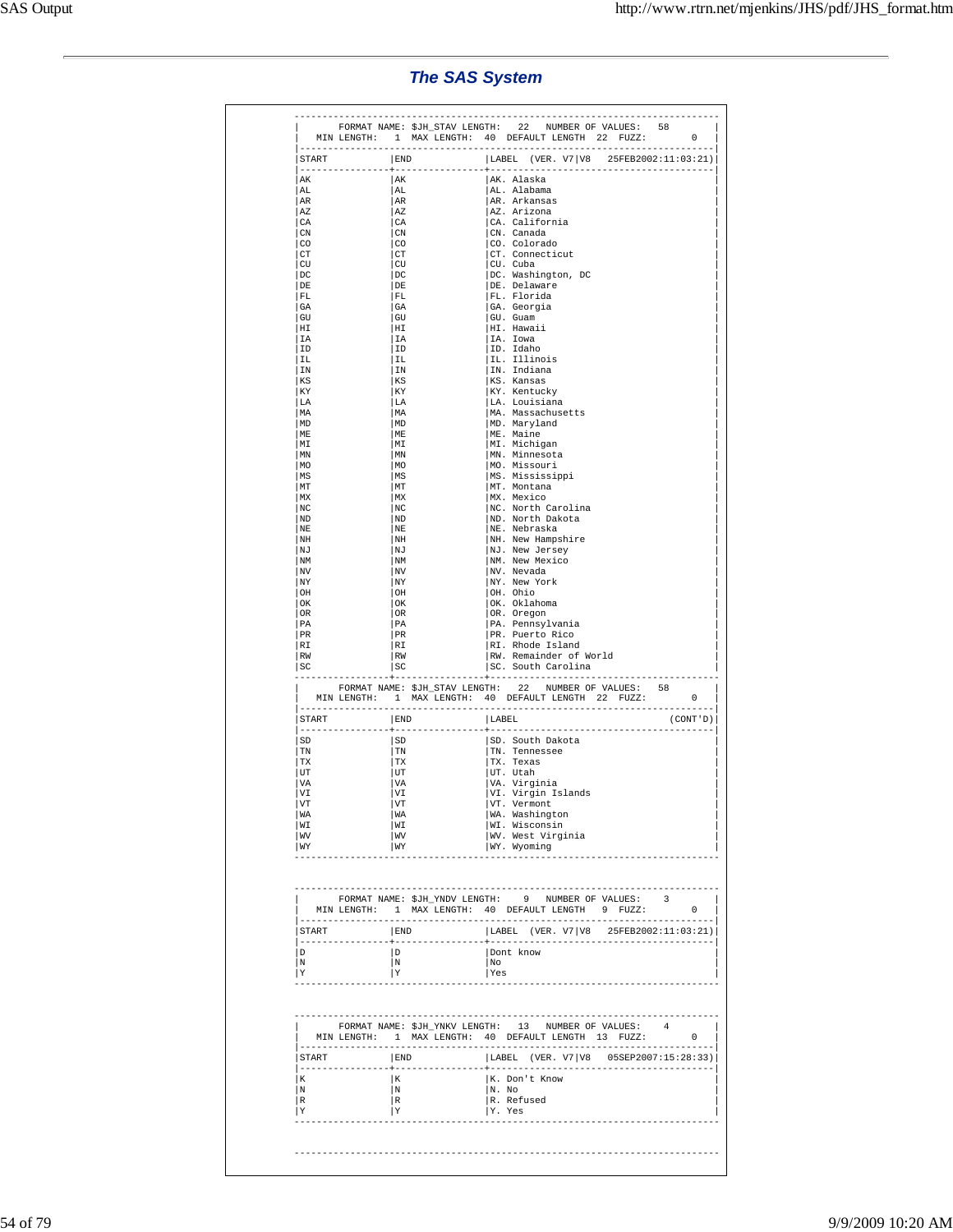| START<br>N<br>U<br>START<br>$---$<br>ΙY |                                                                                                             |                           | .                                    |                                           |          |                 |                                                                    | MIN LENGTH: 1 MAX LENGTH: 40 DEFAULT LENGTH 7 FUZZ: |                         |                     |
|-----------------------------------------|-------------------------------------------------------------------------------------------------------------|---------------------------|--------------------------------------|-------------------------------------------|----------|-----------------|--------------------------------------------------------------------|-----------------------------------------------------|-------------------------|---------------------|
|                                         |                                                                                                             | $ $ END                   |                                      |                                           |          |                 | LABEL (VER. V7 V8<br>.                                             | $12$ MAY2004:15:03:45)                              |                         |                     |
|                                         | ----+-----                                                                                                  | N<br>U                    |                                      | No<br>Unknown                             |          |                 | ----+----------------------------                                  |                                                     |                         |                     |
|                                         | FORMAT NAME: \$JH_YNUV LENGTH: 7 NUMBER OF VALUES: 3<br>MIN LENGTH: 1 MAX LENGTH: 40 DEFAULT LENGTH 7 FUZZ: | .                         | . <u>.</u> .                         |                                           |          |                 |                                                                    |                                                     |                         |                     |
|                                         |                                                                                                             | END<br>$- + - -$          |                                      | LABEL                                     |          |                 |                                                                    |                                                     |                         | (CONT'D)            |
|                                         |                                                                                                             | Y                         |                                      | Yes                                       |          |                 |                                                                    |                                                     |                         |                     |
|                                         | FORMAT NAME: \$JH_YNV LENGTH: 3 NUMBER OF VALUES:                                                           |                           |                                      |                                           |          |                 |                                                                    |                                                     | 2                       |                     |
| START                                   | MIN LENGTH: 1 MAX LENGTH: 40 DEFAULT LENGTH 3 FUZZ:                                                         | $ $ END                   |                                      |                                           |          |                 |                                                                    | ----------                                          |                         | $\Omega$            |
| ---------<br>N                          |                                                                                                             | $+ - - - -$<br>N          |                                      | No                                        |          |                 | LABEL (VER. V7   V8 25FEB2002:11:03:21)                            |                                                     |                         |                     |
| Y                                       |                                                                                                             | Y                         |                                      | Yes                                       |          |                 |                                                                    |                                                     |                         |                     |
|                                         |                                                                                                             |                           |                                      |                                           |          |                 |                                                                    |                                                     |                         |                     |
|                                         | FORMAT NAME: \$LEIA3AV LENGTH: 23 NUMBER OF VALUES:<br>MIN LENGTH: 1 MAX LENGTH: 40 DEFAULT LENGTH 23 FUZZ: |                           |                                      |                                           |          |                 |                                                                    |                                                     | $\overline{\mathbf{3}}$ |                     |
| START                                   |                                                                                                             | END                       |                                      |                                           |          |                 | LABEL (VER. V7   V8 25FEB2002:11:03:21)                            |                                                     |                         |                     |
| Α                                       |                                                                                                             | A                         |                                      | A. Normal                                 |          |                 |                                                                    |                                                     |                         |                     |
| $\vert$ B<br> x                         |                                                                                                             | B <br>$\mathbf{X}$        |                                      | B. Abnormal                               |          |                 | X. Results not expected                                            |                                                     |                         |                     |
|                                         |                                                                                                             |                           |                                      |                                           |          |                 |                                                                    |                                                     |                         |                     |
|                                         | FORMAT NAME: \$LEIAR2V LENGTH: 23 NUMBER OF VALUES:                                                         |                           |                                      |                                           |          |                 |                                                                    |                                                     | 4                       |                     |
|                                         | MIN LENGTH: 1 MAX LENGTH: 40 DEFAULT LENGTH 23 FUZZ:                                                        |                           |                                      |                                           |          |                 |                                                                    |                                                     |                         | $\Omega$            |
| START                                   | ----------------+-----                                                                                      | $ $ END                   | -----------+------------------------ |                                           |          |                 | LABEL (VER. V7   V8 25FEB2002:11:03:21)                            |                                                     |                         |                     |
| Α                                       |                                                                                                             | A<br>$\overline{B}$       |                                      | A. Normal                                 |          |                 |                                                                    |                                                     |                         |                     |
| B<br>l C                                |                                                                                                             | c <br> x                  |                                      |                                           |          |                 | B. Minor abnormal<br>C. Major abnormal<br> X. Results not expected |                                                     |                         |                     |
|                                         |                                                                                                             |                           |                                      |                                           |          |                 |                                                                    |                                                     |                         |                     |
|                                         | FORMAT NAME: \$MHXA17V LENGTH: 22 NUMBER OF VALUES:<br>MIN LENGTH: 1 MAX LENGTH: 40 DEFAULT LENGTH 22 FUZZ: |                           |                                      |                                           |          |                 |                                                                    |                                                     |                         | 0                   |
| -----------<br>START                    |                                                                                                             | $- - -$<br><b>END</b>     |                                      |                                           |          |                 | LABEL (VER. V7   V8 25FEB2002:11:03:21)                            |                                                     |                         |                     |
|                                         |                                                                                                             | A                         |                                      | A. Angina                                 | -------- |                 |                                                                    |                                                     |                         |                     |
|                                         | FORMAT NAME: \$MHXA17V LENGTH: 22 NUMBER OF VALUES:<br>MIN LENGTH: 1 MAX LENGTH: 40 DEFAULT LENGTH 22 FUZZ: |                           | --------+--                          |                                           |          |                 |                                                                    |                                                     |                         | $\overline{0}$      |
| <b>START</b>                            |                                                                                                             | <b>END</b>                |                                      | LABEL                                     |          |                 |                                                                    |                                                     |                         | $($ CONT $^,$ D $)$ |
| D<br>$\, {\rm H}$                       |                                                                                                             | I D<br>Iн                 |                                      |                                           |          | H. Heart attack | D. Other Heart Disease                                             |                                                     |                         |                     |
| $ 0\rangle$                             |                                                                                                             | $ 0\rangle$               |                                      | 0. Other                                  |          |                 |                                                                    |                                                     |                         |                     |
|                                         | FORMAT NAME: \$MHXA19V LENGTH: 15 NUMBER OF VALUES:<br>MIN LENGTH: 1 MAX LENGTH: 40 DEFAULT LENGTH 15 FUZZ: |                           | -----------------                    |                                           |          |                 |                                                                    |                                                     | 5                       |                     |
| START                                   |                                                                                                             | END                       |                                      |                                           |          |                 | LABEL (VER. V7   V8 25FEB2002:11:03:21)                            |                                                     |                         |                     |
| Α                                       |                                                                                                             | A                         |                                      | A. 1 month                                |          |                 |                                                                    |                                                     |                         | $\overline{0}$      |
| В<br> c<br> D                           |                                                                                                             | B <br> c <br>$\mathsf{D}$ |                                      | B. 6 months<br>$ C. 1$ year<br>D. 2 years |          |                 |                                                                    |                                                     |                         |                     |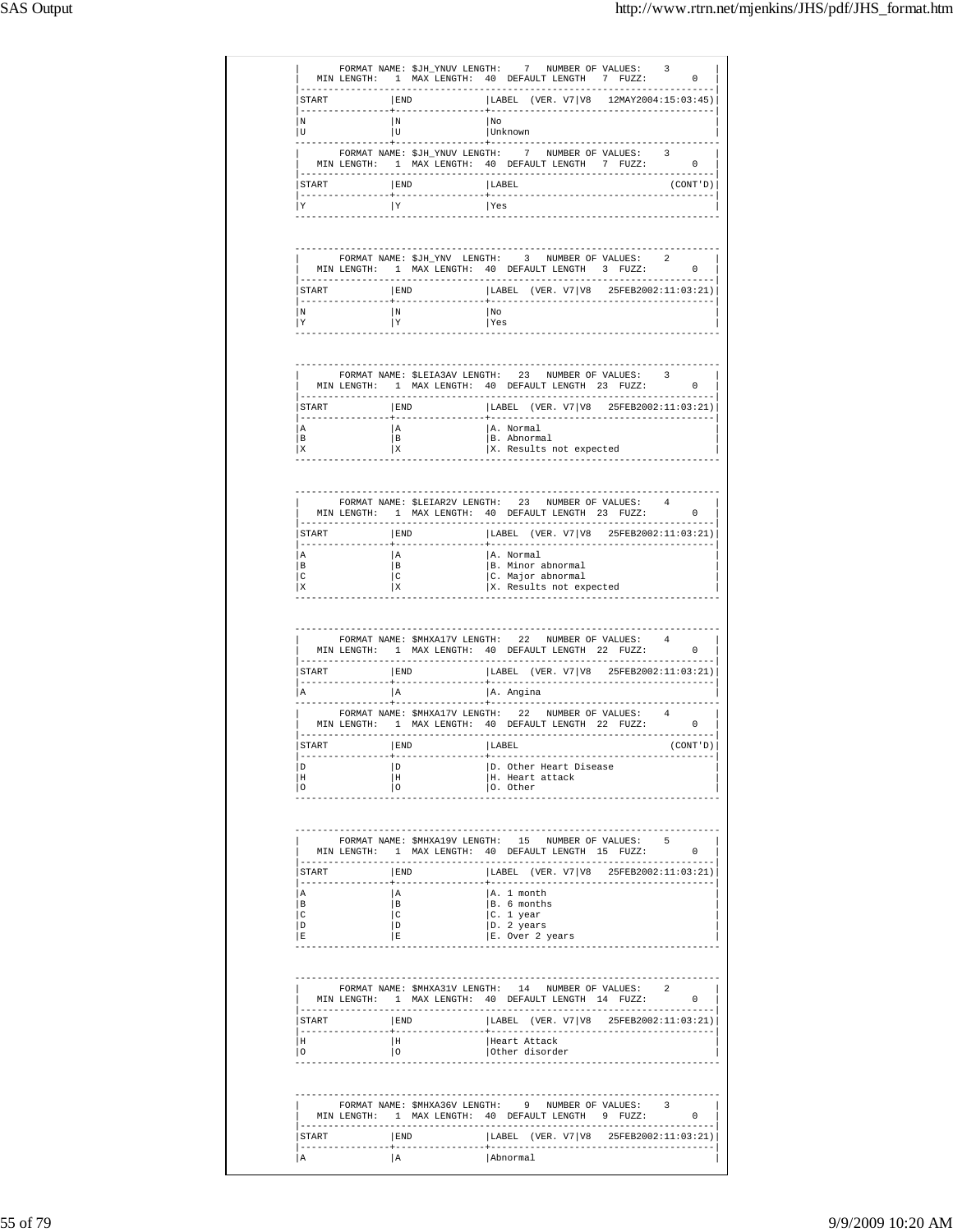|         |                 | Dont know |  |
|---------|-----------------|-----------|--|
| <br>-43 | <b>IV</b><br>-- | Normal    |  |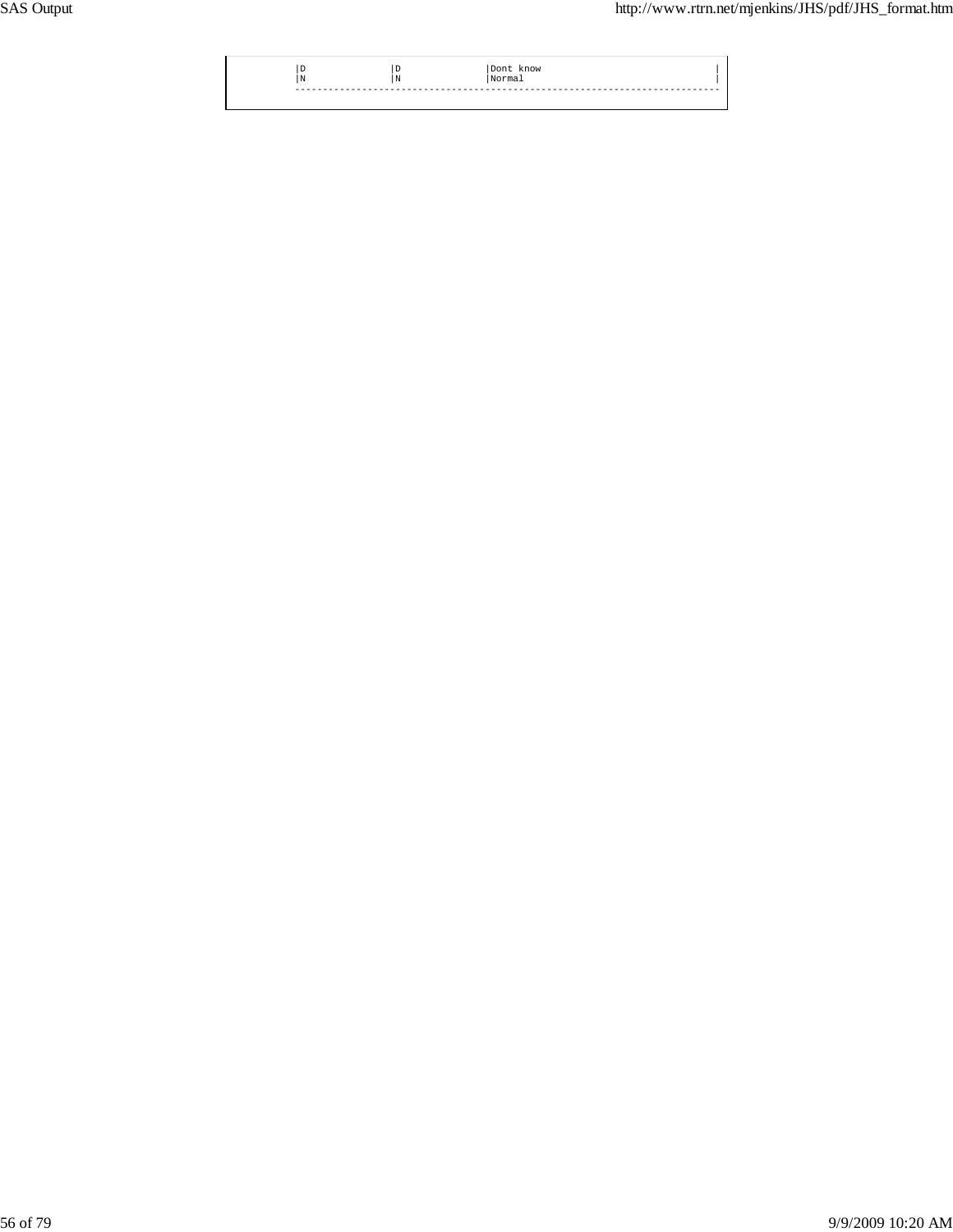|              |                 | --------------------------------                 | FORMAT NAME: \$MHXA39V LENGTH: 36 NUMBER OF VALUES:<br>MIN LENGTH: 1 MAX LENGTH: 40 DEFAULT LENGTH 36 FUZZ: | 2                   | $\Omega$ |
|--------------|-----------------|--------------------------------------------------|-------------------------------------------------------------------------------------------------------------|---------------------|----------|
| <b>START</b> |                 | END<br>- + - - - - -                             | LABEL (VER. V7 V8<br>-----------------                                                                      | 25FEB2002:11:03:21) |          |
| C<br>l N     | l c<br>  N      |                                                  | C. Pain includes calf/calves<br>N. Pain does not include calf/calves                                        |                     |          |
|              |                 |                                                  |                                                                                                             |                     |          |
|              |                 |                                                  | FORMAT NAME: \$MHXA52V LENGTH: 5 NUMBER OF VALUES:<br>MIN LENGTH: 1 MAX LENGTH: 40 DEFAULT LENGTH 5 FUZZ:   | $\mathbf{3}$        | $\Omega$ |
| START        | --------------- | <b>END</b><br><b>Address - - - - - - - - -</b> - | $ LABEL$ (VER. V7 V8 25FEB2002:11:03:21)<br>-+-------------------------                                     |                     |          |
| B<br>L       | l B<br>lL.      |                                                  | Both<br>lLeft                                                                                               |                     |          |
| l R          | R               |                                                  | Right                                                                                                       |                     |          |
|              |                 | FORMAT NAME: \$MHXA6V LENGTH:                    | 9 NUMBER OF VALUES:<br>MIN LENGTH: 1 MAX LENGTH: 40 DEFAULT LENGTH 9 FUZZ:                                  | - 5                 |          |
| <b>START</b> |                 | END<br>$- + - - - - -$                           | LABEL (VER. V7   V8 25FEB2002:11:03:21)<br>-----------+------------------------                             |                     |          |
| F.           | lΕ.             |                                                  | Excellent                                                                                                   |                     | $\Omega$ |
| F            | l F             |                                                  | Fair                                                                                                        |                     |          |
| G<br>P       | l G<br>l P      |                                                  | Good<br>Poor                                                                                                |                     |          |
| l V          | l V             |                                                  | Very good                                                                                                   |                     |          |
|              |                 | MIN LENGTH: 1 MAX LENGTH:                        | FORMAT NAME: \$MHXAR1V LENGTH: 16 NUMBER OF VALUES:<br>40 DEFAULT LENGTH 16 FUZZ:                           | - 5                 |          |
| START        |                 | <b>END</b>                                       | LABEL (VER. V7   V8 25FEB2002:11:03:21)                                                                     |                     |          |
| Α            | l A             |                                                  | A. Never                                                                                                    |                     |          |
| B            | lв.             |                                                  | B. Seldom                                                                                                   |                     |          |
| C<br>D       | l C<br>l D      |                                                  | IC. Sometimes<br>D. Often                                                                                   |                     |          |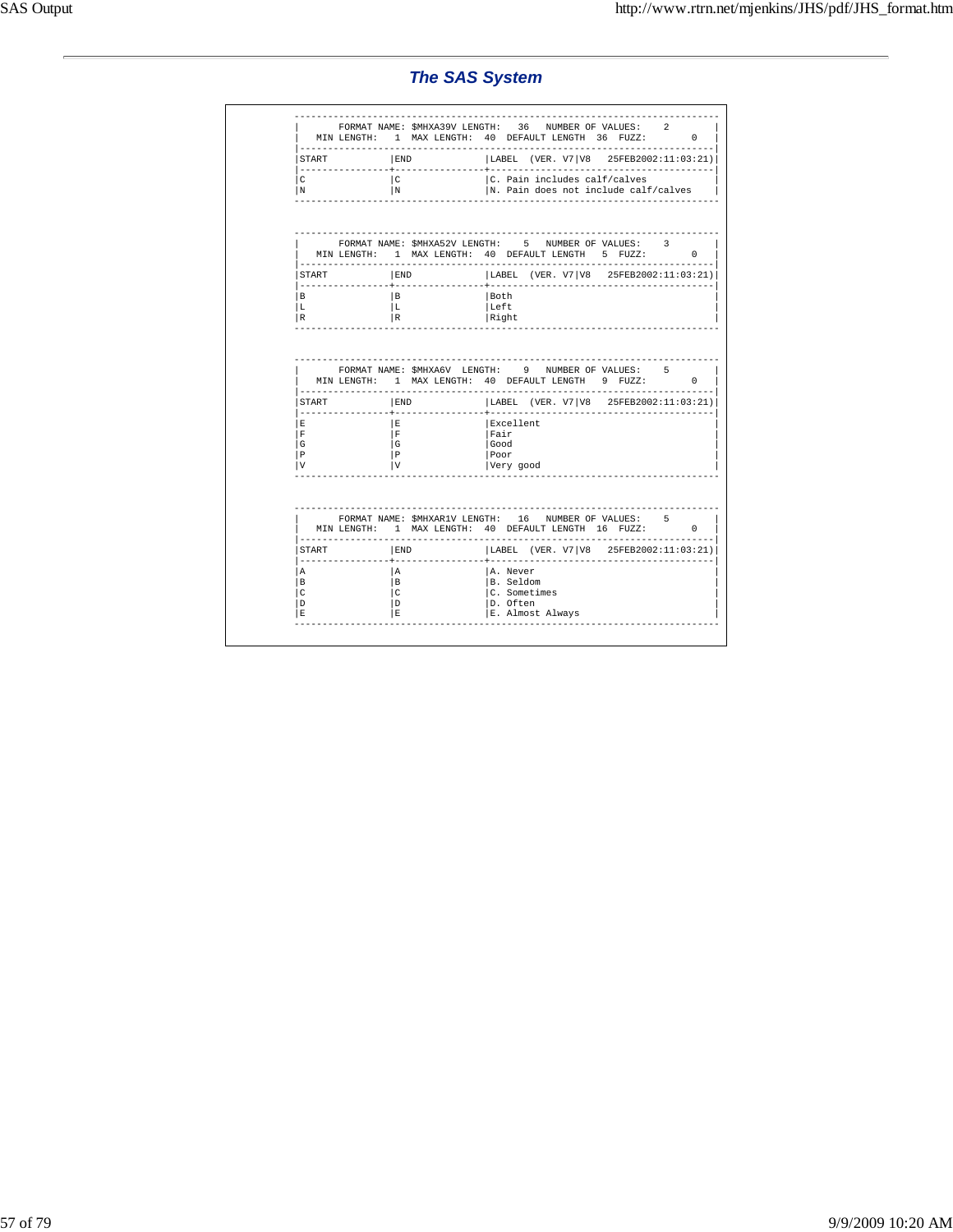| START<br>$ $ END<br>LABEL (VER. V7 V8<br>--------------<br>H. Never hurries or walks uphill<br>Н<br> H<br> N. N <sub>O</sub><br>N<br>  N<br>Y.<br>Y. Yes<br> Y <br>----------------<br>FORMAT NAME: \$MHXARAV LENGTH: 17 NUMBER OF VALUES:<br>$\overline{2}$<br>MIN LENGTH: 1 MAX LENGTH: 40 DEFAULT LENGTH 17 FUZZ:<br>0<br>LABEL (VER. V7 V8<br><b>START</b><br>END<br>.<br>-------<br> c <br>$\mathbf C$<br>Carry on<br>l S<br> S <br>Stop or slow down<br>FORMAT NAME: \$MHXARBV LENGTH: 12 NUMBER OF VALUES: 2<br>MIN LENGTH: 1 MAX LENGTH: 40 DEFAULT LENGTH 12 FUZZ:<br> LABEL (VER. V7   V8 25FEB2002:11:03:22)<br>START<br>END<br>$\mathbb{N}$<br>Not relieved<br>N<br>Relieved<br> R<br> R<br>----------------------------------<br>FORMAT NAME: \$MHXARCV LENGTH: 23 NUMBER OF VALUES:<br>$\overline{2}$<br>MIN LENGTH: 1 MAX LENGTH: 40 DEFAULT LENGTH 23 FUZZ:<br>$- - - - - -$<br> LABEL (VER. V7   V8 25FEB2002:11:03:22)<br>START<br>END<br>-----------<br>İΙ<br>L<br>L. 10 minutes or less<br>M<br>M. More than 10 minutes<br>M<br>.<br>.<br>FORMAT NAME: \$MSRA1V LENGTH: 12 NUMBER OF VALUES: 3<br>MIN LENGTH: 1 MAX LENGTH: 40 DEFAULT LENGTH 12 FUZZ:<br>-------------<br>START<br>END<br>LABEL<br>(VER. V7 V8)<br>-----------+-----<br>-----------+<br>$\lfloor N \rfloor$<br>N<br>  No<br>l s<br> S <br>Some of them<br>$- + - -$<br>-----+-------------<br>FORMAT NAME: \$MSRA1V LENGTH: 12 NUMBER OF VALUES:<br>3<br>MIN LENGTH: 1 MAX LENGTH: 40 DEFAULT LENGTH 12 FUZZ:<br>0<br>START<br>END<br>LABEL<br> Y <br>ΙY.<br>Yes, all<br>----------------<br>-----------------------<br>FORMAT NAME: \$MSRA2V LENGTH: 41 NUMBER OF VALUES: 2<br>1 MAX LENGTH: 41 DEFAULT LENGTH 41 FUZZ:<br>MIN LENGTH:<br>LABEL (VER. V7 V8<br>START<br>$ $ END<br>--------<br>--------<br>F<br>ΙF<br>IΤ<br> T <br>Took no medications<br>FORMAT NAME: \$MSRA35V LENGTH: 18 NUMBER OF VALUES:<br>MIN LENGTH: 1 MAX LENGTH: 40 DEFAULT LENGTH 18 FUZZ:<br>LABEL (VER. V7 V8<br>START<br>  END<br>----------+-------------------<br>$- + - - -$<br>$\mathbbm{1}$<br> I <br>Ibuprofen or Advil<br>  O<br>$ 0\rangle$ | FORMAT NAME: \$MHXAR9V LENGTH: 32 NUMBER OF VALUES: |                  | MIN LENGTH: 1 MAX LENGTH: 40 DEFAULT LENGTH 32 FUZZ:<br>$\Omega$ |
|-------------------------------------------------------------------------------------------------------------------------------------------------------------------------------------------------------------------------------------------------------------------------------------------------------------------------------------------------------------------------------------------------------------------------------------------------------------------------------------------------------------------------------------------------------------------------------------------------------------------------------------------------------------------------------------------------------------------------------------------------------------------------------------------------------------------------------------------------------------------------------------------------------------------------------------------------------------------------------------------------------------------------------------------------------------------------------------------------------------------------------------------------------------------------------------------------------------------------------------------------------------------------------------------------------------------------------------------------------------------------------------------------------------------------------------------------------------------------------------------------------------------------------------------------------------------------------------------------------------------------------------------------------------------------------------------------------------------------------------------------------------------------------------------------------------------------------------------------------------------------------------------------------------------------------------------------------------------------------------------------------------------------------------------------------------------------------------------------------------------------|-----------------------------------------------------|------------------|------------------------------------------------------------------|
|                                                                                                                                                                                                                                                                                                                                                                                                                                                                                                                                                                                                                                                                                                                                                                                                                                                                                                                                                                                                                                                                                                                                                                                                                                                                                                                                                                                                                                                                                                                                                                                                                                                                                                                                                                                                                                                                                                                                                                                                                                                                                                                         |                                                     |                  | 25FEB2002:11:03:22)                                              |
|                                                                                                                                                                                                                                                                                                                                                                                                                                                                                                                                                                                                                                                                                                                                                                                                                                                                                                                                                                                                                                                                                                                                                                                                                                                                                                                                                                                                                                                                                                                                                                                                                                                                                                                                                                                                                                                                                                                                                                                                                                                                                                                         |                                                     |                  |                                                                  |
|                                                                                                                                                                                                                                                                                                                                                                                                                                                                                                                                                                                                                                                                                                                                                                                                                                                                                                                                                                                                                                                                                                                                                                                                                                                                                                                                                                                                                                                                                                                                                                                                                                                                                                                                                                                                                                                                                                                                                                                                                                                                                                                         |                                                     |                  | 25FEB2002:11:03:21)<br>0                                         |
|                                                                                                                                                                                                                                                                                                                                                                                                                                                                                                                                                                                                                                                                                                                                                                                                                                                                                                                                                                                                                                                                                                                                                                                                                                                                                                                                                                                                                                                                                                                                                                                                                                                                                                                                                                                                                                                                                                                                                                                                                                                                                                                         |                                                     |                  |                                                                  |
|                                                                                                                                                                                                                                                                                                                                                                                                                                                                                                                                                                                                                                                                                                                                                                                                                                                                                                                                                                                                                                                                                                                                                                                                                                                                                                                                                                                                                                                                                                                                                                                                                                                                                                                                                                                                                                                                                                                                                                                                                                                                                                                         |                                                     |                  |                                                                  |
|                                                                                                                                                                                                                                                                                                                                                                                                                                                                                                                                                                                                                                                                                                                                                                                                                                                                                                                                                                                                                                                                                                                                                                                                                                                                                                                                                                                                                                                                                                                                                                                                                                                                                                                                                                                                                                                                                                                                                                                                                                                                                                                         |                                                     |                  | $\overline{0}$                                                   |
|                                                                                                                                                                                                                                                                                                                                                                                                                                                                                                                                                                                                                                                                                                                                                                                                                                                                                                                                                                                                                                                                                                                                                                                                                                                                                                                                                                                                                                                                                                                                                                                                                                                                                                                                                                                                                                                                                                                                                                                                                                                                                                                         |                                                     |                  | 25FEB2002:11:03:22)                                              |
|                                                                                                                                                                                                                                                                                                                                                                                                                                                                                                                                                                                                                                                                                                                                                                                                                                                                                                                                                                                                                                                                                                                                                                                                                                                                                                                                                                                                                                                                                                                                                                                                                                                                                                                                                                                                                                                                                                                                                                                                                                                                                                                         |                                                     |                  |                                                                  |
|                                                                                                                                                                                                                                                                                                                                                                                                                                                                                                                                                                                                                                                                                                                                                                                                                                                                                                                                                                                                                                                                                                                                                                                                                                                                                                                                                                                                                                                                                                                                                                                                                                                                                                                                                                                                                                                                                                                                                                                                                                                                                                                         |                                                     |                  |                                                                  |
|                                                                                                                                                                                                                                                                                                                                                                                                                                                                                                                                                                                                                                                                                                                                                                                                                                                                                                                                                                                                                                                                                                                                                                                                                                                                                                                                                                                                                                                                                                                                                                                                                                                                                                                                                                                                                                                                                                                                                                                                                                                                                                                         |                                                     |                  | (CONT'D)                                                         |
|                                                                                                                                                                                                                                                                                                                                                                                                                                                                                                                                                                                                                                                                                                                                                                                                                                                                                                                                                                                                                                                                                                                                                                                                                                                                                                                                                                                                                                                                                                                                                                                                                                                                                                                                                                                                                                                                                                                                                                                                                                                                                                                         |                                                     |                  |                                                                  |
|                                                                                                                                                                                                                                                                                                                                                                                                                                                                                                                                                                                                                                                                                                                                                                                                                                                                                                                                                                                                                                                                                                                                                                                                                                                                                                                                                                                                                                                                                                                                                                                                                                                                                                                                                                                                                                                                                                                                                                                                                                                                                                                         |                                                     |                  | --------                                                         |
|                                                                                                                                                                                                                                                                                                                                                                                                                                                                                                                                                                                                                                                                                                                                                                                                                                                                                                                                                                                                                                                                                                                                                                                                                                                                                                                                                                                                                                                                                                                                                                                                                                                                                                                                                                                                                                                                                                                                                                                                                                                                                                                         |                                                     |                  |                                                                  |
|                                                                                                                                                                                                                                                                                                                                                                                                                                                                                                                                                                                                                                                                                                                                                                                                                                                                                                                                                                                                                                                                                                                                                                                                                                                                                                                                                                                                                                                                                                                                                                                                                                                                                                                                                                                                                                                                                                                                                                                                                                                                                                                         |                                                     |                  | 25FEB2002:11:03:22)<br>Forgot or was unable to bring medication  |
|                                                                                                                                                                                                                                                                                                                                                                                                                                                                                                                                                                                                                                                                                                                                                                                                                                                                                                                                                                                                                                                                                                                                                                                                                                                                                                                                                                                                                                                                                                                                                                                                                                                                                                                                                                                                                                                                                                                                                                                                                                                                                                                         |                                                     |                  |                                                                  |
|                                                                                                                                                                                                                                                                                                                                                                                                                                                                                                                                                                                                                                                                                                                                                                                                                                                                                                                                                                                                                                                                                                                                                                                                                                                                                                                                                                                                                                                                                                                                                                                                                                                                                                                                                                                                                                                                                                                                                                                                                                                                                                                         |                                                     |                  | $\circ$<br>25FEB2002:11:03:22)                                   |
|                                                                                                                                                                                                                                                                                                                                                                                                                                                                                                                                                                                                                                                                                                                                                                                                                                                                                                                                                                                                                                                                                                                                                                                                                                                                                                                                                                                                                                                                                                                                                                                                                                                                                                                                                                                                                                                                                                                                                                                                                                                                                                                         |                                                     |                  | Other                                                            |
| FORMAT NAME: \$MSRA3AV LENGTH: 20 NUMBER OF VALUES:<br>MIN LENGTH: 1 MAX LENGTH: 40 DEFAULT LENGTH 20 FUZZ:                                                                                                                                                                                                                                                                                                                                                                                                                                                                                                                                                                                                                                                                                                                                                                                                                                                                                                                                                                                                                                                                                                                                                                                                                                                                                                                                                                                                                                                                                                                                                                                                                                                                                                                                                                                                                                                                                                                                                                                                             |                                                     | ---------------- | $\Omega$                                                         |
| START<br>$ $ END<br> LABEL (VER. V7   V8 25 FEB 2002:11:03:22)                                                                                                                                                                                                                                                                                                                                                                                                                                                                                                                                                                                                                                                                                                                                                                                                                                                                                                                                                                                                                                                                                                                                                                                                                                                                                                                                                                                                                                                                                                                                                                                                                                                                                                                                                                                                                                                                                                                                                                                                                                                          |                                                     |                  |                                                                  |
| N<br>$\lfloor N \rfloor$<br>No or not applicable<br>Y.<br> Y <br>Yes                                                                                                                                                                                                                                                                                                                                                                                                                                                                                                                                                                                                                                                                                                                                                                                                                                                                                                                                                                                                                                                                                                                                                                                                                                                                                                                                                                                                                                                                                                                                                                                                                                                                                                                                                                                                                                                                                                                                                                                                                                                    |                                                     |                  |                                                                  |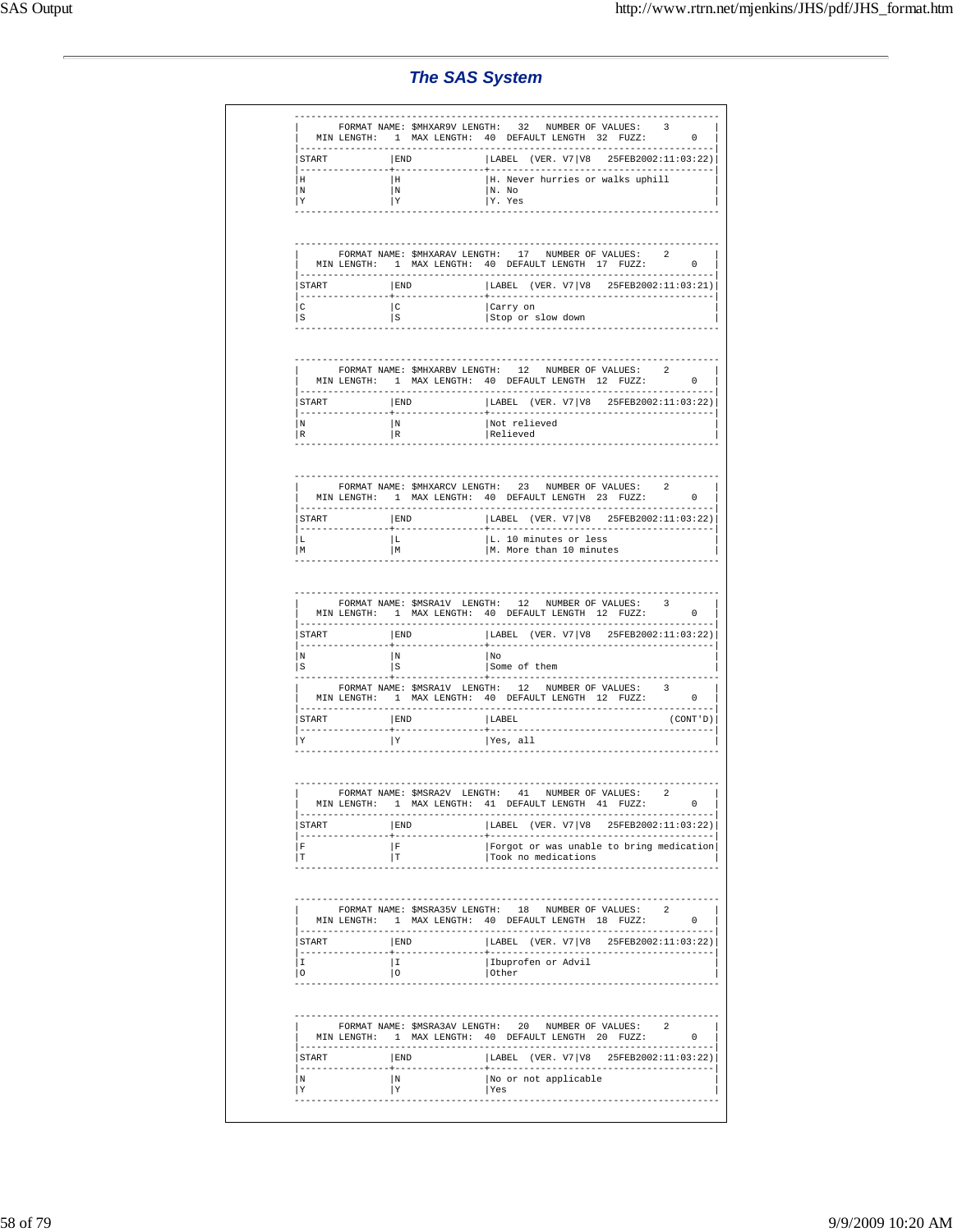|          | ------------------------------------- | FORMAT NAME: \$MSRAAV LENGTH: 37 NUMBER OF VALUES:<br>4<br>MIN LENGTH: 1 MAX LENGTH: 40 DEFAULT LENGTH 37 FUZZ:<br>$\Omega$            |
|----------|---------------------------------------|----------------------------------------------------------------------------------------------------------------------------------------|
| START    | END                                   | LABEL (VER. V7   V8 25FEB2002:11:03:22)<br>--------                                                                                    |
| Α        | l A                                   | A. Less than 300 mg (Baby)                                                                                                             |
| B        | lв.                                   | B. 300 - 499 mg (Regular)                                                                                                              |
| C        | $ c -$                                | C. 500 mg or greater (Extra strength)                                                                                                  |
| l D      | l D                                   | D. Don't know<br>--------                                                                                                              |
|          |                                       | FORMAT NAME: \$MSRABV LENGTH: 65 NUMBER OF VALUES:<br>2<br>MIN LENGTH: 1 MAX LENGTH: 65 DEFAULT LENGTH 65 FUZZ:<br>$\bigcirc$          |
|          |                                       | ----------                                                                                                                             |
| START    | END                                   | LABEL (VER. V7   V8 25FEB2002:11:03:22)<br>-------------------                                                                         |
| $\,$ H   | H                                     | H. Participant mentioned to avoid heart                                                                                                |
| lo –     | $ 0 \rangle$                          | 0. Participant did NOT mention to avoid                                                                                                |
|          |                                       | FORMAT NAME: \$MSRACV LENGTH: 5 NUMBER OF VALUES:<br>$\overline{2}$<br>MIN LENGTH: 1 MAX LENGTH: 40 DEFAULT LENGTH 5 FUZZ:<br>$\Omega$ |
| START    | END                                   | LABEL (VER. V7   V8 25FEB2002:11:03:22)                                                                                                |
| H        | I H                                   | Heart                                                                                                                                  |
| $\circ$  | $ 0 \rangle$                          | Other                                                                                                                                  |
| START    |                                       | FORMAT NAME: \$MSRADV LENGTH: 24 NUMBER OF VALUES:<br>9<br>MIN LENGTH: 1 MAX LENGTH: 40 DEFAULT LENGTH 24 FUZZ:                        |
|          | $ $ END                               | $\Omega$<br> LABEL (VER. V7   V8 25FEB2002:11:03:22)                                                                                   |
| Α        | ΙA                                    | A. Almost never                                                                                                                        |
| D        | l D                                   | D. Daily                                                                                                                               |
| М        | l M<br>١N                             | M. Monthly                                                                                                                             |
| N<br>R   | l R                                   | N. Never<br>R. Rarely                                                                                                                  |
| S        | S                                     | S. Several times a month                                                                                                               |
| T        | ١T                                    | T. Several times a year                                                                                                                |
| W<br>l Y | l W<br>ΙY                             | W. Weekly<br>Y. Yearly                                                                                                                 |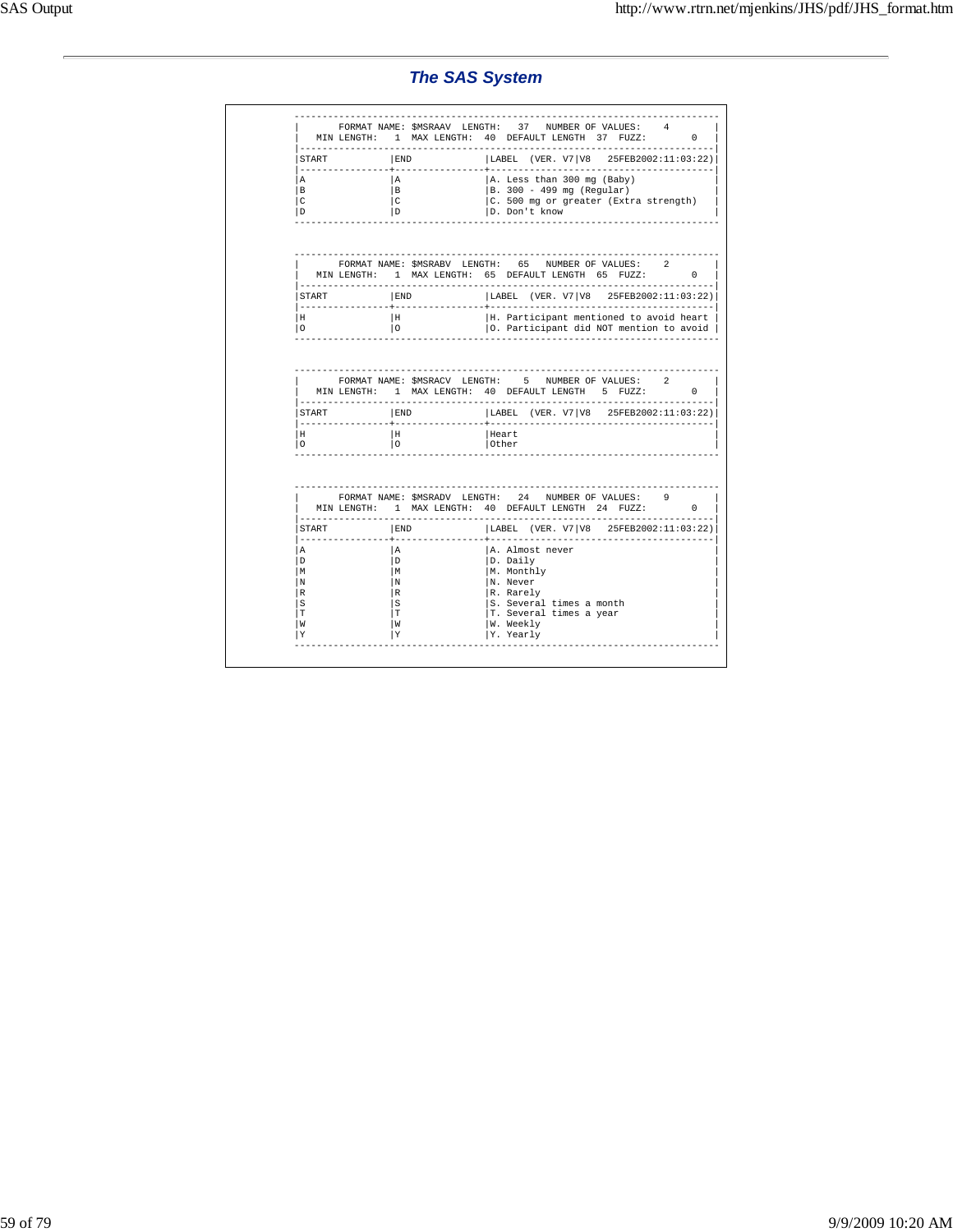|              |                 | MIN LENGTH: 1 MAX LENGTH: 40 DEFAULT LENGTH 19 FUZZ: |                                                                                                                                      |
|--------------|-----------------|------------------------------------------------------|--------------------------------------------------------------------------------------------------------------------------------------|
| START        | --------------- | END                                                  | LABEL (VER. V7   V8 25FEB2002:11:03:22)                                                                                              |
| D            |                 | $\mathsf{D}$                                         | D. Don't Know                                                                                                                        |
| N<br>ΙY      |                 | N<br> Y                                              | N. Not a Reason<br> Y. Reason Indicated                                                                                              |
|              |                 |                                                      |                                                                                                                                      |
|              |                 |                                                      | FORMAT NAME: \$NEWID LENGTH: 21 NUMBER OF VALUES: 10<br>MIN LENGTH: 1 MAX LENGTH: 40 DEFAULT LENGTH 21 FUZZ:<br>0                    |
| START        |                 | END                                                  | -------------------<br>------------<br>LABEL (VER. V7 V8<br>13APR2004:12:02:38)<br>--------                                          |
| 01           |                 | 01                                                   | ARIC                                                                                                                                 |
| 02<br>03     |                 | 02<br>03                                             | ARIC_HOUSEHOLD<br>ARIC_FAMILY                                                                                                        |
| 04           |                 | 04                                                   | ARIC HOUSEHOLD FAMILY                                                                                                                |
| 05<br>06     |                 | 05<br>  06                                           | RANDOM<br>RANDOM FAMILY                                                                                                              |
| 07           |                 | 07                                                   | FAMILY                                                                                                                               |
| 08<br>  0 9  |                 | 08<br>  09                                           | VOLUNTEER<br>VOLUNTEER_FAMILY                                                                                                        |
| $ 10\rangle$ |                 | 10                                                   | UNKNOWN                                                                                                                              |
|              |                 | ----------------------------                         | ------------------                                                                                                                   |
|              |                 |                                                      | FORMAT NAME: \$NSHIFT LENGTH: 8 NUMBER OF VALUES:<br>5<br>MIN LENGTH: 1 MAX LENGTH: 40 DEFAULT LENGTH 8 FUZZ:<br>$^{\circ}$          |
| START        |                 | END                                                  | LABEL (VER. V7 V8 19FEB2002:15:18:12)                                                                                                |
| 01           |                 | 01                                                   | AM                                                                                                                                   |
| 02<br>03     |                 | $ 02\rangle$<br>$ 03\rangle$                         | Early PM<br>Late PM                                                                                                                  |
| 04           |                 | $ 04\rangle$                                         | Weekend                                                                                                                              |
| $ 05\rangle$ |                 | $ 05\rangle$                                         | Missing                                                                                                                              |
|              |                 |                                                      | FORMAT NAME: \$OBSA11V LENGTH: 15 NUMBER OF VALUES:<br>$\overline{4}$                                                                |
|              |                 |                                                      | MIN LENGTH: 1 MAX LENGTH: 40 DEFAULT LENGTH 15 FUZZ:<br>$\mathbf{0}$                                                                 |
| START        |                 | END                                                  | LABEL (VER. V7   V8 25FEB2002:11:03:22)                                                                                              |
| l A<br> B    |                 | A <br> B <br>-------+----------------+---------      | A. A great deal<br>B. A lot                                                                                                          |
|              |                 |                                                      | FORMAT NAME: \$OBSA11V LENGTH: 15 NUMBER OF VALUES:<br>-4<br>MIN LENGTH: 1 MAX LENGTH: 40 DEFAULT LENGTH 15 FUZZ:<br>$\Omega$        |
| START        |                 | END                                                  | LABEL<br>(CONT'D)                                                                                                                    |
| l c          |                 | $+ - - -$<br> c                                      | C. Not too much                                                                                                                      |
| $\mathsf{D}$ |                 | D                                                    | D. Not at all<br>----------------                                                                                                    |
|              |                 |                                                      |                                                                                                                                      |
|              |                 |                                                      |                                                                                                                                      |
|              |                 | FORMAT NAME: SOBSA1V LENGTH:                         | 9 NUMBER OF VALUES:<br>MIN LENGTH: 1 MAX LENGTH: 40 DEFAULT LENGTH 9 FUZZ:                                                           |
| START        |                 | $ $ END                                              | -------------------<br>----------------                                                                                              |
| F            | ------------+-- | -------------+-<br>ΙF                                | -------<br> Fair                                                                                                                     |
| G<br>P       |                 | G <br>∣₽                                             | Good                                                                                                                                 |
| V            |                 | V                                                    | Poor<br>Very good<br>----------------------                                                                                          |
|              |                 |                                                      |                                                                                                                                      |
|              |                 |                                                      | FORMAT NAME: \$OBSA7V LENGTH: 12 NUMBER OF VALUES:<br>4<br>MIN LENGTH: 1 MAX LENGTH: 40 DEFAULT LENGTH 12 FUZZ:                      |
| START        | --------------  | END                                                  | -------                                                                                                                              |
| F            |                 | F                                                    | LABEL (VER. V7   V8 25FEB2002:11:03:22)<br>$\Omega$<br> LABEL (VER. V7   V8 25FEB2002:11:03:22)<br>Fair quality                      |
| G<br>IН      |                 | G<br> H                                              | Good quality                                                                                                                         |
| ∣₽           |                 | P                                                    | High Quality<br>Poor quality                                                                                                         |
|              |                 |                                                      |                                                                                                                                      |
|              |                 |                                                      | FORMAT NAME: \$PACA12V LENGTH: 45 NUMBER OF VALUES: 3                                                                                |
|              |                 |                                                      | MIN LENGTH: 1 MAX LENGTH: 45 DEFAULT LENGTH 45 FUZZ:                                                                                 |
| START        |                 | END                                                  |                                                                                                                                      |
| Α<br>B       |                 | A<br> B                                              | $\mathbf{0}$<br> LABEL (VER. V7   V8 25FEB2002:11:03:22)<br>A. Less than 1 hour per week<br>B. At least 1 but less than 20 hours per |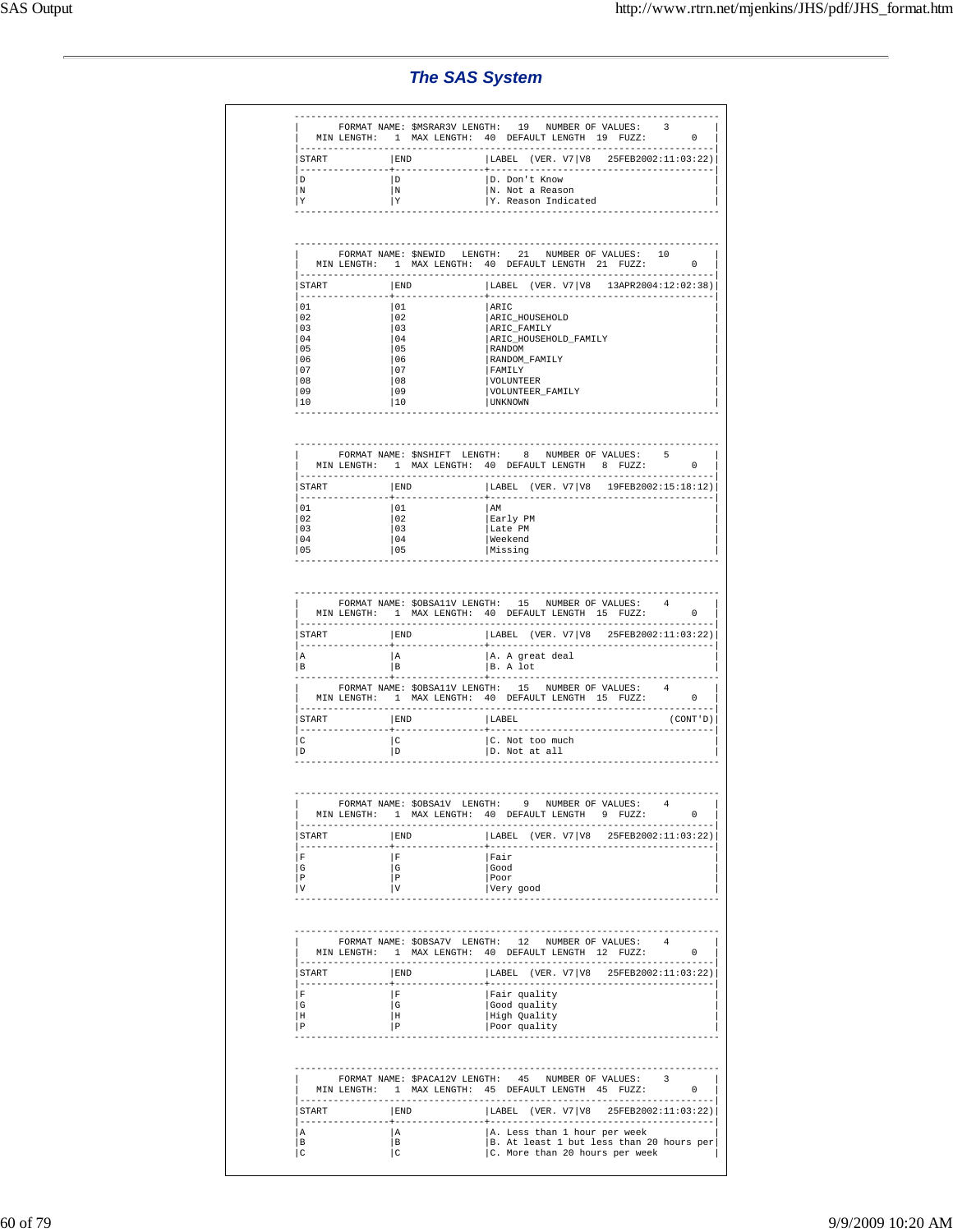----------------------------------------------------------------------------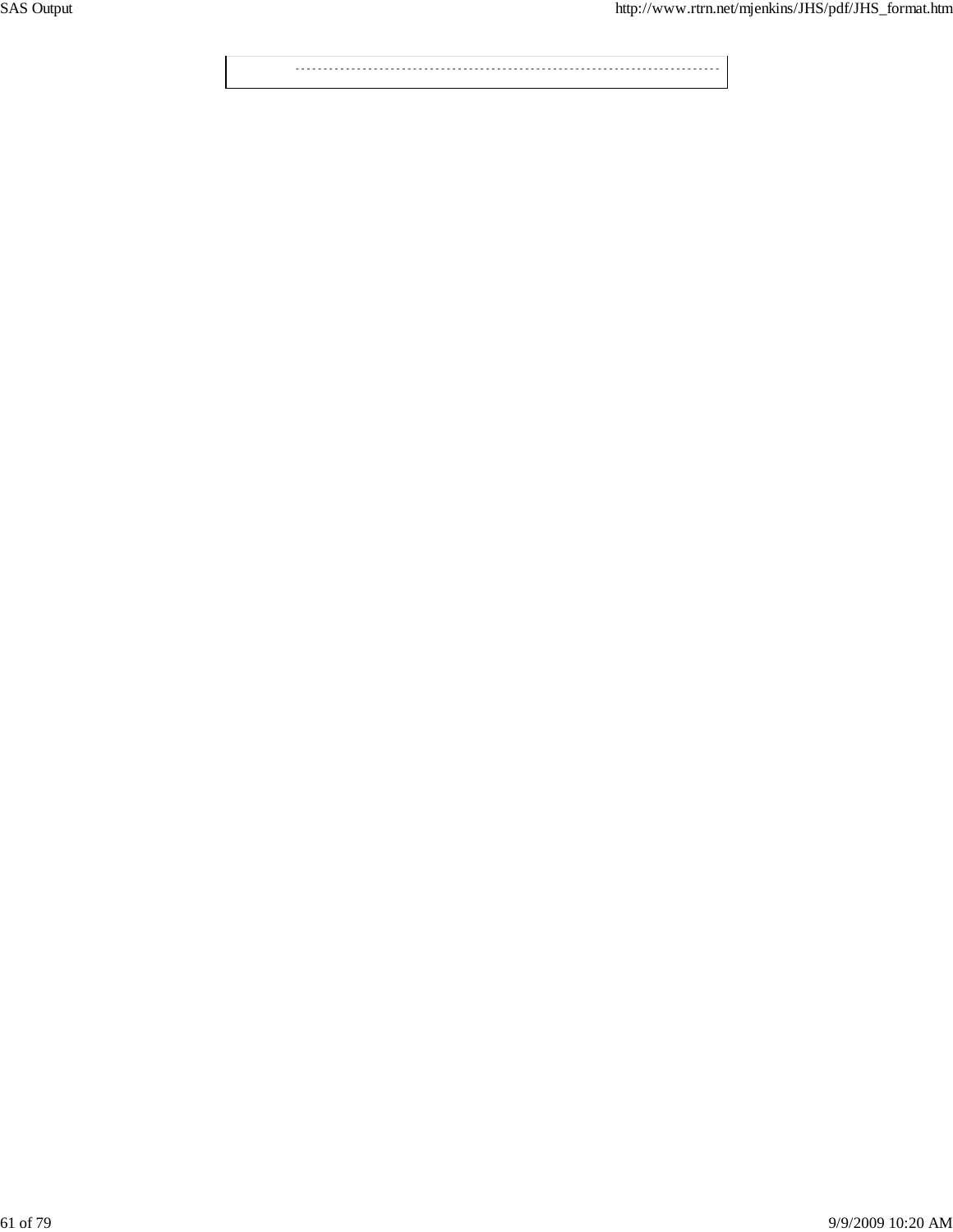|                     |            | MIN LENGTH: 1 MAX LENGTH: 53 DEFAULT LENGTH 53 FUZZ:                                                          |
|---------------------|------------|---------------------------------------------------------------------------------------------------------------|
| START               | END        | LABEL (VER. V7   V8 25FEB2002:11:03:22)                                                                       |
| Α                   | l A        | A. Less than 1/2 hour per day                                                                                 |
| в                   | l B        | B. At least 1/2 hour but less than 1 hou                                                                      |
| C                   | l C        | C. At least 1 hour but less than 1 1/2 h                                                                      |
| D                   | D          | D. At least 1 1/2 hours but less than 2                                                                       |
| E.                  | E          | E. 2 or more hours per day                                                                                    |
| ----------<br>START | <b>END</b> | MIN LENGTH: 1 MAX LENGTH: 40 DEFAULT LENGTH 39 FUZZ:<br> LABEL (VER. V7   V8 25FEB2002:11:03:22)              |
| A                   | l A        | A. Less than 5 minutes                                                                                        |
| <sub>B</sub>        | IB.        | B. At least 5 but less than 15 minutes                                                                        |
|                     | l C        | C. At least 15 but less than 30 minutes                                                                       |
| C                   |            |                                                                                                               |
| D                   | l D.       |                                                                                                               |
| E                   | E          | E. At least 45 minutes                                                                                        |
| START               | END        | FORMAT NAME: \$PACA20V LENGTH: 34 NUMBER OF VALUES: 5<br>MIN LENGTH: 1 MAX LENGTH: 40 DEFAULT LENGTH 34 FUZZ: |
| Α                   | l A        | A. Never or less than once a month                                                                            |
| B                   | l B        | D.At least 30 but less than 45 minutes<br> LABEL (VER. V7   V8 25FEB2002:11:03:22)<br>B. Once a month         |
| C                   | C          | C. 2-3 times a month                                                                                          |
| D                   | l D        | D. Once a week                                                                                                |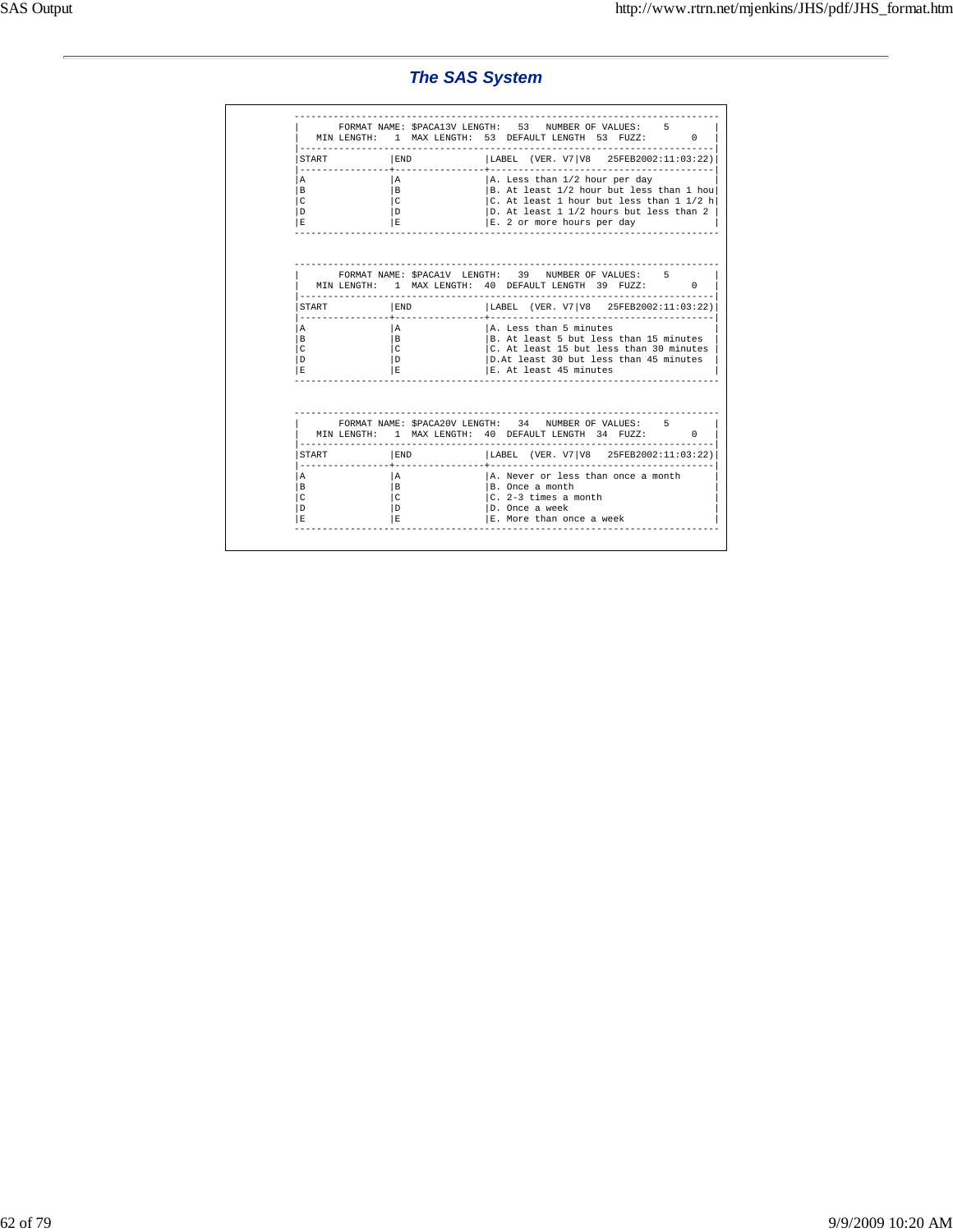|              |               | MIN LENGTH: 1 MAX LENGTH: 40 DEFAULT LENGTH 39 FUZZ:<br>$\Omega$                                                                                          |
|--------------|---------------|-----------------------------------------------------------------------------------------------------------------------------------------------------------|
| START        | <b>END</b>    | LABEL (VER. V7   V8 25FEB2002:11:03:22)                                                                                                                   |
| Α            | l A           | A. Less than 5 blocks                                                                                                                                     |
| <sub>R</sub> | ΙB.           | B. At least 5 but less than 10 blocks                                                                                                                     |
| C            | C             | C. At least 10 but less than 15 blocks                                                                                                                    |
| $\mathsf{D}$ | D             | D. At least 15 but less than 20 blocks                                                                                                                    |
| Е            | Е             | E. More than 20 blocks                                                                                                                                    |
| START        | <b>END</b>    | FORMAT NAME: \$PACA30V LENGTH: 12 NUMBER OF VALUES: 5<br>MIN LENGTH: 1 MAX LENGTH: 40 DEFAULT LENGTH 12 FUZZ:<br> LABEL (VER. V7   V8 25FEB2002:11:03:22) |
|              |               | <b>+-----------</b> -<br>A. Much less                                                                                                                     |
| Α<br>B       | l A<br>l B    | B. Less                                                                                                                                                   |
| C            | l C           | IC. Same as                                                                                                                                               |
| $\mathsf{D}$ | l D.          | D. More                                                                                                                                                   |
| E            | E             | E. Much more                                                                                                                                              |
|              |               | FORMAT NAME: \$PACA6V LENGTH: 54 NUMBER OF VALUES: 5<br>MIN LENGTH: 1 MAX LENGTH: 54 DEFAULT LENGTH 54 FUZZ:                                              |
| START        | <b>END</b>    | LABEL (VER. V7   V8 25FEB2002:11:03:22)                                                                                                                   |
|              | l A           | A. Less than 1 hour a week                                                                                                                                |
| Α            |               |                                                                                                                                                           |
| в            | l B           | B. At least 1 hour a week but less than                                                                                                                   |
| C            | $\mathcal{C}$ | C. At least 1 hour a day but less than 2                                                                                                                  |
| $\mathsf{D}$ | D             | D. At least 2 hours a day but less than                                                                                                                   |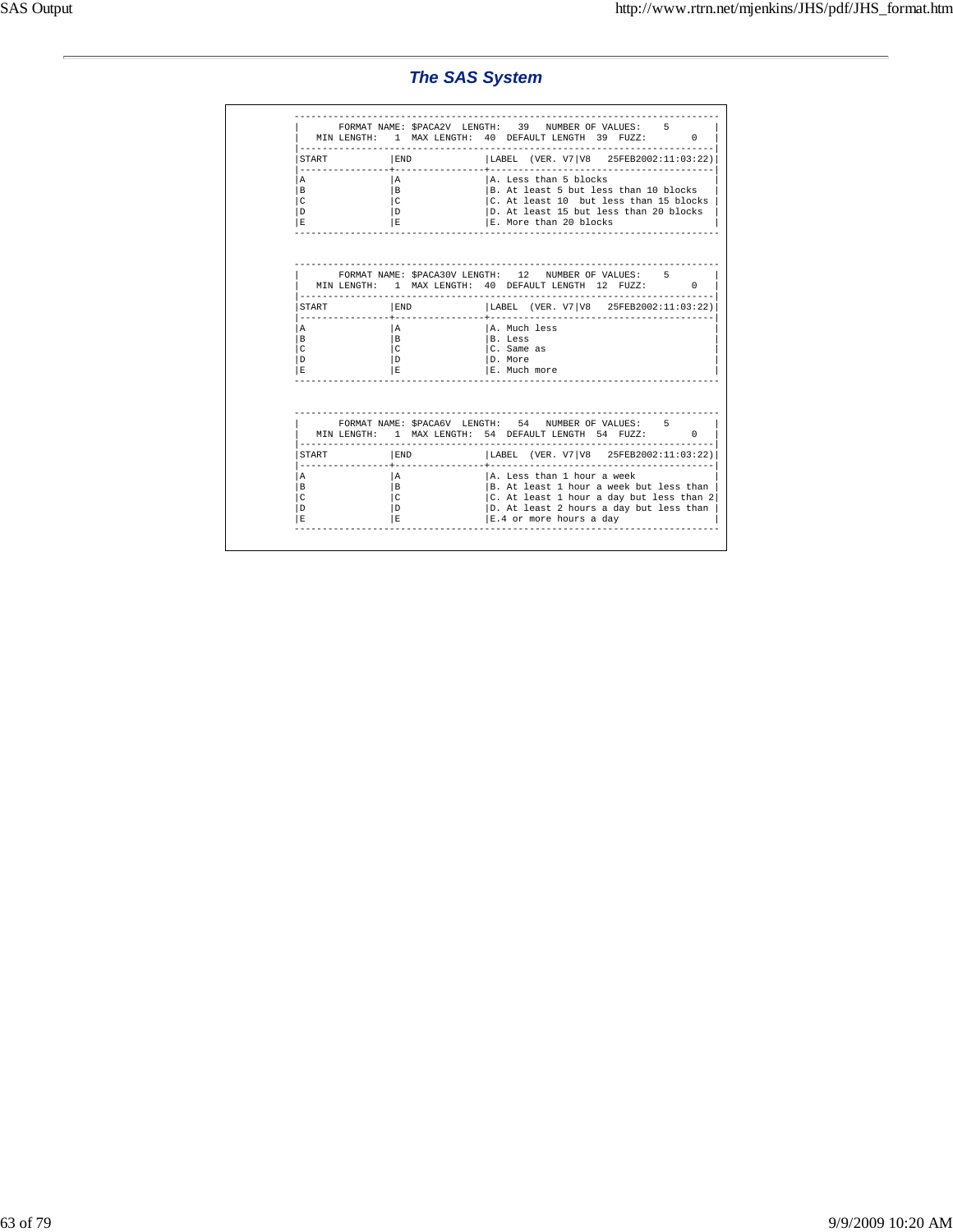|              |               | MIN LENGTH: 1 MAX LENGTH: 40 DEFAULT LENGTH 15 FUZZ:                                                                                                      |
|--------------|---------------|-----------------------------------------------------------------------------------------------------------------------------------------------------------|
| START        | <b>END</b>    | LABEL (VER. V7   V8 25FEB2002:11:03:22)<br>----------                                                                                                     |
| A            | l A           | A. Much lighter                                                                                                                                           |
| <sub>R</sub> | l B           | B. Lighter                                                                                                                                                |
| C            | C             | C. The same as                                                                                                                                            |
| D            | D             | D. Heavier                                                                                                                                                |
| Е            | E.            | E. Much heavier                                                                                                                                           |
|              | <b>END</b>    | FORMAT NAME: \$PACAR3V LENGTH: 25 NUMBER OF VALUES: 5<br>MIN LENGTH: 1 MAX LENGTH: 40 DEFAULT LENGTH 25 FUZZ:<br> LABEL (VER. V7   V8 21JUL2004:08:35:09) |
| START        |               | --------------------                                                                                                                                      |
| Α            | l A           | A. Less than once a month                                                                                                                                 |
| в            | l B           | B. Once a month                                                                                                                                           |
| C            | l C           | C. 2-3 times a month                                                                                                                                      |
| $\mathsf{D}$ | l D.          | D. Once a week                                                                                                                                            |
| E            | E             | E. More than once a week                                                                                                                                  |
|              |               | FORMAT NAME: \$PACAR6V LENGTH: 12 NUMBER OF VALUES: 5<br>MIN LENGTH: 1 MAX LENGTH: 40 DEFAULT LENGTH 12 FUZZ:                                             |
| START        | <b>END</b>    | LABEL (VER. V7   V8 25FEB2002:11:03:23)<br>.                                                                                                              |
| Α            | l A           | A. Never                                                                                                                                                  |
|              | l B           | B. Seldom                                                                                                                                                 |
| в            |               | C. Sometimes                                                                                                                                              |
| C            | $\mathcal{C}$ |                                                                                                                                                           |
| $\mathsf{D}$ | D             | D. Often<br>E. Always                                                                                                                                     |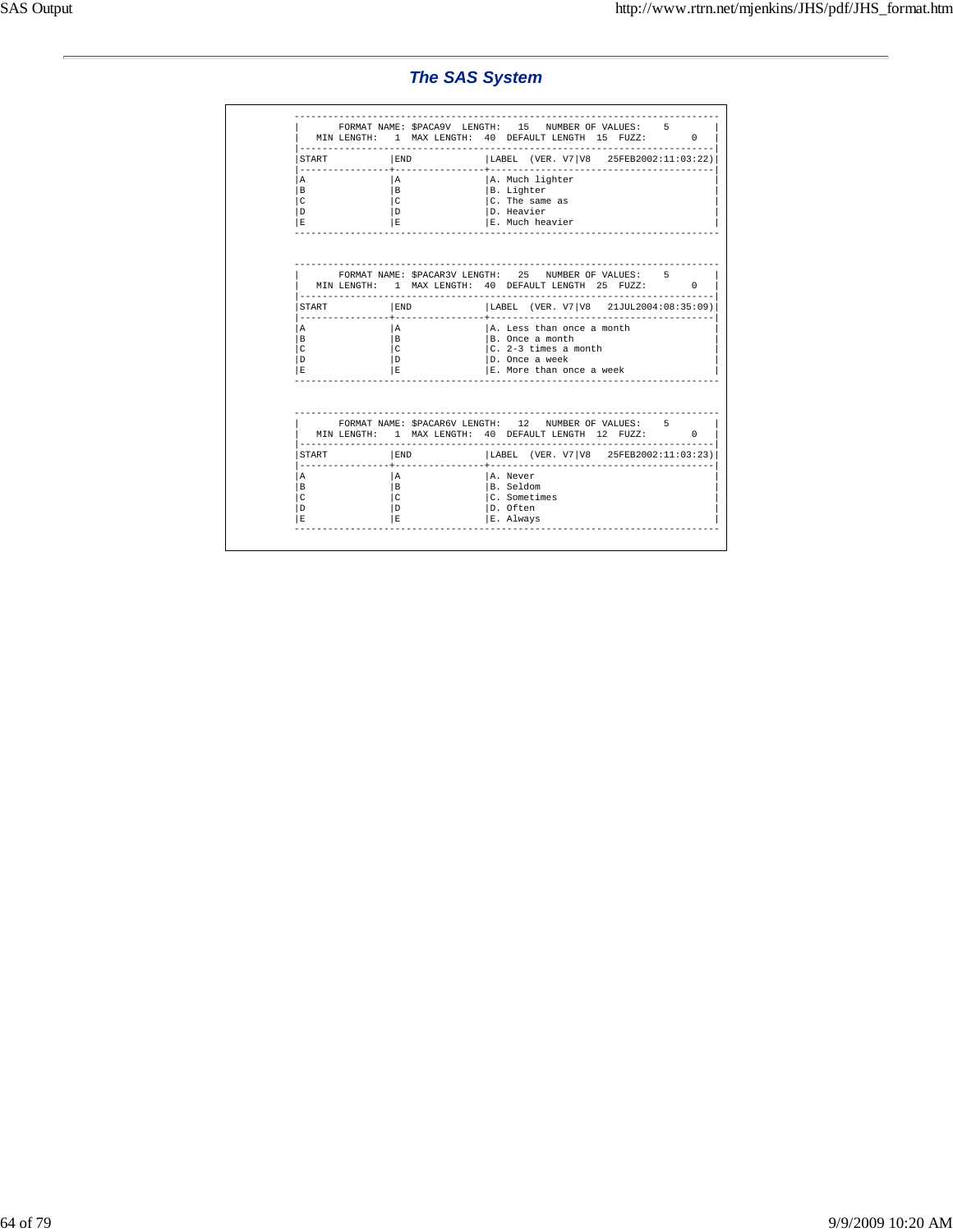|              | FORMAT NAME: \$PACARAV LENGTH: 22 NUMBER OF VALUES:<br>______________________ | MIN LENGTH: 1 MAX LENGTH: 40 DEFAULT LENGTH 22 FUZZ: |                                                                                                                              |
|--------------|-------------------------------------------------------------------------------|------------------------------------------------------|------------------------------------------------------------------------------------------------------------------------------|
| START        |                                                                               | END                                                  | $ LABEL$ (VER. V7 V8 25FEB2002:11:03:22)                                                                                     |
| Α            |                                                                               | A                                                    | A. Less than one month                                                                                                       |
| в            |                                                                               | l B                                                  | B. 1 to 3 months                                                                                                             |
| C            |                                                                               | l C                                                  | C. 4 to 6 months                                                                                                             |
| $\mathsf{D}$ |                                                                               | l D                                                  | $ D. 7$ to 9 months                                                                                                          |
| E            |                                                                               | lΕ                                                   | E. More than 9 months                                                                                                        |
|              |                                                                               |                                                      |                                                                                                                              |
|              |                                                                               | ----------------------------------                   | FORMAT NAME: \$PACARBV LENGTH: 35 NUMBER OF VALUES:<br>5<br>MIN LENGTH: 1 MAX LENGTH: 40 DEFAULT LENGTH 35 FUZZ:<br>$\Omega$ |
| START        |                                                                               | END                                                  | LABEL (VER. V7   V8 25FEB2002:11:03:22)                                                                                      |
| Α            |                                                                               | A                                                    | A. Less than 1 hour                                                                                                          |
| в            |                                                                               | l B                                                  | B. At least 1 but less than 2 hours                                                                                          |
| C            |                                                                               |                                                      |                                                                                                                              |
|              |                                                                               |                                                      |                                                                                                                              |
|              |                                                                               | l C                                                  | C. At least 2 but less than 3 hours                                                                                          |
| D<br>E.      |                                                                               | l D<br>lΕ                                            | D. At least 3 but less than 4 hours<br>E. 4 or more hours                                                                    |
|              |                                                                               |                                                      | FORMAT NAME: \$PDSA11V LENGTH: 12 NUMBER OF VALUES:<br>$\overline{\mathbf{3}}$                                               |
|              | MIN LENGTH:                                                                   |                                                      | 1 MAX LENGTH: 40 DEFAULT LENGTH 12 FUZZ:                                                                                     |
| START        |                                                                               | END                                                  | $ LABEL$ (VER. V7   V8 25FEB2002:11:03:23)                                                                                   |
| D.           |                                                                               | D.                                                   | Dissatisfied                                                                                                                 |
| N            |                                                                               | $\mathbb{N}$                                         | Neither                                                                                                                      |
| S            |                                                                               | l s                                                  | Satisfied                                                                                                                    |
|              |                                                                               |                                                      | FORMAT NAME: \$PDSA17V LENGTH: 23 NUMBER OF VALUES:<br>MIN LENGTH: 1 MAX LENGTH: 40 DEFAULT LENGTH 23 FUZZ:                  |
| START        |                                                                               | END                                                  | $\Omega$<br>LABEL (VER. V7 V8<br>25FEB2002:11:03:23)                                                                         |
|              |                                                                               |                                                      | --------------------                                                                                                         |
| F            |                                                                               | l F.                                                 | Fairly disappointed                                                                                                          |
| N<br>S       |                                                                               | l N<br>l s                                           | Not at all disappointed<br>Slightly disappointed                                                                             |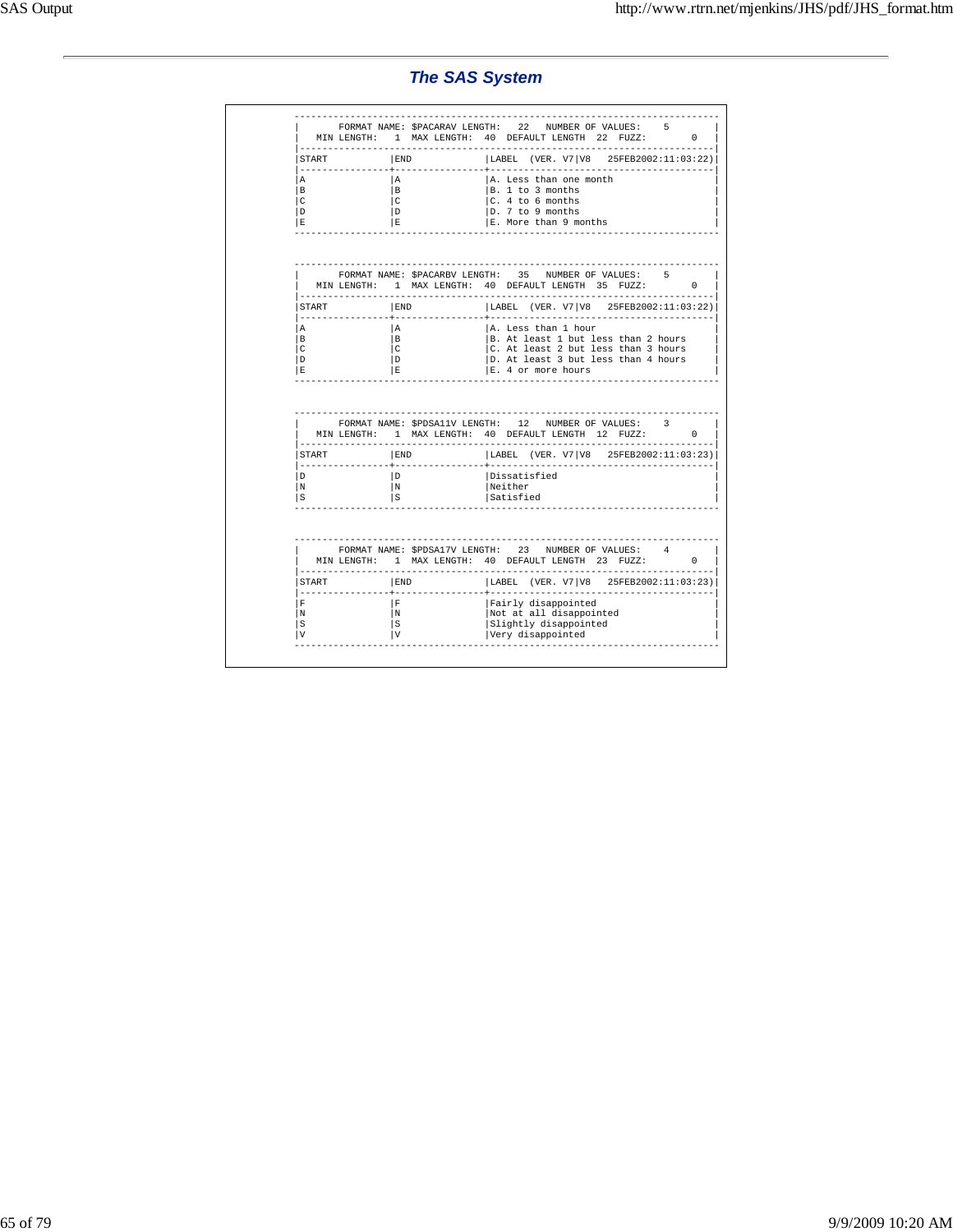|              |                   | FORMAT NAME: \$PDSA21V LENGTH: 19 NUMBER OF VALUES: | $\overline{\mathbf{3}}$<br>MIN LENGTH: 1 MAX LENGTH: 40 DEFAULT LENGTH 19 FUZZ:<br>$\Omega$                                                                      |
|--------------|-------------------|-----------------------------------------------------|------------------------------------------------------------------------------------------------------------------------------------------------------------------|
| START        |                   | END                                                 | LABEL (VER. V7 V8 25FEB2002:11:03:23)                                                                                                                            |
|              | ---------------   |                                                     |                                                                                                                                                                  |
| N<br>∣P      |                   | N<br> P                                             | N. N <sub>O</sub>  <br>P. Yes, in the past                                                                                                                       |
| ΙY.          |                   | Y                                                   | Y. Yes, currently                                                                                                                                                |
|              |                   |                                                     |                                                                                                                                                                  |
|              |                   |                                                     | FORMAT NAME: \$PDSA24V LENGTH: 26 NUMBER OF VALUES:<br>5<br>MIN LENGTH: 1 MAX LENGTH: 40 DEFAULT LENGTH 26 FUZZ:<br>0                                            |
| START        |                   | $ $ END                                             | $- - -$<br>. <b>.</b> .<br>LABEL (VER. V7   V8<br>25FEB2002:11:03:23)                                                                                            |
|              |                   |                                                     | ____________________________                                                                                                                                     |
| B<br>D       |                   | B<br> D                                             | Buying (paying a mortgage)<br>Don't know                                                                                                                         |
| N            |                   | N                                                   | Neither owns nor pays rent                                                                                                                                       |
| 10<br>∣P.    |                   | $\circ$<br> P                                       | <b>Owns</b><br>Pays rent                                                                                                                                         |
|              |                   | ---------------                                     |                                                                                                                                                                  |
|              |                   |                                                     | FORMAT NAME: \$PDSA25V LENGTH: 21 NUMBER OF VALUES:<br>$\overline{\mathbf{3}}$                                                                                   |
|              |                   |                                                     | MIN LENGTH: 1 MAX LENGTH: 40 DEFAULT LENGTH 21 FUZZ:                                                                                                             |
| <b>START</b> |                   | $ $ END                                             | LABEL (VER. V7 V8<br>25FEB2002:11:03:23)                                                                                                                         |
| M            |                   | $+ - -$<br>$\vert$ M                                | --+----------------------<br>M. Yes, more than one                                                                                                               |
| N            |                   | $\lfloor N \rfloor$                                 | N. NQ                                                                                                                                                            |
| 10           |                   | $  \circ  $                                         | $\vert$ 0. Yes, one                                                                                                                                              |
|              |                   |                                                     | .<br>FORMAT NAME: \$PDSA26V LENGTH: 21 NUMBER OF VALUES: 11<br>MIN LENGTH: 1 MAX LENGTH: 40 DEFAULT LENGTH 21 FUZZ:<br>$\Omega$                                  |
| START        |                   | END                                                 | LABEL (VER. V7 V8<br>25FEB2002:11:03:23)                                                                                                                         |
| $\mathbb{A}$ |                   | A                                                   | $A. $0 - 499$                                                                                                                                                    |
| B            |                   | B                                                   | B. \$500 - 999                                                                                                                                                   |
| C<br>  D     |                   | c <br> D                                            | $ C. $1,000 - 4,999$<br>D. \$5,000 - 9,999                                                                                                                       |
| ΙE           |                   | IΕ                                                  | $E. $10,000 - 19,999$                                                                                                                                            |
| F<br>l G     |                   | ΙF<br>  G                                           | F. \$20,000 - 49,999<br> G. \$50,000 - 99,999                                                                                                                    |
| ΙH           |                   | IН                                                  | $ H. $100,000 - 199,999$                                                                                                                                         |
| $\mathbb{I}$ | $- + - + -$       | ΙI                                                  | I. \$200,000 or more<br>-------+---------------------                                                                                                            |
|              |                   |                                                     | FORMAT NAME: \$PDSA26V LENGTH: 21 NUMBER OF VALUES: 11<br>MIN LENGTH: 1 MAX LENGTH: 40 DEFAULT LENGTH 21 FUZZ:<br>$\Omega$<br>---------------------------------- |
|              |                   | <b>END</b>                                          | <b>LABEL</b><br>(CONT'D)                                                                                                                                         |
| START        |                   |                                                     |                                                                                                                                                                  |
| --------     |                   | $+ - - -$                                           |                                                                                                                                                                  |
| l J<br>  K   |                   | J<br>$\vert K \vert$                                | J. Don't know<br>K. Refused                                                                                                                                      |
|              |                   |                                                     |                                                                                                                                                                  |
|              |                   | FORMAT NAME: SPDSA28V LENGTH:                       | 19 NUMBER OF VALUES:<br>13                                                                                                                                       |
|              |                   |                                                     | MIN LENGTH: 1 MAX LENGTH: 40 DEFAULT LENGTH 19 FUZZ:<br>0<br>----                                                                                                |
| <b>START</b> |                   | END                                                 | ---------<br>LABEL (VER. V7 V8<br>25FEB2002:11:03:23)                                                                                                            |
| $\mathbb{A}$ |                   | A                                                   | A. Less than \$5,000                                                                                                                                             |
| В            |                   | B                                                   | $ B.$ \$5,000 - 7,999                                                                                                                                            |
| C            |                   | c                                                   | $ C. $8,000 - 11,999$                                                                                                                                            |
| D<br>E       |                   | D <br>İΕ                                            | $ D. $12,000 - 15,999$<br>$ E. $16,000 - 19,999$                                                                                                                 |
| F            |                   | F                                                   | F. \$20,000 - 24,999                                                                                                                                             |
| G<br>IН      |                   | G<br>  H                                            | $ G. $25,000 - 34,999$<br>$ H. $35,000 - 49,999$                                                                                                                 |
| ΙI           |                   | ΙI                                                  | $ I. $50,000 - 74,999$                                                                                                                                           |
| l J<br>ΙK    |                   | ۱J<br> K                                            | $J. $75,000 - 99,999$<br>K. \$100,000 or more                                                                                                                    |
| L            |                   | ΙL                                                  | L. Don't Know                                                                                                                                                    |
| M            |                   | M                                                   | M. Refused<br>------------------                                                                                                                                 |
|              |                   |                                                     |                                                                                                                                                                  |
|              |                   |                                                     | FORMAT NAME: \$PDSA3V LENGTH: 48 NUMBER OF VALUES: 9<br>MIN LENGTH: 1 MAX LENGTH: 48 DEFAULT LENGTH 48 FUZZ:                                                     |
| START        |                   | END                                                 | -------------------------<br> LABEL (VER. V7   V8 25FEB2002:11:03:23)                                                                                            |
| Α            | ---------------+- |                                                     |                                                                                                                                                                  |
| B            |                   | A<br> B                                             | A. Working now, full-time<br>B. Working now, part-time                                                                                                           |
| C            |                   | c                                                   | C. Employed, but temporarily laid off                                                                                                                            |
| D<br>IΕ      |                   | D <br>İΕ                                            | D. Sick or on leave for health reasons<br>E. Unemployed, looking for work<br> F. Unemployed, not looking for work                                                |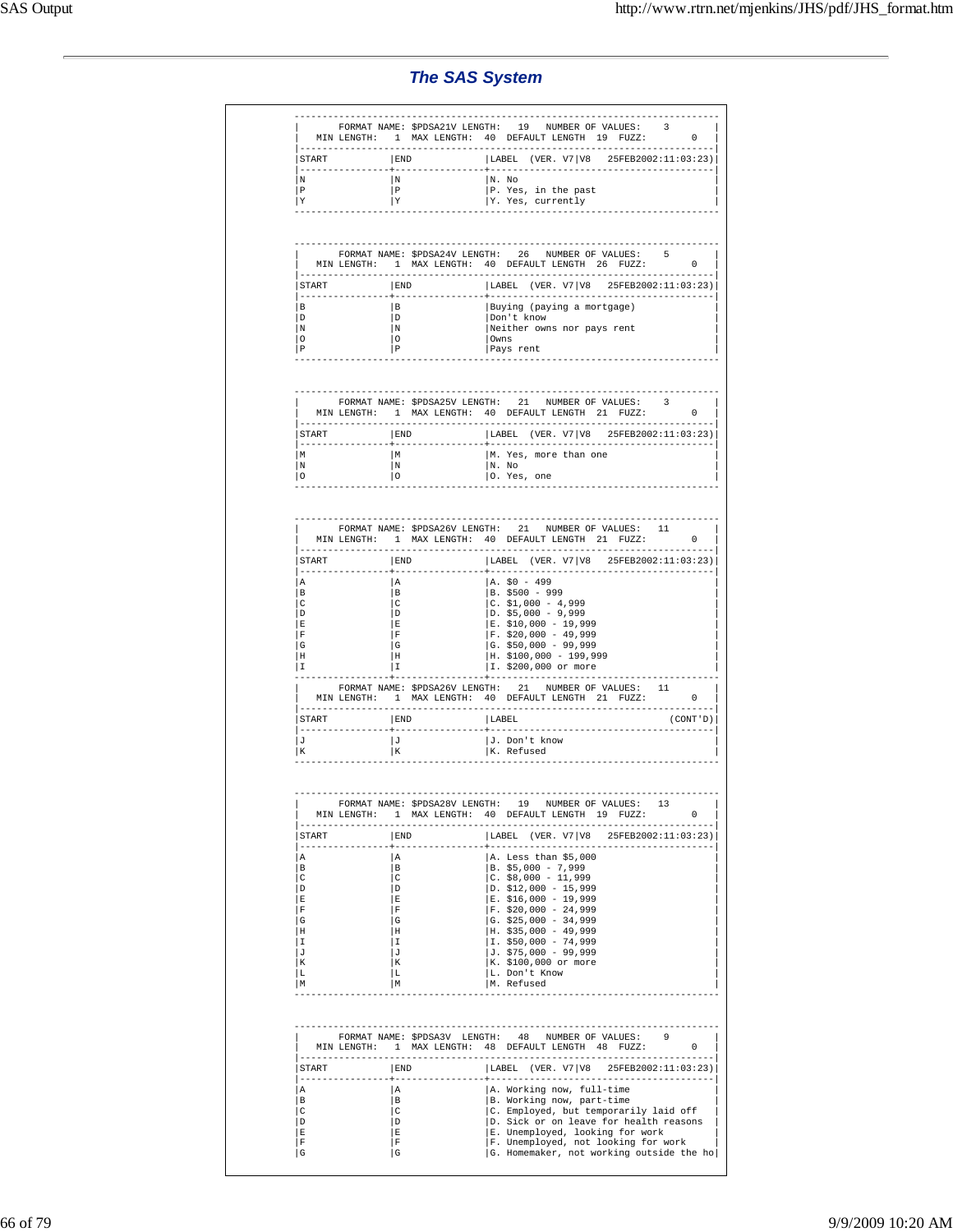|  |  | H. Retired from my usual job and not wor<br>I. Retired from my usual job but working |  |  |  |  |
|--|--|--------------------------------------------------------------------------------------|--|--|--|--|
|  |  |                                                                                      |  |  |  |  |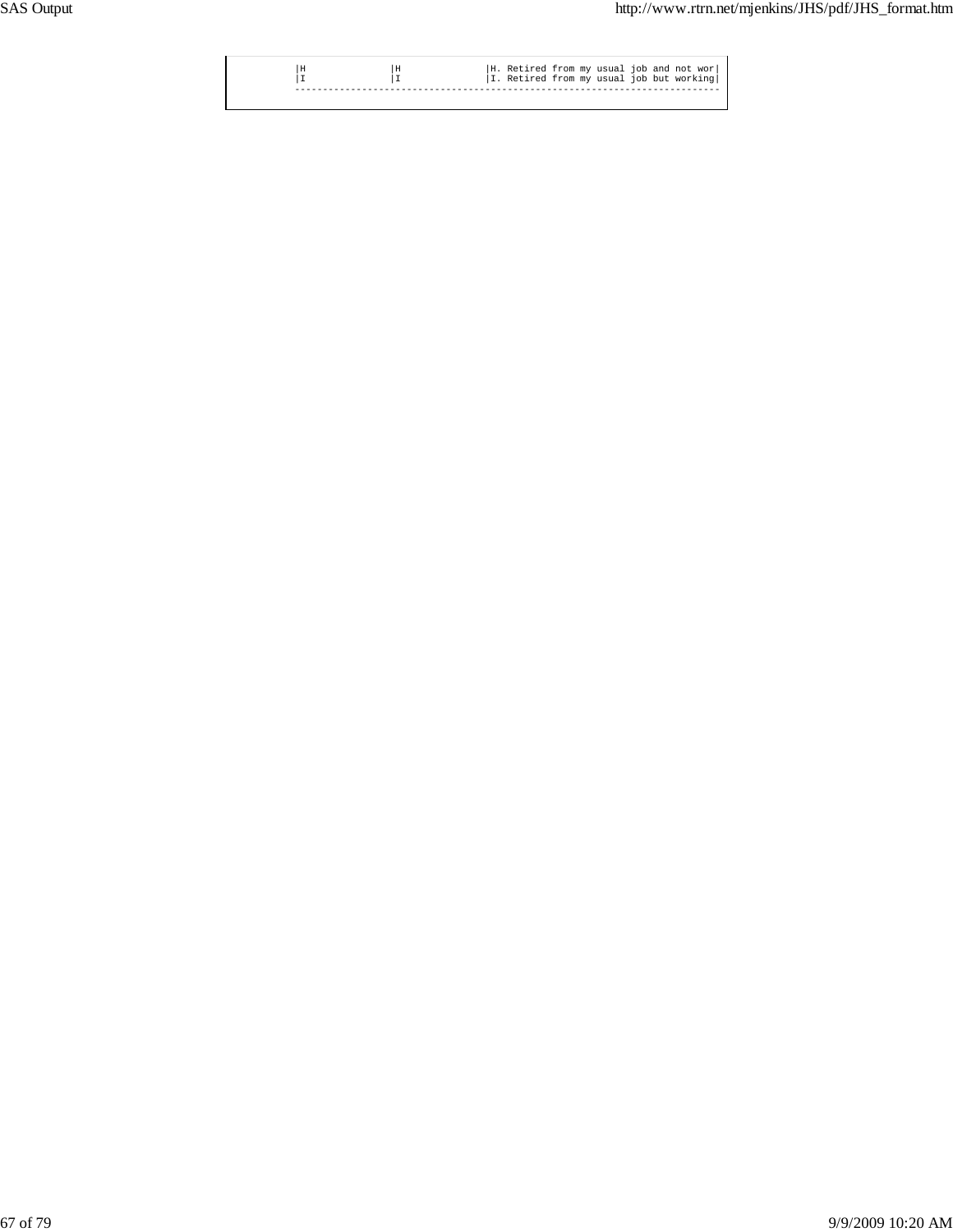|              | ----------------- | FORMAT NAME: \$PDSA5V LENGTH: 13 NUMBER OF VALUES: | MIN LENGTH: 1 MAX LENGTH: 40 DEFAULT LENGTH 13 FUZZ:<br>$\Omega$                                                                          |
|--------------|-------------------|----------------------------------------------------|-------------------------------------------------------------------------------------------------------------------------------------------|
| <b>START</b> |                   | <b>END</b>                                         | LABEL (VER. V7 V8<br>25FEB2002:11:03:23)                                                                                                  |
| М<br>O       |                   | l M<br>10                                          | More than one<br>  One                                                                                                                    |
|              |                   |                                                    |                                                                                                                                           |
|              |                   | FORMAT NAME: \$PDSA9BV LENGTH:                     | - 20<br>NUMBER OF VALUES:<br>5.<br>MIN LENGTH: 1 MAX LENGTH: 40 DEFAULT LENGTH 20 FUZZ:<br>$\Omega$                                       |
| START        |                   | END                                                | LABEL (VER. V7   V8 25FEB2002:11:03:23)<br>---------------                                                                                |
| <sup>D</sup> |                   | ۱D.                                                | Don't Know                                                                                                                                |
| F            |                   | l F                                                | Frequent layoffs                                                                                                                          |
| O            |                   | 1 O                                                | Other                                                                                                                                     |
| R            |                   | l R                                                | Regular, steady work                                                                                                                      |
|              |                   | l S                                                | Seasonal<br>FORMAT NAME: \$PDSARAV LENGTH: 7 NUMBER OF VALUES: 3                                                                          |
| S<br>START   | ---------------   | END                                                | MIN LENGTH: 1 MAX LENGTH: 40 DEFAULT LENGTH<br>7 FUZZ:<br>$\Omega$                                                                        |
|              |                   |                                                    | LABEL (VER. V7   V8 25FEB2002:11:03:23)                                                                                                   |
| N            |                   | $\mathbb{N}$                                       | NO/DK                                                                                                                                     |
| R<br>ΙY      |                   | l R<br> Y                                          | Refused<br> Yes                                                                                                                           |
|              |                   |                                                    | FORMAT NAME: \$PDSARBV LENGTH: 10 NUMBER OF VALUES:<br>$\overline{4}$<br>MIN LENGTH: 1 MAX LENGTH: 40 DEFAULT LENGTH 10 FUZZ:<br>$\Omega$ |
| START        |                   | END<br>-----------+--                              | $ LABEL$ (VER. V7 V8 25FEB2002:11:03:23)<br>--------                                                                                      |
| D            |                   | l D                                                | Don't Know                                                                                                                                |
| N            |                   | l N                                                | l No                                                                                                                                      |
| R<br>Υ       |                   | l R<br>ΙY                                          | Refused<br> Yes                                                                                                                           |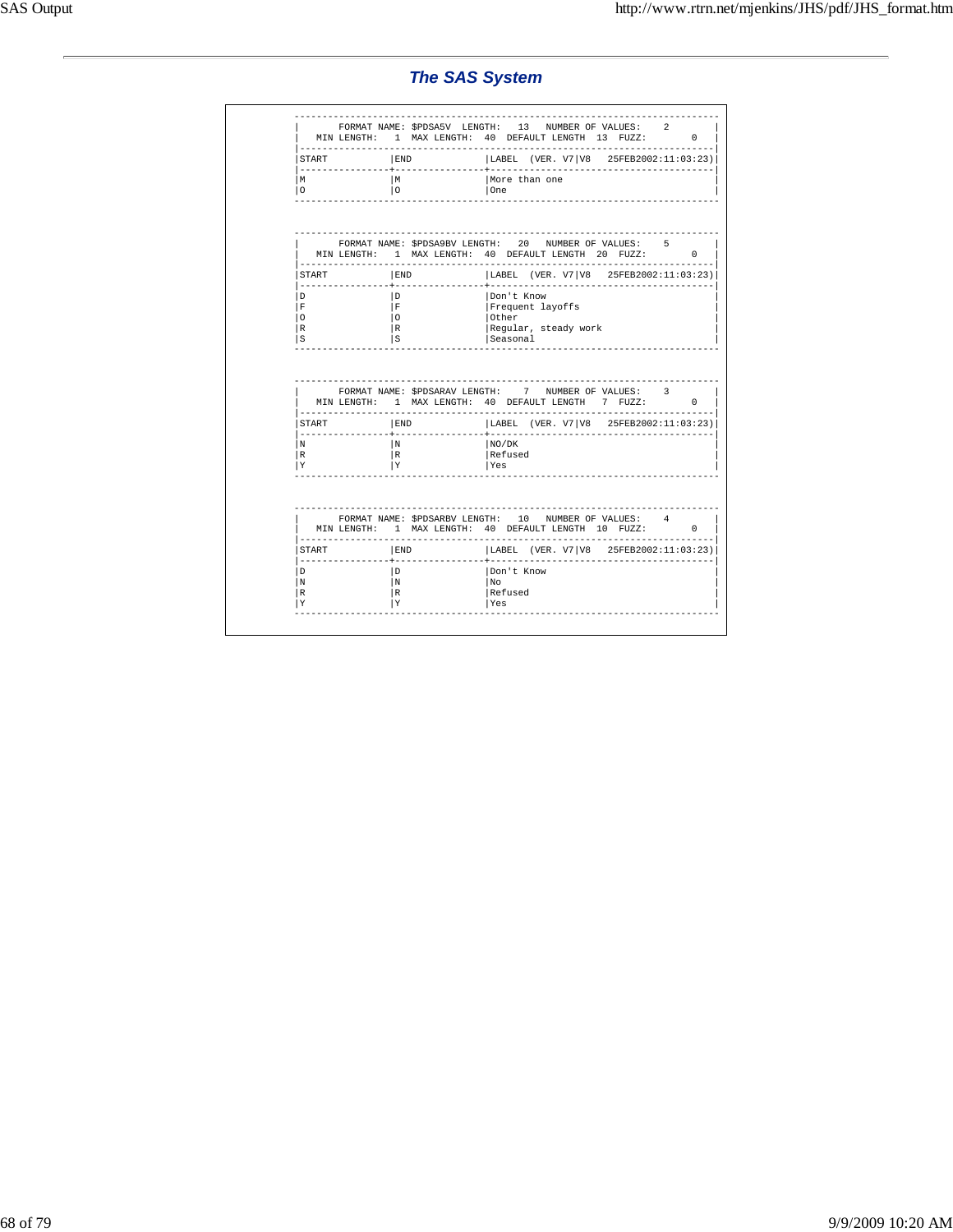| START        | <b>END</b> | LABEL (VER. V7   V8 25FEB2002:11:03:23)                                                                                                                   |
|--------------|------------|-----------------------------------------------------------------------------------------------------------------------------------------------------------|
| E.           | lЕ.        | IE. Excellent                                                                                                                                             |
| F            | l F        | F. Fair                                                                                                                                                   |
| G            | l G        | G. Good                                                                                                                                                   |
| P            | l P        | P. Poor                                                                                                                                                   |
|              |            | FORMAT NAME: \$PFHARAV LENGTH: 18 NUMBER OF VALUES: 5<br>MIN LENGTH: 1 MAX LENGTH: 40 DEFAULT LENGTH 18 FUZZ:                                             |
| START        | END        | LABEL (VER. V7   V8 25FEB2002:11:03:23)                                                                                                                   |
| Α            | l A        | .<br>A. Heart attack                                                                                                                                      |
| C            | l C        | C. Cancer                                                                                                                                                 |
| $\circ$      | $\circ$    | O. Other (Specify)                                                                                                                                        |
| S            | S          | S. Stroke                                                                                                                                                 |
| U            | U          | lU. Unknown                                                                                                                                               |
| <b>START</b> | <b>END</b> | FORMAT NAME: \$PLKA1V LENGTH: 14 NUMBER OF VALUES: 6<br>MIN LENGTH: 1 MAX LENGTH: 40 DEFAULT LENGTH 14 FUZZ:<br> LABEL (VER. V7   V8  06MAY2004:11:10:08) |
|              |            |                                                                                                                                                           |
|              | l A<br>١F  | <b>ARIC</b><br>FAMILY                                                                                                                                     |
| Α            |            |                                                                                                                                                           |
| F            |            |                                                                                                                                                           |
| Н            | H          | ARIC HOUSEHOLD                                                                                                                                            |
| N<br>R       | N<br>l R   | NOT CODED<br>RANDOM                                                                                                                                       |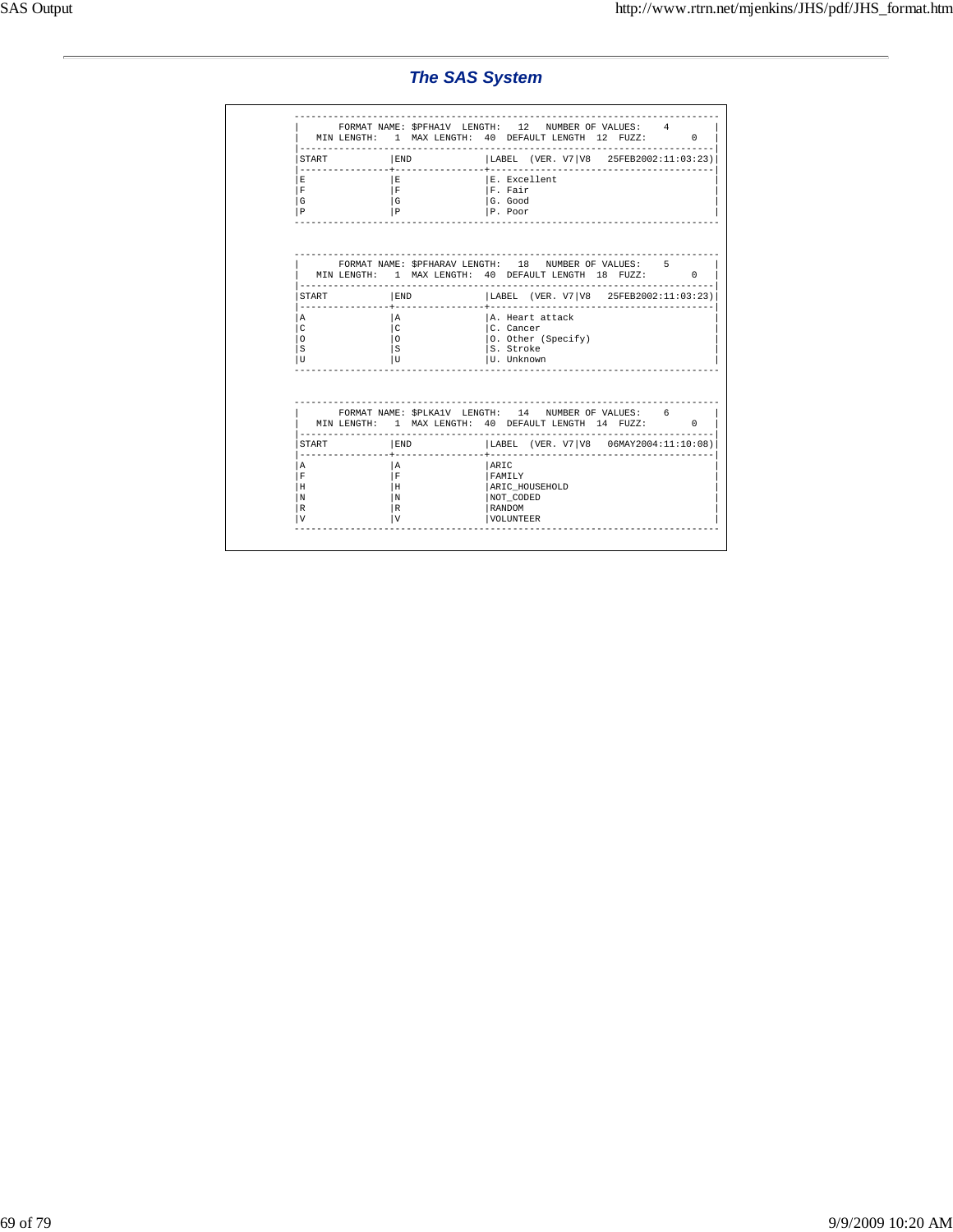|                     |                      |                                  | MIN LENGTH: 1 MAX LENGTH: 40 DEFAULT LENGTH 25 FUZZ:<br>0                                                                                                        |
|---------------------|----------------------|----------------------------------|------------------------------------------------------------------------------------------------------------------------------------------------------------------|
| START               |                      | END                              | LABEL (VER. V7   V8 25FEB2002:11:03:23)                                                                                                                          |
| Α                   |                      | A                                | . <u>.</u><br>A. Very comfortable                                                                                                                                |
| В                   |                      | B                                | B. Somewhat comfortable                                                                                                                                          |
| $\mathtt{C}$        |                      | c                                | C. Somewhat uncomfortable                                                                                                                                        |
| $\mathsf{D}$<br>ΙE  |                      | D <br>IΕ                         | D. Very uncomfortable<br>E. Not sure                                                                                                                             |
|                     |                      |                                  |                                                                                                                                                                  |
|                     |                      |                                  |                                                                                                                                                                  |
|                     |                      |                                  | FORMAT NAME: \$RCPA1V LENGTH: 24 NUMBER OF VALUES:<br>$6\overline{6}$<br>MIN LENGTH: 1 MAX LENGTH: 40 DEFAULT LENGTH 24 FUZZ:<br>0                               |
| START               |                      | END                              | LABEL (VER. V7 V8 25FEB2002:11:03:23)                                                                                                                            |
| A<br>B              |                      | A<br> B                          | A. Nearly every day<br>B. At least once a week                                                                                                                   |
| C                   |                      | l C                              | C. A few times a month                                                                                                                                           |
| D                   |                      | D                                | D. A few times a year                                                                                                                                            |
| İΕ<br>ΙF            |                      | İΕ<br>  F                        | E. Less than once a year<br>F. Not at all                                                                                                                        |
|                     |                      |                                  | .                                                                                                                                                                |
|                     |                      |                                  | FORMAT NAME: \$RCPA2V LENGTH: 25 NUMBER OF VALUES:<br>8<br>MIN LENGTH: 1 MAX LENGTH: 40 DEFAULT LENGTH 25 FUZZ:<br>$\overline{0}$                                |
| START               |                      |                                  | LABEL (VER. V7   V8 25FEB2002:11:03:23)                                                                                                                          |
|                     |                      | $ $ END                          |                                                                                                                                                                  |
| Α<br>В              |                      | A<br> B                          | A. More than once a day<br>B. Once a day                                                                                                                         |
| C                   |                      | l C                              | C. A few times a week                                                                                                                                            |
| D                   |                      | D                                | D. Once a week                                                                                                                                                   |
| E<br>F              |                      | İΕ<br>  F                        | E. A few times a month<br>F. Once a month                                                                                                                        |
| l G                 |                      | G                                | G. Less than once a month                                                                                                                                        |
| IН                  |                      | H                                | H. Never                                                                                                                                                         |
| START               |                      | END                              | FORMAT NAME: \$RCPA3V LENGTH: 19 NUMBER OF VALUES:<br>- 6<br>MIN LENGTH: 1 MAX LENGTH: 40 DEFAULT LENGTH 19 FUZZ:<br>0                                           |
| --------<br>A       |                      | -+----<br> A                     | LABEL (VER. V7   V8 25FEB2002:11:03:23)<br>--------+---------<br>A. Never                                                                                        |
|                     |                      |                                  | FORMAT NAME: \$RCPA3V LENGTH: 19 NUMBER OF VALUES:<br>6<br>MIN LENGTH: 1 MAX LENGTH: 40 DEFAULT LENGTH 19 FUZZ:<br>0                                             |
| START               |                      | END                              | LABEL                                                                                                                                                            |
|                     |                      |                                  |                                                                                                                                                                  |
| В<br>C              |                      | B<br>l C                         | B. Once in a while                                                                                                                                               |
| D                   |                      | D                                | C. Some days<br>D. Most days                                                                                                                                     |
| ΙE                  |                      | E                                | E. Every day                                                                                                                                                     |
| ١F                  |                      | F                                | -----------<br>(CONT'D)<br>F. Many times a day                                                                                                                   |
|                     |                      | FORMAT NAME: \$RCPA4V LENGTH: 22 | --------------<br>NUMBER OF VALUES:                                                                                                                              |
| START               |                      | END                              | MIN LENGTH: 1 MAX LENGTH: 40 DEFAULT LENGTH 22 FUZZ:<br>$\Omega$<br> LABEL (VER. V7   V8 25FEB2002:11:03:23)                                                     |
| A                   |                      | +----------------+--             | --------------------------------                                                                                                                                 |
| B                   |                      | A<br> B                          | A. Very involved<br>B. Somewhat involved                                                                                                                         |
| l C                 |                      | c                                | C. Not very involved                                                                                                                                             |
| D                   |                      | D                                | D. Not involved at all                                                                                                                                           |
|                     |                      |                                  |                                                                                                                                                                  |
|                     |                      |                                  | FORMAT NAME: \$RCPA5V LENGTH: 20 NUMBER OF VALUES:<br>$\overline{4}$<br>MIN LENGTH: 1 MAX LENGTH: 40 DEFAULT LENGTH 20 FUZZ:<br>$\Omega$<br>-------------------- |
| START               | ----------------+--- | $ $ END                          |                                                                                                                                                                  |
| Α                   |                      | A                                | A. Strongly Agree                                                                                                                                                |
| B                   |                      | B                                | B. Agree Somewhat                                                                                                                                                |
| l c<br>$\mathsf{D}$ |                      | c <br>$\mathsf{D}$               | C. Disagree Somewhat                                                                                                                                             |
|                     |                      |                                  | D. Strongly Disagree                                                                                                                                             |
|                     |                      |                                  | ---------<br>FORMAT NAME: \$RHXA10V LENGTH: 10 NUMBER OF VALUES:<br>-4<br>0                                                                                      |
|                     | --------------       |                                  | LABEL (VER. V7   V8 25FEB2002:11:03:23)<br>MIN LENGTH: 1 MAX LENGTH: 40 DEFAULT LENGTH 10 FUZZ:<br>LABEL (VER. V7   V8                                           |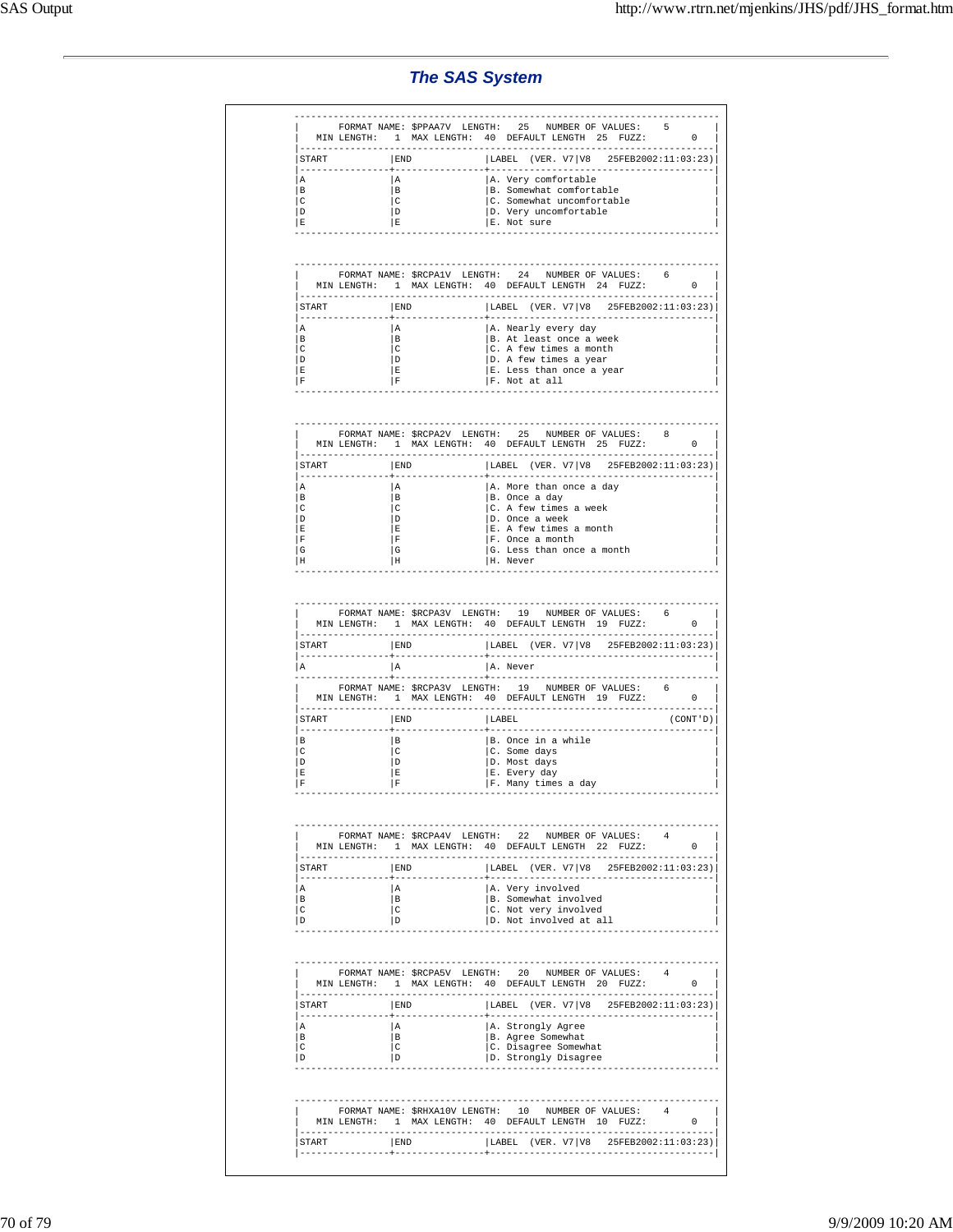| υ |   | Don't know |  |
|---|---|------------|--|
| N | N | Natural    |  |
| R | R | Radiation  |  |
| S | ∘ | Surgery    |  |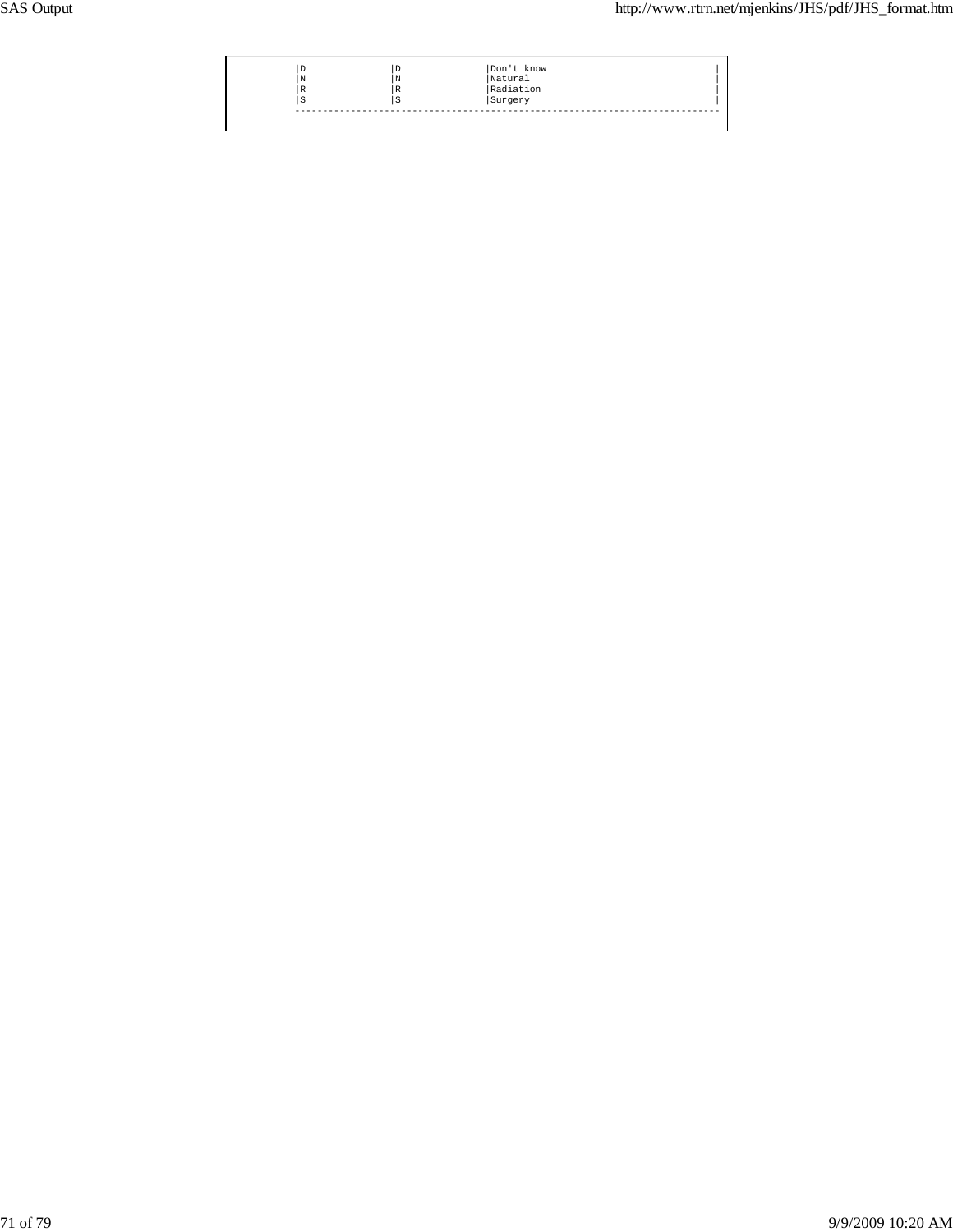|                | FORMAT NAME: \$RHXA33V LENGTH: 13 NUMBER OF VALUES: | --------------------------------- | MIN LENGTH: 1 MAX LENGTH: 40 DEFAULT LENGTH 13 FUZZ:                                                                 |
|----------------|-----------------------------------------------------|-----------------------------------|----------------------------------------------------------------------------------------------------------------------|
| START          |                                                     | <b>END</b>                        | LABEL (VER. V7 V8<br>25FEB2002:11:03:23)                                                                             |
| ---------<br>в |                                                     | l B                               | ---------------------<br>B. Yes, both                                                                                |
| D              |                                                     | D                                 | D. Don't know                                                                                                        |
| $\, {\rm N}$   |                                                     | l N                               | N. No                                                                                                                |
| ۱o             |                                                     | 10                                | 0. Yes, one                                                                                                          |
|                |                                                     |                                   | FORMAT NAME: \$RHXA6V LENGTH: 14 NUMBER OF VALUES:<br>5                                                              |
|                |                                                     |                                   | MIN LENGTH: 1 MAX LENGTH: 40 DEFAULT LENGTH 14 FUZZ:<br>$\Omega$<br>------------------------                         |
| START          |                                                     | END                               | LABEL (VER. V7   V8 25FEB2002:11:03:23)                                                                              |
| D              |                                                     | l D                               | Don't know                                                                                                           |
| H              |                                                     | lн                                | Hormones                                                                                                             |
| I              |                                                     | ΙI                                | Illness                                                                                                              |
| N              |                                                     |                                   |                                                                                                                      |
|                |                                                     | l N                               | Natural period                                                                                                       |
|                |                                                     | 10                                | Other<br>4                                                                                                           |
| ۱o             |                                                     | ----------                        | FORMAT NAME: \$SBPE7V LENGTH: 22 NUMBER OF VALUES:<br>MIN LENGTH: 1 MAX LENGTH: 40 DEFAULT LENGTH 22 FUZZ:<br>$\cap$ |
| <b>START</b>   | ---------------------                               | <b>END</b>                        | LABEL (VER. V7 V8<br>25FEB2002:11:03:24)                                                                             |
| L              |                                                     | lL.                               | +-----------------------<br>$\vert$ Large arm $\{33-41cm\}$                                                          |
| R              |                                                     | l R                               | $ Regular arm {24-32 cm}$                                                                                            |
| S              |                                                     | l s                               | $ Small adult \{<24 cm\}$                                                                                            |
| T              |                                                     | ١T                                | $\lfloor$ Thigh $\{ > 41 \}$ cm}                                                                                     |
|                |                                                     |                                   | FORMAT NAME: \$SHIFT LENGTH: 7 NUMBER OF VALUES:<br>$\overline{4}$<br>$\Omega$                                       |
| START          |                                                     |                                   | MIN LENGTH: 1 MAX LENGTH: 40 DEFAULT LENGTH 7 FUZZ:<br>.                                                             |
|                |                                                     | END                               | LABEL (VER. V7   V8 19FEB2002:15:18:12)                                                                              |
| 01             |                                                     | 01                                | l AM                                                                                                                 |
| 02             |                                                     | 102                               | PM                                                                                                                   |
| 03<br>04       |                                                     | 103                               | Weekend                                                                                                              |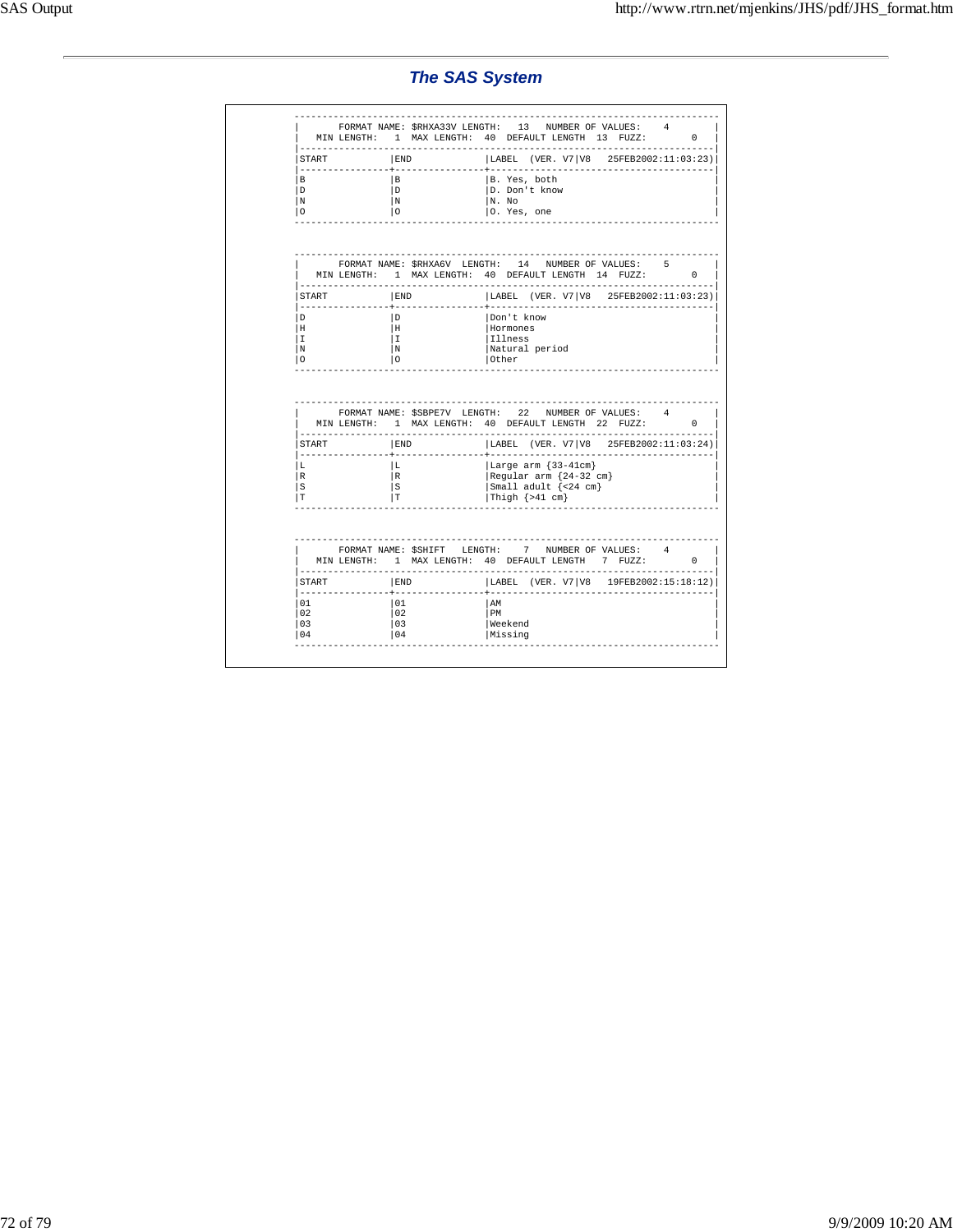|       |                |                                   | MIN LENGTH: 1 MAX LENGTH: 40 DEFAULT LENGTH 18 FUZZ:<br>0                        |
|-------|----------------|-----------------------------------|----------------------------------------------------------------------------------|
| START |                | <b>END</b>                        | LABEL (VER. V7 V8 25FEB2002:11:03:24)                                            |
|       |                |                                   |                                                                                  |
| D     |                | D                                 | Divorced                                                                         |
| М     |                | l M                               | Married                                                                          |
| N     |                | ΙN.                               | Never been married                                                               |
| S     |                | l s                               | Separated                                                                        |
| W     |                | W                                 | Widowed                                                                          |
|       |                |                                   | FORMAT NAME: \$SOCAR3V LENGTH: 15 NUMBER OF VALUES:<br>5                         |
|       |                |                                   | MIN LENGTH: 1 MAX LENGTH: 40 DEFAULT LENGTH 15 FUZZ:<br>$\overline{\phantom{0}}$ |
| START |                | END                               | LABEL (VER. V7 V8 25FEB2002:11:03:24)<br>-----------------------                 |
| A     |                | l A                               | A. A great deal                                                                  |
|       |                |                                   |                                                                                  |
| B     |                | IB.                               | B. Quite a bit                                                                   |
| C     |                | l C                               |                                                                                  |
|       |                |                                   | C. Some                                                                          |
| D     |                | l D                               | D. A little                                                                      |
|       |                | IΕ                                | E. Not at all                                                                    |
| Е     |                | FORMAT NAME: \$SOCAR5V LENGTH: 13 | NUMBER OF VALUES:<br>5<br>MIN LENGTH: 1 MAX LENGTH: 40 DEFAULT LENGTH 13 FUZZ:   |
| START |                | END                               |                                                                                  |
| Α     |                | ------------------------<br>I A   | --------------                                                                   |
|       |                |                                   | $^{\circ}$<br>LABEL (VER. V7 V8 25FEB2002:11:03:24)<br>A. None                   |
| B     |                | B                                 | $ B. 1$ or 2                                                                     |
| C     |                | c                                 | $ C.3$ to 5                                                                      |
| D     |                | ID.                               | D. 6 to 9                                                                        |
| lΕ.   |                | ΙE.                               | E. 10 or more                                                                    |
|       |                |                                   | FORMAT NAME: \$SRMED LENGTH: 7 NUMBER OF VALUES: 3                               |
|       | -------------- |                                   | MIN LENGTH: 1 MAX LENGTH: 40 DEFAULT LENGTH 7 FUZZ:                              |
| START |                | END                               | --------                                                                         |
| N     |                | l N                               | l No                                                                             |
| U     |                | U                                 | $\Omega$<br>LABEL (VER. V7 V8 10SEP2007:17:26:07)<br>Unknown                     |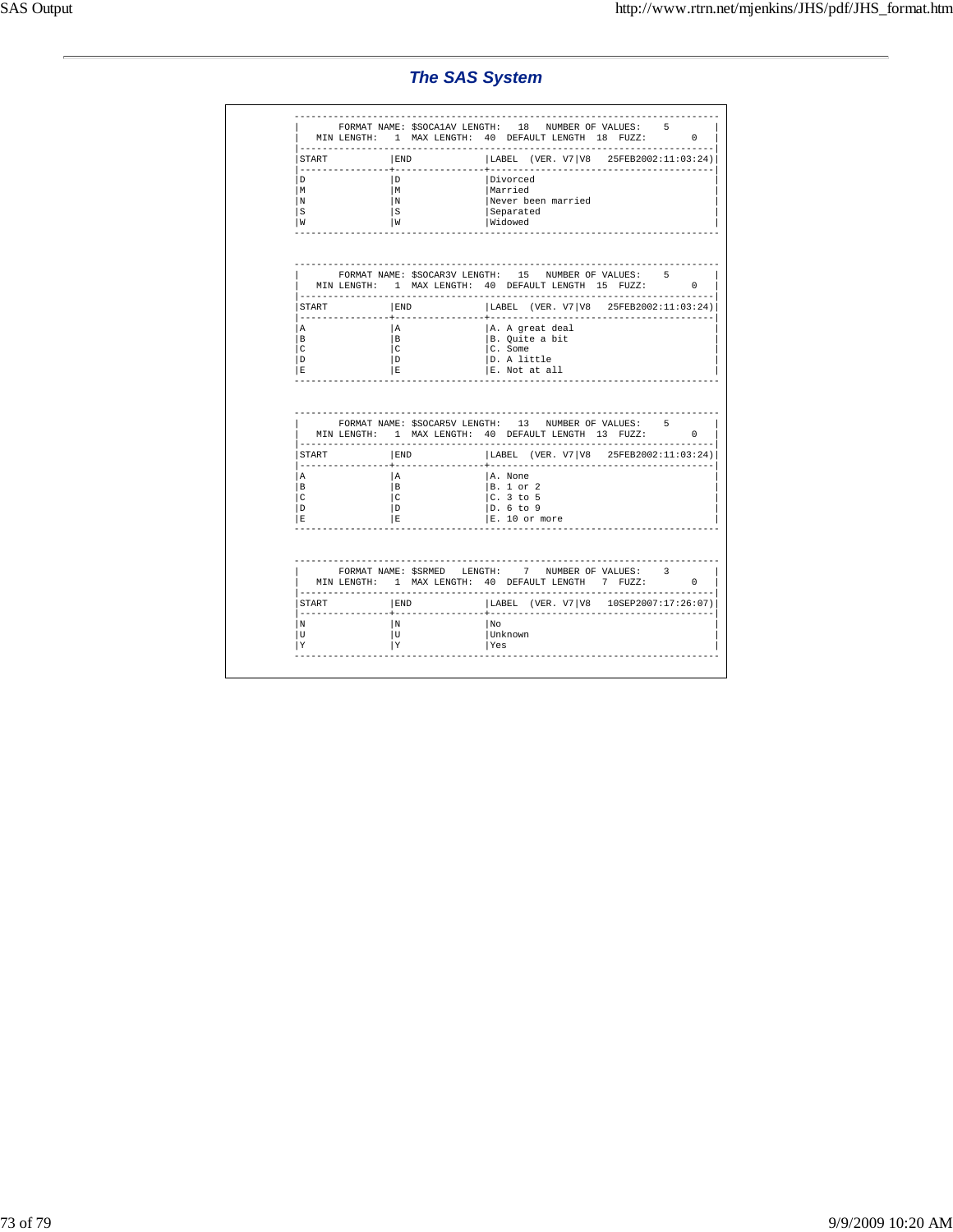| START<br>A<br><sub>B</sub><br>C<br>D | .<br><b>END</b><br>$- + - - - -$<br>I A<br>IB.<br>l c<br>ID.                                                |                                                     | LABEL (VER. V7 V8<br>--------+---------------------------<br>A. Slurred speech<br>B. Wrong words came out |             | 25FEB2002:11:03:24) |                         |          |
|--------------------------------------|-------------------------------------------------------------------------------------------------------------|-----------------------------------------------------|-----------------------------------------------------------------------------------------------------------|-------------|---------------------|-------------------------|----------|
|                                      |                                                                                                             |                                                     |                                                                                                           |             |                     |                         |          |
|                                      |                                                                                                             |                                                     |                                                                                                           |             |                     |                         |          |
|                                      |                                                                                                             |                                                     |                                                                                                           |             |                     |                         |          |
|                                      |                                                                                                             |                                                     | C. Words would not come out                                                                               |             |                     |                         |          |
|                                      |                                                                                                             |                                                     | D. Could not think of the right words                                                                     |             |                     |                         |          |
|                                      |                                                                                                             |                                                     |                                                                                                           |             |                     |                         |          |
|                                      | MIN LENGTH: 1 MAX LENGTH:                                                                                   | FORMAT NAME: \$SSFA9AV LENGTH: 21 NUMBER OF VALUES: | 40 DEFAULT LENGTH 21 FUZZ:                                                                                |             |                     | $\overline{\mathbf{3}}$ | $\Omega$ |
| START                                | END                                                                                                         |                                                     | LABEL (VER. V7 V8 25FEB2002:11:03:24)<br>--------                                                         | ----------- |                     |                         |          |
| B                                    | B                                                                                                           |                                                     | B. Both eyes                                                                                              |             |                     |                         |          |
| L                                    | L                                                                                                           |                                                     | L. Only the left eye                                                                                      |             |                     |                         |          |
| R                                    | R                                                                                                           |                                                     |                                                                                                           |             |                     |                         |          |
|                                      |                                                                                                             |                                                     | R. Only the right eye                                                                                     |             |                     |                         |          |
|                                      | FORMAT NAME: \$SSFA9BV LENGTH: 47 NUMBER OF VALUES:<br>MIN LENGTH: 1 MAX LENGTH: 47 DEFAULT LENGTH 47 FUZZ: |                                                     |                                                                                                           |             |                     | 3                       | $\Omega$ |
| START<br>----------                  | <b>END</b>                                                                                                  |                                                     | LABEL (VER. V7   V8 25FEB2002:11:03:24)                                                                   |             |                     |                         |          |
| <sub>B</sub>                         | B                                                                                                           |                                                     | B. Trouble seeing both sides or straight                                                                  |             |                     |                         |          |
| L<br>l R                             | IL.<br>$\overline{R}$                                                                                       |                                                     | L. Trouble seeing to the left, but not t<br>R. Trouble seeing to the right, but not                       |             |                     |                         |          |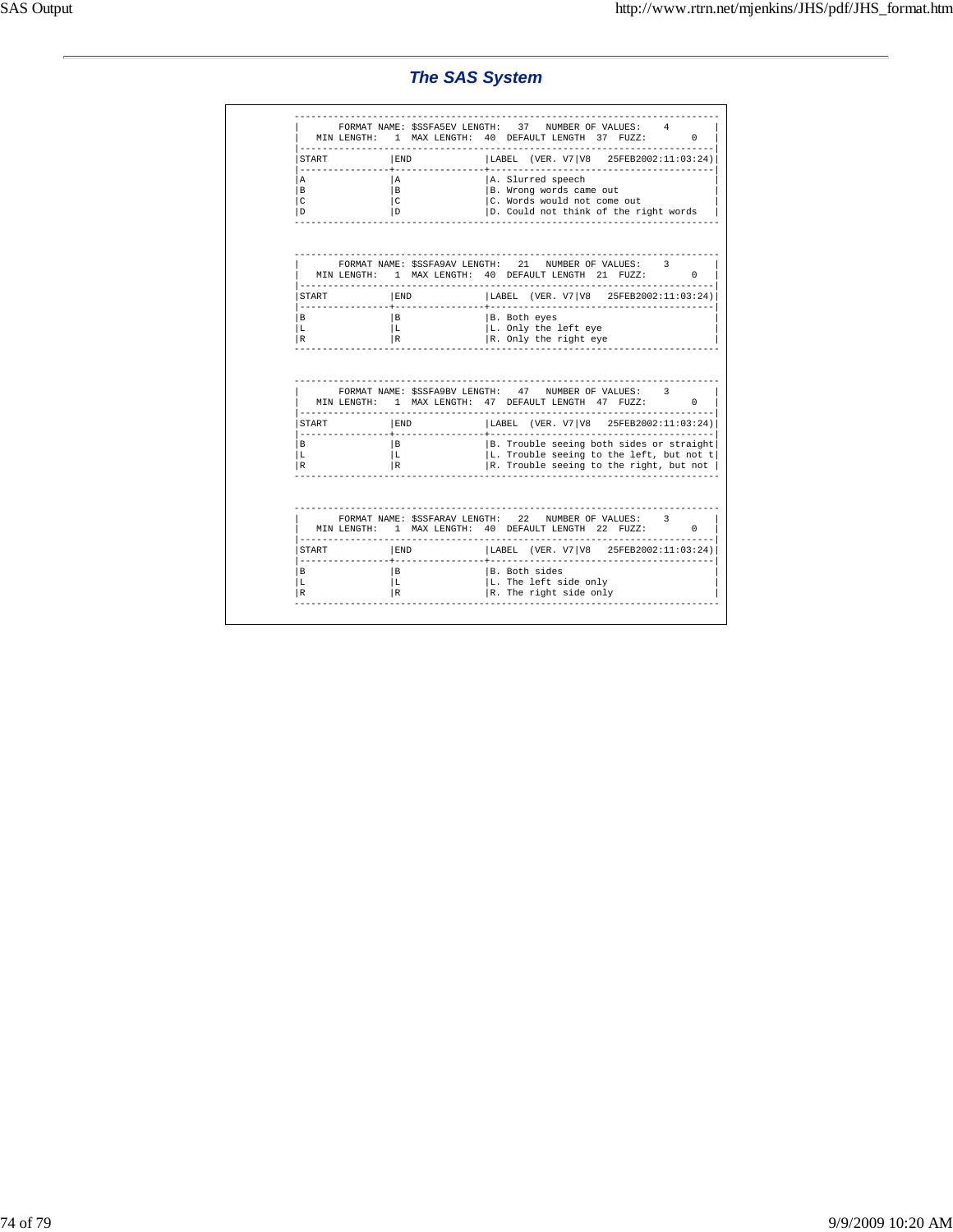|              | MIN LENGTH:<br>--------------- |                                              | FORMAT NAME: \$SSFARBV LENGTH: 62 NUMBER OF VALUES:<br>1 MAX LENGTH: 62 DEFAULT LENGTH 62 FUZZ:                                          |
|--------------|--------------------------------|----------------------------------------------|------------------------------------------------------------------------------------------------------------------------------------------|
| START        |                                | END                                          | (VER. $V7$ $V8$<br>LABEL<br>25FEB2002:11:03:24)                                                                                          |
| Α            |                                | l A                                          | A. Double vision                                                                                                                         |
| B            |                                | B                                            | B. Vision loss in right eye only                                                                                                         |
| C            |                                | l C                                          | C. Vision loss in left eye only                                                                                                          |
| D            |                                | l D                                          | D. Total loss of vision in both eyes                                                                                                     |
| E            |                                | lΕ                                           | E. Trouble in both eyes seeing to the ri                                                                                                 |
| F            |                                | ١F                                           | F. Trouble in both eyes seeing to the le                                                                                                 |
| l G          |                                | l G                                          | G. Trouble in both eyes seeing to both s                                                                                                 |
| START        |                                | FORMAT NAME: \$SSFARCV LENGTH:<br><b>END</b> | 44 NUMBER OF VALUES:<br>MIN LENGTH: 1 MAX LENGTH: 44 DEFAULT LENGTH 44 FUZZ:<br>$\mathbf{0}$<br> LABEL (VER. V7   V8 25FEB2002:11:03:24) |
| ------------ |                                | -+-----                                      |                                                                                                                                          |
| D            |                                | ID.                                          | D. Don't Know                                                                                                                            |
| $\circ$      |                                | l o                                          |                                                                                                                                          |
|              |                                |                                              | 0. Stayed in one part                                                                                                                    |
|              |                                | l S                                          |                                                                                                                                          |
| S            |                                |                                              | FORMAT NAME: \$STSA1RV LENGTH: 23 NUMBER OF VALUES: 4<br>MIN LENGTH: 1 MAX LENGTH: 40 DEFAULT LENGTH 23 FUZZ:                            |
| START        | -------------                  | <b>END</b>                                   |                                                                                                                                          |
| Α            |                                | l A                                          | A. Not Stressful                                                                                                                         |
| B            |                                | l B                                          | S. Started in one part and spread to ano<br>$\Omega$<br> LABEL (VER. V7   V8 25FEB2002:11:03:24)<br>B. Mildly Stressful                  |
| C            |                                | c                                            | C. Moderately Stressful                                                                                                                  |
| l D.         |                                | ID.                                          | D. Very Stressful                                                                                                                        |
|              |                                | FORMAT NAME: \$TOBA13V LENGTH:               | 10<br>NUMBER OF VALUES:<br>MIN LENGTH: 1 MAX LENGTH: 40 DEFAULT LENGTH 10 FUZZ:                                                          |
|              |                                | END<br>-----------+---------                 |                                                                                                                                          |
| D            |                                | l D                                          | $^{\circ}$<br> LABEL (VER. V7   V8 25FEB2002:11:03:24)<br>Deeply                                                                         |
| М            |                                | l M                                          | Moderately                                                                                                                               |
| N            |                                | ١N                                           | Not at all                                                                                                                               |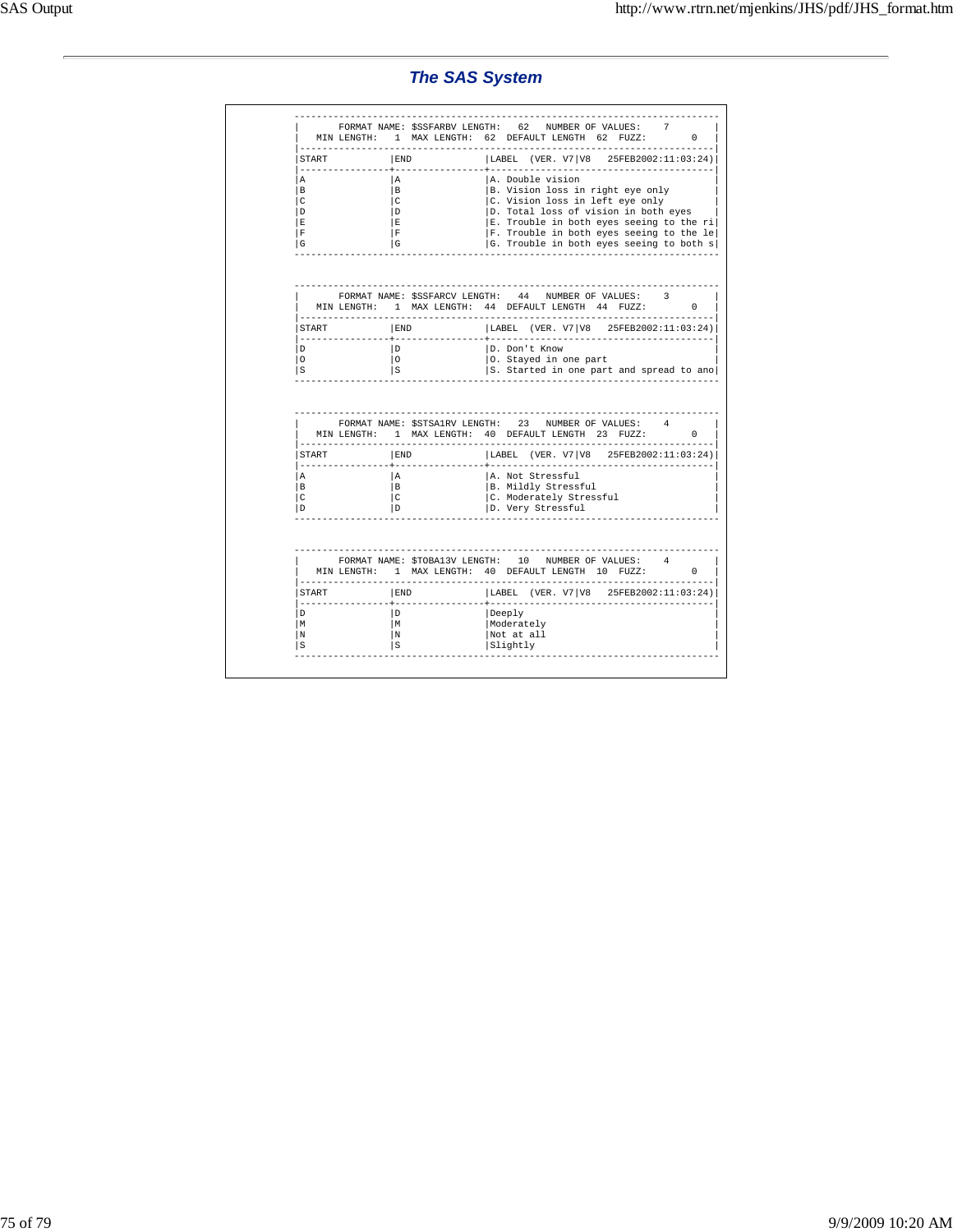|                   | MIN LENGTH:<br>------------- | 1 MAX LENGTH:        | FORMAT NAME: \$TOBA7V LENGTH: 21 NUMBER OF VALUES:<br>$\overline{4}$<br>40 DEFAULT LENGTH 21 FUZZ:<br>$\Omega$                                |
|-------------------|------------------------------|----------------------|-----------------------------------------------------------------------------------------------------------------------------------------------|
| <b>START</b>      |                              | END<br>$+ - - - - -$ | LABEL (VER. V7 V8<br>25FEB2002:11:03:24)<br>-+-------------------------                                                                       |
| Α                 |                              | l A                  | A. 0-5 minutes                                                                                                                                |
| B                 |                              | l B                  | B. 6-30 minutes                                                                                                                               |
| C                 |                              | l c                  | $ C. 31-60$ minutes                                                                                                                           |
| D                 |                              | ID.                  | D. 61 minutes or more                                                                                                                         |
|                   |                              |                      |                                                                                                                                               |
|                   |                              |                      | FORMAT NAME: STOBA8V LENGTH: 16 NUMBER OF VALUES:<br>$\mathbf{2}^{\circ}$<br>MIN LENGTH: 1 MAX LENGTH: 40 DEFAULT LENGTH 16 FUZZ:<br>$\Omega$ |
| START<br>-------- |                              | END                  | LABEL (VER. V7   V8 25FEB2002:11:03:24)                                                                                                       |
|                   |                              |                      |                                                                                                                                               |
|                   |                              |                      |                                                                                                                                               |
| A<br>F            |                              | l A<br>$ F -$        | Any other<br>First of the day<br>FORMAT NAME: \$URNA9V LENGTH: 20 NUMBER OF VALUES: 2                                                         |
| <b>START</b>      | -------------------          | <b>END</b>           | MIN LENGTH: 1 MAX LENGTH: 40 DEFAULT LENGTH 20 FUZZ:<br>$\Omega$<br> LABEL (VER. V7   V8 25FEB2002:11:03:24)                                  |
| C                 |                              |                      |                                                                                                                                               |
| P.                |                              | c <br> P             | Clinic pick-up<br>Participant delivery                                                                                                        |
|                   |                              |                      | FORMAT NAME: \$URNAR4V LENGTH: 34 NUMBER OF VALUES:<br>4                                                                                      |
| START             |                              | END                  | MIN LENGTH: 1 MAX LENGTH: 40 DEFAULT LENGTH 34 FUZZ:                                                                                          |
|                   |                              |                      | LABEL (VER. V7   V8 25FEB2002:11:03:24)                                                                                                       |
| B<br>F            |                              | l B<br>l F           | B. Both<br>F. Second 24-hour urine collection                                                                                                 |
| N                 |                              | l N                  | N. Neither                                                                                                                                    |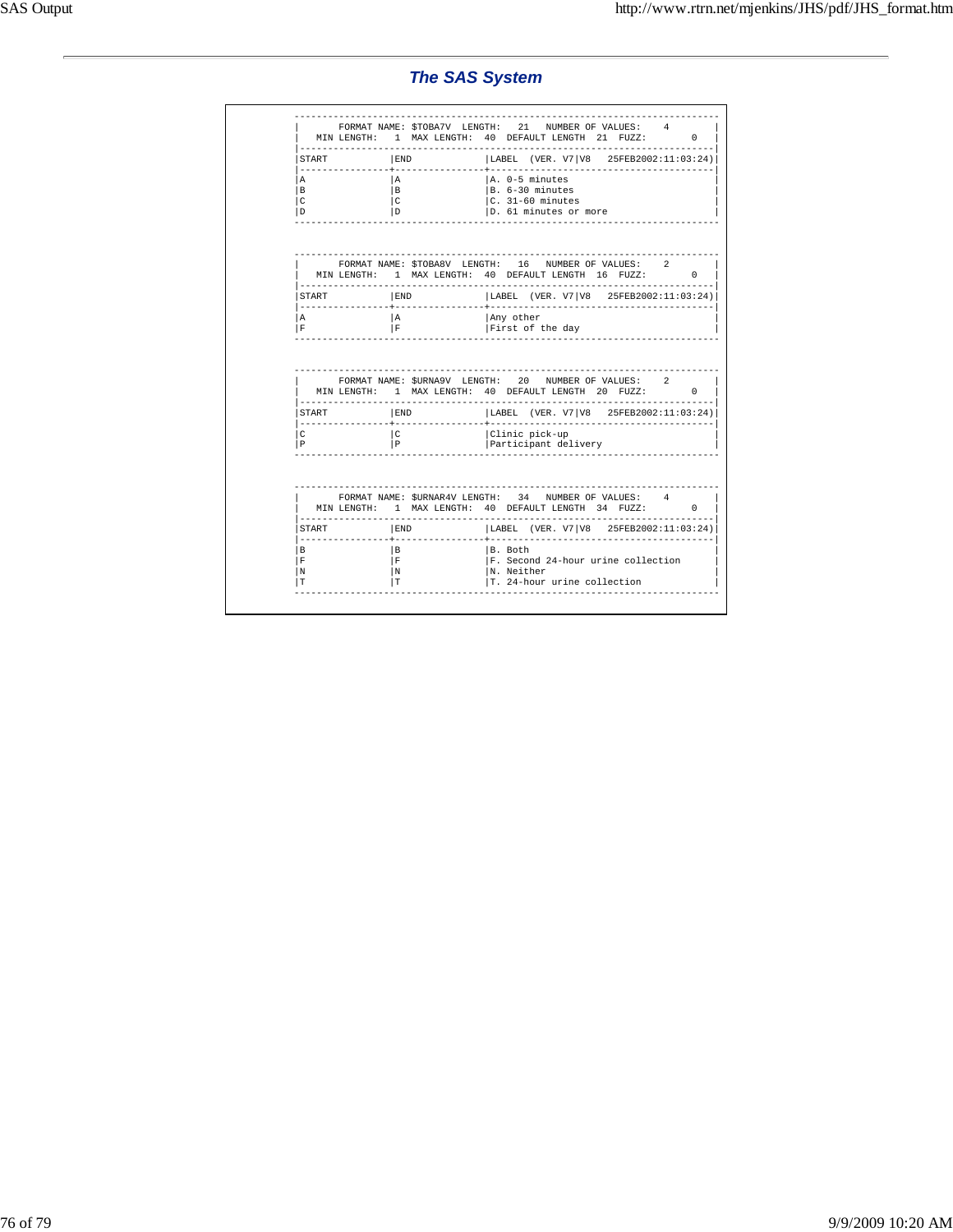|               | FORMAT NAME: \$URRAR5V LENGTH: 28 | NUMBER OF VALUES:<br>MIN LENGTH: 1 MAX LENGTH: 40 DEFAULT LENGTH 28 FUZZ:                                         |
|---------------|-----------------------------------|-------------------------------------------------------------------------------------------------------------------|
| <b>START</b>  | END                               | LABEL (VER. V7 V8 25FEB2002:11:03:24)<br>.                                                                        |
| A             | l A                               | A. Refrigerator                                                                                                   |
| B             | B                                 | B. At work; not refrigerated                                                                                      |
| C             | c                                 | C. At home; not refrigerated                                                                                      |
| $\mathcal{D}$ | l D.                              | D. In a cooler                                                                                                    |
| ΙE            | IΕ                                | E. In the car                                                                                                     |
|               |                                   | FORMAT NAME: \$URRAR7V LENGTH: 24 NUMBER OF VALUES:<br>5<br>MIN LENGTH: 1 MAX LENGTH: 40 DEFAULT LENGTH 24 FUZZ:  |
| START         | END                               | LABEL (VER. V7   V8 25FEB2002:11:03:24)                                                                           |
|               |                                   | _____________________<br>.                                                                                        |
| A             | l A                               | A. Very convenient                                                                                                |
| B             | IB.                               | B. Somewhat convenient                                                                                            |
| C             | l c                               | C. Somewhat inconvenient<br>D. Very inconvenient                                                                  |
| $\mathcal{D}$ | I D.                              |                                                                                                                   |
|               |                                   |                                                                                                                   |
| E             | İΕ                                | E. Not sure                                                                                                       |
|               |                                   | FORMAT NAME: \$V1RACE LENGTH: 24 NUMBER OF VALUES:<br>- 6<br>MIN LENGTH: 1 MAX LENGTH: 40 DEFAULT LENGTH 24 FUZZ: |
| START         | END                               | LABEL (VER. V7 V8<br>------------                                                                                 |
| 01            | 01                                | African American                                                                                                  |
| 02            | 102                               | American Indian                                                                                                   |
| 03            | $ 03\rangle$                      | lAsian                                                                                                            |
| 04            | 104                               | Hispanic                                                                                                          |
| 05            | 105                               | Native Haw or Pac Islndr                                                                                          |
|               |                                   |                                                                                                                   |
| 06            | 106                               | White<br>FORMAT NAME: \$VENA19V LENGTH: 19 NUMBER OF VALUES:                                                      |
|               |                                   | $\overline{\mathbf{3}}$<br>MIN LENGTH: 1 MAX LENGTH: 40 DEFAULT LENGTH 19 FUZZ:<br>---------                      |
| START         | END                               | .                                                                                                                 |
| B             | lв.                               | B. Yes, both                                                                                                      |
| l N<br>l o    | IN.<br>10                         | 09FEB2004:12:48:17)<br> LABEL (VER. V7   V8 25FEB2002:11:03:24)<br>N. No<br>0. Yes, tube 7 only                   |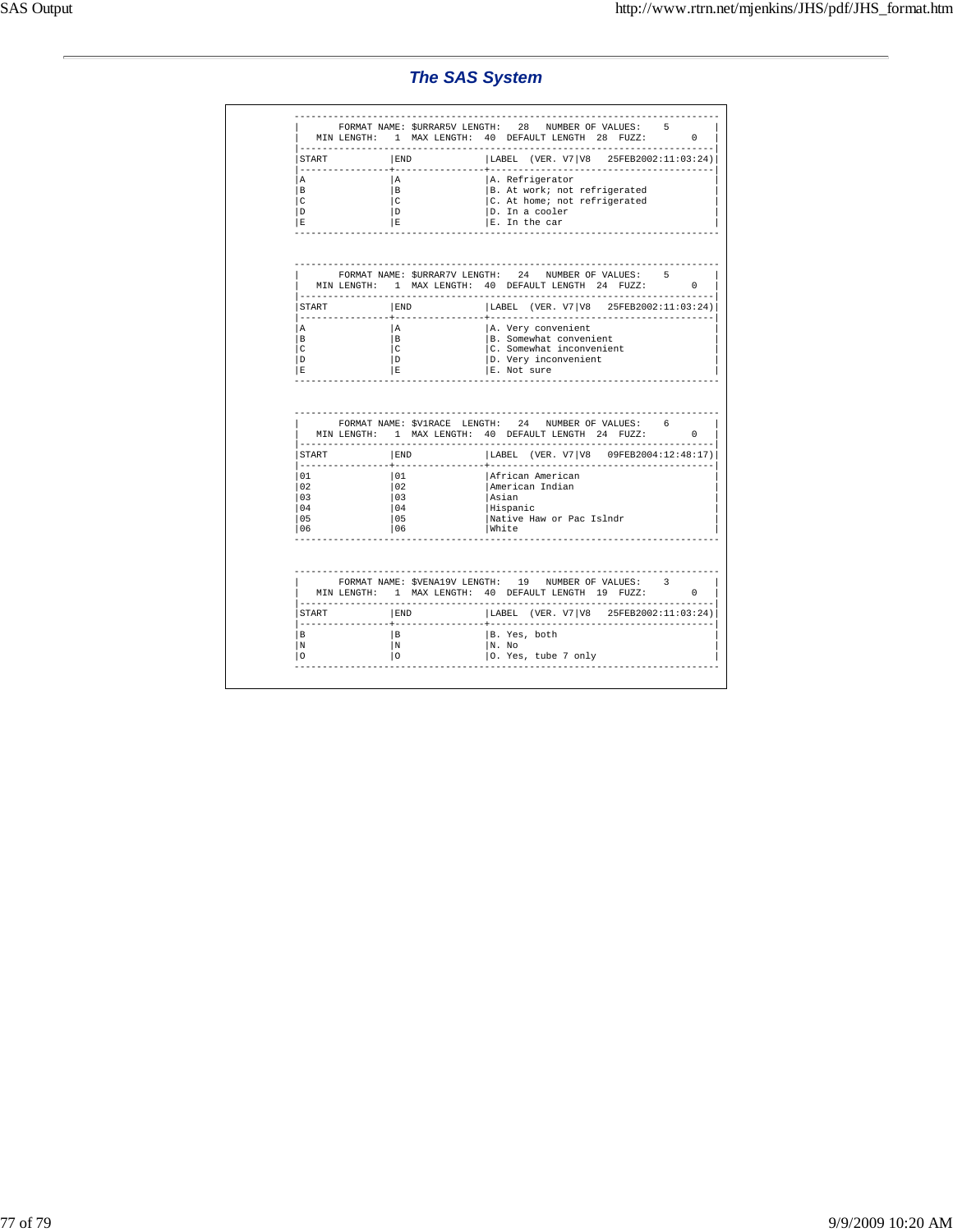|                     |                    | FORMAT NAME: \$VENA20V LENGTH: 19 NUMBER OF VALUES:<br>MIN LENGTH: 1 MAX LENGTH: 40 DEFAULT LENGTH 19 FUZZ: |                                                                           |                       |         | $\overline{\mathbf{3}}$ | $\Omega$ |
|---------------------|--------------------|-------------------------------------------------------------------------------------------------------------|---------------------------------------------------------------------------|-----------------------|---------|-------------------------|----------|
| START<br>---------- |                    | END<br>$+ - - - - -$                                                                                        | LABEL (VER. V7   V8 25FEB2002:11:03:24)<br>-+------------------------     |                       |         |                         |          |
| B                   |                    | IB.                                                                                                         | B. Yes, both                                                              |                       |         |                         |          |
| N                   |                    | N                                                                                                           | N. No                                                                     |                       |         |                         |          |
| $\circ$             |                    | $\circ$                                                                                                     | O. Yes, tube 9 only                                                       |                       |         |                         |          |
|                     |                    |                                                                                                             |                                                                           |                       |         |                         |          |
|                     |                    | FORMAT NAME: \$VENA7AV LENGTH: 19 NUMBER OF VALUES:<br>MIN LENGTH: 1 MAX LENGTH: 40 DEFAULT LENGTH 19 FUZZ: |                                                                           |                       |         | $\overline{\mathbf{3}}$ | $\cap$   |
| START               |                    | <b>END</b>                                                                                                  | LABEL (VER. V7   V8 25FEB2002:11:03:24)<br>and the company of the company |                       |         |                         |          |
| в                   |                    | l B                                                                                                         | B. Yes, both                                                              |                       |         |                         |          |
| N                   |                    | l N                                                                                                         | N. N <sub>O</sub>                                                         |                       |         |                         |          |
|                     |                    |                                                                                                             |                                                                           |                       |         |                         |          |
| $\circ$             |                    | 10<br>FORMAT NAME: \$VENA8AV LENGTH: 19 NUMBER OF VALUES: 3                                                 | 0. Yes, tube 1 only                                                       |                       |         |                         |          |
| START               | ------------------ | MIN LENGTH: 1 MAX LENGTH: 40 DEFAULT LENGTH 19 FUZZ:<br>--------------<br>  END                             | LABEL (VER. V7   V8 25FEB2002:11:03:24)                                   |                       | ------- |                         |          |
|                     |                    |                                                                                                             |                                                                           | --------------------- |         |                         |          |
| B.                  |                    | B                                                                                                           | B. Yes, both                                                              |                       |         |                         |          |
| N<br>O              |                    | l N<br>l O                                                                                                  | N. No<br>0. Yes, tube 3 only                                              |                       |         |                         |          |
|                     |                    | FORMAT NAME: \$VENA9AV LENGTH: 19 NUMBER OF VALUES:<br>MIN LENGTH: 1 MAX LENGTH: 40 DEFAULT LENGTH 19 FUZZ: |                                                                           |                       |         | $\overline{3}$          |          |
| START               |                    | <b>END</b>                                                                                                  | LABEL (VER. V7   V8 25FEB2002:11:03:24)                                   |                       |         |                         |          |
| В                   |                    | l B                                                                                                         | the company's company's company's<br>B. Yes, both                         |                       |         |                         |          |
| N                   |                    | l N                                                                                                         | N. NQ                                                                     |                       |         |                         | 0        |